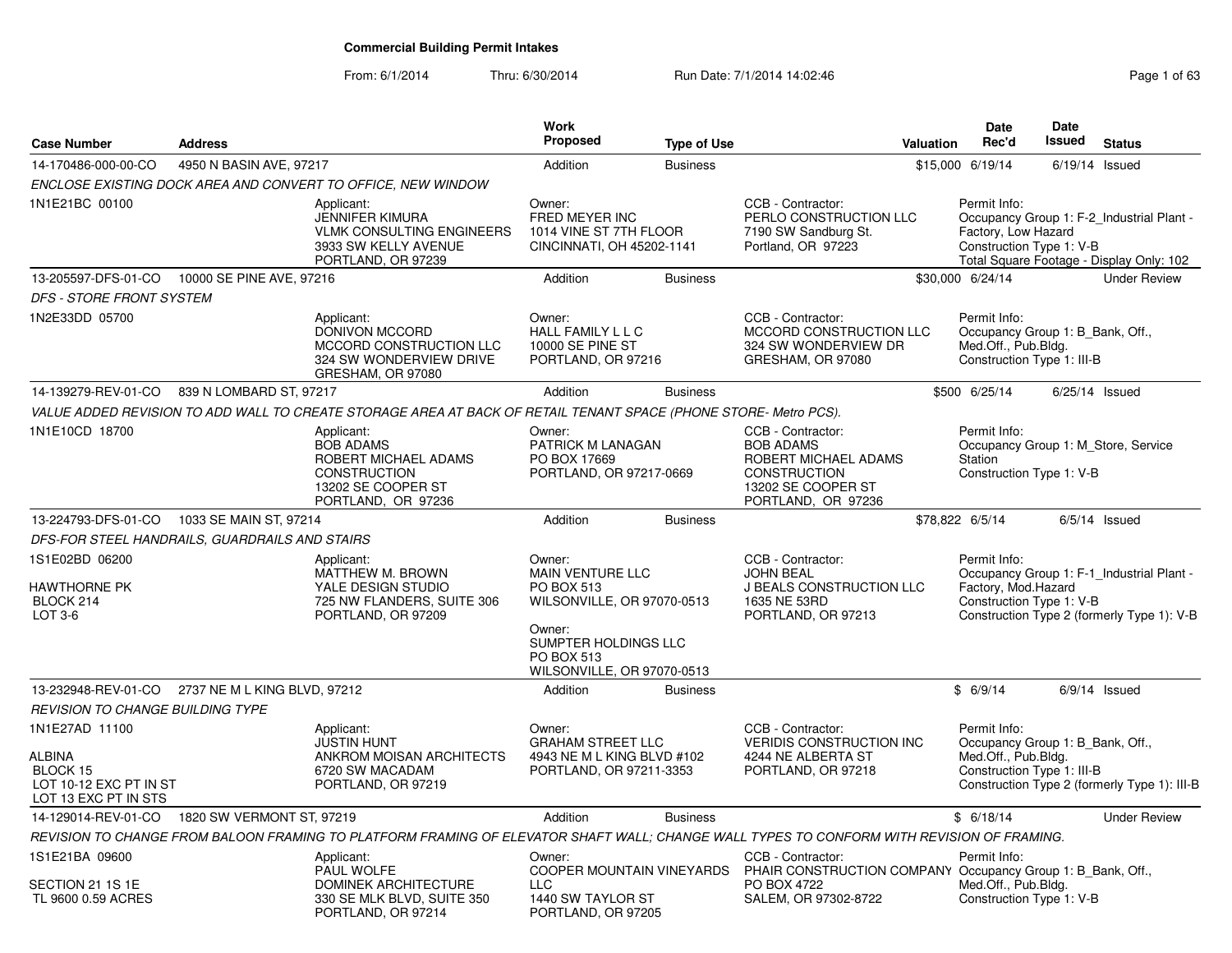From: 6/1/2014Thru: 6/30/2014 Run Date: 7/1/2014 14:02:46

| Page 2 of 63 |  |  |
|--------------|--|--|
|--------------|--|--|

| <b>Case Number</b>                                                 | <b>Address</b>                       |                                                                                                                                                                | <b>Work</b><br><b>Proposed</b>                                                        | <b>Type of Use</b> |                                                                                                              | <b>Valuation</b> | <b>Date</b><br>Rec'd                                                                                | Date<br>Issued | <b>Status</b>                       |
|--------------------------------------------------------------------|--------------------------------------|----------------------------------------------------------------------------------------------------------------------------------------------------------------|---------------------------------------------------------------------------------------|--------------------|--------------------------------------------------------------------------------------------------------------|------------------|-----------------------------------------------------------------------------------------------------|----------------|-------------------------------------|
| 13-206499-DFS-01-CO                                                | 750 NE COLUMBIA BLVD - BLDG A, 97211 |                                                                                                                                                                | Addition                                                                              | <b>Business</b>    |                                                                                                              |                  | \$2,000 6/6/14                                                                                      |                | <b>Under Review</b>                 |
| DFS FOR FIRE ESCAPE, STEEL STAIRS AND HAND RAIL                    |                                      |                                                                                                                                                                |                                                                                       |                    |                                                                                                              |                  |                                                                                                     |                |                                     |
| 1N1E11C 01200                                                      |                                      | Applicant:<br>DAVID A THOMPSON<br>TEC EQUIPMENT INC<br>10360 N VANCOUVER WAY<br>PORTLAND OR                                                                    | Owner:<br>D THOMPSON PROPERTIES LLC<br>PO BOX 11272<br>PORTLAND, OR 97211-0272        |                    | CCB - Contractor:<br>DTP DESIGN DEVELOPMENT<br>MAINTENANCE INC<br>750 NE COLUMBIA BLVD<br>PORTLAND, OR 97211 |                  | Permit Info:<br>Occupancy Group 1: B Bank, Off.,<br>Med.Off., Pub.Bldg.<br>Construction Type 1: V-B |                |                                     |
|                                                                    |                                      | Applicant:<br>JAMES ROWELL<br><b>TEC EQUIPMENT</b><br>750 NE COLUMBIA BLVD<br>PORTLAND OREGON 97211                                                            |                                                                                       |                    |                                                                                                              |                  |                                                                                                     |                |                                     |
| 14-152149-DMO-01-CO 4030 NE HALSEY ST, 97232                       |                                      |                                                                                                                                                                | Addition                                                                              | <b>Business</b>    |                                                                                                              | \$94,000 6/6/14  |                                                                                                     |                | $6/6/14$ Issued                     |
|                                                                    |                                      | PARTIAL PERMIT - INTERIOR DEMOLITION OF NON STRUCTURAL WALLS AND SOFFITS, BOWLING LANES, PLUMBING FIXTURES, EXTERIOR SIGNS.                                    |                                                                                       |                    |                                                                                                              |                  |                                                                                                     |                |                                     |
| 1N1E36AA 00200<br>LAURELHURST<br><b>BLOCK 44</b><br>LOT 1-8 TL 200 |                                      | Applicant:<br><b>MATTHEW LILLARD</b><br><b>BAYSINGER PARTNERS</b><br>ARCHITECTURE PC<br>1006 SE GRAND AVE., SUITE 300<br>PORTLAND OR 97214                     | Owner:<br>KTJ 232 LLC<br>5125 COUNTY ROAD 101 #100<br>MINNETONKA, MN 55345-4158       |                    | CCB - Contractor:<br><b>LCG PENCE</b><br>2720 SW CORBETT<br>PORTLAND OR 97201                                |                  | Permit Info:<br>Station<br>Construction Type 1: III-B                                               |                | Occupancy Group 1: M Store, Service |
| 14-165559-000-00-CO                                                | 8250 N ALBINA AVE, 97217             |                                                                                                                                                                | Addition                                                                              | <b>Business</b>    |                                                                                                              | \$230,000 6/5/14 |                                                                                                     |                | <b>Under Review</b>                 |
|                                                                    |                                      | NEW 10.534 SF PRE-ENGINEERED METAL STRUCTURE ATTACHED TO EXISTING STRUCTURE, OPEN ON ALL FOUR SIDES FOR COVERED RECYCLING MATERIAL*PRE-FAB METAL BUILDING SUBN |                                                                                       |                    |                                                                                                              |                  |                                                                                                     |                |                                     |
| 1N1E10CA 02100<br><b>SWINTON</b><br>BLOCK 14<br>LOT 11-27          |                                      | Applicant:<br>ALGIRDAS CONTRACTING INC<br>2006 SE 131ST AVE<br>VANCOUVER WA 98683                                                                              | Owner:<br>KONSTANTINOS ALEXAKIS<br>P O BOX 17423<br>PORTLAND, OR 97217                |                    | CCB - Contractor:<br>ALGIRDAS CONTRACTING INC<br>2006 SE 131ST AVE<br>VANCOUVER WA 98683                     |                  |                                                                                                     |                |                                     |
| 12-119274-REV-01-CO                                                | 2401 SE STARK ST, 97214              |                                                                                                                                                                | Addition                                                                              | Educational        |                                                                                                              |                  | \$6/24/14                                                                                           | 6/24/14 Issued |                                     |
|                                                                    |                                      | REVISION - MODIFICATION TO CONSTRUCTION ENTRANCE AND EROSION CONTROL PLAN                                                                                      |                                                                                       |                    |                                                                                                              |                  |                                                                                                     |                |                                     |
| 1N1E36CC 10600<br>SECTION 36 1N 1E<br>TL 10600 5.29 ACRES          |                                      | Applicant:<br>TUESDAE VO<br><b>FORTIS</b><br>1705 SW TAYLOR STREET<br>PORTLAND, OR 97205                                                                       | Owner:<br><b>CENTRAL CATHOLIC HIGH</b><br>2401 SE STARK ST<br>PORTLAND, OR 97214-1759 |                    | CCB - Contractor:<br>FORTIS CONSTRUCTION<br>1705 SW TAYLOR ST SUITE 200<br>PORTLAND, OR 97205                |                  | Permit Info:<br>Occupancy Group 1: E School<br>Construction Type 1: II-B                            |                |                                     |
|                                                                    |                                      |                                                                                                                                                                | Owner:<br>SCHOOL PORTLAND OREGON<br>2401 SE STARK ST<br>PORTLAND, OR 97214-1759       |                    |                                                                                                              |                  |                                                                                                     |                |                                     |
| 14-114508-DFS-01-CO                                                | 13132 SE RAMONA ST, 97236            |                                                                                                                                                                | Addition                                                                              | Educational        |                                                                                                              |                  | \$14,000 6/11/14                                                                                    |                | Approved to Issue                   |
| <b>DFS FOR TRUSSES</b>                                             |                                      |                                                                                                                                                                |                                                                                       |                    |                                                                                                              |                  |                                                                                                     |                |                                     |
| 1S2E14CA 05200<br>LAMARGENT PK NO 2                                |                                      | Applicant:<br><b>CHERYL PIN</b><br><b>CORNERSTONE MANAGEMENT</b>                                                                                               | Owner:<br>SCHOOL DISTRICT #40<br>1500 SE 130TH AVE                                    |                    | CCB - Contractor:<br><b>EMERICK CONSTRUCTION CO</b><br>PO BOX 66100                                          |                  | Permit Info:<br>Occupancy Group 1: E School<br>Construction Type 1: V-B                             |                |                                     |
| LOT <sub>4</sub><br>9&10 TL 5200<br>SPLIT MAP R201356 (R466201100) |                                      | <b>GROUP</b><br>1600 SW Tualatin Sherwood Rd.,<br>Suite 202<br>Sherwood, OR 97140                                                                              | PORTLAND, OR 97233-1719                                                               |                    | PORTLAND, OR 97290-6100                                                                                      |                  |                                                                                                     |                |                                     |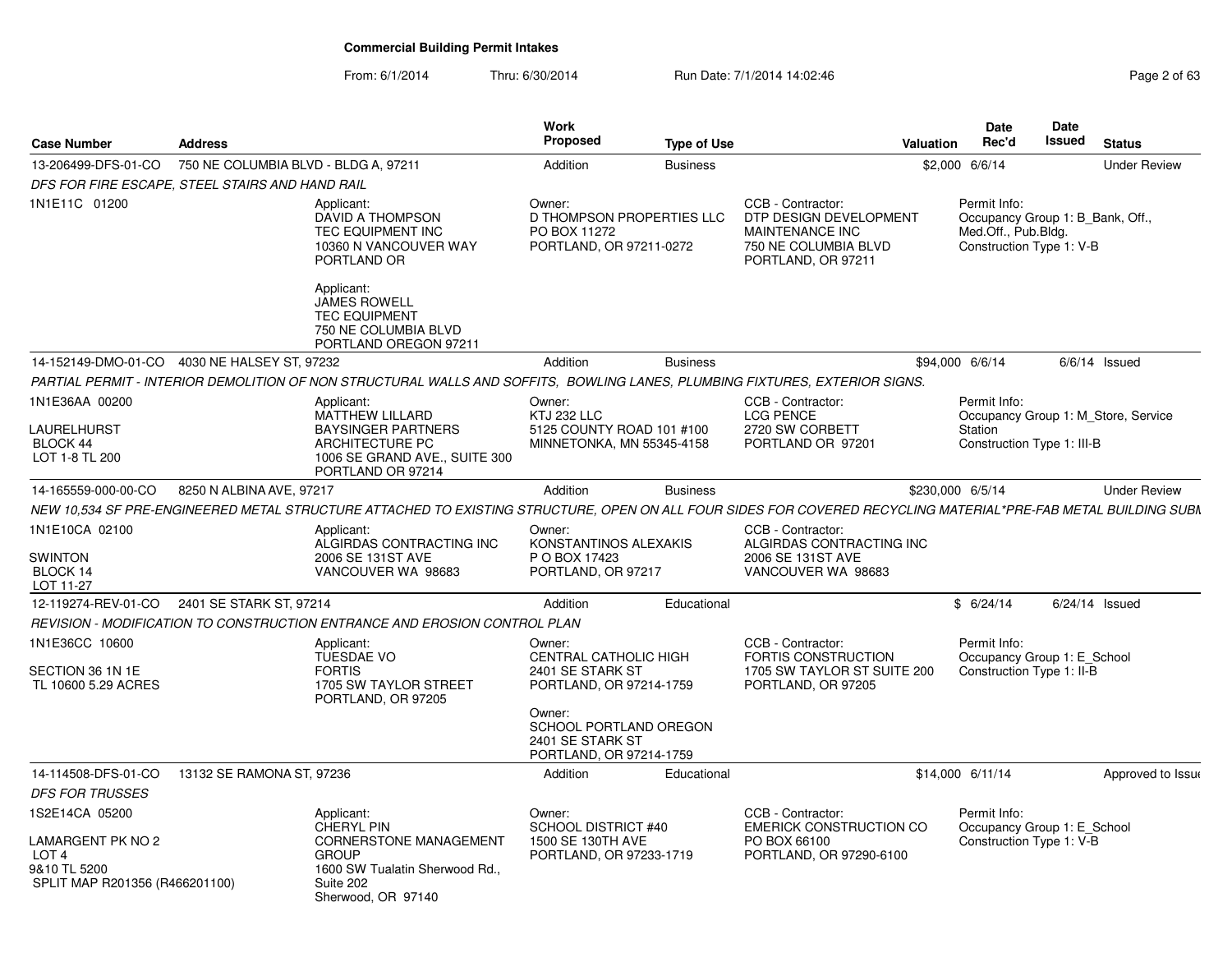From: 6/1/2014

|                                                            |                             |                                                                                                                                                              | Work                                                    |                    |                                                        |                   | <b>Date</b>                                                      | <b>Date</b>     |               |                     |
|------------------------------------------------------------|-----------------------------|--------------------------------------------------------------------------------------------------------------------------------------------------------------|---------------------------------------------------------|--------------------|--------------------------------------------------------|-------------------|------------------------------------------------------------------|-----------------|---------------|---------------------|
| <b>Case Number</b>                                         | <b>Address</b>              |                                                                                                                                                              | Proposed                                                | <b>Type of Use</b> |                                                        | Valuation         | Rec'd                                                            | Issued          | <b>Status</b> |                     |
| 14-165047-000-00-CO                                        | 1500 SE 96TH AVE, 97216     |                                                                                                                                                              | Addition                                                | Educational        |                                                        | \$15,000 6/6/14   |                                                                  | $6/6/14$ Issued |               |                     |
|                                                            |                             | INFILL EXISTING STAIRWELL SERVING 2ND EXIT FROM BOILER ROOM. CONSTRUCT RETAINING WALLS AND ACCESS WELL FOR NES LADDER, REMOVE AND COMPACT PLANTER; NEW WALKV |                                                         |                    |                                                        |                   |                                                                  |                 |               |                     |
| 1S2E04A 02500                                              |                             | Applicant:                                                                                                                                                   | Owner:                                                  |                    | CCB - Contractor:                                      |                   | Permit Info:                                                     |                 |               |                     |
| SECTION 04 1S 2E                                           |                             | REBECCA KERR<br>CIDA INC                                                                                                                                     | OREGON CONFERENCE<br><b>EDUCATION &amp; ASSOCIATION</b> |                    | <b>TERRACE CONSTRUCTION</b><br>8601 SE CAUSEY, SUITE 7 |                   | Occupancy Group 1: F-1_Industrial Plant -<br>Factory, Mod.Hazard |                 |               |                     |
| TL 2500 5.29 ACRES                                         |                             | 15895 SW 72ND AVE                                                                                                                                            | 19800 OATFIELD RD                                       |                    | PORTLAND, OR 97266-0000                                |                   | Construction Type 1: V-B                                         |                 |               |                     |
| SPLIT LEVY R332448 (R992044390)                            |                             | PORTLAND, OR 97224                                                                                                                                           | GLADSTONE, OR 97027-2564                                |                    |                                                        |                   | Total Square Footage - Display Only: 168                         |                 |               |                     |
| 14-164113-000-00-CO                                        | 1311 SE 7TH AVE, 97214      |                                                                                                                                                              | Addition                                                | Factory/Industrial |                                                        | \$520,000 6/3/14  |                                                                  |                 |               | <b>Under Review</b> |
|                                                            |                             | TENANT IMPROVEMENT TO ESTABLISH FOUR NEW TENANT SPACES AND MEZZANINE LEVEL; CHANGE OF OCCUPANCY TO (A) AND (F); NEW SLAB FLOOR THROUGHOUT; NEW DEMISING WALL |                                                         |                    |                                                        |                   |                                                                  |                 |               |                     |
| 1S1E02BC 05200                                             |                             | Applicant:                                                                                                                                                   | Owner:                                                  |                    | CCB - Contractor:                                      |                   |                                                                  |                 |               |                     |
|                                                            |                             | <b>BRANNON LOBDELL</b>                                                                                                                                       |                                                         |                    | WEATHERLY CREAMERY BULDIN( ORANGE SPLOT LLC            |                   |                                                                  |                 |               |                     |
| <b>HAWTHORNE PK</b>                                        |                             | 5420 NE 35TH PL<br>PORTLAND OR 97211                                                                                                                         | 2045 NE M L KING BLVD                                   |                    | 6325 N ALBINA AVE #6                                   |                   |                                                                  |                 |               |                     |
| BLOCK 133<br>LOT 7&8                                       |                             |                                                                                                                                                              | PORTLAND, OR 97212                                      |                    | PORTLAND, OR 97217                                     |                   |                                                                  |                 |               |                     |
| 13-174409-DFS-01-CO                                        | 100 NE COLUMBIA BLVD, 97217 |                                                                                                                                                              | Addition                                                | Factory/Industrial |                                                        | \$10,000 6/2/14   |                                                                  |                 |               | Approved to Issue   |
| <b>DFS FOR GUARDRAIL AT ROOF</b>                           |                             |                                                                                                                                                              |                                                         |                    |                                                        |                   |                                                                  |                 |               |                     |
| 1N1E10D 00100                                              |                             | Applicant:                                                                                                                                                   | Owner:                                                  |                    | CCB - Contractor:                                      |                   | Permit Info:                                                     |                 |               |                     |
|                                                            |                             | PETER PETERSON                                                                                                                                               | MONDELEZ GLOBAL LLC                                     |                    | <b>S2 INDUSTRIAL INC</b>                               |                   | Occupancy Group 1: F-1_Industrial Plant -                        |                 |               |                     |
| SECTION 10 1N 1E                                           |                             | 25415 NE 150TH AVE                                                                                                                                           | 3 PARKWAY NORTH #300                                    |                    | PO BOX 1268                                            |                   | Factory, Mod.Hazard                                              |                 |               |                     |
| TL 100 24.54 ACRES                                         |                             | BATTLE GROUND. WA 98604                                                                                                                                      | DEERFIELD, IL 60015                                     |                    | MARCOLA, OR 97454                                      |                   |                                                                  |                 |               |                     |
| LAND & IMPS SEE R646208 (R941100251)<br>FOR MACH & EQUIP   |                             |                                                                                                                                                              | Owner:                                                  |                    |                                                        |                   |                                                                  |                 |               |                     |
| <b>ENTERPRISE ZONE</b>                                     |                             |                                                                                                                                                              | PROPERTY TAX DEPT - DF2S TAX                            |                    |                                                        |                   |                                                                  |                 |               |                     |
| POTENTIAL ADDITIONAL TAX                                   |                             |                                                                                                                                                              | 3 PARKWAY NORTH #300                                    |                    |                                                        |                   |                                                                  |                 |               |                     |
|                                                            |                             |                                                                                                                                                              | DEERFIELD, IL 60015                                     |                    |                                                        |                   |                                                                  |                 |               |                     |
| 13-174409-DFS-02-CO 100 NE COLUMBIA BLVD, 97217            |                             |                                                                                                                                                              | Addition                                                | Factory/Industrial |                                                        |                   | \$5,000 6/2/14                                                   |                 |               | Approved to Issue   |
| DFS FOR ATTACHMENT OF EQUIPMENT                            |                             |                                                                                                                                                              |                                                         |                    |                                                        |                   |                                                                  |                 |               |                     |
| 1N1E10D 00100                                              |                             | Applicant:                                                                                                                                                   | Owner:                                                  |                    | CCB - Contractor:                                      |                   | Permit Info:                                                     |                 |               |                     |
|                                                            |                             | PETER PETERSON                                                                                                                                               | MONDELEZ GLOBAL LLC                                     |                    | <b>S2 INDUSTRIAL INC</b>                               |                   | Occupancy Group 1: F-1_Industrial Plant -                        |                 |               |                     |
| SECTION 10 1N 1E                                           |                             | 25415 NE 150TH AVE                                                                                                                                           | 3 PARKWAY NORTH #300                                    |                    | PO BOX 1268<br>MARCOLA, OR 97454                       |                   | Factory, Mod.Hazard                                              |                 |               |                     |
| TL 100 24.54 ACRES<br>LAND & IMPS SEE R646208 (R941100251) |                             | BATTLE GROUND, WA 98604                                                                                                                                      | DEERFIELD, IL 60015                                     |                    |                                                        |                   |                                                                  |                 |               |                     |
| FOR MACH & EQUIP                                           |                             |                                                                                                                                                              | Owner:                                                  |                    |                                                        |                   |                                                                  |                 |               |                     |
| <b>ENTERPRISE ZONE</b>                                     |                             |                                                                                                                                                              | PROPERTY TAX DEPT - DF2S TAX                            |                    |                                                        |                   |                                                                  |                 |               |                     |
| POTENTIAL ADDITIONAL TAX                                   |                             |                                                                                                                                                              | 3 PARKWAY NORTH #300                                    |                    |                                                        |                   |                                                                  |                 |               |                     |
|                                                            |                             |                                                                                                                                                              | DEERFIELD. IL 60015                                     |                    |                                                        |                   |                                                                  |                 |               |                     |
| 14-172650-000-00-CO                                        | 1905 NE 41ST AVE, 97212     |                                                                                                                                                              | Addition                                                | Mercantile         |                                                        | \$181,037 6/25/14 |                                                                  |                 |               | <b>Under Review</b> |
|                                                            |                             | TI FOR EXISTING TENANT - REPLACE STORE FRONTS SYSTEM, ADD STEEL CANOPIES, REPLACE WINDOWS; EXTERIOR STAIRS UNDER FUTURE PERMIT                               |                                                         |                    |                                                        |                   |                                                                  |                 |               |                     |
| 1N1E25DD 01100                                             |                             | Applicant:                                                                                                                                                   | Owner:                                                  |                    | CCB - Contractor:                                      |                   | Permit Info:                                                     |                 |               |                     |
| <b>ROSSMERE</b>                                            |                             | MIKE COYLE<br><b>FASTER PERMITS</b>                                                                                                                          | <b>ERLING A EIDE</b><br>2250 S MCDOWELL EXT             |                    | R & H CONSTRUCTION<br>1530 SW TAYLOR STREET            |                   | Occupancy Group 1: M Store, Service<br>Station                   |                 |               |                     |
| BLOCK 32                                                   |                             | 14334 NW EAGLERIDGE LANE                                                                                                                                     | PETALUMA, CA 94954-5613                                 |                    | PORTLAND, OR 97205                                     |                   | Construction Type 1: III-B                                       |                 |               |                     |
| LOT 6-8                                                    |                             | PORTLAND, OR 97229                                                                                                                                           |                                                         |                    |                                                        |                   | Total Square Footage - Display Only:                             |                 |               |                     |
|                                                            |                             |                                                                                                                                                              |                                                         |                    |                                                        |                   | 31800                                                            |                 |               |                     |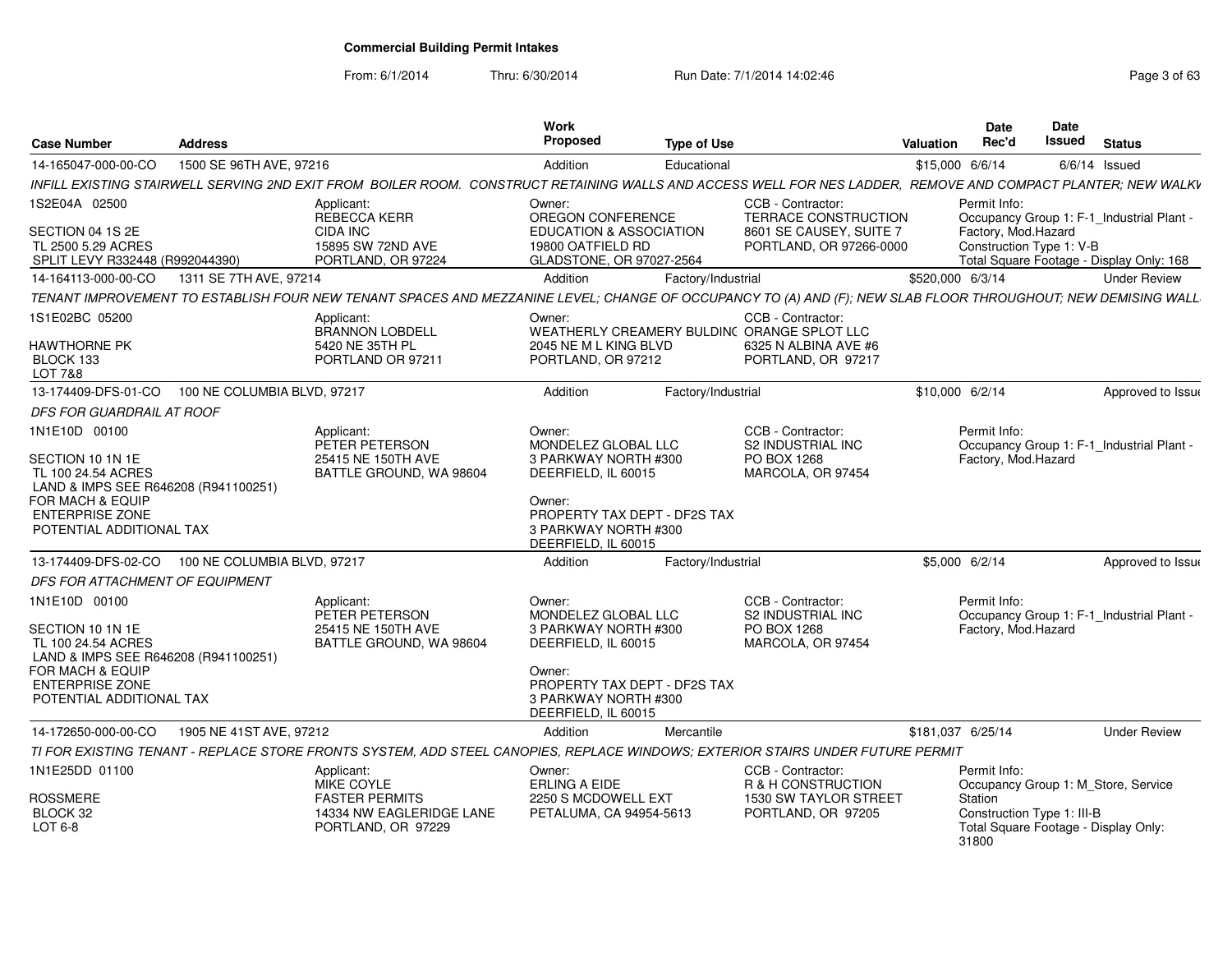| <b>Case Number</b>                                                                                   | <b>Address</b>                     |                                                                                                                                                                          | Work<br>Proposed                                                                       | <b>Type of Use</b>                   |                                       | <b>Valuation</b> | <b>Date</b><br>Rec'd                                                                              | Date<br>Issued | <b>Status</b>                              |
|------------------------------------------------------------------------------------------------------|------------------------------------|--------------------------------------------------------------------------------------------------------------------------------------------------------------------------|----------------------------------------------------------------------------------------|--------------------------------------|---------------------------------------|------------------|---------------------------------------------------------------------------------------------------|----------------|--------------------------------------------|
| 13-234372-REV-01-CO                                                                                  | 5950 NE 122ND AVE, 97230           |                                                                                                                                                                          | Addition                                                                               | Mercantile                           |                                       |                  | \$6/19/14                                                                                         |                | <b>Under Review</b>                        |
|                                                                                                      |                                    | REVISION TO PUBLIC ACCESS TO PARKING FROM NE AIRPORT WAY                                                                                                                 |                                                                                        |                                      |                                       |                  |                                                                                                   |                |                                            |
| 1N2E14C 00200                                                                                        |                                    | Applicant:<br><b>MELINDA VERMEER</b>                                                                                                                                     | Owner:<br><b>GOODWILL INDUSTRIES OF THE</b>                                            |                                      | CCB - Contractor:<br><b>LCG PENCE</b> |                  | Permit Info:<br>Occupancy Group 1: S-1_Storage -                                                  |                |                                            |
| SECTION 14 1N 2E<br>TL 200 14.86 ACRES                                                               |                                    | <b>BAYSINGER PARTNERS</b><br>1006 SE GRAND AVE ST 300<br>PORTLAND, OR 97214                                                                                              | 1943 SE 6TH AVE<br>PORTLAND, OR 97214-4508                                             |                                      | 2720 SW CORBETT<br>PORTLAND OR 97201  |                  | Moderate Hazard, Warehouse<br>Construction Type 1: V-B                                            |                | Construction Type 2 (formerly Type 1): V-B |
|                                                                                                      |                                    |                                                                                                                                                                          | Owner:<br><b>COLUMBIA WILLAMETTE INC</b><br>1943 SE 6TH AVE<br>PORTLAND, OR 97214-4508 |                                      |                                       |                  |                                                                                                   |                |                                            |
| 14-167586-000-00-CO                                                                                  | 300 NE TOMAHAWK ISLAND DR, 97217   |                                                                                                                                                                          | Addition                                                                               | Utility                              |                                       | \$49,000 6/10/14 |                                                                                                   |                | <b>Under Review</b>                        |
| ADDITION OF (12) VERIZON ANTENNAS TO EXISTING CELL TOWER                                             |                                    |                                                                                                                                                                          |                                                                                        |                                      |                                       |                  |                                                                                                   |                |                                            |
| 1N1E02B 01100                                                                                        |                                    | Applicant:<br><b>SARAH BLANCHARD</b><br><b>ACOM CONSULTING</b><br>5430 NE 122ND AVE<br>PORTLAND, OR 97230                                                                | Owner:<br><b>BETTY V BAUDOIN</b><br>10011 NE 118TH AVE #321<br>VANCOUVER, WA 98682     |                                      | Primary Contractor:<br>TO BID         |                  | Permit Info:<br>Occupancy Group 1: U_Private<br>Garage\Utility Misc.<br>Construction Type 1: II-B |                |                                            |
| 14-169990-000-00-CO                                                                                  | 1750 SW SKYLINE BLVD, 97221        |                                                                                                                                                                          | Addition                                                                               | Utility                              |                                       | \$10,000 6/17/14 |                                                                                                   |                | <b>Under Review</b>                        |
|                                                                                                      |                                    | INSTALL (1) UADU KIT INSIDE EXISTING CABINETS; (4) BATTERIES INSIDE EXISTING CABINETS; (3) PANEL ANTENNAS; (3) RRUs ON ROOFTOP; (3) JUMPERS FOR EXISTING SPRINT FACILITY |                                                                                        |                                      |                                       |                  |                                                                                                   |                |                                            |
| 1S1E06CA 03900<br>SECTION 06 1S 1E                                                                   |                                    | Applicant:<br><b>STEVEN TOPP</b>                                                                                                                                         | Owner:<br>WESTON INVESTMENT CO LLC                                                     |                                      | <b>Primary Contractor:</b><br>TO BID  |                  | Permit Info:<br>Occupancy Group 1: B_Bank, Off.,                                                  |                |                                            |
| TL 3900 2.11 ACRES                                                                                   |                                    | 12566 SW BRIDGEVIEW CT<br>TIGARD OR 97223                                                                                                                                | 2154 NE BROADWAY RM 200<br>PORTLAND, OR 97232-1590                                     |                                      |                                       |                  | Med.Off., Pub.Bldg.<br>Construction Type 1: V-B                                                   |                |                                            |
| 14-176263-000-00-CO                                                                                  | 9927 SE ASH ST, 97216              |                                                                                                                                                                          | Addition                                                                               | Utility                              |                                       | \$10,000 6/27/14 |                                                                                                   |                | <b>Under Review</b>                        |
|                                                                                                      |                                    | ADD 3 PANEL ANTENNAS, 3 RRH'S AND 3 FIBER JUNCTION AND POWER JUNCTION CYLINDERS AND ONE HYBRID CABLE TO EXISTING MONOPOLE                                                |                                                                                        |                                      |                                       |                  |                                                                                                   |                |                                            |
| 1N2E33DD 03100                                                                                       |                                    | Applicant:<br>OLIVIA WRIGHT<br>LYNX CONSULTING INC<br>17311 135TH AVE NE, SUITE A-100 9828 E BURNSIDE ST #200<br>WOODINVILLE WA 98072                                    | Owner:<br><b>JEMA BITAR PROPERTIE</b><br>PORTLAND, OR 97216-2363                       | WILLIAM F BITAR & ASSOC LLC & TO BID | <b>Primary Contractor:</b>            |                  | Permit Info:<br>Occupancy Group 1: U_Private<br>Garage\Utility Misc.<br>Construction Type 1: II-B |                |                                            |
| 14-174852-000-00-CO                                                                                  | 1844 SE CESAR E CHAVEZ BLVD, 97214 |                                                                                                                                                                          | Addition                                                                               | Utility                              |                                       | \$10,000 6/25/14 |                                                                                                   |                | <b>Under Review</b>                        |
|                                                                                                      |                                    | INSTALL EQUIPMENT IN EXISTING CABINET, ADDITION OF 3 NEW ANTENNAS TO EXISTING STEEPLE STRUCTURE                                                                          |                                                                                        |                                      |                                       |                  |                                                                                                   |                |                                            |
| 1S1E01DA 06200                                                                                       |                                    | Applicant:<br><b>STEVEN TOPP</b>                                                                                                                                         | Owner:<br><b>CENTRAL CHRISTIAN CHURCH</b>                                              |                                      | <b>Primary Contractor:</b><br>TO BID  |                  |                                                                                                   |                |                                            |
| SECTION 01 1S 1E<br>TL 6200 0.99 ACRES<br>LAND ONLY SEE R557470 (R991013441) FOR<br><b>CELL SITE</b> |                                    | HOSS CONSULTING ON BEHALF<br>OF SPRINT<br>12566 SW BRIDGEVIEW CT<br><b>TIGARD, OR 97223</b>                                                                              | 1844 SE CESAR E CHAVEZ BLVD<br>PORTLAND, OR 97214-5216                                 |                                      |                                       |                  |                                                                                                   |                |                                            |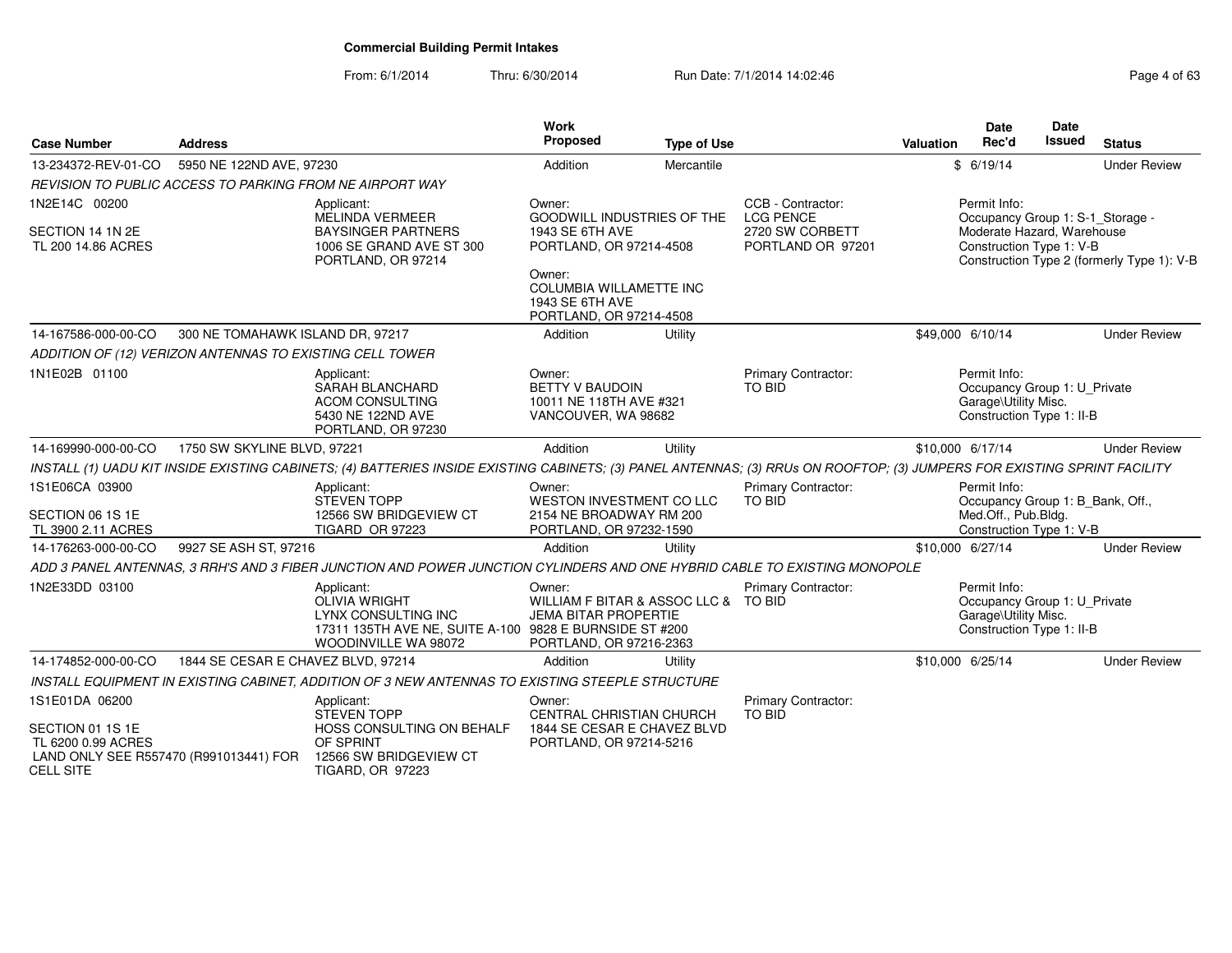| <b>Case Number</b>                                                                                                         | <b>Address</b>                     |                                                                                                                | Work<br>Proposed                                                                                                                                                        | <b>Type of Use</b> |                                                                                                              | Valuation        | Date<br>Rec'd                                                                                  | <b>Date</b><br><b>Issued</b> | <b>Status</b>                                              |
|----------------------------------------------------------------------------------------------------------------------------|------------------------------------|----------------------------------------------------------------------------------------------------------------|-------------------------------------------------------------------------------------------------------------------------------------------------------------------------|--------------------|--------------------------------------------------------------------------------------------------------------|------------------|------------------------------------------------------------------------------------------------|------------------------------|------------------------------------------------------------|
| 14-169699-000-00-CO                                                                                                        | 5335 N MARYLAND AVE, 97217         |                                                                                                                | Addition                                                                                                                                                                | Utility            |                                                                                                              |                  | \$12,000 6/16/14                                                                               |                              | <b>Under Review</b>                                        |
|                                                                                                                            |                                    | REPLACE THREE SPRINT PANEL ANTENNAS AND ADD ONE RRU PER SECTOR ON EXISTING WATER TOWER                         |                                                                                                                                                                         |                    |                                                                                                              |                  |                                                                                                |                              |                                                            |
| 1N1E22BB 08800                                                                                                             |                                    | Applicant:<br>AMANDA HOFFMAN<br><b>SPRINT</b><br>621 SW ALDER ST SUITE 660<br>PORTLAND OR                      | Owner:<br>PORTLAND CITY OF (BUREAU OF<br>1120 SW 5TH AVE #1302<br>PORTLAND, OR 97204-1912<br>Owner:<br><b>PARKS</b><br>1120 SW 5TH AVE #1302<br>PORTLAND, OR 97204-1912 |                    | Primary Contractor:<br><b>TO BID</b>                                                                         |                  |                                                                                                |                              |                                                            |
|                                                                                                                            |                                    |                                                                                                                | Owner:<br><b>RECREATION</b><br>1120 SW 5TH AVE #1302<br>PORTLAND, OR 97204-1912                                                                                         |                    |                                                                                                              |                  |                                                                                                |                              |                                                            |
| 14-169705-000-00-CO                                                                                                        | 1420 NW LOVEJOY ST - Unit 703      |                                                                                                                | Addition                                                                                                                                                                | Utility            |                                                                                                              |                  | \$12,000 6/16/14                                                                               |                              | <b>Under Review</b>                                        |
|                                                                                                                            |                                    | REPLACE 3 SRPINT PANEL ANTENNAS AND ADD ONE RRU PER SECTOR TO BASE OF EXISTING WATER TOWER ON BUILDING ROOFTOP |                                                                                                                                                                         |                    |                                                                                                              |                  |                                                                                                |                              |                                                            |
| 1N1E33AD 70427<br>MARSHALL-WELLS LOFTS CONDOMINIUMS<br>LOT 703<br>HISTORIC PROPERTY 15 YR 2001<br>POTENTIAL ADDITIONAL TAX |                                    | Applicant:<br>AMANDA HOFFMAN<br><b>SPRINT</b><br>621 SW ALDER ST SUITE 660<br>PORTLAND OR                      | Owner:<br>ELIZABETH N + BOREL PRIVA<br><b>ABERNETHY</b><br>360 CANDALARIA BLVD S<br>SALEM, OR 97302-5450                                                                |                    | Primary Contractor:<br>TO BID                                                                                |                  |                                                                                                |                              |                                                            |
| 14-167365-000-00-CO                                                                                                        | 4601 SE CESAR E CHAVEZ BLVD, 97202 |                                                                                                                | Addition                                                                                                                                                                | Utility            |                                                                                                              |                  | \$10,000 6/10/14                                                                               |                              | <b>Under Review</b>                                        |
|                                                                                                                            |                                    | INSTALL AT&T ANTENNA ARRAY  ON ROOFTOP AND CABINET MOUNTED TO EXISTING ROOFTOP PLATFORM                        |                                                                                                                                                                         |                    |                                                                                                              |                  |                                                                                                |                              |                                                            |
| 1S1E13AA 13600<br><b>GRACELAND</b><br><b>BLOCK 2 TL 13600</b>                                                              |                                    | Applicant:<br><b>ZACH PHILLIPS</b><br><b>PTS</b><br>1001 SE WATER AVE STE 180<br>PORTLAND OR 97214             | Owner:<br><b>HOUSING AUTHORITY OF</b><br>135 SW ASH ST<br>PORTLAND, OR 97204-3540<br>Owner:<br>PORTLAND OREGON<br>135 SW ASH ST<br>PORTLAND, OR 97204-3540              |                    | Primary Contractor:<br><b>TO BID</b>                                                                         |                  | Permit Info:<br>Occupancy Group 1: U Private<br>Garage\Utility Misc.                           |                              |                                                            |
| Total # of CO Addition permit intakes: 24                                                                                  |                                    |                                                                                                                |                                                                                                                                                                         |                    |                                                                                                              |                  |                                                                                                |                              | Total valuation of CO Addition permit intakes: \$1,308,359 |
| 14-164643-000-00-CO                                                                                                        | 1102 NE TILLAMOOK ST               |                                                                                                                | Alteration                                                                                                                                                              |                    | Apartments/Condos (3 or more units)                                                                          | \$194,000 6/3/14 |                                                                                                |                              | $6/3/14$ Issued                                            |
|                                                                                                                            |                                    | REMOVE AND REINSTALL SIDING: INSTALL NEW IB WATERPROOFING AT DECK AND ROOF: PAINT SIDING                       |                                                                                                                                                                         |                    |                                                                                                              |                  |                                                                                                |                              |                                                            |
| 1N1E26CD 99005<br>TANZAMOOK TOWNHOMES CONDOMINIUM<br>LOT <sub>5</sub>                                                      |                                    | Applicant:<br><b>TOM HAMMONS</b><br>CHARTER CONSTRUCTION INC<br>3747 SE 8TH AVE<br>PORTLAND, OR 97202          | Owner:<br><b>MICHAEL WIESCHER</b><br>1219 MISHAWAKA AVE<br>SOUTH BEND, IN 46615<br>Owner:<br><b>BRIGITTE WIESCHER</b><br>1219 MISHAWAKA AVE<br>SOUTH BEND, IN 46615     |                    | CCB - Contractor:<br><b>TOM HAMMONS</b><br>CHARTER CONSTRUCTION INC<br>3747 SE 8TH AVE<br>PORTLAND, OR 97202 |                  | Permit Info:<br>Occupancy Group 1: R-2 Residential<br>Multi-family<br>Construction Type 1: V-B |                              |                                                            |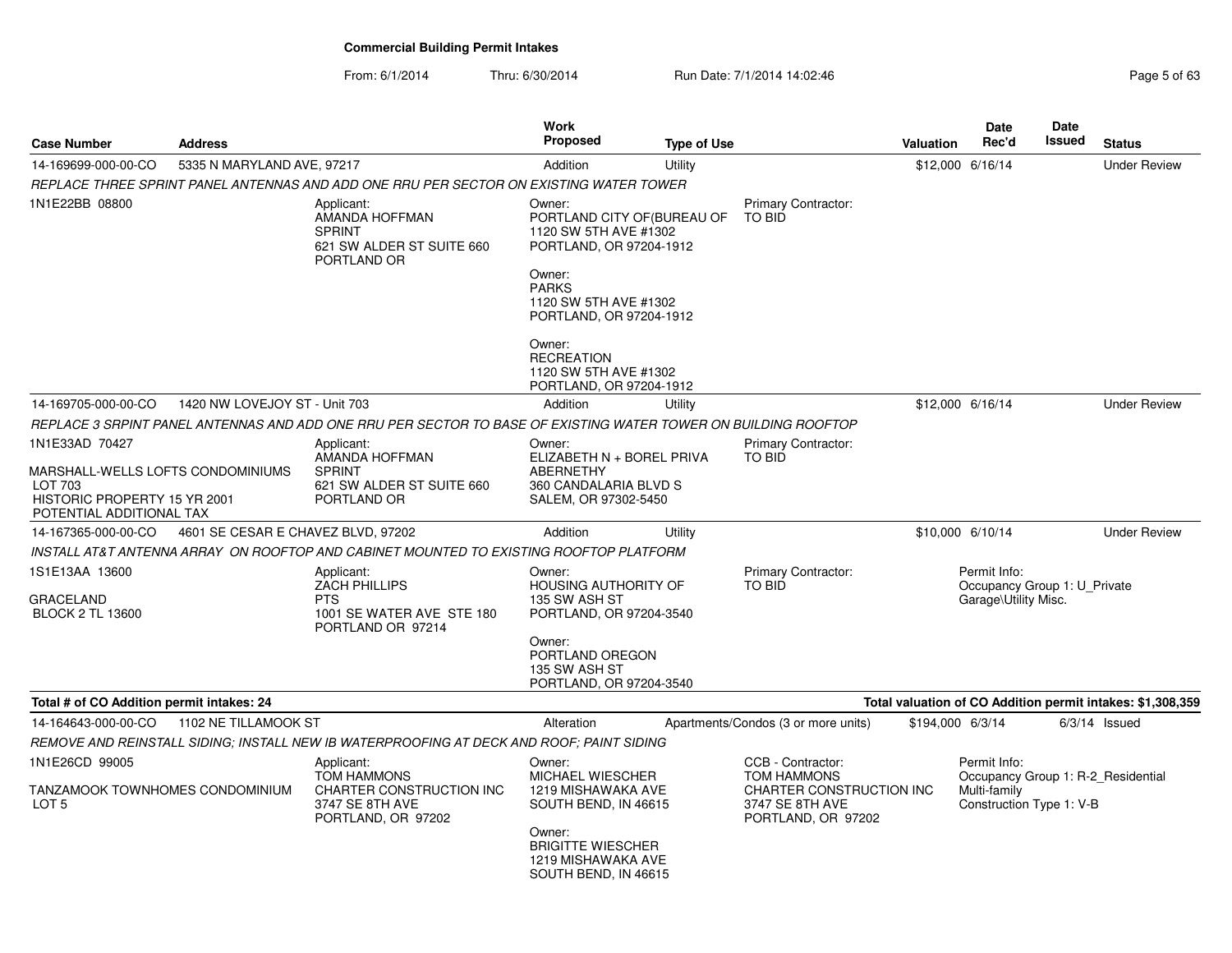| <b>Case Number</b>                                                 | <b>Address</b>                                 |                                                                                | Work<br><b>Proposed</b>                                                                               | <b>Type of Use</b> |                                                                                       | <b>Valuation</b> | <b>Date</b><br>Rec'd                                     | <b>Date</b><br><b>Issued</b> | <b>Status</b>                      |
|--------------------------------------------------------------------|------------------------------------------------|--------------------------------------------------------------------------------|-------------------------------------------------------------------------------------------------------|--------------------|---------------------------------------------------------------------------------------|------------------|----------------------------------------------------------|------------------------------|------------------------------------|
| 14-135002-000-00-CO                                                | 4495 NE 133RD AVE, 97230                       |                                                                                | Alteration                                                                                            |                    | Apartments/Condos (3 or more units)                                                   |                  | $$1$ 6/13/14                                             |                              | <b>Under Review</b>                |
|                                                                    | LEGALIZE BASEMENT UNIT 4499 - see 11-108943-HS |                                                                                |                                                                                                       |                    |                                                                                       |                  |                                                          |                              |                                    |
| 1N2E23DB 00600                                                     |                                                | Applicant:<br><b>JOHN JURJU</b>                                                | Owner:<br><b>MELROSE APARTMENTS LLC</b>                                                               |                    | CCB - Contractor:<br><b>JOHN JURJU</b>                                                |                  | Permit Info:                                             |                              | Occupancy Group 1: R-2_Residential |
| PRESTIGE PK<br>BLOCK 10<br>LOT <sub>2</sub>                        |                                                | 380 NE 178TH AVE<br>PORTLAND, OR 97230-6658                                    | PMB 1255 10117 SE SUNNYSIDE<br>RD#F<br>CLACKAMAS, OR 97015                                            |                    | 380 NE 178TH AVE<br>PORTLAND, OR 97230-6658                                           |                  | Multi-family<br>Construction Type 1: V-B                 |                              |                                    |
| 14-134998-000-00-CO                                                | 4495 NE 133RD AVE, 97230                       |                                                                                | Alteration                                                                                            |                    | Apartments/Condos (3 or more units)                                                   |                  | $$1$ 6/13/14                                             |                              | <b>Under Review</b>                |
|                                                                    | LEGALIZE BASEMENT UNIT 4455 - see 11-108943-HS |                                                                                |                                                                                                       |                    |                                                                                       |                  |                                                          |                              |                                    |
| 1N2E23DB 00600<br>PRESTIGE PK<br>BLOCK 10                          |                                                | Applicant:<br><b>JOHN JURJU</b><br>380 NE 178TH AVE<br>PORTLAND, OR 97230-6658 | Owner:<br><b>MELROSE APARTMENTS LLC</b><br>PMB 1255 10117 SE SUNNYSIDE<br>RD#F                        |                    | CCB - Contractor:<br><b>JOHN JURJU</b><br>380 NE 178TH AVE<br>PORTLAND, OR 97230-6658 |                  |                                                          |                              |                                    |
| LOT <sub>2</sub>                                                   |                                                |                                                                                | CLACKAMAS, OR 97015                                                                                   |                    |                                                                                       |                  |                                                          |                              |                                    |
| 14-134990-000-00-CO                                                | 4495 NE 133RD AVE, 97230                       |                                                                                | Alteration                                                                                            |                    | Apartments/Condos (3 or more units)                                                   |                  | $$1$ 6/13/14                                             |                              | <b>Under Review</b>                |
|                                                                    | LEGALIZE BASEMENT UNIT 4453 - see 11-108943-HS |                                                                                |                                                                                                       |                    |                                                                                       |                  |                                                          |                              |                                    |
| 1N2E23DB 00600<br>PRESTIGE PK<br>BLOCK 10<br>LOT <sub>2</sub>      |                                                | Applicant:<br><b>JOHN JURJU</b><br>380 NE 178TH AVE<br>PORTLAND, OR 97230-6658 | Owner:<br><b>MELROSE APARTMENTS LLC</b><br>PMB 1255 10117 SE SUNNYSIDE<br>RD#F<br>CLACKAMAS, OR 97015 |                    | CCB - Contractor:<br><b>JOHN JURJU</b><br>380 NE 178TH AVE<br>PORTLAND, OR 97230-6658 |                  |                                                          |                              |                                    |
| 14-168605-000-00-CO                                                | 420 NW 11TH AVE - Unit 1202                    |                                                                                | Alteration                                                                                            |                    | Apartments/Condos (3 or more units)                                                   |                  | \$50,000 6/12/14                                         |                              | 6/12/14 Under Inspection           |
|                                                                    |                                                | REMODEL BATHROOM AND RECONFIGURE CLOSET WALLS, NEW WALL IN THE GUEST BEDROOM   |                                                                                                       |                    |                                                                                       |                  |                                                          |                              |                                    |
| 1N1E34CB 60132<br><b>GREGORY CONDOMINIUMS</b><br>LOT 1202          |                                                | Applicant:<br><b>GINA JOHNSTON</b><br>1110 NW MARSHALL ST<br>PORTLAND OR       | Owner:<br>DANIEL F BYRNE<br>420 NW 11TH AVE #1202<br>PORTLAND, OR 97209                               |                    |                                                                                       |                  | Permit Info:<br>Multi-family<br>Construction Type 1: I-A |                              | Occupancy Group 1: R-2_Residential |
|                                                                    |                                                |                                                                                | Owner:<br><b>LINDA M BYRNE</b><br>420 NW 11TH AVE #1202<br>PORTLAND, OR 97209                         |                    |                                                                                       |                  |                                                          |                              |                                    |
| 14-167423-000-00-CO                                                | 1635 NW 26TH AVE, 97210                        |                                                                                | Alteration                                                                                            |                    | Apartments/Condos (3 or more units)                                                   |                  | \$3,000 6/11/14                                          |                              | $6/11/14$ Issued                   |
| <b>REPLACE EXISTING ENTRY PORCH COVER</b>                          |                                                |                                                                                |                                                                                                       |                    |                                                                                       |                  |                                                          |                              |                                    |
| 1N1E29DD 17700                                                     |                                                | Applicant:<br><b>CARMELLA A ETTINGER</b>                                       | Owner:<br><b>CARMELLA A ETTINGER</b>                                                                  |                    | CCB - Contractor:<br>PETER POMYKALA                                                   |                  | Permit Info:                                             |                              | Occupancy Group 1: R-2_Residential |
| <b>GOLDSMITHS ADD</b><br>BLOCK <sub>22</sub><br><b>LOT 3&amp;4</b> |                                                | PO BOX 10143<br>PORTLAND, OR 97296-0143                                        | PO BOX 10143<br>PORTLAND, OR 97296-0143                                                               |                    | POLONIA CONSTRUCTION<br>12181 114TH CT SE<br>HAPPY VALLEY, OR 97086                   |                  | Multi-family<br>Construction Type 1: V-B                 |                              |                                    |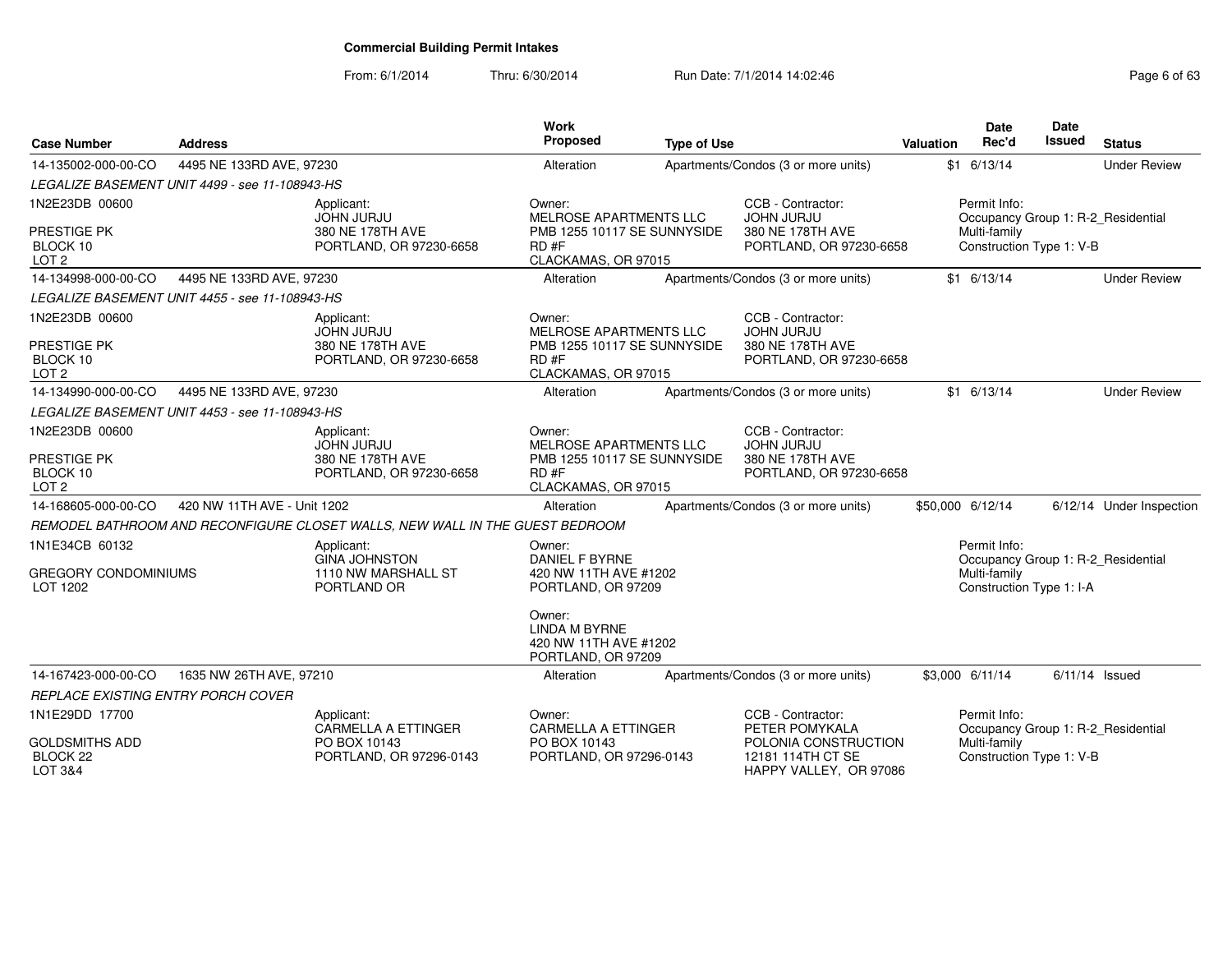| Case Number                                             | Address                     |                                                                                                                         | Work<br>Proposed                                                                                                     | Type of Use                                                                                                                                                                                                          | Valuation | <b>Date</b><br>Rec'd                                     | Date<br>Issued                     | <b>Status</b>            |
|---------------------------------------------------------|-----------------------------|-------------------------------------------------------------------------------------------------------------------------|----------------------------------------------------------------------------------------------------------------------|----------------------------------------------------------------------------------------------------------------------------------------------------------------------------------------------------------------------|-----------|----------------------------------------------------------|------------------------------------|--------------------------|
| 14-167438-000-00-CO                                     | 1671 SE LINN ST             |                                                                                                                         | Alteration                                                                                                           | Apartments/Condos (3 or more units)                                                                                                                                                                                  |           | \$13,577 6/10/14                                         |                                    | 6/10/14 Under Inspection |
| ADD NEW LAYER OF ROOFING                                |                             |                                                                                                                         |                                                                                                                      |                                                                                                                                                                                                                      |           |                                                          |                                    |                          |
| 1S1E26AB 90006                                          |                             | Applicant:                                                                                                              | Owner:                                                                                                               | CCB - Contractor:                                                                                                                                                                                                    |           | Permit Info:                                             |                                    |                          |
| SELLWOOD COMMONS CONDOMINIUM<br>LOT 6                   |                             | <b>BRETT DOBSON</b><br>APEX ROOFING AND<br>CONSTRUCTION, INC<br>4500 NW 11TH CRICLE<br>CAMAS, WA 98607                  | <b>SCOTT AMBROSE</b><br>1671 SE LINN ST<br>PORTLAND, OR 97202<br>Owner:<br>NICOLE MIZERKA-AMBROSE<br>1671 SE LINN ST | APEX ROOFING &<br><b>CONSTRUCTION INC</b><br>4500 NW 11TH CIRCLE<br><b>CAMAS, WA 98607</b>                                                                                                                           |           | Multi-family<br>Construction Type 1: V-B                 | Occupancy Group 1: R-2_Residential |                          |
|                                                         |                             |                                                                                                                         | PORTLAND, OR 97202                                                                                                   |                                                                                                                                                                                                                      |           |                                                          |                                    |                          |
| 14-167433-000-00-CO                                     | 8719 SE 17TH AVE            |                                                                                                                         | Alteration                                                                                                           | Apartments/Condos (3 or more units)                                                                                                                                                                                  |           | \$13.577 6/10/14                                         |                                    | 6/10/14 Under Inspection |
| ADD NEW LAYER OF ROOFING                                |                             |                                                                                                                         |                                                                                                                      |                                                                                                                                                                                                                      |           |                                                          |                                    |                          |
| 1S1E26AB 90005                                          |                             | Applicant:                                                                                                              | Owner:                                                                                                               | CCB - Contractor:                                                                                                                                                                                                    |           | Permit Info:                                             |                                    |                          |
| SELLWOOD COMMONS CONDOMINIUM<br>LOT 5                   |                             | BRETT DOBSON<br>APEX ROOFING AND<br><b>CONSTRUCTION, INC</b><br>4500 NW 11TH CRICLE<br><b>CAMAS, WA 98607</b>           | <b>GAYL A LARSON</b><br>8719 SE 17TH AVE<br>PORTLAND, OR 97202                                                       | APEX ROOFING &<br><b>CONSTRUCTION INC</b><br>4500 NW 11TH CIRCLE<br>CAMAS, WA 98607                                                                                                                                  |           | Multi-family<br>Construction Type 1: V-B                 | Occupancy Group 1: R-2_Residential |                          |
| 14-167062-000-00-CO                                     | 1132 SW 19TH AVE - Unit 208 |                                                                                                                         | Alteration                                                                                                           | Apartments/Condos (3 or more units)                                                                                                                                                                                  |           | \$20,000 6/10/14                                         | $6/10/14$ Issued                   |                          |
|                                                         |                             | REMODEL LAUNDRY ROOM AND BATHROOMS TO CREATE TWO BATHROOMS                                                              |                                                                                                                      |                                                                                                                                                                                                                      |           |                                                          |                                    |                          |
| 1S1E04BA 80015<br>LEGENDS CONDOMINIUM<br><b>LOT 208</b> |                             | Applicant:<br><b>TOM SAWYER</b><br>COMPLETE REMODELING SERVIC 3816 NE MULTNOMAH ST<br>PO BOX 403<br>WEST LINN, OR 97068 | Owner:<br>ANNETTE D GUIDO<br>PORTLAND, OR 97232<br>Owner:<br><b>CAROLYN L OFIARA</b>                                 | CCB - Contractor:<br><b>TOM SAWYER</b><br>COMPLETE REMODELING SERVIC Multi-family<br>PO BOX 403<br>WEST LINN, OR 97068                                                                                               |           | Permit Info:<br>Construction Type 1: I-A                 | Occupancy Group 1: R-2_Residential |                          |
|                                                         |                             |                                                                                                                         | 3816 NE MULTNOMAH ST<br>PORTLAND, OR 97232                                                                           |                                                                                                                                                                                                                      |           |                                                          |                                    |                          |
| 11-135416-000-00-CO                                     | 829 NW 16TH AVE, 97209      |                                                                                                                         | Alteration                                                                                                           | Apartments/Condos (3 or more units)                                                                                                                                                                                  |           | \$1,000 6/10/14                                          | $6/10/14$ Issued                   |                          |
|                                                         |                             |                                                                                                                         |                                                                                                                      | REPLACE 2ND AND 3RD STORY EXTERIOR STAIR LANDING AND STRUCTURE; CUT ROOF OVERHANG BACK TO PROPERTY LINE; REPLACE GUARDRAIL ON 2ND FLOOR LANDING; STAIRS TO GR,                                                       |           |                                                          |                                    |                          |
| 1N1E33AC 00500                                          |                             | Applicant:<br><b>JOYCE VOWELL</b>                                                                                       | Owner:<br>JOYCE VOWELL                                                                                               | CCB - Contractor:<br>BEST CUSTOM CONSTRUCTION                                                                                                                                                                        |           | Permit Info:                                             | Occupancy Group 1: B_Bank, Off.,   |                          |
| COUCHS ADD<br>BLOCK 157<br>E 68' OF LOT 5               |                             | 825 NW 16TH AVE<br>PORTLAND, OR 97209-2302                                                                              | 825 NW 16TH AVE<br>PORTLAND, OR 97209-2302                                                                           | <b>INC</b><br>12557 SW MORGAN RD<br>SHERWOOD, OR 97140                                                                                                                                                               |           | Med.Off., Pub.Bldg.<br>Construction Type 1: V-B          |                                    |                          |
| 13-212698-REV-01-CO 1220 NE 17TH AVE                    |                             |                                                                                                                         | Alteration                                                                                                           | Apartments/Condos (3 or more units)                                                                                                                                                                                  |           | \$6/6/14                                                 | $6/6/14$ Issued                    |                          |
|                                                         |                             |                                                                                                                         |                                                                                                                      | REVISION - connect domestic water system to existing 6" fire hose riser. Provide isolation with a 1/2" watts double check assembly. Provide pressure switch to start existing 15Hp Pump if riser pressure drops beli |           |                                                          |                                    |                          |
| 1N1E35AB 90000                                          |                             | Applicant:<br><b>RUSS WILLIAMS</b><br>MCCANN ENGINEERING LLC<br>1335 NW 23RD AVE, SUITE 100<br>PORTLAND, OR 97210-2687  | Owner:<br>THE FONTAINE CONDOMINIUM<br><b>OWNERS ASSN</b><br>1220 NE 17TH AVE<br>PORTLAND, OR 97232                   | CCB - Contractor:<br>LYNCH MECHANICAL CONST, LLC Occupancy Group 1: R-2_Residential<br>1703 NW 16TH AV<br>PORTLAND, OR 97209                                                                                         |           | Permit Info:<br>Multi-family<br>Construction Type 1: I-A |                                    |                          |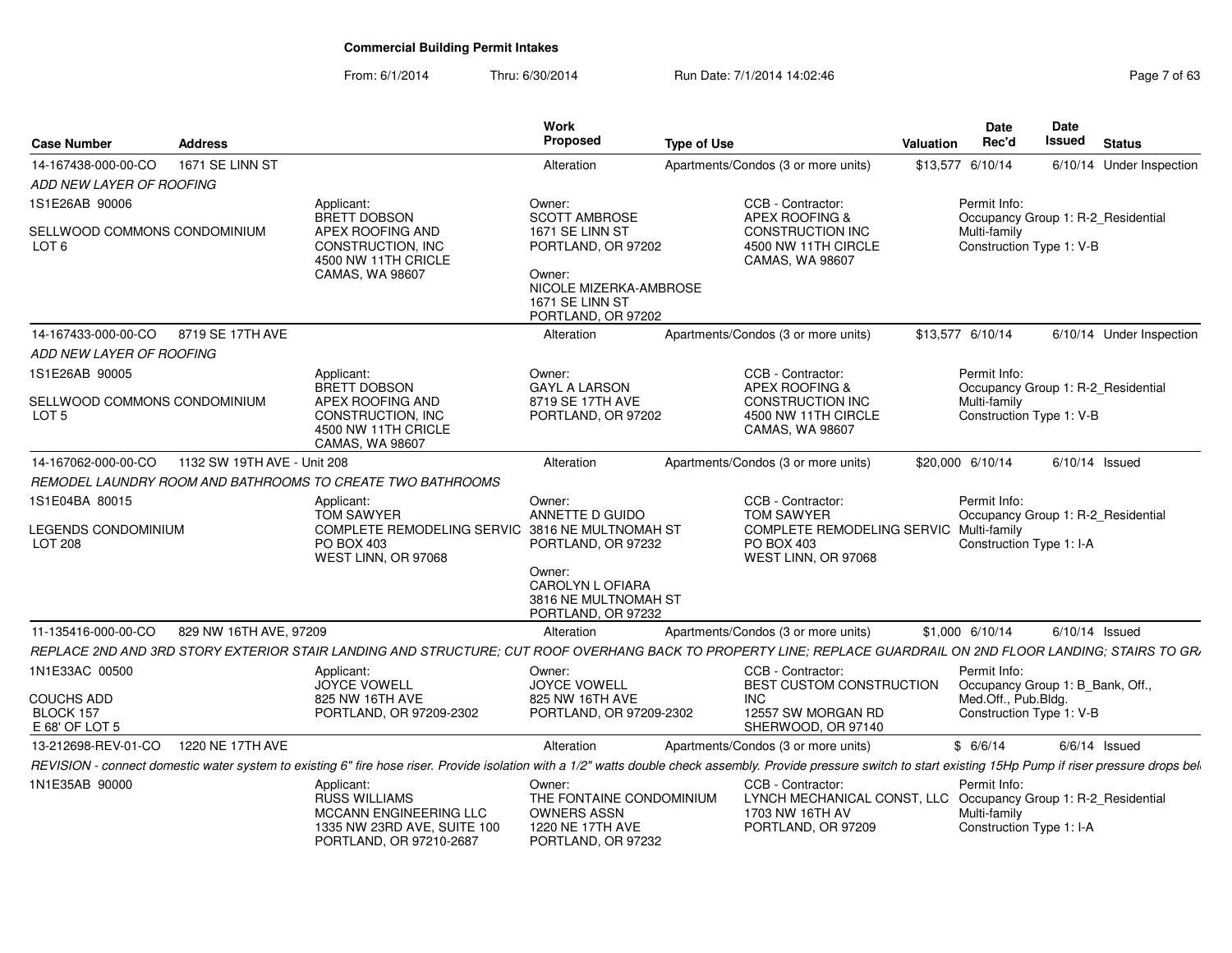| <b>Case Number</b>                                  | <b>Address</b>                   |                                                                                                                                                                       | Work<br>Proposed                                                                                        | <b>Type of Use</b> |                                                                                             | Valuation         | <b>Date</b><br>Rec'd | Date<br>Issued<br><b>Status</b>                                                                               |
|-----------------------------------------------------|----------------------------------|-----------------------------------------------------------------------------------------------------------------------------------------------------------------------|---------------------------------------------------------------------------------------------------------|--------------------|---------------------------------------------------------------------------------------------|-------------------|----------------------|---------------------------------------------------------------------------------------------------------------|
| 14-165837-000-00-CO                                 | 2430 NW WESTOVER RD - Unit 1-300 |                                                                                                                                                                       | Alteration                                                                                              |                    | Apartments/Condos (3 or more units)                                                         | \$16,000 6/5/14   |                      | 6/5/14 Under Inspection                                                                                       |
|                                                     |                                  | ENLARGE SHOWER, ADD VALVE; CONVERT CLOSET TO WINE CELLAR.                                                                                                             |                                                                                                         |                    |                                                                                             |                   |                      |                                                                                                               |
| 1N1E33BC 88005                                      |                                  | Applicant:                                                                                                                                                            | Owner:                                                                                                  |                    | CCB - Contractor:                                                                           |                   | Permit Info:         |                                                                                                               |
| CAMBRIDGE CONDOMINIUMS<br>LOT 1-300                 |                                  | MARK WUTHRICH<br>MARK WUTHRICH BUILDER INC<br>4731 SW 18 TH DR<br>PORTLAND, OR 97239                                                                                  | <b>CAMBRIDGE CONDOMINIUMS</b><br><b>OWNERS &amp; ASSOCIATION</b><br>P O BOX 69501<br>PORTLAND, OR 97239 |                    | <b>MARK WUTHRICH</b><br>MARK WUTHRICH BUILDER INC<br>4731 SW 18 TH DR<br>PORTLAND, OR 97239 |                   | Multi-family         | Occupancy Group 1: R-2_Residential<br>Construction Type 1: II-B<br>Construction Type 2 (formerly Type 1): I-A |
|                                                     |                                  |                                                                                                                                                                       | Owner:<br>JOHN P KNOX<br>2430 NW WESTOVER RD #300<br>PORTLAND, OR 97210                                 |                    |                                                                                             |                   |                      |                                                                                                               |
|                                                     |                                  |                                                                                                                                                                       | Owner:<br>CATHERINE M KNOX<br>2430 NW WESTOVER RD #300<br>PORTLAND, OR 97210                            |                    |                                                                                             |                   |                      |                                                                                                               |
| 14-164645-000-00-CO                                 | 1102 NE TILLAMOOK ST             |                                                                                                                                                                       | Alteration                                                                                              |                    | Apartments/Condos (3 or more units)                                                         | \$194,000 6/3/14  |                      | $6/3/14$ Issued                                                                                               |
|                                                     |                                  | REMOVE AND REINSTALL SIDING: INSTALL NEW IB WATERPROOFING AT DECK AND ROOF: PAINT SIDING                                                                              |                                                                                                         |                    |                                                                                             |                   |                      |                                                                                                               |
| 1N1E26CD 99005                                      |                                  | Applicant:                                                                                                                                                            | Owner:                                                                                                  |                    | CCB - Contractor:                                                                           |                   | Permit Info:         |                                                                                                               |
| TANZAMOOK TOWNHOMES CONDOMINIUM<br>LOT <sub>5</sub> |                                  | TOM HAMMONS<br>CHARTER CONSTRUCTION INC<br>3747 SE 8TH AVE<br>PORTLAND, OR 97202                                                                                      | <b>MICHAEL WIESCHER</b><br>1219 MISHAWAKA AVE<br>SOUTH BEND, IN 46615                                   |                    | <b>TOM HAMMONS</b><br>CHARTER CONSTRUCTION INC<br>3747 SE 8TH AVE<br>PORTLAND, OR 97202     |                   | Multi-family         | Occupancy Group 1: R-2 Residential<br>Construction Type 1: V-B                                                |
|                                                     |                                  |                                                                                                                                                                       | Owner:<br><b>BRIGITTE WIESCHER</b><br>1219 MISHAWAKA AVE<br>SOUTH BEND. IN 46615                        |                    |                                                                                             |                   |                      |                                                                                                               |
| 14-168021-000-00-CO                                 | 3550 SE 130TH AVE, 97236         |                                                                                                                                                                       | Alteration                                                                                              |                    | Apartments/Condos (3 or more units)                                                         | \$120,000 6/20/14 |                      | 6/20/14 Under Inspection                                                                                      |
|                                                     |                                  | FILL IN FLOOR IN UNIT 13 TO RE-CREATE 2 SEPARATE UNITS AS PER ORIGINAL CONSTRUCTION. 1ST FLOOR / UNIT 13 - RECONFIGURE LAYOUT TO ADD BATHROOMS, INFILL WALL TO SEAL O |                                                                                                         |                    |                                                                                             |                   |                      |                                                                                                               |
| 1S2E11CA 00600                                      |                                  | Applicant:<br><b>KELVIN LEE</b>                                                                                                                                       | Owner:<br>LCK INVESTMENT LLC                                                                            |                    | CCB - Contractor<br>MCCRACKEN REMODELING LLC                                                |                   | Permit Info:         | Occupancy Group 1: R-2_Residential                                                                            |
| LINN PK<br>LOT 7 TL 600                             |                                  | LCK INVESTMENT, LLC<br>2437 NE 9TH AVE<br>PORTLAND, OR 97212                                                                                                          | 2437 NE 9TH AVE<br>PORTLAND, OR 97212-4104                                                              |                    | 2836 SE 90TH PL<br>PORTLAND, OR 97266                                                       |                   | Multi-family         | Construction Type 1: V-B                                                                                      |
| 14-173331-000-00-CO                                 | 1116 NE SCHUYLER ST - Unit 103   |                                                                                                                                                                       | Alteration                                                                                              |                    | Apartments/Condos (3 or more units)                                                         | \$3,000 6/23/14   |                      | 6/23/14 Issued                                                                                                |
| ALTERATION TO SHEARWALL IN LIVING ROOM              |                                  |                                                                                                                                                                       |                                                                                                         |                    |                                                                                             |                   |                      |                                                                                                               |
| 1N1E26CD 90003                                      |                                  | Applicant:<br>AL STONE REMODELING &                                                                                                                                   | Owner:<br><b>BARBARA A FAILING</b>                                                                      |                    | CCB - Contractor:<br>AL STONE REMODELING &                                                  |                   | Permit Info:         | Occupancy Group 1: R-2_Residential                                                                            |
| <b>IRVINGTON PLACE CONDOMINIUMS</b><br>LOT 103      |                                  | <b>DESIGN LLC</b><br>1793 MAPLELEAF RD<br>LAKE OSWEGO, OR 97034                                                                                                       | 1116 NE SCHUYLER ST<br>PORTLAND, OR 97212                                                               |                    | <b>DESIGN LLC</b><br>1793 MAPLELEAF RD<br>LAKE OSWEGO, OR 97034                             |                   | Multi-family         | Construction Type 1: I-A                                                                                      |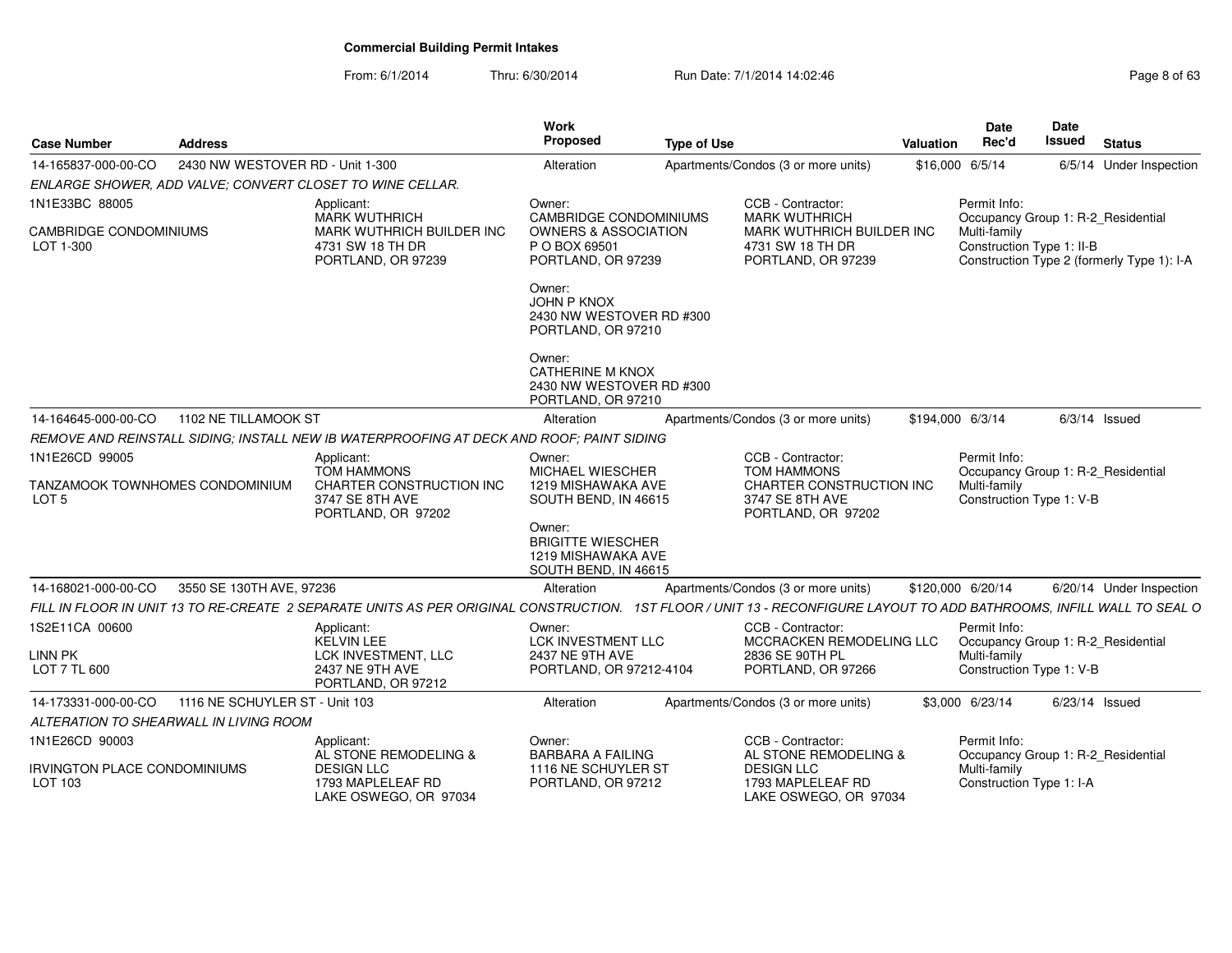| <b>Case Number</b>                                                                                  | <b>Address</b>             |                                                                                                          | Work<br>Proposed                                                               | <b>Type of Use</b>                                                                                                                                            | <b>Valuation</b>  | <b>Date</b><br>Rec'd         | Date<br><b>Issued</b>                                          | <b>Status</b>   |
|-----------------------------------------------------------------------------------------------------|----------------------------|----------------------------------------------------------------------------------------------------------|--------------------------------------------------------------------------------|---------------------------------------------------------------------------------------------------------------------------------------------------------------|-------------------|------------------------------|----------------------------------------------------------------|-----------------|
| 14-173505-000-00-CO                                                                                 | 1307 SE 130TH AVE, 97233   |                                                                                                          | Alteration                                                                     | Apartments/Condos (3 or more units)                                                                                                                           |                   | \$12,110 6/23/14             | 6/23/14 Issued                                                 |                 |
|                                                                                                     |                            | REPLACE WINDOWS AND DOORS THROUGH OUT BUILDING, NO CHANGE TO OPENING SIZE                                |                                                                                |                                                                                                                                                               |                   |                              |                                                                |                 |
| 1S2E02BD 05700                                                                                      |                            | Applicant:<br><b>BILL MALLORY</b><br>WINDOW WORLD OF PORTLAND<br>4910 NE 122ND AVE<br>PORTLAND, OR 97230 | Owner:<br><b>FRANK CLEYS</b><br>23 SE 103RD AVE #410<br>PORTLAND, OR 97216     | CCB - Contractor:<br><b>CHINOOK INDUSTRIES LLC</b><br>11773 SE HWY 212 #113<br>CLACKAMAS, OR 97015                                                            |                   | Permit Info:<br>Multi-family | Occupancy Group 1: R-2_Residential<br>Construction Type 1: V-B |                 |
|                                                                                                     |                            |                                                                                                          | Owner:<br>EILEEN M CLEYS<br>23 SE 103RD AVE #410<br>PORTLAND, OR 97216         |                                                                                                                                                               |                   |                              |                                                                |                 |
| 14-174265-000-00-CO                                                                                 | 9040 SE FLAVEL ST, 97266   |                                                                                                          | Alteration                                                                     | Apartments/Condos (3 or more units)                                                                                                                           |                   | \$480 6/24/14                | 6/24/14 Final                                                  |                 |
|                                                                                                     |                            | REPLACE SLIDING GLASS DOOR IN LIVING ROOM AND WINDOW IN MASTER BEDROOM                                   |                                                                                |                                                                                                                                                               |                   |                              |                                                                |                 |
| 1S2E21CA 00700                                                                                      |                            | Applicant:<br>KEN CANYON PLAZA LLC<br>PO BOX 5863<br>ALOHA, OR 97006                                     | Owner:<br><b>KEN CANYON PLAZA LLC</b><br>PO BOX 5863<br><b>ALOHA, OR 97006</b> |                                                                                                                                                               |                   | Permit Info:<br>Multi-family | Occupancy Group 1: R-2 Residential<br>Construction Type 1: V-B |                 |
|                                                                                                     |                            |                                                                                                          | Owner:<br><b>BOB</b><br>PO BOX 5863<br>ALOHA, OR 97006                         |                                                                                                                                                               |                   |                              |                                                                |                 |
|                                                                                                     |                            |                                                                                                          | Owner:<br>EL CANYON PLAZA LLC<br>PO BOX 5863<br><b>ALOHA, OR 97006</b>         |                                                                                                                                                               |                   |                              |                                                                |                 |
| 14-176193-000-00-CO                                                                                 | 1621 SW MORRISON ST, 97205 |                                                                                                          | Alteration                                                                     | Apartments/Condos (3 or more units)                                                                                                                           | \$107,000 6/27/14 |                              | 6/27/14 Issued                                                 |                 |
|                                                                                                     |                            | REPLACE WINDOWS ON THE NORTH AND WEST SIDE OF THE BUILDING                                               |                                                                                |                                                                                                                                                               |                   |                              |                                                                |                 |
| 1N1E33DC 01600                                                                                      |                            | Applicant:<br><b>KEVIN A SAXTON</b>                                                                      | Owner:<br><b>COMMODORE LLC</b>                                                 | CCB - Contractor:<br><b>NATHAN D YOUNG</b>                                                                                                                    |                   | Permit Info:                 | Occupancy Group 1: R-2 Residential                             |                 |
| <b>PORTLAND</b><br>BLOCK 323<br>LOT 3&4<br>HISTORIC PROPERTY 15 YR 2000<br>POTENTIAL ADDITIONAL TAX |                            | 4119 NE CESAR E CHAVEZ BLVD<br>PORTLAND, OR 97211                                                        | 1300 SW 5TH AVE STE 2300<br>PORTLAND, OR 97201-5682                            | <b>CONSTRUCTION INC</b><br>515 NW SALTZMAN RD #827<br>PORTLAND, OR 97229                                                                                      |                   | Multi-family                 | Construction Type 1: III-B                                     |                 |
| 14-161946-000-00-CO                                                                                 | 2038 SE BELMONT ST, 97214  |                                                                                                          | Alteration                                                                     | Apartments/Condos (3 or more units)                                                                                                                           | \$99,000 6/3/14   |                              |                                                                | $6/3/14$ Issued |
|                                                                                                     |                            |                                                                                                          |                                                                                | REMOVAL AND REPLACEMENT OF SIDING ON STREET FACING FACADE AND APPLICATION OF STUCCO TO PORTIONS OF WEST SIDE AND SOUTH SIDE ONLY. NO TENANT IMPROVEMENT UNDEI |                   |                              |                                                                |                 |
| 1S1E02AA 09100                                                                                      |                            | Applicant:<br>BRIAN CHARLES REXHOUSE JR                                                                  | Owner:<br><b>KCM DEVELOPMENT LLC</b>                                           | CCB - Contractor:<br><b>BRIAN CHARLES REXHOUSE JR</b>                                                                                                         |                   | Permit Info:                 | Occupancy Group 1: R-2_Residential                             |                 |
| <b>TILTONS ADD</b><br><b>BLOCK 4</b><br><b>LOT 14</b>                                               |                            | 7141 N CAMPBELL AVE<br>PORTLAND, OR 97217                                                                | 4836 NE 27TH AVE<br>PORTLAND, OR 97211                                         | 7141 N CAMPBELL AVE<br>PORTLAND, OR 97217                                                                                                                     |                   | Multi-family                 | Construction Type 1: V-B                                       |                 |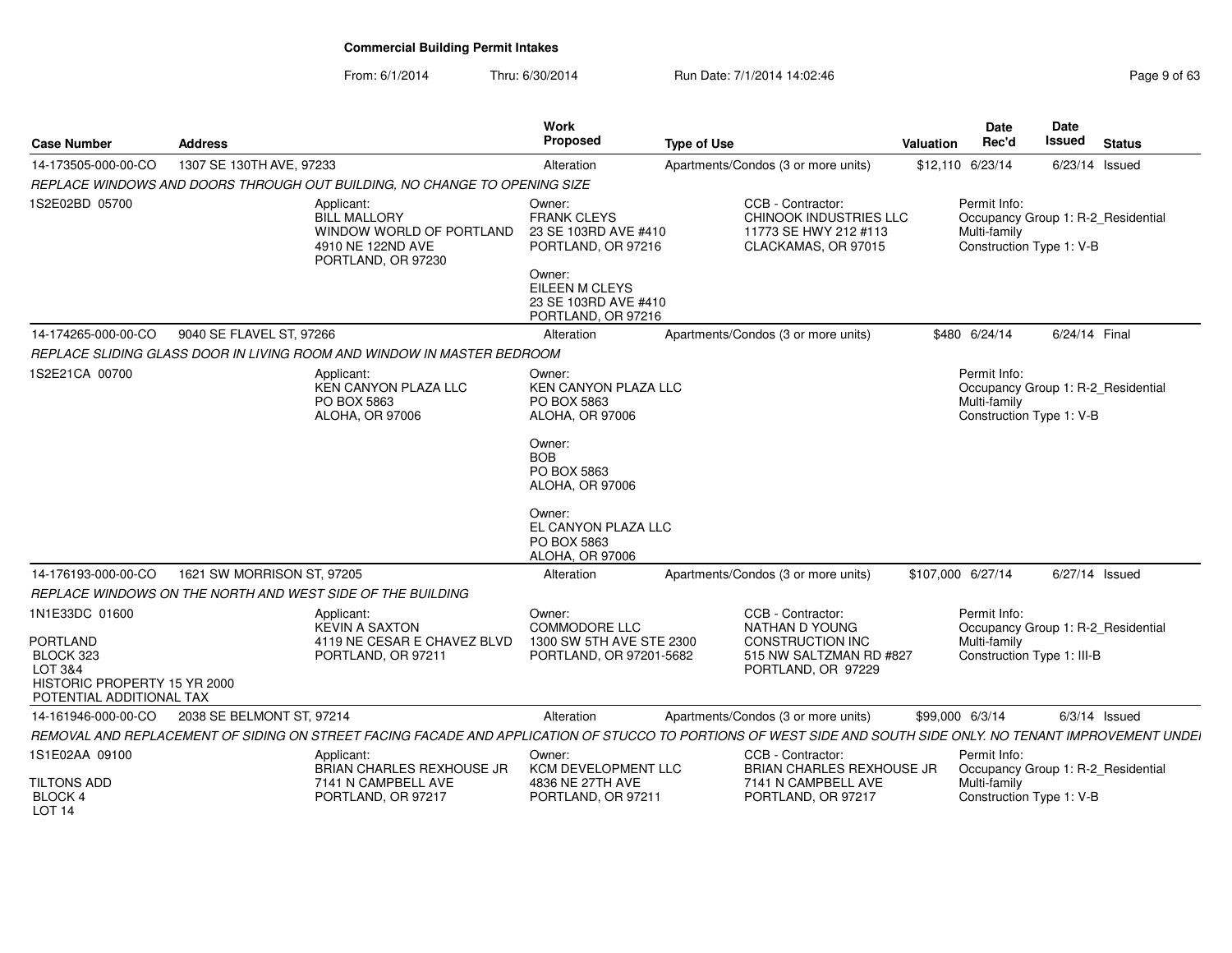| <b>Case Number</b>                              | <b>Address</b>             |                                                                                                                                                              | Work<br><b>Proposed</b>                                                                                                                 | <b>Type of Use</b> |                                                                                                        | <b>Valuation</b>  | <b>Date</b><br>Rec'd         | Date<br>Issued                                                  | <b>Status</b>                      |
|-------------------------------------------------|----------------------------|--------------------------------------------------------------------------------------------------------------------------------------------------------------|-----------------------------------------------------------------------------------------------------------------------------------------|--------------------|--------------------------------------------------------------------------------------------------------|-------------------|------------------------------|-----------------------------------------------------------------|------------------------------------|
| 14-164261-000-00-CO                             | 3515 SW BARBUR BLVD, 97201 |                                                                                                                                                              | Alteration                                                                                                                              |                    | Apartments/Condos (3 or more units)                                                                    | \$4,500 6/3/14    |                              |                                                                 | 6/3/14 Under Inspection            |
|                                                 |                            | REPAIR/REPLACE ROTTEN SHEATHING AND STUDS AT BASE OF EXTERIOR STAIR "I" REPLACE STAIR LANDING                                                                |                                                                                                                                         |                    |                                                                                                        |                   |                              |                                                                 |                                    |
|                                                 |                            | Applicant:<br><b>JASON WARBERG</b><br>908 SW GAINES ST NO.1<br>PORTLAND, OR 97239                                                                            | Owner:<br><b>THOMAS GARECHT</b><br><b>72 TURRINI CIR</b><br>DANVILLE, CA 94526                                                          |                    | CCB - Contractor:<br><b>MARK BETTENCOURT</b><br>PO BOX 1137<br><b>BORING, OR 97009</b>                 |                   | Permit Info:<br>Multi-family | Construction Type 1: V-A                                        | Occupancy Group 1: R-2_Residential |
|                                                 |                            |                                                                                                                                                              | Owner:<br>PEGGY GARECHT<br><b>72 TURRINI CIR</b><br>DANVILLE, CA 94526                                                                  |                    |                                                                                                        |                   |                              |                                                                 |                                    |
| 14-164504-000-00-CO                             | 1104 SW COLUMBIA ST        |                                                                                                                                                              | Alteration                                                                                                                              |                    | Apartments/Condos (3 or more units)                                                                    | \$2,000 6/3/14    |                              |                                                                 | <b>Under Review</b>                |
| FIRE ESCAPE TESTING FOR CERTIFICATION           |                            |                                                                                                                                                              |                                                                                                                                         |                    |                                                                                                        |                   |                              |                                                                 |                                    |
| 1S1E04AD 70000                                  |                            | Applicant:<br>JAY HATHAWAY                                                                                                                                   | Owner:<br>ASSOCIATION OF UNIT OWNERS                                                                                                    |                    |                                                                                                        |                   |                              |                                                                 |                                    |
| ELEVENTH AVENUE LOFTS                           |                            | <b>CARLSON TESTING</b>                                                                                                                                       | OF                                                                                                                                      |                    |                                                                                                        |                   |                              |                                                                 |                                    |
| A CONDOMINIUM<br><b>GENERAL COMMON ELEMENTS</b> |                            | 8430 SW HUNZIKER<br><b>TIGARD OR 97223</b>                                                                                                                   | 84 NORWOOD AVENUE<br>KENSINGTON, CA 94797                                                                                               |                    |                                                                                                        |                   |                              |                                                                 |                                    |
|                                                 |                            |                                                                                                                                                              | Owner:<br>A CONDOMINIUM ELEVENTH<br><b>AVENUE LOFTS</b><br><b>84 NORWOOD AVENUE</b><br>KENSINGTON, CA 94797                             |                    |                                                                                                        |                   |                              |                                                                 |                                    |
| 14-169696-000-00-CO                             | 510 N HAYDEN BAY DR        |                                                                                                                                                              | Alteration                                                                                                                              |                    | Apartments/Condos (3 or more units)                                                                    |                   | \$5,300 6/16/14              | $6/16/14$ Issued                                                |                                    |
|                                                 |                            | REPLACE 2ND LEVEL DECK LIKE FOR LIKE, ADD POSTS FOR SUPPORT                                                                                                  |                                                                                                                                         |                    |                                                                                                        |                   |                              |                                                                 |                                    |
| 2N1E34CD 90009                                  |                            | Applicant:                                                                                                                                                   | Owner:                                                                                                                                  |                    | CCB - Contractor:                                                                                      |                   | Permit Info:                 |                                                                 |                                    |
| RIVERHOUSE CONDOMINIUM<br>LOT 510               |                            | <b>BARKLEYS GENERAL</b><br><b>CONTRACTING LLC</b><br>4705 N GANTEBEIN<br>PORTLAND, OR 97217                                                                  | <b>DIANE M ROHRBACH</b><br>13501 SE RIVERCREST DR<br>VANCOUVER, WA 98684<br>Owner:<br><b>GERALD D BREUNIG</b><br>13501 SE RIVERCREST DR |                    | <b>BARKLEYS GENERAL</b><br><b>CONTRACTING LLC</b><br>4705 N GANTEBEIN<br>PORTLAND, OR 97217            |                   | Multi-family                 |                                                                 | Occupancy Group 1: R-2_Residential |
|                                                 |                            |                                                                                                                                                              | VANCOUVER, WA 98684                                                                                                                     |                    |                                                                                                        |                   |                              |                                                                 |                                    |
| 14-174936-000-00-CO                             | 1411 NW FLANDERS ST, 97209 |                                                                                                                                                              | Alteration                                                                                                                              | Assembly           |                                                                                                        | \$400,000 6/25/14 |                              |                                                                 | <b>Under Review</b>                |
|                                                 |                            | REMODEL OF 5599 SF RESTAURANT AND BAR FOR NEW TENANT; DEMO OF FRONT OF HOUSE AND KITCHEN; NEW KITCHEN FIXTURES; STORAGE AND RESTROOMS TO REMAIN WITH MINIMAL |                                                                                                                                         |                    |                                                                                                        |                   |                              |                                                                 |                                    |
| 1N1E33DA 01800                                  |                            | Applicant:<br>MIKE COYLE<br><b>FASTER PERMITS</b><br>14334 NW EAGLERIDGE LANE<br>PORTLAND, OR 97229                                                          | Owner:<br>ND FLANDERS LLC<br>2839 SW 2ND AVE<br>PORTLAND, OR 97201-4711                                                                 |                    | CCB - Contractor:<br>ANDERSEN CONSTRUCTION<br><b>COMPANY</b><br>PO BOX 6712<br>PORTLAND, OR 97228-6712 |                   | Permit Info:                 | Occupancy Group 1: A-2_Restaurant<br>Construction Type 1: III-B |                                    |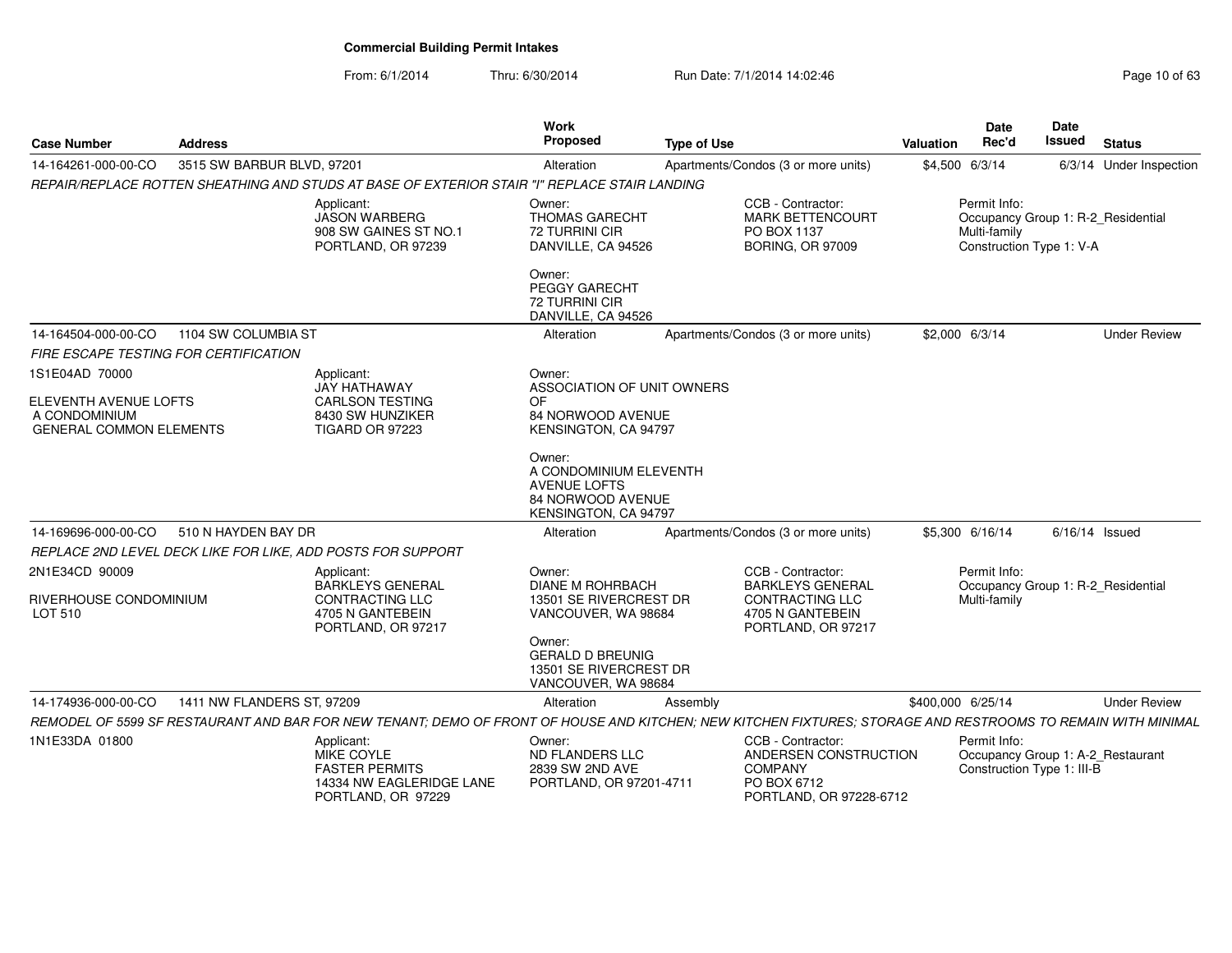| <b>Case Number</b>                                                                                      | <b>Address</b>                |                                                                                                                                                              | <b>Work</b><br>Proposed                                                                   | <b>Type of Use</b> |                                                                        | <b>Valuation</b> | <b>Date</b><br>Rec'd                                             | Date<br><b>Issued</b> | <b>Status</b>                             |
|---------------------------------------------------------------------------------------------------------|-------------------------------|--------------------------------------------------------------------------------------------------------------------------------------------------------------|-------------------------------------------------------------------------------------------|--------------------|------------------------------------------------------------------------|------------------|------------------------------------------------------------------|-----------------------|-------------------------------------------|
| 13-132296-REV-01-CO                                                                                     | 4244 SE 91ST AVE, 97266       |                                                                                                                                                              | Alteration                                                                                | Assembly           |                                                                        |                  | \$15,000 6/25/14                                                 |                       | <b>Under Review</b>                       |
|                                                                                                         |                               | REVISION TO PROVIDE RAIN GARDEN DETAIL AND INCLUDE STORMWATER FACILITY SIZING REQUIREMENTS                                                                   |                                                                                           |                    |                                                                        |                  |                                                                  |                       |                                           |
| 1S2E09CD 04400                                                                                          |                               | Applicant:<br><b>JOE FERGUSON</b>                                                                                                                            | Owner:<br>PILGRIM LUTHERAN CHURCH                                                         |                    |                                                                        |                  | Permit Info:<br>Occupancy Group 1: U_Private                     |                       |                                           |
| <b>ARDEN PARK</b><br><b>BLOCK1</b><br>LOT 5-10                                                          |                               | FERGUSON LAND SURVEYING<br>646 SE 106TH AVE<br>PORTLAND OR 97216                                                                                             | 4244 SE 91ST AVE<br>PORTLAND, OR 97266-2822                                               |                    |                                                                        |                  | Garage\Utility Misc.<br>Construction Type 1: V-B                 |                       |                                           |
|                                                                                                         |                               |                                                                                                                                                              | Owner:<br>OF PORTLAND OREGON<br>4244 SE 91ST AVE<br>PORTLAND, OR 97266-2822               |                    |                                                                        |                  |                                                                  |                       |                                           |
| 14-174587-000-00-CO                                                                                     | 5000 N WILLAMETTE BLVD, 97217 |                                                                                                                                                              | Alteration                                                                                | Assembly           |                                                                        |                  | \$66.502 6/25/14                                                 |                       | 6/25/14 Issued                            |
|                                                                                                         |                               | <b>INSTALL SHELVING IN EQUIPMENT ROOM AT CHILES CENTER FOR STORAGE</b>                                                                                       |                                                                                           |                    |                                                                        |                  |                                                                  |                       |                                           |
| 1N1E18A 00100                                                                                           |                               | Applicant:<br><b>JIM MCCORD</b>                                                                                                                              | Owner:<br>UNIVERSITY OF PORTLAND                                                          |                    | CCB - Contractor:<br><b>JIM MCCORD</b>                                 |                  | Permit Info:<br>Occupancy Group 1: S-1_Storage -                 |                       |                                           |
| SECTION 18 1N 1E<br>TL 100 80.73 ACRES                                                                  |                               | SPACESAVER SPECIALISTS INC<br>9730 SW Herman Rd.<br>Tualatin, OR 97062                                                                                       | 5000 N WILLAMETTE BLVD<br>PORTLAND, OR 97203-5798                                         |                    | SPACESAVER SPECIALISTS INC<br>9730 SW Herman Rd.<br>Tualatin, OR 97062 |                  | Moderate Hazard, Warehouse<br>Construction Type 1: I-B           |                       |                                           |
| 14-157869-000-00-CO                                                                                     | 1902 W BURNSIDE ST            |                                                                                                                                                              | Alteration                                                                                | Assembly           |                                                                        |                  | \$45,000 6/12/14                                                 |                       | $6/12/14$ Issued                          |
|                                                                                                         |                               | TENANT IMPROVEMENT FOR NEW RESTAURANT TENANT, DEMO HALF WALLS, BUILD NEW COUNTERS, ADD GREASE TRAP, ADD SOFFITS, DINING AREA                                 |                                                                                           |                    |                                                                        |                  |                                                                  |                       |                                           |
| 1N1E33DC 70264                                                                                          |                               | Applicant:<br>CHARLIE DENTON<br><b>BOISE FRY COMPANY</b><br>4649 NE 97TH<br>PORTLAND, OR 97270                                                               | Owner:<br><b>CIVIC RETAIL LLC</b><br>1477 NW EVERETT ST<br>PORTLAND, OR 97209-2617        |                    | <b>Primary Contractor:</b><br>TO BID                                   |                  | Permit Info:<br>Construction Type 1: I-A                         |                       | Occupancy Group 1: A-2_Restaurant         |
| 14-167965-000-00-CO                                                                                     | 535 NW 16TH AVE, 97209        |                                                                                                                                                              | Alteration                                                                                | Assembly           |                                                                        |                  | \$20,000 6/24/14                                                 |                       | 6/24/14 Issued                            |
|                                                                                                         |                               | RECONFIGURE EXISTING RESTROOMS TO CREATE LARGER MENS RESTROOM, ADD 3 URINALS AND 2 NEW HAND SINKS; FRAME IN NEW WOMENS RESTROOM AT EXISTING SEATING AREA, IN |                                                                                           |                    |                                                                        |                  |                                                                  |                       |                                           |
| 1N1E33AC 02300                                                                                          |                               | Applicant:<br><b>JOHN OGAI</b>                                                                                                                               | Owner:<br><b>MAHONIA INC</b>                                                              |                    | CCB - Contractor:<br><b>ROGER WORF</b>                                 |                  | Permit Info:                                                     |                       | Occupancy Group 1: A-3 Assembly -         |
| <b>COUCHS ADD</b><br>BLOCK 154<br>LOT 3&5-8<br>HISTORIC PROPERTY 15 YR 2005<br>POTENTIAL ADDITIONAL TAX |                               | ENCORE CLUB<br>535 NW 16TH AVE<br>PORTLAND, OR 97209                                                                                                         | 4985 BATTLE CREEK RD SE<br>SALEM, OR 97302-9683                                           |                    | 11935 SW BURNETT LANE<br>BEAVERTON, OR 97008                           |                  | General<br>Construction Type 1: V-B                              |                       |                                           |
| 14-160600-000-00-CO                                                                                     | 2311 SW 6TH AVE, 97201        |                                                                                                                                                              | Alteration                                                                                | Assembly           |                                                                        |                  | \$82,500 6/5/14                                                  |                       | <b>Under Review</b>                       |
|                                                                                                         |                               | TI FOR NEW TENANT - CHANGE OF OCCUPANCY AND BUILD OUT FOR NEW BAKERY                                                                                         |                                                                                           |                    |                                                                        |                  |                                                                  |                       |                                           |
| 1S1E04DD 05100                                                                                          |                               | Applicant:<br><b>BOB OSILLA</b><br>ST BARBRA PINOY BAKERY<br>2311 SW 6TH AVE<br>PORTLAND, OR 97201                                                           | Owner:<br><b>CHARISSE P OSILLA</b><br>3601 SW RIVER PKWY #2518<br>PORTLAND, OR 97239-4565 |                    | Primary Contractor:<br>TO BID                                          |                  | Permit Info:<br>Factory, Mod. Hazard<br>Construction Type 1: V-B |                       | Occupancy Group 1: F-1_Industrial Plant - |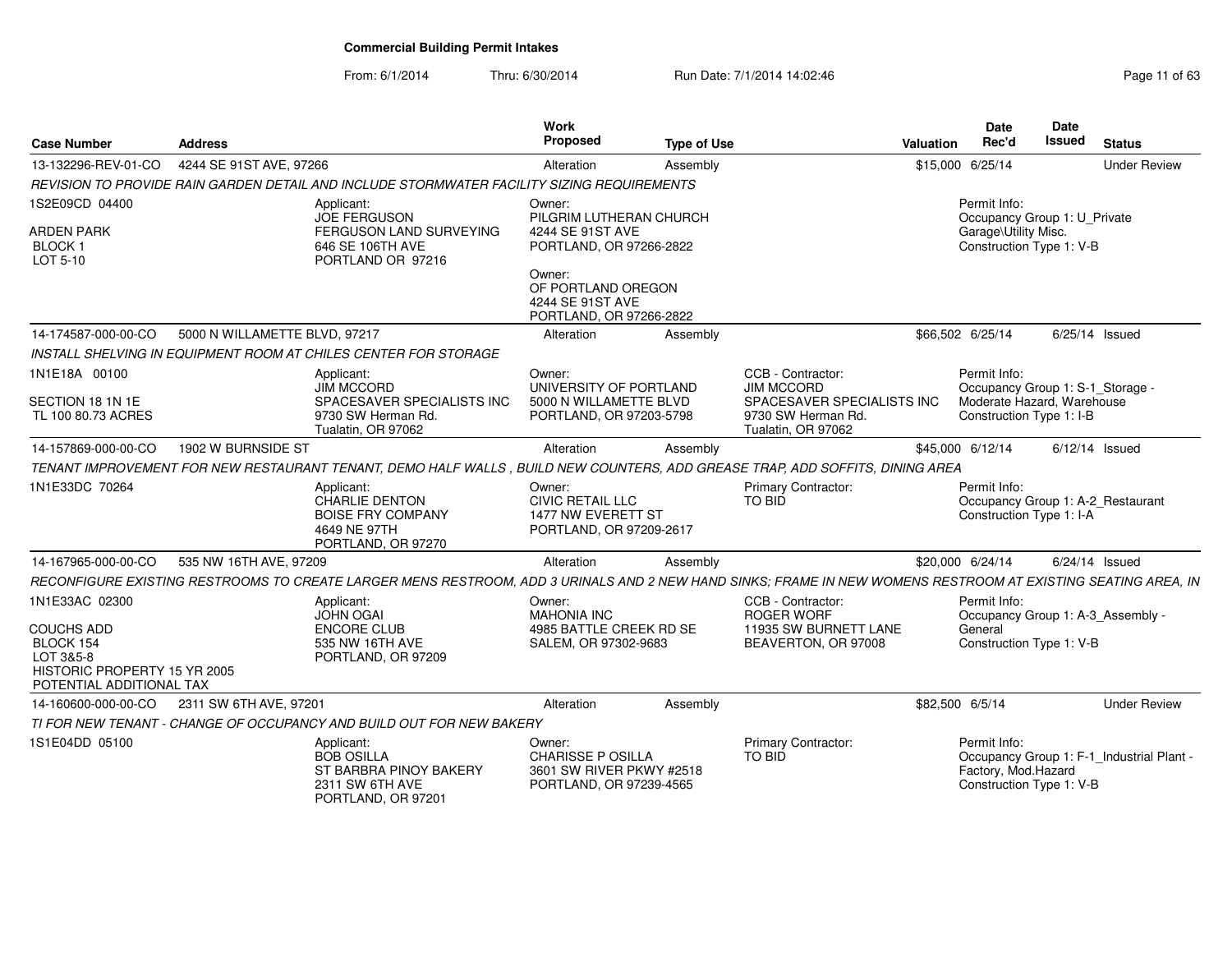From: 6/1/2014

| <b>Case Number</b>                                                                                                   | <b>Address</b>                                                                                                                                                 | Work<br><b>Proposed</b>                                                                                  | <b>Type of Use</b> | Valuation                                                                            |                 | <b>Date</b><br>Rec'd                                  | <b>Date</b><br><b>Issued</b> | <b>Status</b>                           |
|----------------------------------------------------------------------------------------------------------------------|----------------------------------------------------------------------------------------------------------------------------------------------------------------|----------------------------------------------------------------------------------------------------------|--------------------|--------------------------------------------------------------------------------------|-----------------|-------------------------------------------------------|------------------------------|-----------------------------------------|
| 14-170430-000-00-CO                                                                                                  | 808 SE BELMONT ST, 97214                                                                                                                                       | Alteration                                                                                               | Assembly           |                                                                                      |                 | \$200,000 6/17/14                                     |                              | <b>Under Review</b>                     |
|                                                                                                                      | TI FOR NEW TENANT: RENOVATION OF 3 COMMERCIAL SPACES INCLUDING REMOVAL OF 1 DEMISING WALL. ADDING 1 INTERIOR GARAGE DOOR. INSTALLING BAR. NO EXTERIOR WORK     |                                                                                                          |                    |                                                                                      |                 |                                                       |                              |                                         |
| 1S1E02BB 06500                                                                                                       | Applicant:                                                                                                                                                     | Owner:                                                                                                   |                    | CCB - Contractor:                                                                    |                 |                                                       |                              |                                         |
| <b>EAST PORTLAND</b><br>BLOCK 178<br>LOT 1-8 TL 6500<br>HISTORIC PROPERTY 15 YR 2007<br>POTENTIAL ADDITIONAL TAX     | KATE PIPER<br>1255 NW 9TH AVE #17<br>PORTLAND, OR 97209                                                                                                        | <b>CONCEPT REAL ESTATE-THREE</b><br><b>LLC</b><br>829 SE 9TH AVE #201<br>PORTLAND, OR 97214-2260         |                    | <b>JEAN PIERRE VEILLET</b><br>SITEWORKS INC<br>1255 NW 9TH #17<br>PORTLAND, OR 97209 |                 |                                                       |                              |                                         |
| 14-171018-000-00-CO                                                                                                  | 7634 SW CAPITOL HWY, 97219                                                                                                                                     | Alteration                                                                                               | Assembly           |                                                                                      |                 | \$60,000 6/20/14                                      |                              | 6/20/14 Issued                          |
|                                                                                                                      | TENANT IMPROVEMENT-OCCUPANCY THIS PERMIT- LOWER LEVEL OF EXISTING CHURCH. NEW WALLS TO COMPLETE RECONFIGURATION OF LOWER LEVEL. SEE PERMIT 13-189699CO FOR S   |                                                                                                          |                    |                                                                                      |                 |                                                       |                              |                                         |
| 1S1E20AC 17700<br><b>BUCKINGHAM HTS</b>                                                                              | Applicant:<br><b>TONY YRAGUEN</b><br><b>TODD HESS BUILDING CO</b>                                                                                              | Owner:<br><b>INTERNATIONAL CHURCH OF</b><br>3612 SW TROY ST                                              |                    | CCB - Contractor:<br>TODD HESS BUILDING CO<br>9414 SW BARBUR BLVD, #150              |                 | Permit Info:<br>Construction Type 1: V-B              |                              | Occupancy Group 1: A-3_Place of Worship |
| <b>BLOCK 4</b><br>LOT 1-3 TL 17700                                                                                   | 9414 SW BARBUR BLVD<br>PORTLAND OR 97219                                                                                                                       | PORTLAND, OR 97219-1662<br>Owner:<br>THE FOURSQUARE GOSPEL<br>3612 SW TROY ST<br>PORTLAND, OR 97219-1662 |                    | PORTLAND, OR 97219                                                                   |                 |                                                       |                              |                                         |
| 14-165171-000-00-CO                                                                                                  | 2219 SE 68TH AVE, 97215                                                                                                                                        | Alteration                                                                                               | Assembly           |                                                                                      | \$50,000 6/6/14 |                                                       |                              | <b>Under Review</b>                     |
|                                                                                                                      | DIVIDE OPEN STUDENT ACTIVITY AREA INTO TV LOUNGE. SMALLER STUDENT ACTIVITY AREA AND TRAINING ROOM ADJACENT TO EXISTING EXERCISE ROOM. CREATE NEW ONE HOUR RATE |                                                                                                          |                    |                                                                                      |                 |                                                       |                              |                                         |
| 1S2E05CC 05400<br>WARNER PACIFIC<br>BLOCK <sub>2</sub>                                                               | Applicant:<br><b>TRACY ORVIS</b><br>DILORETO ARCHITECTURE, LLC<br>200 NE 20TH, STE 200                                                                         | Owner:<br><b>WARNER PACIFIC COLLEGE</b><br>2219 SE 68TH AVE<br>PORTLAND, OR 97215-4026                   |                    | CCB - Contractor:<br>Kevin Merriman<br>JR ABBOTT CONSTRUCTION INC<br>PO BOX 84048    |                 | Permit Info:<br>General<br>Construction Type 1: III-B |                              | Occupancy Group 1: A-3 Assembly -       |
| LOT <sub>2</sub>                                                                                                     | PORTLAND, OR 97232                                                                                                                                             |                                                                                                          |                    | SEATTLE, WA 981248448                                                                |                 |                                                       |                              |                                         |
| 14-164274-000-00-CO                                                                                                  | 3582 SE POWELL BLVD, 97202                                                                                                                                     | Alteration                                                                                               | Assembly           |                                                                                      |                 | \$5,000 6/20/14                                       |                              | $6/20/14$ Issued                        |
|                                                                                                                      | SEE 11-177219VI-RESPONSE-DOORS REMOVED FROM FENCED AREA TO PROVIDE REQUIRED EGRESS, MEMBRANE STRUCTURE REMOVED, ENTRY CANOPY REMOVED, ADA PARKING SPACES       |                                                                                                          |                    |                                                                                      |                 |                                                       |                              |                                         |
| 1S1E12DB 00300<br>SECTION 12 1S 1E                                                                                   | Applicant:<br><b>GABE DOMINEK</b><br><b>DOMINEK ARCHITECTURE</b>                                                                                               | Owner:<br>POWELL BLVD PROPERTY LLC<br>6312 SW CAPITOL HWY #411                                           |                    |                                                                                      |                 | Permit Info:<br>Construction Type 1: V-B              |                              | Occupancy Group 1: A-2 Nightclub        |
| TL 300 2.83 ACRES                                                                                                    | 330 SE MLK BLVD #350<br>PORTLAND, OR 97214                                                                                                                     | PORTLAND, OR 97239-1938                                                                                  |                    |                                                                                      |                 |                                                       |                              |                                         |
| 14-171746-000-00-CO                                                                                                  | 5736 NE 33RD AVE, 97211                                                                                                                                        | Alteration                                                                                               | Assembly           |                                                                                      |                 | $$1$ 6/19/14                                          |                              | $6/19/14$ Issued                        |
|                                                                                                                      | ESTABLISH AN OFFICIAL RECORDED OCCUPANCY FOR THE RESTAURANT ENCLOSED COURTYARD IN ORDER TO GET A 'MAXIMUM OCCOPANCY' SIGN FROM THE FIRE MARSHALL               |                                                                                                          |                    |                                                                                      |                 |                                                       |                              |                                         |
| 1N1E13DC 09600                                                                                                       | Applicant:<br><b>Blaine Burris</b>                                                                                                                             | Owner:<br>KENNEDY SCHOOL INC                                                                             |                    | CCB - Contractor:<br><b>JACK HAEDINGER</b>                                           |                 | Permit Info:                                          |                              | Occupancy Group 1: A-2_Restaurant       |
| <b>KENNEDYS ADD</b><br><b>BLOCK 11&amp;14</b><br>TL 9600<br>HISTORIC PROPERTY 15 YR 1996<br>POTENTIAL ADDITIONAL TAX | 6720 SW Macadam, Suite 100<br>Portland, OR 97219                                                                                                               | Ankrom Moisan Associated Architect: 5736 NE 33RD AVE<br>PORTLAND, OR 97211                               |                    | PACIFIC CREST CONSTRUCTION<br>24111 NE HALSEY ST #400<br>TROUTDALE, OR 97060-1030    |                 | Construction Type 1: V-B                              |                              |                                         |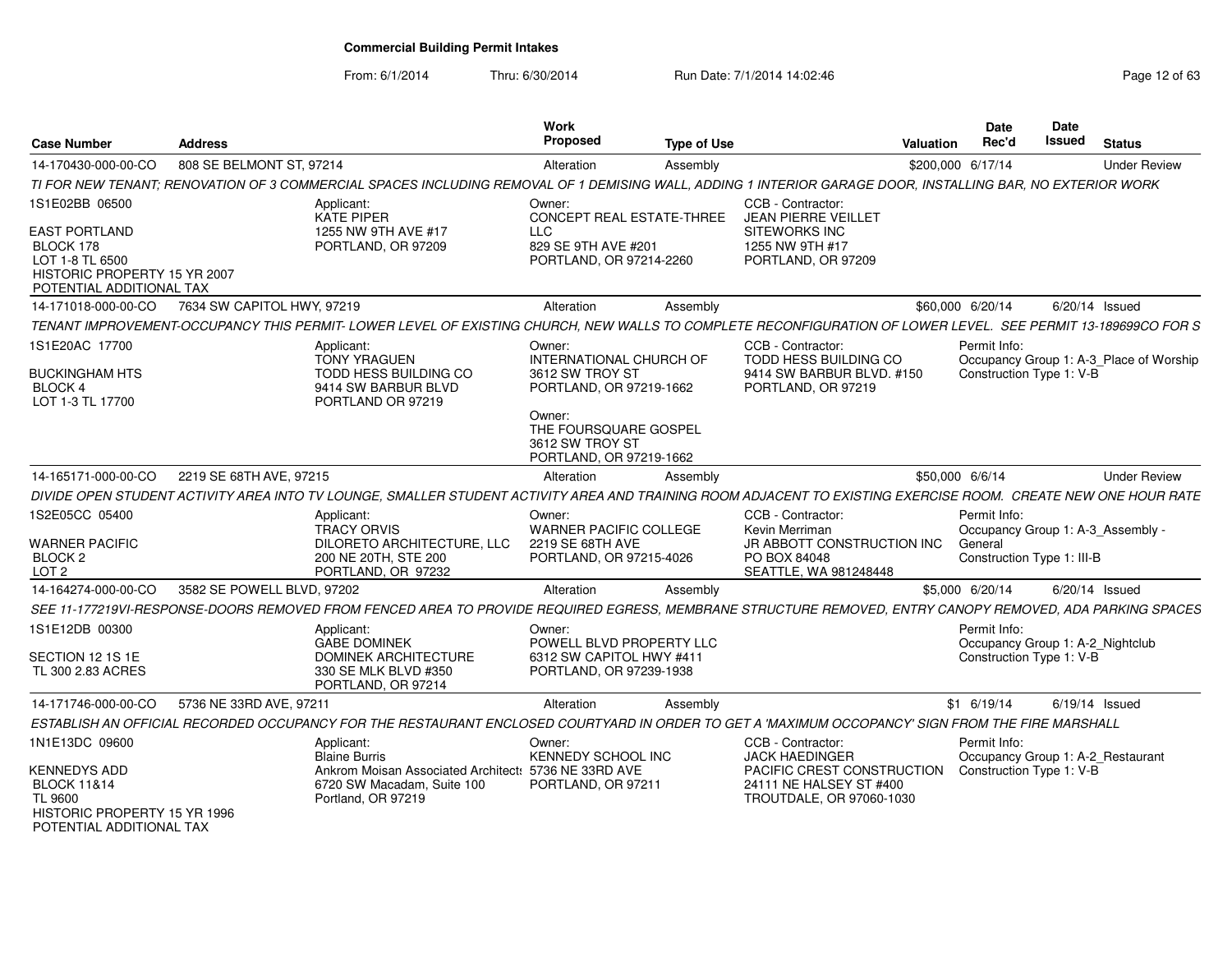From: 6/1/2014

| <b>Case Number</b>                                                                                 | <b>Address</b>           |                                                                                                                                                                 | Work<br>Proposed                                                                                                | <b>Type of Use</b> |                                                                                                                  | Valuation | <b>Date</b><br>Rec'd                                                            | Date<br>Issued | <b>Status</b>                                |
|----------------------------------------------------------------------------------------------------|--------------------------|-----------------------------------------------------------------------------------------------------------------------------------------------------------------|-----------------------------------------------------------------------------------------------------------------|--------------------|------------------------------------------------------------------------------------------------------------------|-----------|---------------------------------------------------------------------------------|----------------|----------------------------------------------|
| 14-111911-REV-01-CO                                                                                | 131 NW 13TH AVE, 97209   |                                                                                                                                                                 | Alteration                                                                                                      | Assembly           |                                                                                                                  |           | \$6/19/14                                                                       |                | <b>Under Review</b>                          |
|                                                                                                    |                          | REVISION TO CHANGE CONSTRUCTION DETAILS INCLUDING KITCHEN LAYOUT PLAN. STOREFRONT LAYOUT. BARREL ROOM SIZE. AND ADDITIONAL SINKS PER MULTNOMAH COUNTY HEALTH I  |                                                                                                                 |                    |                                                                                                                  |           |                                                                                 |                |                                              |
| 1N1E33DA 04600                                                                                     |                          | Applicant:<br><b>SUGANDHA PAI</b><br><b>MCA ARCHITECTS</b><br>30 NW 1ST AVE<br>PORTLAND OR 97209                                                                | Owner:<br><b>HARSCH INVESTMENT</b><br><b>PROPERTIES LLC</b><br>1121 SW SALMON ST 5TH FL<br>PORTLAND, OR 97205   |                    | CCB - Contractor:<br>DLA CONSTRUCTION SERVICES<br><b>LLC</b><br>1307 COLUMBIA ST<br>VANCOUVER, WA 98660          |           | Permit Info:<br>Occupancy Group 1: A-2_Restaurant<br>Construction Type 1: III-B |                | Construction Type 2 (formerly Type 1): III-B |
| 14-165783-000-00-CO                                                                                | 825 NE 25TH AVE, 97232   |                                                                                                                                                                 | Alteration                                                                                                      | Assembly           |                                                                                                                  |           | \$8,150 6/10/14                                                                 |                | 6/10/14 Under Inspection                     |
|                                                                                                    |                          | TENANT IMPROVEMENT FOR EXISTING TENANT - RELOCATE WALLS TO EXPAND VESTIBULE AND EQUIPMENT ASSEMBLY AREA                                                         |                                                                                                                 |                    |                                                                                                                  |           |                                                                                 |                |                                              |
| 1N1E36BC 11800<br><b>SULLIVANS ADD</b>                                                             |                          | Applicant:<br>MIKE COYLE<br><b>FASTER PERMITS</b>                                                                                                               | Owner:<br><b>FERGUSON FAMILY</b><br>315 NE LAURELHURST PL                                                       |                    |                                                                                                                  |           | Permit Info:<br>Factory, Mod.Hazard                                             |                | Occupancy Group 1: F-1 Industrial Plant -    |
| BLOCK 30<br><b>LOT 7&amp;8</b>                                                                     |                          | 14334 NW EAGLERIDGE LANE<br>PORTLAND, OR 97229                                                                                                                  | PORTLAND, OR 97232-3338<br>Owner:<br><b>INVESTMENTS LLC</b><br>315 NE LAURELHURST PL<br>PORTLAND, OR 97232-3338 |                    |                                                                                                                  |           | Construction Type 1: V-A                                                        |                |                                              |
| 14-117518-REV-01-CO                                                                                | 5736 NE GLISAN ST, 97213 |                                                                                                                                                                 | Alteration                                                                                                      | <b>Business</b>    |                                                                                                                  |           | \$6/17/14                                                                       |                | 6/17/14 Issued                               |
| REVISION TO LIGHTING SCHEDULE, REVISED LIGHTING PLAN                                               |                          |                                                                                                                                                                 |                                                                                                                 |                    |                                                                                                                  |           |                                                                                 |                |                                              |
| 1N2E31DA 10000                                                                                     |                          | Applicant:<br>SIMONE GOLDFEDER                                                                                                                                  | Owner:<br><b>GAPO HOLDINGS LLC</b><br>5846 NE ALBERTA ST                                                        |                    | CCB - Contractor:<br>BNK CONSTRUCTION INC<br>45 82nd dr. ste 53b                                                 |           | Permit Info:<br>Occupancy Group 1: B Bank, Off.,<br>Med.Off., Pub.Bldg.         |                |                                              |
| VILLAMEAD<br>BLOCK <sub>2</sub><br>LOT 1 EXC PT IN ST<br>LOT <sub>2</sub>                          |                          | <b>CONSTRUCTIVE FORM</b><br>ARCHITECTURE AND DESIGN LLC PORTLAND, OR 97218-2621<br>1337 SE 15TH AVE<br>PORTLAND OR 97214                                        |                                                                                                                 |                    | gladstone, or 97027                                                                                              |           | Construction Type 1: V-B                                                        |                |                                              |
| 14-170291-000-00-CO                                                                                | 5 SE MADISON ST, 97214   |                                                                                                                                                                 | Alteration                                                                                                      | <b>Business</b>    |                                                                                                                  |           | \$5,600 6/17/14                                                                 |                | 6/17/14 Issued                               |
| SOLAR INSTALLATION, 9.72 kW PV SYSTEM ON ROOFTOP                                                   |                          |                                                                                                                                                                 |                                                                                                                 |                    |                                                                                                                  |           |                                                                                 |                |                                              |
| 1S1E03AD 03900                                                                                     |                          | Applicant:<br><b>KATHY KELLEY</b>                                                                                                                               | Owner:<br>PORTLAND CITY OF                                                                                      |                    | CCB - Contractor:<br><b>EC COMPANY</b>                                                                           |           | Permit Info:<br>Occupancy Group 1: B Bank, Off.,                                |                |                                              |
| <b>EAST PORTLAND</b><br>BLOCK 10&11 TL 3900                                                        |                          | <b>EC COMPANY</b><br>PO BOX 10286<br>PORTLAND, OR 97296                                                                                                         | 55 SW ASH ST<br>PORTLAND, OR 97204-3509                                                                         |                    | PO BOX 10286<br>PORTLAND, OR 97296.0286                                                                          |           | Med.Off., Pub.Blda.<br>Construction Type 1: V-B                                 |                |                                              |
| 14-170446-000-00-CO                                                                                | 415 NW 13TH AVE, 97209   |                                                                                                                                                                 | Alteration                                                                                                      | <b>Business</b>    |                                                                                                                  |           | \$138,500 6/17/14                                                               |                | <b>Under Review</b>                          |
|                                                                                                    |                          | NEW TENANT EXISTING OFFICE RENOVATION: NEW PARTITION WALLS TO CREATE NEW OFFICE SPACES AND 2 NEW ADA RESTROOMS                                                  |                                                                                                                 |                    |                                                                                                                  |           |                                                                                 |                |                                              |
| 1N1E33DA 01300                                                                                     |                          | Applicant:<br><b>JESSAMYN GRIFFIN</b><br>SITEWORKS DESIGN/BUILD<br>1255 NW 9TH AVE SUITE 17<br>PORTLAND OR 97209                                                |                                                                                                                 |                    | CCB - Contractor:<br><b>JEAN PIERRE VEILLET</b><br><b>SITEWORKS INC</b><br>1255 NW 9TH #17<br>PORTLAND, OR 97209 |           |                                                                                 |                |                                              |
| 14-168892-000-00-CO                                                                                | 5215 N LOMBARD ST, 97203 |                                                                                                                                                                 | Alteration                                                                                                      | <b>Business</b>    |                                                                                                                  |           | \$37,890 6/18/14                                                                |                | 6/18/14 Under Inspection                     |
|                                                                                                    |                          | TI FOR NEW TENANT: NEW WALL FOR NEW OFFICE: NEW BAR AREA AND SHELVING ALONG THE WALL: NEW HALF WALL TO SEPARATE SEATING AREA FROM THE BAR AREA: SHEET ROCK NE V |                                                                                                                 |                    |                                                                                                                  |           |                                                                                 |                |                                              |
| 1N1E08CB 04700                                                                                     |                          | Applicant:<br><b>KEN WRIGHT</b>                                                                                                                                 | Owner:<br>DOVER LANE LLC                                                                                        |                    | CCB - Contractor:<br>KENNETH RAY WRIGHT & ORFA                                                                   |           | Permit Info:<br>Occupancy Group 1: B Bank, Off.,                                |                |                                              |
| PORTSMOUTH VILLA EXTD<br><b>BLOCK H</b><br>SW 1/2 OF LOT 28 EXC PT IN ST<br>LOT 29-31 EXC PT IN ST |                          | WRIGHT CONSTRUCTION<br>8130 SE LAKE RD #56<br>MILWAUKIE OR 97267                                                                                                | 4721 N WILLAMETTE BLVD<br>PORTLAND, OR 97203-4767                                                               |                    | <b>ESTER MANDEZ</b><br>10805 NE FREMONT ST APT A<br>PORTLAND, OR 97220                                           |           | Med.Off., Pub.Bldg.<br>Construction Type 1: V-B                                 |                |                                              |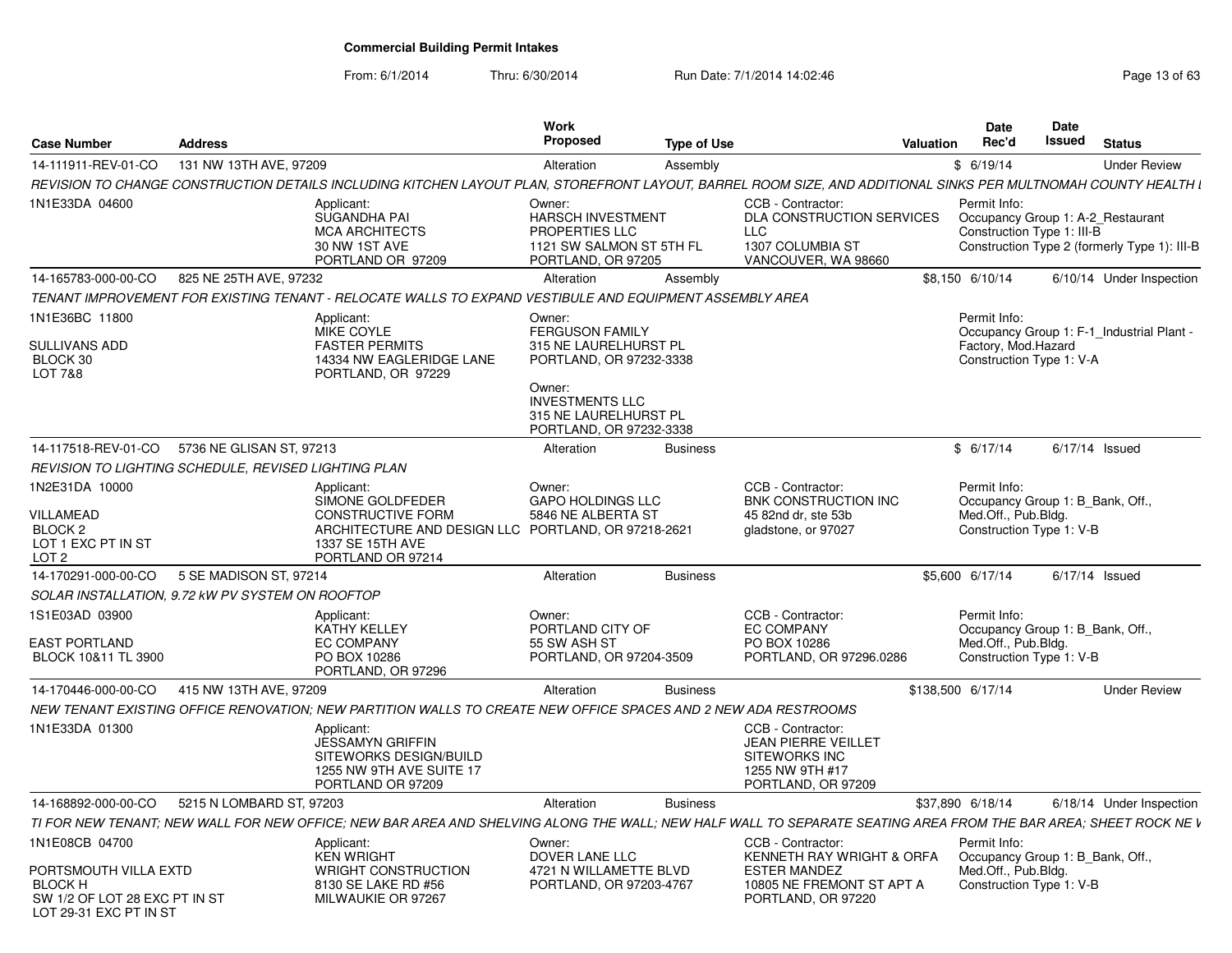| <b>Case Number</b>                                                                      | <b>Address</b>                 |                                                                                                                                        | Work<br>Proposed                                                                                                          | <b>Type of Use</b> |                                                                                                                    | <b>Valuation</b> | <b>Date</b><br>Rec'd                                                                                  | <b>Date</b><br><b>Issued</b> | <b>Status</b>            |
|-----------------------------------------------------------------------------------------|--------------------------------|----------------------------------------------------------------------------------------------------------------------------------------|---------------------------------------------------------------------------------------------------------------------------|--------------------|--------------------------------------------------------------------------------------------------------------------|------------------|-------------------------------------------------------------------------------------------------------|------------------------------|--------------------------|
| 14-171000-000-00-CO                                                                     | 731 N HAYDEN MEADOWS DR, 97217 |                                                                                                                                        | Alteration                                                                                                                | <b>Business</b>    |                                                                                                                    |                  | \$48,000 6/18/14                                                                                      | 6/18/14                      | Issued                   |
|                                                                                         |                                | TI FOR NEW TENANT. NEW OFFICE ROOMS AND CONFERENCE ROOMS                                                                               |                                                                                                                           |                    |                                                                                                                    |                  |                                                                                                       |                              |                          |
| 1N1E03CA 00300<br>DELTA MEADOWS<br><b>BLOCK1</b><br>LOT 24-26 TL 300                    |                                | Applicant:<br><b>NEIL LEE</b><br><b>LEEKA ARCHITECTURE AND</b><br><b>PLANNING</b><br>2548 SE ANKENY<br>PORTLAND, OR 97214              | Owner:<br><b>HAYDEN MEADOWS</b><br>805 SW BROADWAY #2020<br>PORTLAND, OR 97205-3360                                       |                    |                                                                                                                    |                  | Permit Info:<br>Occupancy Group 1: B_Bank, Off.,<br>Med.Off., Pub.Bldg.<br>Construction Type 1: III-B |                              |                          |
| 14-171177-000-00-CO                                                                     | 3934 NE M L KING BLVD, 97212   |                                                                                                                                        | Alteration                                                                                                                | <b>Business</b>    |                                                                                                                    |                  | \$9,000 6/18/14                                                                                       |                              | 6/18/14 Under Inspection |
|                                                                                         |                                | TI FOR NEW TENANT ON SOUTH SIDE OF 2ND FLOOR - ADD INTERIOR WALL AND CREATE OPENING IN EXISTING WALL.                                  |                                                                                                                           |                    |                                                                                                                    |                  |                                                                                                       |                              |                          |
| 1N1E23CC 08900<br><b>NORTH IRVINGTON</b><br>BLOCK <sub>1</sub><br>LOT 5&6&11-14 TL 8900 |                                | Applicant:<br><b>DENNIS HADLEY</b><br><b>DENNIS S HADLEY ARCHITECT</b><br>2145 NE RODNEY AVE.<br>PORTLAND OR 97212-3739                | Owner:<br>HERITAGE BUILDING LLC<br>PO BOX 3406<br>PORTLAND, OR 97208-3406                                                 |                    | CCB - Contractor:<br><b>PAPPENHEIM</b>                                                                             |                  | Permit Info:<br>Occupancy Group 1: B Bank, Off.,<br>Med.Off., Pub.Bldg.<br>Construction Type 1: V-A   |                              |                          |
| 14-171363-000-00-CO                                                                     | 725 SW 10TH AVE, 97205         |                                                                                                                                        | Alteration                                                                                                                | <b>Business</b>    |                                                                                                                    |                  | \$9,000 6/18/14                                                                                       |                              | <b>Under Review</b>      |
|                                                                                         |                                | TENANT IMPROVEMENT FOR EXISTING TENANT TO EXPAND INTO SPACE NEXT DOOR; PARTIAL CHANGE OF OCCUPANCY; NEW TENANT TO THE SPACE NEXT DOOR  |                                                                                                                           |                    |                                                                                                                    |                  |                                                                                                       |                              |                          |
| 1N1E33DD 04800                                                                          |                                | Applicant:<br><b>BOB SCHATZ</b><br>ALLUSA ARCHICTECTURE<br>2118 SE DIVISION ST<br>PORTLAND, OR 97202                                   | Owner:<br>WARD V COOK<br>13611 SE RIVERCREST DR<br>VANCOUVER, WA 98683<br>Owner:<br>LOIS A COOK<br>13611 SE RIVERCREST DR |                    | CCB - Contractor:<br>TODD OF ALL TRADES INC<br>PO BOX 91421<br>PORTLAND, OR 97291                                  |                  |                                                                                                       |                              |                          |
| 14-171374-000-00-CO                                                                     | 2001 SW JEFFERSON ST, 97205    |                                                                                                                                        | VANCOUVER, WA 98683<br>Alteration                                                                                         | <b>Business</b>    |                                                                                                                    |                  | \$50,000 6/18/14                                                                                      | $6/18/14$ Issued             |                          |
|                                                                                         |                                | TENANT IMPROVEMENT FOR EXISTING TENANT TO REPLACE SUSPENDED "T"BAR CEILINGS WITH SUSPENDED GYPSUM BOARD CEILINGS                       |                                                                                                                           |                    |                                                                                                                    |                  |                                                                                                       |                              |                          |
| 1S1E04BA 03100<br>AMOS N KINGS<br>BLOCK 9&15 TL 3100                                    |                                | Applicant:<br><b>BOB SCHATZ</b><br>ALLUSA ARCHICTECTURE<br>2118 SE DIVISION ST<br>PORTLAND, OR 97202                                   | Owner:<br>LITHIA REAL ESTATE INC<br><b>150 N BARTLETT ST</b><br>MEDFORD, OR 97501                                         |                    | CCB - Contractor:<br>DON RUE<br><b>JHC COMMERCIAL</b><br>11125 SW BARBUR BLVD<br>PORTLAND OR 97219                 |                  | Permit Info:<br>Occupancy Group 1: B Bank, Off.,<br>Med.Off., Pub.Bldg.<br>Construction Type 1: III-B |                              |                          |
| 14-171445-000-00-CO                                                                     | 1600 SE 122ND AVE, 97233       |                                                                                                                                        | Alteration                                                                                                                | <b>Business</b>    |                                                                                                                    |                  | \$80,000 6/18/14                                                                                      |                              | <b>Under Review</b>      |
|                                                                                         |                                | TENANT IMPROVEMENT FOR EXISTING TENANT; REMODEL CUSTOMER LOBBY AREA, ADD BATHROOM. EXTERIOR WALK-IN COOLER TO BE UNDER SEPARATE PERMIT |                                                                                                                           |                    |                                                                                                                    |                  |                                                                                                       |                              |                          |
| 1S2E02BC 05300<br>SECTION 02 1S 2E<br>TL 5300 0.41 ACRES                                |                                | Applicant:<br><b>JOSEPH BEYNON</b><br>JOSEPH DARRAH BEYNON<br>7306 235TH AVE NE<br>REDMOND, WA 98053                                   | Owner:<br>MICHAEL L KAUTH<br>4650 SW ORMANDY WAY<br>PORTLAND, OR 97221-3116                                               |                    | CCB - Contractor:<br><b>JOSEPH BEYNON</b><br><b>JOSEPH DARRAH BEYNON</b><br>7306 235TH AVE NE<br>REDMOND, WA 98053 |                  | Permit Info:<br>Occupancy Group 1: B Bank, Off.,<br>Med.Off., Pub.Bldg.<br>Construction Type 1: V-B   |                              |                          |
| 14-169391-000-00-CO                                                                     | 4007 N WILLIAMS AVE, 97227     |                                                                                                                                        | Alteration                                                                                                                | <b>Business</b>    |                                                                                                                    |                  | \$32,926 6/19/14                                                                                      | $6/19/14$ Issued             |                          |
|                                                                                         |                                | TI FOR NEW TENANT - BUILD OUT FOR NEW HAIR SALON: NEW WALL                                                                             |                                                                                                                           |                    |                                                                                                                    |                  |                                                                                                       |                              |                          |
| 1N1E22DB 13500                                                                          |                                | Applicant:<br>YORK HOUSE INC<br>2326 NE ALAMEDA ST<br>PORTLAND, OR 97212                                                               | Owner:<br>4025 N WILLIAMS LLC<br>819 SE MORRISON ST #110<br>PORTLAND, OR 97214                                            |                    | CCB - Contractor:<br>YORK HOUSE INC<br>2326 NE ALAMEDA ST<br>PORTLAND, OR 97212                                    |                  | Permit Info:<br>Occupancy Group 1: B Bank, Off.,<br>Med.Off., Pub.Bldg.<br>Construction Type 1: V-B   |                              |                          |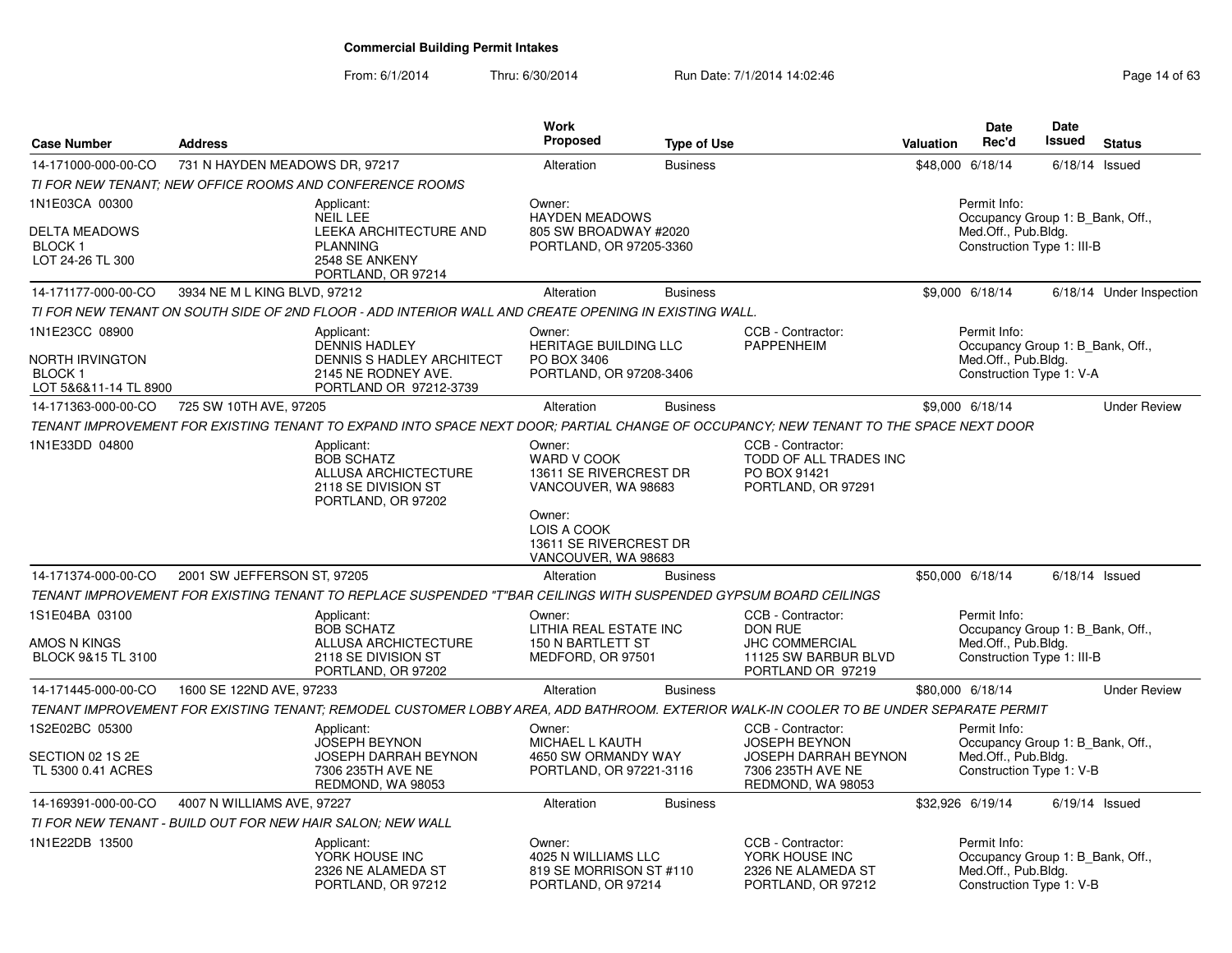| <b>Case Number</b>                                             | <b>Address</b>               |                                                                                                                                                               | <b>Work</b><br>Proposed                                                                                   | <b>Type of Use</b> |                                                                                                                       | <b>Valuation</b> | <b>Date</b><br>Rec'd                                                                                | <b>Date</b><br><b>Issued</b> | <b>Status</b>                               |
|----------------------------------------------------------------|------------------------------|---------------------------------------------------------------------------------------------------------------------------------------------------------------|-----------------------------------------------------------------------------------------------------------|--------------------|-----------------------------------------------------------------------------------------------------------------------|------------------|-----------------------------------------------------------------------------------------------------|------------------------------|---------------------------------------------|
| 14-169519-000-00-CO                                            | 511 SE MORRISON ST, 97214    |                                                                                                                                                               | Alteration                                                                                                | <b>Business</b>    |                                                                                                                       | \$40,000 6/19/14 |                                                                                                     |                              | <b>Under Review</b>                         |
|                                                                |                              | TI FOR NEW TENANT: CHANGE OF OCCUPANCY FROM M TO B TO INCLUDE CONFERENCE ROOM. NEW BATHROOM. 2 OFFICES. AND OPEN OFFICE SPACE: STAIRS LEADING TO BASEMENT. NO |                                                                                                           |                    |                                                                                                                       |                  |                                                                                                     |                              |                                             |
| 1S1E02BB 05700 A1                                              |                              | Applicant:<br><b>DAN PETRESCU</b><br><b>HENNEBERY EDDY ARCHITECTS</b><br>921 SW WASHINGTON SUITE 250<br>PORTLAND, OR 97205                                    | Owner:<br>CLEAR CHANNEL OUTDOOR INC<br>715 NE EVERETT ST<br>PORTLAND, OR 97232-2724                       |                    | CCB - Contractor:<br><b>JOB SCOTT</b><br><b>VARA LLC</b><br>5405 SE SHERMAN<br>PORTLAND, OR 97215                     |                  |                                                                                                     |                              |                                             |
| 14-171132-000-00-CO                                            | 12021 NE AIRPORT WAY, 97220  |                                                                                                                                                               | Alteration                                                                                                | <b>Business</b>    |                                                                                                                       | \$4.100 6/19/14  |                                                                                                     |                              | 6/19/14 Under Inspection                    |
|                                                                |                              | BUILD NEW STORAGE CLOSET FOR LIQUID OXYGEN STORAGE. SEPARATE MECHANICAL PERMIT REQUIRED.                                                                      |                                                                                                           |                    |                                                                                                                       |                  |                                                                                                     |                              |                                             |
| 1N2E14CB 01200<br>PARTITION PLAT 1993-147<br>LOT <sub>1</sub>  |                              | Applicant:<br><b>DARIN BOUSKA</b><br>NW PRECISION DESIGN<br>22605 SW PINEHURST CT<br>SHERWOOD, OR 97140                                                       | Owner:<br>AIRPORT WAY LLC<br>12067 NE GLENN WIDING DR #106 45 82nd dr. ste 53b<br>PORTLAND, OR 97220-9109 |                    | CCB - Contractor:<br><b>BNK CONSTRUCTION INC</b><br>gladstone, or 97027                                               |                  | Permit Info:<br>Factory, Mod.Hazard<br>Construction Type 1: III-B                                   |                              | Occupancy Group 1: F-1 Industrial Plant -   |
| 13-211631-DFS-02-CO                                            | 531 SE 14TH AVE              |                                                                                                                                                               | Alteration                                                                                                | <b>Business</b>    |                                                                                                                       | \$40,000 6/20/14 |                                                                                                     | $6/23/14$ Issued             |                                             |
| DFS 02 - ROOFTOP DECK GUARDRAILS                               |                              |                                                                                                                                                               |                                                                                                           |                    |                                                                                                                       |                  |                                                                                                     |                              |                                             |
| 1S1E02BA 00101<br><b>EAST PORTLAND</b>                         |                              | Applicant:<br><b>CHRIS CUDAHY</b><br><b>BREMIK CONSTRUCTION</b>                                                                                               | Owner:<br>15350 SW SEQUOIA PKWY #300                                                                      |                    | CCB - Contractor:<br>WASHINGTON HIGH SCHOOL LLC BREMIK CONSTRUCTION<br>1026 SE STARK ST                               |                  | Permit Info:<br>theater w/stage                                                                     |                              | Occupancy Group 1: A-1 Auditorium,          |
| BLOCK 282&283 TL 101                                           |                              | 1026 SE STARK ST<br>PORTLAND, OR 97214                                                                                                                        | PORTLAND, OR 97224-7175                                                                                   |                    | PORTLAND, OR 97214                                                                                                    |                  | Construction Type 1: II-A                                                                           |                              | Construction Type 2 (formerly Type 1): II-A |
| 14-167495-000-00-CO                                            | 7836 SE 13TH AVE, 97202      |                                                                                                                                                               | Alteration                                                                                                | <b>Business</b>    |                                                                                                                       | \$60,000 6/20/14 |                                                                                                     |                              | <b>Under Review</b>                         |
|                                                                |                              | TENANT IMPROVEMENT FOR NEW RESTAURANT TENANT ON MAIN FLOOR. BUILD FREE STANDING BAR FOR ESPRESSO/COFFEE BAR AREA. SEATING AREA. INSTALL NEW KITCHEN AND EQUIF |                                                                                                           |                    |                                                                                                                       |                  |                                                                                                     |                              |                                             |
| 1S1E23CA 01000                                                 |                              | Applicant:<br><b>MARK GUSTAFSON</b><br>THE ROOSTER CAFE<br>1404 SE SHERRETT ST<br>PORTLAND, OR 97202                                                          | Owner:<br>SUZAN N VAUGHAN<br>2788 SE BYBEE BLVD<br>PORTLAND, OR 97202-8734                                |                    | <b>Primary Contractor:</b><br>TO BID                                                                                  |                  | Permit Info:<br>Occupancy Group 1: B Bank, Off.,<br>Med.Off., Pub.Bldg.<br>Construction Type 1: V-B |                              |                                             |
| 14-171409-000-00-CO                                            | 2606 SE GLADSTONE ST, 97202  |                                                                                                                                                               | Alteration                                                                                                | <b>Business</b>    |                                                                                                                       | \$1,500 6/20/14  |                                                                                                     |                              | 6/20/14 Under Inspection                    |
|                                                                |                              | TI FOR NEW TENANT: NEW PARTITION WALLS TO CREATE TWO OFFICES AND BREAK ROOM                                                                                   |                                                                                                           |                    |                                                                                                                       |                  |                                                                                                     |                              |                                             |
| 1S1E12CC 04400<br>KENILWORTH<br>BLOCK 22<br>LOT <sub>2</sub>   |                              | Applicant:<br><b>MERLE THOMAS</b><br><b>TODAYS HERBAL CHOICE</b><br>30497 S GRAYS HILL RD<br>COLTON OR 97017                                                  | Owner:<br>14608 SE 28TH ST<br>VANCOUVER, WA 98683-7644                                                    |                    | CCB - Contractor:<br>HELEN'S INVESTMENT PROPERTY QUALITY PLUS FRAMING INC<br>16037 SW BOWMAN LN<br>SHERWOOD, OR 97140 |                  | Permit Info:<br>Occupancy Group 1: B Bank, Off.,<br>Med.Off., Pub.Bldg.<br>Construction Type 1: V-B |                              |                                             |
|                                                                |                              |                                                                                                                                                               | Owner:<br><b>LLC</b><br>14608 SE 28TH ST<br>VANCOUVER, WA 98683-7644                                      |                    |                                                                                                                       |                  |                                                                                                     |                              |                                             |
| 11-187374-REV-01-CO                                            | 3934 NE M L KING BLVD, 97212 |                                                                                                                                                               | Alteration                                                                                                | <b>Business</b>    |                                                                                                                       |                  | \$6/20/14                                                                                           |                              | <b>Under Review</b>                         |
|                                                                |                              | REVISION - MEZZANINIE WILL BE CONSTRUCTED OF WOOD INSTEAD OF STEEL                                                                                            |                                                                                                           |                    |                                                                                                                       |                  |                                                                                                     |                              |                                             |
| 1N1E23CC 08900                                                 |                              | Applicant:<br><b>KINA VOELZ</b>                                                                                                                               | Owner:<br>HERITAGE BUILDING LLC                                                                           |                    |                                                                                                                       |                  | Permit Info:<br>Occupancy Group 1: B Bank, Off.,                                                    |                              |                                             |
| NORTH IRVINGTON<br>BLOCK <sub>1</sub><br>LOT 5&6&11-14 TL 8900 |                              | <b>CONSTRUCTIVE FORM</b><br>ARCHITECTURE AND DESIGN LLC PORTLAND, OR 97208-3406<br>2975 SW UPPER DR<br>PORTLAND OR 97201                                      | PO BOX 3406                                                                                               |                    |                                                                                                                       |                  | Med.Off., Pub.Bldg.<br>Construction Type 1: V-A                                                     |                              |                                             |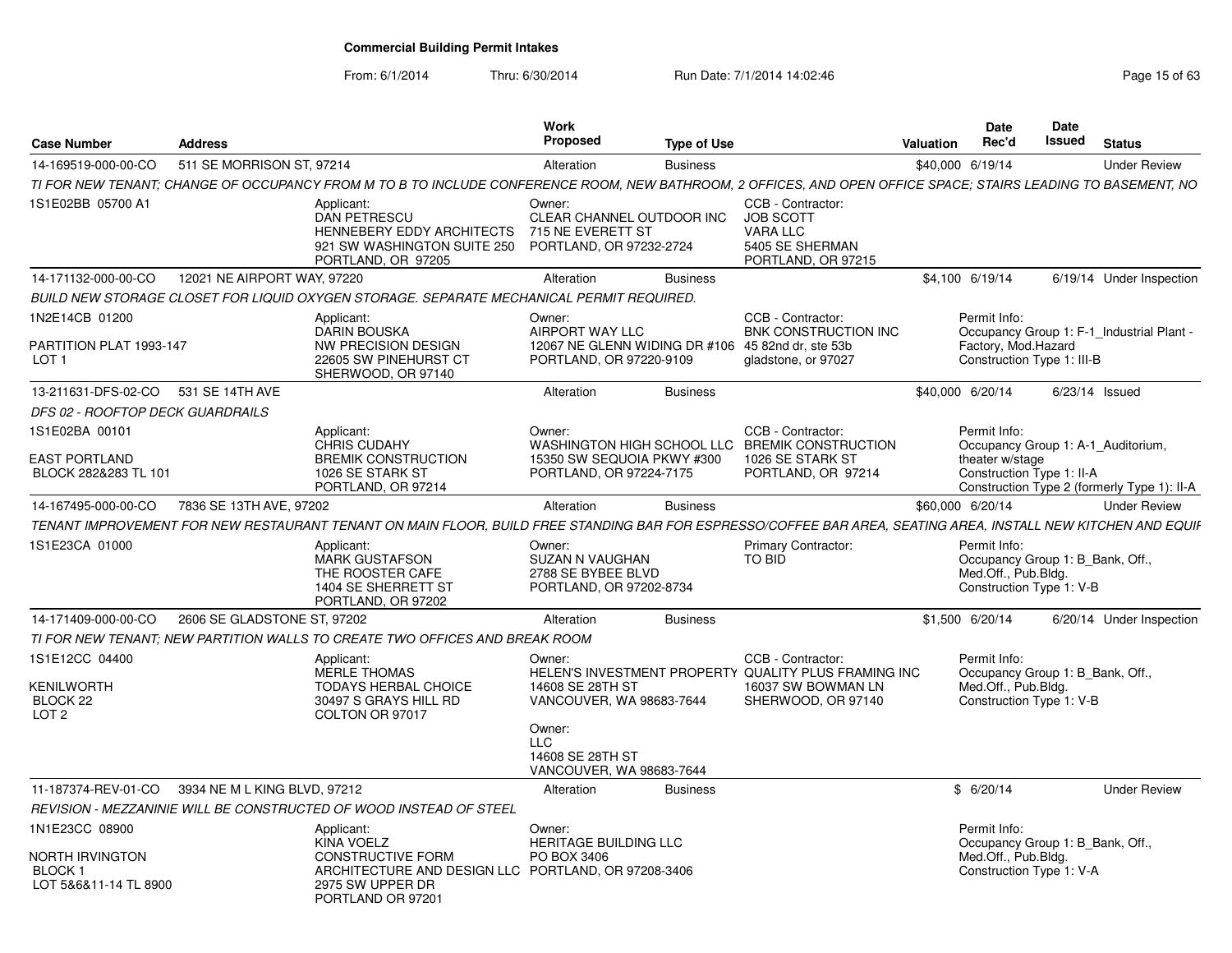| <b>Case Number</b>                                                         | <b>Address</b>                          |                                                                                                                                          | <b>Work</b><br>Proposed                                                                                                                                                     | <b>Type of Use</b> |                                                                                                                 | Valuation | <b>Date</b><br>Rec'd                                                                                | Date<br><b>Issued</b> | <b>Status</b>                             |
|----------------------------------------------------------------------------|-----------------------------------------|------------------------------------------------------------------------------------------------------------------------------------------|-----------------------------------------------------------------------------------------------------------------------------------------------------------------------------|--------------------|-----------------------------------------------------------------------------------------------------------------|-----------|-----------------------------------------------------------------------------------------------------|-----------------------|-------------------------------------------|
| 14-172905-000-00-CO                                                        | 333 SE 2ND AVE, 97214                   |                                                                                                                                          | Alteration                                                                                                                                                                  | <b>Business</b>    |                                                                                                                 |           | \$9,000 6/20/14                                                                                     | 6/20/14               | Issued                                    |
|                                                                            | ROOF REINFORCEMENT FOR FUTURE HVAC UNIT |                                                                                                                                          |                                                                                                                                                                             |                    |                                                                                                                 |           |                                                                                                     |                       |                                           |
| 1N1E34DD 01000<br><b>FRUSHS SQUARE ADD</b><br><b>BLOCK 1&amp;6 TL 1000</b> |                                         | Applicant:<br><b>BILL JORGENS</b><br>JORGENS CONSTRUCTION CO<br>PO BOX 634<br>WILSONVILLE, OR 97070-0634                                 | Owner:<br>PRODUCE ROW LLC<br>4100 SW ARTHUR WAY<br>PORTLAND, OR 97221-3202                                                                                                  |                    | CCB - Contractor:<br><b>BILL JORGENS</b><br>JORGENS CONSTRUCTION CO<br>PO BOX 634<br>WILSONVILLE, OR 97070-0634 |           | Permit Info:<br>Factory, Mod.Hazard<br>Construction Type 1: V-B                                     |                       | Occupancy Group 1: F-1_Industrial Plant - |
| 14-169335-000-00-CO                                                        | 5223 NE SANDY BLVD, 97213               |                                                                                                                                          | Alteration                                                                                                                                                                  | <b>Business</b>    |                                                                                                                 |           | \$3,000 6/23/14                                                                                     | 6/23/14 Issued        |                                           |
|                                                                            |                                         | REMOVE PORTION OF INTERIOR WALL TO OPEN UP ENTRY AREA AND DOUBLE UP CEILING JOISTS IN SAME AREA                                          |                                                                                                                                                                             |                    |                                                                                                                 |           |                                                                                                     |                       |                                           |
| 1N2E30CA 00100<br>SECTION 30 1N 2E<br>TL 100 0.30 ACRES                    |                                         | Applicant:<br><b>JOHN CHU</b><br><b>JTC INC</b><br>11540 SE SOUTHERN LITES DR<br>CLACKAMAS, OR 97015                                     | Owner:<br><b>BITAR BROS LTD PRTNRSHP</b><br>2929 E BURNSIDE ST<br>PORTLAND, OR 97214-1831                                                                                   |                    | CCB - Contractor:<br><b>IRONCLAD FIELD SERVICES LLC</b><br>PO BOX 370<br>CLACKAMAS, OR 97015                    |           | Permit Info:<br>Occupancy Group 1: B_Bank, Off.,<br>Med.Off., Pub.Bldg.<br>Construction Type 1: V-B |                       |                                           |
| 14-108833-DFS-01-CO                                                        | 611 SE HARRISON ST, 97214               |                                                                                                                                          | Alteration                                                                                                                                                                  | <b>Business</b>    |                                                                                                                 |           | \$7,500 6/23/14                                                                                     |                       | <b>Under Review</b>                       |
| DFS FOR SUSPENDED CEILING GRID                                             |                                         |                                                                                                                                          |                                                                                                                                                                             |                    |                                                                                                                 |           |                                                                                                     |                       |                                           |
| 1S1E02CB 07600<br><b>STEPHENS ADD</b><br>BLOCK 76<br>LOT 3&4               |                                         | Applicant:<br><b>COURTNEY MARGICIN</b><br><b>BAYSINGER PARTNERS</b><br>ARCHITECTURE PC<br>1006 SE GRAND AV STE 300<br>PORTLAND, OR 97214 | Owner:<br><b>GOODWILL INDUSTRIES OF</b><br>1943 SE 6TH AVE<br>PORTLAND, OR 97214-4508<br>Owner:<br><b>COLUMBIA WILLAMETTE</b><br>1943 SE 6TH AVE<br>PORTLAND, OR 97214-4508 |                    | CCB - Contractor:<br><b>LCG PENCE</b><br>2720 SW CORBETT<br>PORTLAND OR 97201                                   |           | Permit Info:<br>Factory, Mod.Hazard<br>Construction Type 1: V-B                                     |                       | Occupancy Group 1: F-1_Industrial Plant - |
| 14-148199-000-00-CO                                                        | 7215 SW GARDEN HOME RD                  |                                                                                                                                          | Alteration                                                                                                                                                                  | <b>Business</b>    |                                                                                                                 |           | \$15,000 6/24/14                                                                                    | $6/24/14$ Issued      |                                           |
|                                                                            |                                         | TI FOR NEW TENANT - BUILD OUT WITH WALK IN COOLER FOR NEW BAR WITHIN EXISTING GROCERY STORE*SEE COMMENTS*                                |                                                                                                                                                                             |                    |                                                                                                                 |           |                                                                                                     |                       |                                           |
| 1S124DB01000<br>.86                                                        |                                         | Applicant:<br><b>ALLEN TYLER</b><br>SCHOMACKER'S SUBDIVISION, LOT 2, ACRES 7420 SW HUNT CLUB DRIVE<br>PORTLAND, OR 97223                 | Owner:<br><b>GARDEN HOME ENTERPRISES INC</b><br>7410 SW OLESON ROAD<br>PORTLAND, OR 97223                                                                                   |                    |                                                                                                                 |           | Permit Info:<br>Occupancy Group 1: B_Bank, Off.,<br>Med.Off., Pub.Bldg.<br>Construction Type 1: V-B |                       |                                           |
| 14-170673-000-00-CO                                                        | 4404 SE WOODSTOCK BLVD, 97206           |                                                                                                                                          | Alteration                                                                                                                                                                  | <b>Business</b>    |                                                                                                                 |           | \$2,500 6/24/14                                                                                     | $6/24/14$ Issued      |                                           |
|                                                                            |                                         | TENANT IMPROVEMENT FOR NEW FISH MARKET, NEW WALLS FOR CUTTING ROOM WITH DRAIN                                                            |                                                                                                                                                                             |                    |                                                                                                                 |           |                                                                                                     |                       |                                           |
| 1S2E18CC 14700                                                             |                                         | Applicant:<br><b>MIKE SHIRLEY</b><br>PORTLAND FISH MARKET<br>4404 SE WOODSTOCK<br>PORTLAND OREGON 97206                                  | Owner:<br>SCOPE BUSINESS COMPANY INC<br>10001 SE SUNNYSIDE RD #200<br>CLACKAMAS, OR 97015-9739                                                                              |                    | CCB - Contractor:<br><b>SCOTT KASTENGREN</b><br>MOSS PROPERTIES INC<br>2216 ne 17th<br>PORTLAND, OR 97212       |           | Permit Info:<br>Station<br>Construction Type 1: V-B                                                 |                       | Occupancy Group 1: M_Store, Service       |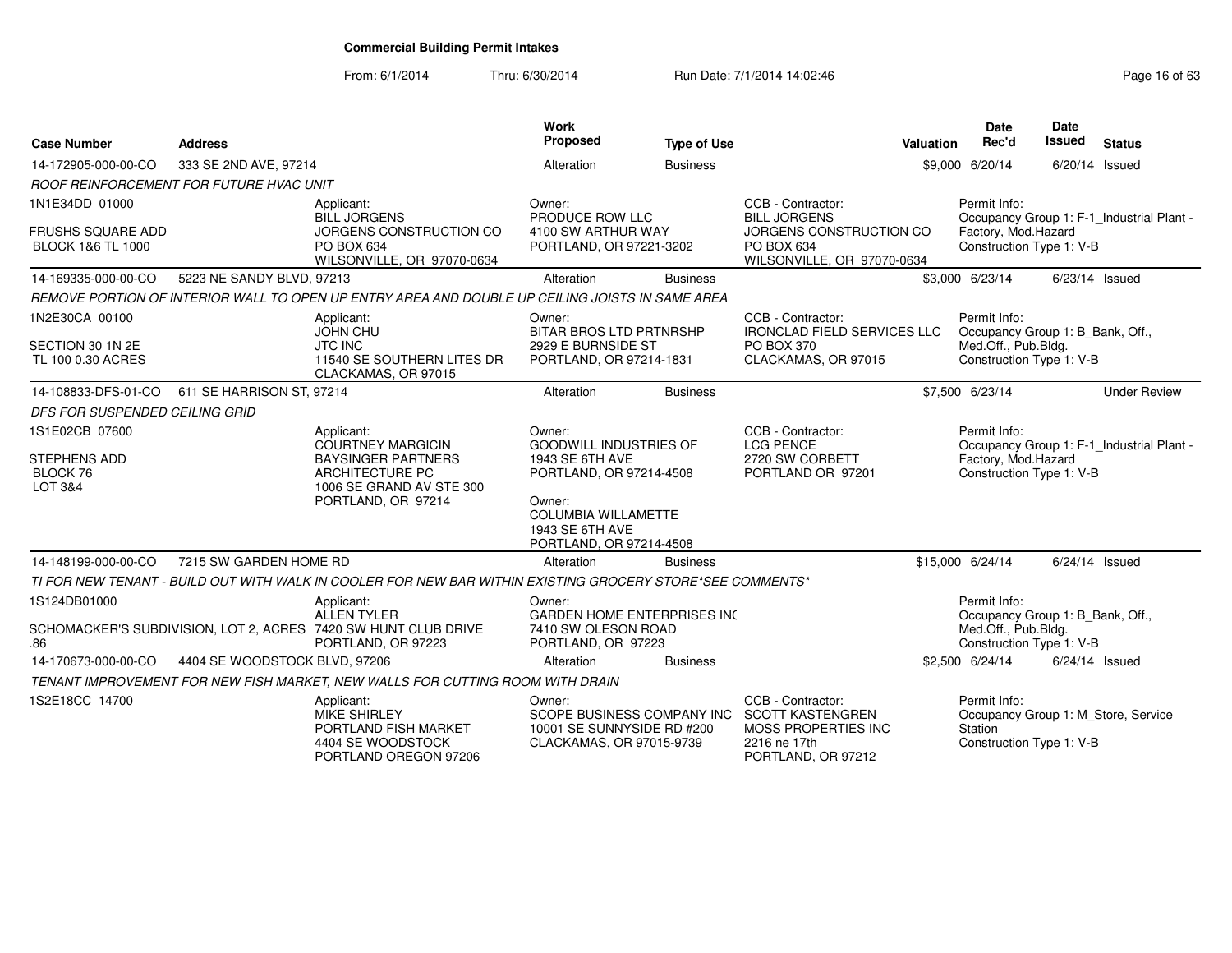| <b>Case Number</b>                                | <b>Address</b>                                       |                                                                                                                  | <b>Work</b><br>Proposed                                                                        | <b>Type of Use</b> | Valuation                                                                                                                              | <b>Date</b><br>Rec'd                              | <b>Date</b><br>Issued<br><b>Status</b>       |  |
|---------------------------------------------------|------------------------------------------------------|------------------------------------------------------------------------------------------------------------------|------------------------------------------------------------------------------------------------|--------------------|----------------------------------------------------------------------------------------------------------------------------------------|---------------------------------------------------|----------------------------------------------|--|
| 14-143013-REV-01-CO                               | 1618 NE 6TH AVE, 97232                               |                                                                                                                  | Alteration                                                                                     | <b>Business</b>    |                                                                                                                                        | \$6/24/14                                         | $6/24/14$ Issued                             |  |
|                                                   | REVISION - RELOCATE TRASH ENCLOSURE TO PROPERTY LINE |                                                                                                                  |                                                                                                |                    |                                                                                                                                        |                                                   |                                              |  |
| 1N1E26CC 10500                                    |                                                      | Applicant:<br>WILLIAM MILLER                                                                                     | Owner:<br><b>WILLIAM C DE BAUW</b>                                                             |                    | CCB - Contractor:<br>WHITE DOG RESTORATIONS INC                                                                                        | Permit Info:                                      | Occupancy Group 1: B_Bank, Off.,             |  |
| <b>HOLLADAYS ADD</b><br>BLOCK 219<br>LOT 3&4      |                                                      | FOOD FACILITY PLANNING<br>2728 N JESSUP<br>PORTLAND, OR 97217                                                    | 13500 SW PACIFIC HWY PMB 179<br><b>TIGARD, OR 97223</b>                                        |                    | 4915 NE 16TH AVE<br>PORTLAND, OR 97211                                                                                                 | Med.Off., Pub.Bldg.<br>Construction Type 1: V-B   |                                              |  |
|                                                   |                                                      |                                                                                                                  | Owner:<br><b>VIRGINIA M DE BAUW</b><br>13500 SW PACIFIC HWY PMB 179<br><b>TIGARD, OR 97223</b> |                    |                                                                                                                                        |                                                   |                                              |  |
| 14-151198-REV-01-CO                               | 1709 SE 3RD AVE, 97214                               |                                                                                                                  | Alteration                                                                                     | <b>Business</b>    |                                                                                                                                        | \$6/24/14                                         | $6/24/14$ Issued                             |  |
|                                                   |                                                      | REVISION TO PROVIDE ADDITIONAL DETAILS ON FURRING CONNECTIONS IN 3 CONDITIONS THAT OCCUR PER INSPECTOR JAY PONCE |                                                                                                |                    |                                                                                                                                        |                                                   |                                              |  |
| 1S1E03DA 03800                                    |                                                      | Applicant:<br><b>KIM FORD</b>                                                                                    | Owner:<br>OEB INVESTORS LLC                                                                    |                    | CCB - Contractor:<br>LEASE CRUTCHER LEWIS CORP                                                                                         | Permit Info:                                      | Occupancy Group 1: B Bank, Off.,             |  |
| SECTION 03 1S 1E<br>TL 3800 1.07 ACRES            |                                                      | <b>GROUP MACKENZIE</b><br>1515 SE WATER AVE STE 100<br>PORTLAND OR 97214                                         | 500 E BROADWAY ST #110<br>VANCOUVER, WA 98660-3323                                             |                    | 921 SW WASHINGTON #150<br>PORTLAND, OR 972050000                                                                                       | Med.Off., Pub.Bldg.<br>Construction Type 1: III-B | Construction Type 2 (formerly Type 1): III-B |  |
| 14-164880-000-00-CO                               | 1111 NE 102ND AVE, 97220                             |                                                                                                                  | Alteration                                                                                     | <b>Business</b>    |                                                                                                                                        | \$65,000 6/25/14                                  | $6/25/14$ Issued                             |  |
| TI FOR NEW TENANT - BUILD OUT FOR NEW NAIL SALON  |                                                      |                                                                                                                  |                                                                                                |                    |                                                                                                                                        |                                                   |                                              |  |
| 1N2E33AA 00800                                    |                                                      | Applicant:<br><b>HENRY MA</b>                                                                                    | Owner:<br><b>DUANE CO</b>                                                                      |                    | CCB - Contractor:<br>RELIABLE CONTRACTOR INC                                                                                           | Permit Info:                                      | Occupancy Group 1: B_Bank, Off.,             |  |
| PARTITION PLAT 1992-124<br>LOT <sub>3</sub>       |                                                      | 4 SEASONS NAILS & SPA<br>4727 SE 116TH AVE<br>PORTLAND, OR 97266                                                 | 1014 VINE ST 7TH FLOOR<br>CINCINNATI, OH 45202                                                 |                    | 4606 SE 115TH<br>PORTLAND OR 97266                                                                                                     | Med.Off., Pub.Bldg.<br>Construction Type 1: V-B   |                                              |  |
| 14-138640-REV-01-CO                               | 2928 NE KILLINGSWORTH ST. 97211                      |                                                                                                                  | Alteration                                                                                     | <b>Business</b>    |                                                                                                                                        | \$6/25/14                                         | $6/25/14$ Issued                             |  |
|                                                   |                                                      |                                                                                                                  |                                                                                                |                    | REVISION - RELOCATE TRASH ENCLOSURE (LESS THAN 120 SQ FT) AND ADD CONCRETE SLAB WITH STEPS TO BACK OF RESTAURANT - NO CUSTOMER ACCESS. |                                                   |                                              |  |
| 1N1E24BA 05800                                    |                                                      | Applicant:<br><b>BARRY EASTWOOD</b>                                                                              | Owner:<br><b>MEHDI FALLAHIAN</b>                                                               |                    | CCB - Contractor:<br>DAVID TAI SEU BARTOLOME                                                                                           | Permit Info:                                      | Occupancy Group 1: B_Bank, Off.,             |  |
| <b>FOXCHASE ADD</b><br>BLOCK 5<br>LOT 1&2 TL 5800 |                                                      | 9369 N WALL AVE<br>PORTLAND OR 97203                                                                             | 2237 NE STANTON ST<br>PORTLAND, OR 97212                                                       |                    | 13570 SE 180TH AVE<br>DAMASCUS, OR 97089                                                                                               | Med.Off., Pub.Bldg.<br>Construction Type 1: V-B   |                                              |  |
|                                                   |                                                      |                                                                                                                  | Owner:<br><b>RON JEIDY</b><br>2237 NE STANTON ST<br>PORTLAND, OR 97212                         |                    |                                                                                                                                        |                                                   |                                              |  |
|                                                   |                                                      |                                                                                                                  | Owner:<br><b>GAIL JEIDY</b><br>2237 NE STANTON ST<br>PORTLAND, OR 97212                        |                    |                                                                                                                                        |                                                   |                                              |  |
|                                                   |                                                      |                                                                                                                  |                                                                                                |                    |                                                                                                                                        |                                                   |                                              |  |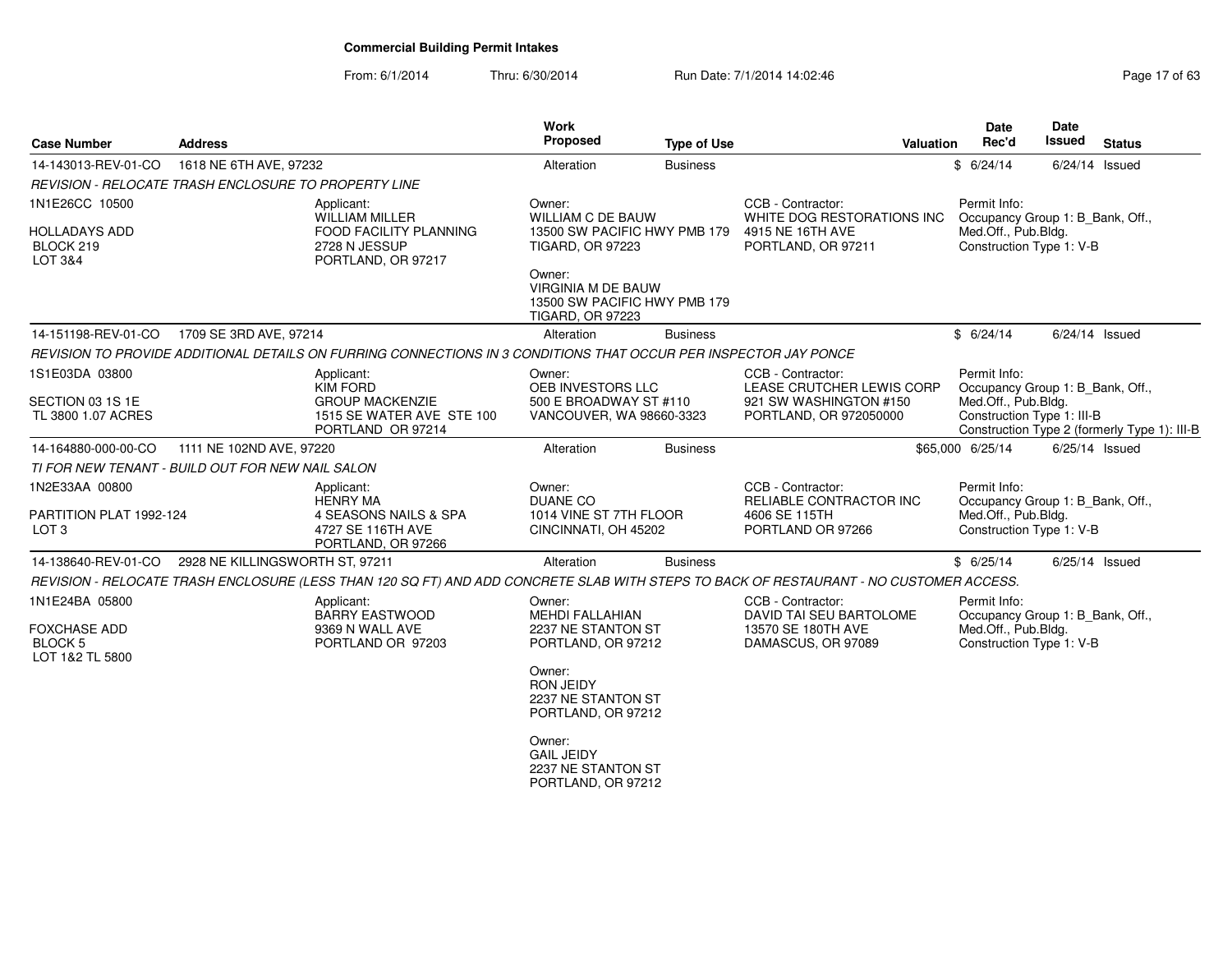| <b>Case Number</b>                                     | <b>Address</b>                        |                                                                                                                                                                | Work<br><b>Proposed</b>                                                                   | <b>Type of Use</b> |                                                                                                     | <b>Valuation</b>  | <b>Date</b><br>Rec'd                                                                                 | <b>Date</b><br>Issued | <b>Status</b>       |
|--------------------------------------------------------|---------------------------------------|----------------------------------------------------------------------------------------------------------------------------------------------------------------|-------------------------------------------------------------------------------------------|--------------------|-----------------------------------------------------------------------------------------------------|-------------------|------------------------------------------------------------------------------------------------------|-----------------------|---------------------|
| 14-171732-000-00-CO                                    | 5716 SE 92ND AVE, 97266               |                                                                                                                                                                | Alteration                                                                                | <b>Business</b>    |                                                                                                     |                   | \$5,000 6/26/14                                                                                      |                       | $6/26/14$ Issued    |
|                                                        |                                       | DEMOLITION OF EXISTING GUARDRAIL AND REPLACE WITH NEW GUARDRAILWORK DOES NOT OVERLAP WITH TI PERMIT 14-147441CO                                                |                                                                                           |                    |                                                                                                     |                   |                                                                                                      |                       |                     |
| 1S2E16DB 07300                                         |                                       | Applicant:<br><b>BRUCE WOOD</b>                                                                                                                                | Owner:<br>PORTLAND CITY OF(PDC(LEASED                                                     |                    |                                                                                                     |                   | Permit Info:<br>Occupancy Group 1: A-2_Nightclub                                                     |                       |                     |
| <b>CLEMSON ADD</b><br>BLOCK 2                          |                                       | PORTLAND DEVELOPMENT<br><b>COMMISSION</b>                                                                                                                      | 222 NW 5TH AVE<br>PORTLAND, OR 97209-3812                                                 |                    |                                                                                                     |                   | Construction Type 1: III-B                                                                           |                       |                     |
| LOT 22&23<br>LOT 24-26 EXC PT IN ST                    |                                       | 222 NW FIFTH AVE<br>PORTLAND, OR 97209                                                                                                                         | Owner:<br>MULTIPLE TENANTS<br>222 NW 5TH AVE<br>PORTLAND, OR 97209-3812                   |                    |                                                                                                     |                   |                                                                                                      |                       |                     |
| 14-173656-000-00-CO                                    | 7452 SW 52ND AVE, 97219               |                                                                                                                                                                | Alteration                                                                                | <b>Business</b>    |                                                                                                     |                   | \$3,660 6/26/14                                                                                      |                       | <b>Under Review</b> |
| <b>WIRE GLASS REPLACEMENT - INTERIOR DOORS ONLY</b>    |                                       |                                                                                                                                                                |                                                                                           |                    |                                                                                                     |                   |                                                                                                      |                       |                     |
| 1S1E19AC 01600                                         |                                       | Applicant:<br>KRISTIN WELLS                                                                                                                                    | Owner:<br>SCHOOL DISTRICT NO 1                                                            |                    | CCB - Contractor:<br>IN LINE COMMERCIAL CONST                                                       |                   |                                                                                                      |                       |                     |
| SECTION 19 1S 1E<br>TL 1600 4.30 ACRES                 |                                       | PORTLAND PUBLIC SCHOOLS<br>501 N DIXON ST<br>PORTLAND, OR 97277                                                                                                | PO BOX 3107<br>PORTLAND, OR 97208-3107                                                    |                    | PO BOX 5837<br><b>ALOHA, OR 97006</b>                                                               |                   |                                                                                                      |                       |                     |
| 14-174651-000-00-CO                                    | 9710 SE WASHINGTON ST - Bldg C, 97216 |                                                                                                                                                                | Alteration                                                                                | <b>Business</b>    |                                                                                                     | \$140,000 6/26/14 |                                                                                                      |                       | <b>Under Review</b> |
|                                                        |                                       | TI FOR EXISTING TENANT; REMOVAL OF INTERIOR PARTITION WALLS AND AND INSTALLATION OF NEW PARTITION WALLS                                                        |                                                                                           |                    |                                                                                                     |                   |                                                                                                      |                       |                     |
| 1S2E04A 01300                                          |                                       | Applicant:<br><b>BRAD DURKIN</b><br><b>BURNHAM NATIONWIDE INC</b><br>111 W WASHINGTON ST SUITE 45( TUALATIN, OR 97062-8352<br>CHICAGO IL 60602                 | Owner:<br><b>205 PLACE ASSOCIATES LLC</b><br>19767 SW 72ND AVE #100                       |                    | <b>Primary Contractor:</b><br><b>TO BID</b>                                                         |                   |                                                                                                      |                       |                     |
| 14-175270-000-00-CO                                    | 2025 NE 44TH AVE, 97213               |                                                                                                                                                                | Alteration                                                                                | <b>Business</b>    |                                                                                                     | \$80,000 6/26/14  |                                                                                                      |                       | $6/26/14$ Issued    |
|                                                        |                                       | TENANT IMPROVEMENT / CHANGE OF OCCUPANCY IN EXISTING SHELL SPACE, FIRST TIME TENANT - STREET LEVEL BUILD OUT FOR EXERCISE ROOM FOR APARTMENT RESIDENTS ON UPPE |                                                                                           |                    |                                                                                                     |                   |                                                                                                      |                       |                     |
| 1N2E30CC 02500                                         |                                       | Applicant:<br>Craig Stockbridge<br><b>GBD Architects</b><br>1120 NW Couch Street, Ste 300<br>Portland, OR 97209                                                | Owner:<br>NICK JONES<br>PRINCIPAL INSURANCE<br>801 GRAND AVE<br>DES MOINES, IA 50392-1370 |                    | CCB - Contractor:<br>R & H CONSTRUCTION<br>1530 SW TAYLOR STREET<br>PORTLAND, OR 97205              |                   | Permit Info:<br>Occupancy Group 1: B_Bank, Off.,<br>Med.Off., Pub.Bldg.<br>Construction Type 1: II-A |                       |                     |
| 14-175386-000-00-CO                                    | 2940 NE ALBERTA ST, 97211             |                                                                                                                                                                | Alteration                                                                                | <b>Business</b>    |                                                                                                     | \$10,000 6/26/14  |                                                                                                      |                       | $6/26/14$ Issued    |
|                                                        |                                       | TENANT IMPROVEMENT FOR NEW RESTAURANT, SPACE WAS PREVIOUSLY PERMITTED AS RESTAURANT.NEW LIGHT FIXTURES, PAINT, TILE AND CASEWORK ONLY                          |                                                                                           |                    |                                                                                                     |                   |                                                                                                      |                       |                     |
| 1N1E24BD 08500                                         |                                       | Applicant:                                                                                                                                                     | Owner:                                                                                    |                    | CCB - Contractor:                                                                                   |                   | Permit Info:                                                                                         |                       |                     |
|                                                        |                                       | lan Atkins<br>Stella Restaurant Group LLC<br>2940 NE Alberta St.<br>Portland, OR 97211                                                                         | LOLO PROPERTY LLC<br>2849 SW FERN ST<br>PORTLAND, OR 97201                                |                    | <b>DON TROTTER</b><br>OREGON RESTAURANT<br><b>EQUIPMENT</b><br>PO BOX 2560<br>OREGON CITY, OR 97045 |                   | Occupancy Group 1: B Bank, Off.,<br>Med.Off., Pub.Blda.<br>Construction Type 1: V-B                  |                       |                     |
| 14-175438-000-00-CO                                    | 2226 NE BROADWAY, 97232               |                                                                                                                                                                | Alteration                                                                                | <b>Business</b>    |                                                                                                     | \$14,250 6/26/14  |                                                                                                      |                       | $6/26/14$ Issued    |
|                                                        |                                       | TENANT IMPROVEMENT FOR NEW TENANT-NEW INTERIOR WALL PARTITION, UPDATE EXISTNG PLUMBING AND ELECTRICAL                                                          |                                                                                           |                    |                                                                                                     |                   |                                                                                                      |                       |                     |
| 1N1E26DD 04100                                         |                                       | Applicant:                                                                                                                                                     | Owner:                                                                                    |                    |                                                                                                     |                   | Permit Info:                                                                                         |                       |                     |
| JOHN IRVINGS 1ST ADD<br>BLOCK 8<br>LOT 11 EXC PT IN ST |                                       | <b>DARIN BOUSKA</b><br>NW PRECISION DESIGN<br>22605 SW PINEHURST CT<br>SHERWOOD, OR 97140                                                                      | SIXTY ONE TWO LLC<br>4800 SW MACADAM AVE #120<br>PORTLAND, OR 97239                       |                    |                                                                                                     |                   | Occupancy Group 1: B_Bank, Off.,<br>Med.Off., Pub.Bldg.<br>Construction Type 1: V-B                  |                       |                     |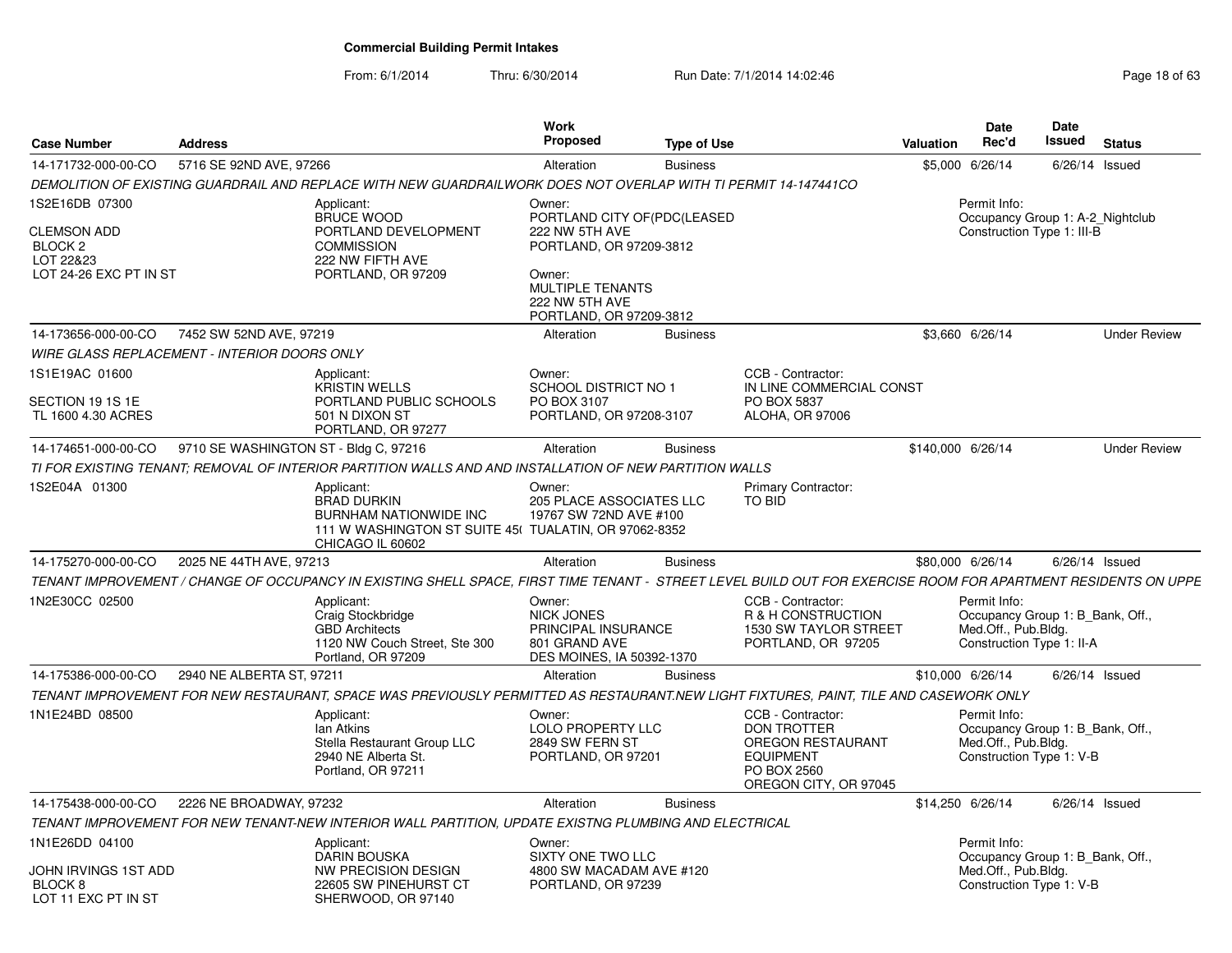From: 6/1/2014

| <b>Case Number</b>                                                                 | <b>Address</b>              |                                                                                                                                                                | Work<br>Proposed                                                                                                                                           | <b>Type of Use</b> |                                                                                                             | Valuation | <b>Date</b><br>Rec'd                                                                                | Date<br>Issued | <b>Status</b>                              |
|------------------------------------------------------------------------------------|-----------------------------|----------------------------------------------------------------------------------------------------------------------------------------------------------------|------------------------------------------------------------------------------------------------------------------------------------------------------------|--------------------|-------------------------------------------------------------------------------------------------------------|-----------|-----------------------------------------------------------------------------------------------------|----------------|--------------------------------------------|
| 14-171788-000-00-CO                                                                | 1911 NE BROADWAY, 97212     |                                                                                                                                                                | Alteration                                                                                                                                                 | <b>Business</b>    |                                                                                                             |           | \$90,000 6/27/14                                                                                    | 6/27/14 Issued |                                            |
|                                                                                    |                             | TENANT IMPROVEMENT FOR NEW DANCE STUDIO TENANT, RECONFIGURE BATHROOMS AND ENLARGE LOCKER ROOM AREA, FRAME IN WALLS TO CREATE 2 DANCE STUDIOS AND RECEPTIC      |                                                                                                                                                            |                    |                                                                                                             |           |                                                                                                     |                |                                            |
| 1N1E26DC 00700                                                                     |                             | Applicant:<br>ROBERT HAYDEN                                                                                                                                    | Owner:<br>WESTON INVESTMENT CO LLC                                                                                                                         |                    | CCB - Contractor:<br><b>HAYDEN SAHNOW</b>                                                                   |           | Permit Info:<br>Occupancy Group 1: B_Bank, Off.,                                                    |                |                                            |
| JOHN IRVINGS 1ST ADD BLOCK 11<br>LOT 7&8 EXC PT IN ST                              |                             | YBA ARCHITECTS<br>123 NW 2ND AVE #204<br>PORTLAND, OR 97232                                                                                                    | 2154 NE BROADWAY RM 200<br>PORTLAND, OR 97232-1590                                                                                                         |                    | ANDERSEN CONSTRUCTION &<br><b>WEST COAST CONTRACTORS</b><br>6712 N CUTTER CIRCLE<br>PORTLAND, OR 97217      |           | Med.Off., Pub.Bldg.<br>Construction Type 1: V-B                                                     |                |                                            |
| 14-173260-000-00-CO                                                                | 1225 SE GRAND AVE           |                                                                                                                                                                | Alteration                                                                                                                                                 | <b>Business</b>    |                                                                                                             |           | \$30,000 6/27/14                                                                                    | 6/27/14 Issued |                                            |
| TI FOR NEW TENANT: INSTALLING DECORATIVE CEILING CLOUDS                            |                             |                                                                                                                                                                |                                                                                                                                                            |                    |                                                                                                             |           |                                                                                                     |                |                                            |
| 1S1E02BC 03600                                                                     |                             | Applicant:<br><b>NOAH DAVIS</b>                                                                                                                                | Owner:<br>LYNN K MUNSON                                                                                                                                    |                    | CCB - Contractor:<br>oregon interiors inc                                                                   |           | Permit Info:<br>Occupancy Group 1: M_Store, Service                                                 |                |                                            |
| <b>EAST PORTLAND</b><br>BLOCK 94<br>LOT 5&6 EXC PT IN ST                           |                             | 1225 SE GRAND AVE<br>PORTLAND OR 97214                                                                                                                         | 1335 S WOODBINE RD<br>WEST LINN, OR 97068-9232                                                                                                             |                    | 11779 se hwy 212 ste 212<br>clackamas or 97015                                                              |           | Station<br>Construction Type 1: V-B                                                                 |                |                                            |
|                                                                                    |                             |                                                                                                                                                                | Owner:<br><b>ANN MUNSON</b><br>1335 S WOODBINE RD<br>WEST LINN, OR 97068-9232                                                                              |                    |                                                                                                             |           |                                                                                                     |                |                                            |
| 14-175299-000-00-CO                                                                | 2011 W BURNSIDE ST, 97209   |                                                                                                                                                                | Alteration                                                                                                                                                 | <b>Business</b>    |                                                                                                             |           | \$225,000 6/27/14                                                                                   |                | <b>Under Review</b>                        |
|                                                                                    |                             | BUILD OUT TENANT SPACE FOR FIRST TIME TENANT, RESTROOMS AND MECHANICAL ROOM EXISTING PER 13-126837CO, NEW WALLS FOR OFFICES, NEW ATM MACHINE NEAR FRONT DOOR   |                                                                                                                                                            |                    |                                                                                                             |           |                                                                                                     |                |                                            |
| 1N1E33CA 14500                                                                     |                             | Applicant:<br><b>CAROL GOSS</b><br>SODERSTROM ARCHITECTS<br>1200 NW NAITO PKW SUITE 410<br>PORTLAND OR 97209                                                   | Owner:<br>FRED MEYER INC<br>1014 VINE ST 7TH FLOOR<br>CINCINNATI, OH 45202-1141                                                                            |                    | CCB - Contractor:<br><b>STEVE BARTELL</b><br>P & C CONSTRUCTION CO<br>2133 NW YORK ST<br>PORTLAND, OR 97210 |           |                                                                                                     |                |                                            |
| 13-195062-REV-02-CO                                                                | 3535 N VANCOUVER AVE, 97227 |                                                                                                                                                                | Alteration                                                                                                                                                 | <b>Business</b>    |                                                                                                             |           | \$5,000 6/27/14                                                                                     | 6/27/14 Issued |                                            |
|                                                                                    |                             | VALUE ADDED REVISION TO REMOVE PORTION OF BLACKTOP AND POUR 340 SQ FT OF SLOPING CONCRETE TO ASSIST WITH DRAINAGE, ADD NEW FLOW WELL. MAINTAIN ACCESSIBLE ROU. |                                                                                                                                                            |                    |                                                                                                             |           |                                                                                                     |                |                                            |
| 1N1E22DC 14700<br>CENTRAL ALBINA<br>BLOCK 36<br>LOT <sub>4</sub><br>N 1/2 OF LOT 5 |                             | Applicant:<br>LAURIE SIMPSON<br>LAURIE SIMPSON ARCHITECT<br>4072 N WILLIAMS ST #A<br>PORTLAND OR 97227                                                         | Owner:<br>DONALD E CAHILL<br>7915 SE 34TH AVE<br>PORTLAND, OR 97202-8403<br>Owner:<br><b>SUSAN M CAHILL</b><br>7915 SE 34TH AVE<br>PORTLAND, OR 97202-8403 |                    | CCB - Contractor:<br>VIKING ELECTRIC INC<br>4326 SE WOODSTOCK BLVD STE<br>518<br>PORTLAND, OR 972066270     |           | Permit Info:<br>Occupancy Group 1: B_Bank, Off.,<br>Med.Off., Pub.Bldg.<br>Construction Type 1: V-B |                | Construction Type 2 (formerly Type 1): V-B |
| 14-176398-000-00-CO                                                                | 15 SE 20TH AVE, 97214       |                                                                                                                                                                | Alteration                                                                                                                                                 | <b>Business</b>    |                                                                                                             |           | \$12,000 6/27/14                                                                                    | 6/27/14 Issued |                                            |
|                                                                                    |                             | TENANT IMPROVEMENT AND CHANGE OF USE FOR NEW NAIL SALON TENANT, ADD 8 NEW PEDICURE SPA CHAIRS, 2 FACIAL ROOMS, RESTROOM IS EXISTING 05-146697CO                |                                                                                                                                                            |                    |                                                                                                             |           |                                                                                                     |                |                                            |
| 1N1E35DD 01600                                                                     |                             | Applicant:<br><b>QUYNH PHAM</b><br>DASHING DIVA NAIL SPA<br><b>15 SE 20TH AVE</b><br>PORTLAND, OR 97214                                                        | Owner:<br>ROSEHILL INVESTMENTS L L C<br>2001 6TH AVE #2300<br>SEATTLE, WA 98121-2522                                                                       |                    | CCB - Contractor:<br>Douglas Bourland<br>ARMOUR PLUMBING INC<br>PO BOX 692<br><b>BORING, OR 97009</b>       |           | Permit Info:<br>Occupancy Group 1: B_Bank, Off.,<br>Med.Off., Pub.Bldg.<br>Construction Type 1: V-B |                |                                            |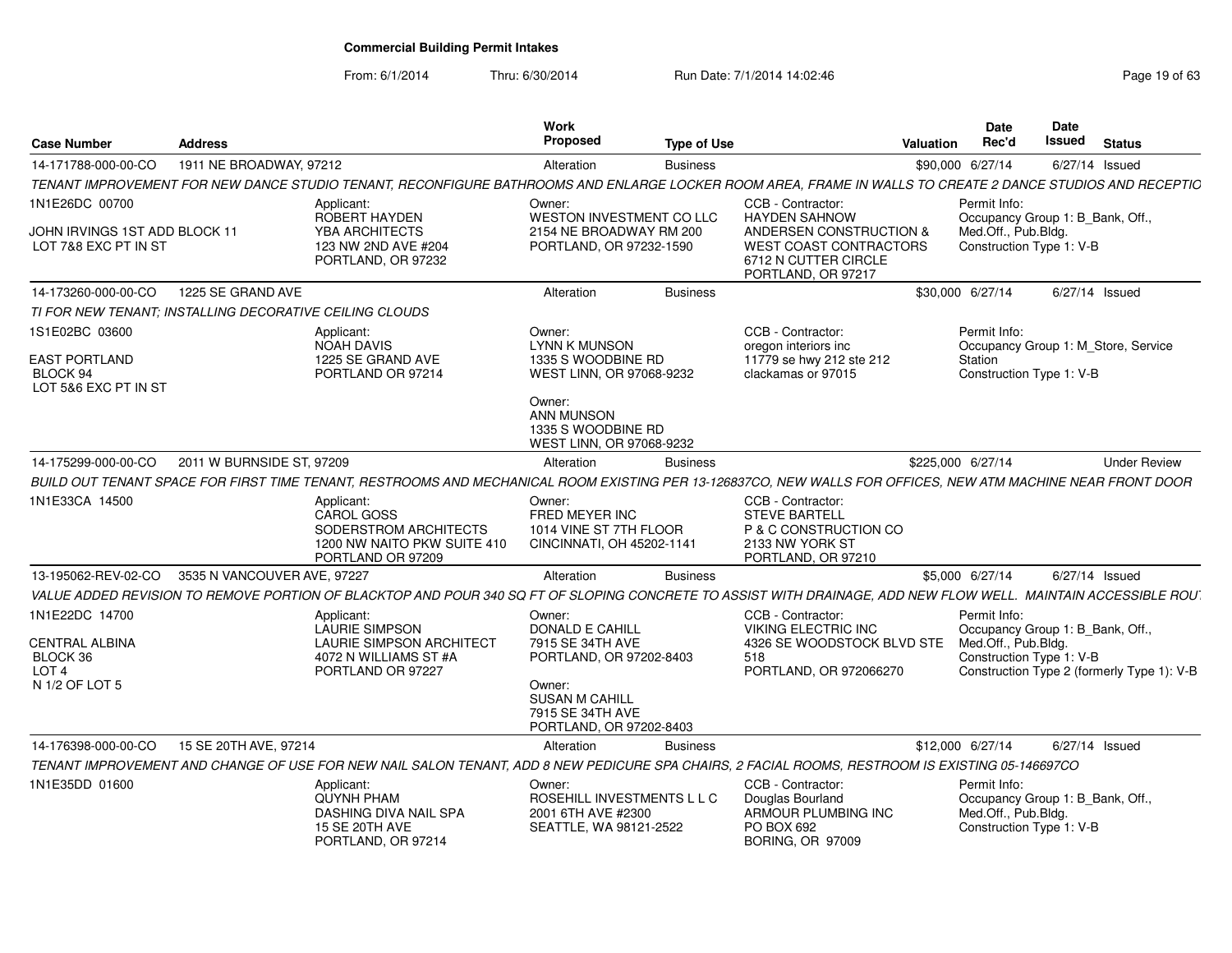| <b>Case Number</b>                                                              | <b>Address</b>             |                                                                                                                                                  | <b>Work</b><br>Proposed                                                                                           | <b>Type of Use</b> |                                                                                                               | <b>Valuation</b> | Date<br>Rec'd                                                                                         | Date<br><b>Issued</b> | <b>Status</b>                                                                     |
|---------------------------------------------------------------------------------|----------------------------|--------------------------------------------------------------------------------------------------------------------------------------------------|-------------------------------------------------------------------------------------------------------------------|--------------------|---------------------------------------------------------------------------------------------------------------|------------------|-------------------------------------------------------------------------------------------------------|-----------------------|-----------------------------------------------------------------------------------|
| 14-176416-000-00-CO                                                             | 11230 SW 62ND AVE, 97219   |                                                                                                                                                  | Alteration                                                                                                        | <b>Business</b>    |                                                                                                               |                  | \$5,000 6/27/14                                                                                       |                       | 6/27/14 Issued                                                                    |
| <i>NEW ACCESSIBLE RAMP TO MANAGERS OFFICE</i>                                   |                            |                                                                                                                                                  |                                                                                                                   |                    |                                                                                                               |                  |                                                                                                       |                       |                                                                                   |
| 1S1E31BC 00300                                                                  |                            | Applicant:<br>PORTLAND REAL ESTATE                                                                                                               | Owner:<br><b>HOUSING AUTHORITY OF</b>                                                                             |                    | CCB - Contractor:<br>PORTLAND REAL ESTATE                                                                     |                  | Permit Info:<br>Occupancy Group 1: B_Bank, Off.,                                                      |                       |                                                                                   |
| PASADENA<br>BLOCK 8 TL 300                                                      |                            | SOLUTIONS LLC<br>1662 WORTHINGTON ST<br>LAKE OSWEGO, OR 97034                                                                                    | 135 SW ASH ST<br>PORTLAND, OR 97204-3540<br>Owner:<br>PORTLAND OREGON<br>135 SW ASH ST<br>PORTLAND, OR 97204-3540 |                    | SOLUTIONS LLC<br>1662 WORTHINGTON ST<br>LAKE OSWEGO, OR 97034                                                 |                  | Med.Off., Pub.Bldg.<br>Construction Type 1: V-B                                                       |                       |                                                                                   |
| 14-150780-000-00-CO                                                             | 4318 NE CULLY BLVD, 97218  |                                                                                                                                                  | Alteration                                                                                                        | <b>Business</b>    |                                                                                                               |                  | \$26,000 6/30/14                                                                                      |                       | $6/30/14$ Issued                                                                  |
|                                                                                 |                            | CREATE COMMERCIAL KITCHEN IN MINI MART, RECONFIGURE COUNTER AREAS AND CREATE EATING AREA, BUILD HALF WALL TO SEPARATE DINING AREA FROM SHOPPING. |                                                                                                                   |                    |                                                                                                               |                  |                                                                                                       |                       |                                                                                   |
| 1N2E19DA 01100<br><b>COMMUNITY AC</b><br>BLOCK <sub>2</sub><br>LOT 1 EXC E 200' |                            | Applicant:<br><b>KEVIN DORNEY</b><br>4540 NE 47TH AVE<br>PORTLAND, OREGON 97218                                                                  | Owner:<br>4318CULLY LLC<br>4540 NE 47TH AVE<br>PORTLAND, OR 97218-1614                                            |                    |                                                                                                               |                  | Permit Info:<br><b>Station</b><br>Construction Type 1: V-B                                            |                       | Occupancy Group 1: M_Store, Service<br>Construction Type 2 (formerly Type 1): V-B |
| 14-174876-000-00-CO                                                             | 500 NW 9TH AVE, 97209      |                                                                                                                                                  | Alteration                                                                                                        | <b>Business</b>    |                                                                                                               |                  | \$16,500 6/30/14                                                                                      |                       | $6/30/14$ Issued                                                                  |
| <b>INTERIOR DEMOLITION FOR FUTURE TENANT</b>                                    |                            |                                                                                                                                                  |                                                                                                                   |                    |                                                                                                               |                  |                                                                                                       |                       |                                                                                   |
| 1N1E34BC 07600                                                                  |                            | Applicant:<br><b>DAN WILLIAMS</b><br><b>FASTER PERMITS</b><br>14334 NW EAGLERIDGE LANE<br>PORTLAND, OR 97229                                     | Owner:<br>HONEYMAN VENTURE LLC<br>1201 THIRD AVE #5400<br>SEATTLE, WA 98101-3028                                  |                    | CCB - Contractor:<br>R & H CONSTRUCTION<br>1530 SW TAYLOR STREET<br>PORTLAND, OR 97205                        |                  | Permit Info:<br>Occupancy Group 1: B_Bank, Off.,<br>Med.Off., Pub.Bldg.<br>Construction Type 1: III-A |                       |                                                                                   |
| 13-211631-DFS-06-CO                                                             | 531 SE 14TH AVE            |                                                                                                                                                  | Alteration                                                                                                        | <b>Business</b>    |                                                                                                               |                  | \$18,000 6/30/14                                                                                      |                       | <b>Under Review</b>                                                               |
| DFS - GLASS CANOPY                                                              |                            |                                                                                                                                                  |                                                                                                                   |                    |                                                                                                               |                  |                                                                                                       |                       |                                                                                   |
| 1S1E02BA 00101<br><b>EAST PORTLAND</b><br>BLOCK 282&283 TL 101                  |                            | Applicant:<br>CHRIS CUDAHY<br><b>BREMIK CONSTRUCTION</b><br>1026 SE STARK ST<br>PORTLAND, OR 97214                                               | Owner:<br>15350 SW SEQUOIA PKWY #300<br>PORTLAND, OR 97224-7175                                                   |                    | CCB - Contractor:<br>WASHINGTON HIGH SCHOOL LLC BREMIK CONSTRUCTION<br>1026 SE STARK ST<br>PORTLAND, OR 97214 |                  | Permit Info:<br>theater w/stage<br>Construction Type 1: II-A                                          |                       | Occupancy Group 1: A-1_Auditorium,<br>Construction Type 2 (formerly Type 1): II-A |
| 14-176781-000-00-CO                                                             | 6915 SW MACADAM AVE, 97219 |                                                                                                                                                  | Alteration                                                                                                        | <b>Business</b>    |                                                                                                               |                  | \$5,000 6/30/14                                                                                       |                       | $6/30/14$ Issued                                                                  |
|                                                                                 |                            | REMOVE EXISTING SOFFIT AND DOWNLINGHT FIXTURES IN FRONT OF ELEVATORS AND REPLACE                                                                 |                                                                                                                   |                    |                                                                                                               |                  |                                                                                                       |                       |                                                                                   |
| 1S1E22BA 04200<br>SOUTHERN PORTLAND<br>BLOCK 15<br>LOT 13-20                    |                            | Applicant:<br><b>HEATHER MCGRATH</b><br>MYHRE GROUP ARCHITECTS<br>620 SW 5TH AVE, STE 500<br>PORTLAND, OR 97204                                  | Owner:<br>PORTLAND MILLIKAN EQUITIES<br>520 SW 6TH AVE #610<br>PORTLAND, OR 97204<br>Owner:<br><b>LLC</b>         |                    | CCB - Contractor:<br>COMMERCIAL CONTRACTORS<br>1265 S 35TH PL<br>RIDGEFIELD WA 98642                          |                  | Permit Info:<br>Occupancy Group 1: B_Bank, Off.,<br>Med.Off., Pub.Bldg.<br>Construction Type 1: II-B  |                       |                                                                                   |
|                                                                                 |                            |                                                                                                                                                  | 520 SW 6TH AVE #610<br>PORTLAND, OR 97204                                                                         |                    |                                                                                                               |                  |                                                                                                       |                       |                                                                                   |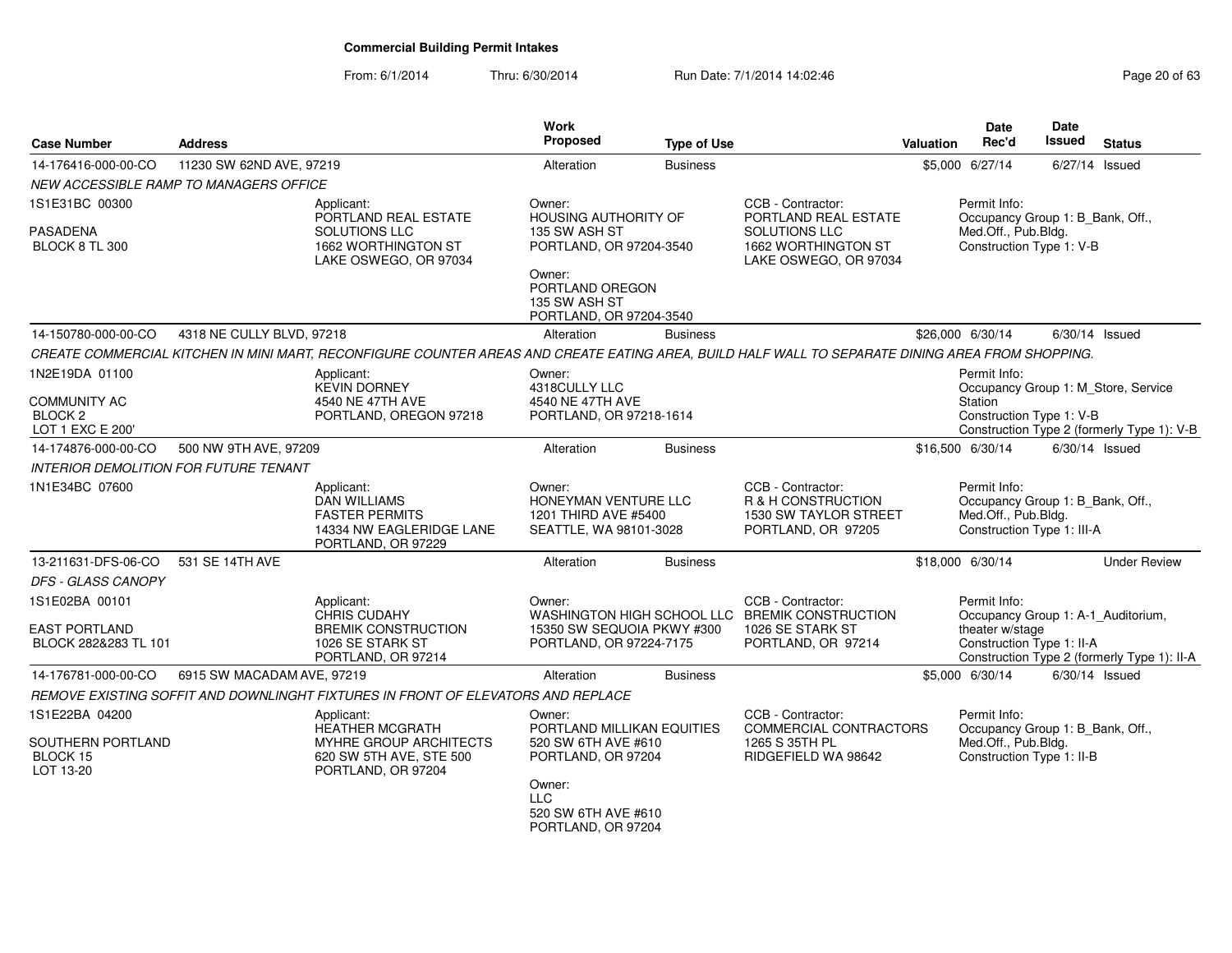From: 6/1/2014

| <b>Case Number</b>                                       | <b>Address</b>              |                                                                                                                                                                 | Work<br><b>Proposed</b>                                                                                                 | <b>Type of Use</b> |                                                                                                        | Valuation         | <b>Date</b><br>Rec'd                                                               | <b>Date</b><br>Issued | <b>Status</b>                           |
|----------------------------------------------------------|-----------------------------|-----------------------------------------------------------------------------------------------------------------------------------------------------------------|-------------------------------------------------------------------------------------------------------------------------|--------------------|--------------------------------------------------------------------------------------------------------|-------------------|------------------------------------------------------------------------------------|-----------------------|-----------------------------------------|
| 14-177155-000-00-CO                                      | 664 N RUSSELL ST, 97227     |                                                                                                                                                                 | Alteration                                                                                                              | <b>Business</b>    |                                                                                                        | \$200,000 6/30/14 |                                                                                    |                       | <b>Under Review</b>                     |
|                                                          |                             | ALTERATION TO EXISTING ONE STORY BLDG FOR MUTI-TENANTS - ADD INTERIOR DEMISING WALL TO CREATE 4 TENANT SPACE, ADD RESTROOMS, REPLACE STOREFRONTS, REMOVE EXIST. |                                                                                                                         |                    |                                                                                                        |                   |                                                                                    |                       |                                         |
| 1N1E27CA 01400<br>ALBINA<br>BLOCK 48                     |                             | Applicant:<br>Lauren Hackett<br>524 E Burnside St. Suite 320<br>Portland, OR 97214                                                                              | Owner:<br><b>BENJAMIN T FISCO</b><br>265 N HANCOCK ST #100<br>PORTLAND, OR 97227-1973                                   |                    | CCB - Contractor:<br><b>BEN FISCO</b><br>ADAPTIVE CONSTRUCTION<br><b>COMPANY</b>                       |                   | Permit Info:<br>Factory, Mod.Hazard                                                |                       | Occupancy Group 1: F-1 Industrial Plant |
| W 60' OF LOT 17&18                                       |                             |                                                                                                                                                                 |                                                                                                                         |                    | 265 N HANCOCK ST, SUITE 100<br>PORTLAND, OR 97227                                                      |                   |                                                                                    |                       |                                         |
| 14-163821-000-00-CO                                      | 12315 E BURNSIDE ST, 97230  |                                                                                                                                                                 | Alteration                                                                                                              | <b>Business</b>    |                                                                                                        | \$12,000 6/2/14   |                                                                                    |                       | <b>Under Review</b>                     |
|                                                          |                             | ALTERATION TO OPEN PARTITIONS FOR LARGER PASS THROUGH BETWEEN SERVICE DESKS AND SERVICE DRIVE                                                                   |                                                                                                                         |                    |                                                                                                        |                   |                                                                                    |                       |                                         |
| 1N2E35CB 03700<br>SECTION 35 1N 2E<br>TL 3700 3.13 ACRES |                             | Applicant:<br><b>SCOTT ALDINGER</b><br>PRECISION CONSTRUCTION<br>SERVICES, INC.<br>2008 C STREET<br>VANCOUVER, WA 98663                                         | Owner:<br><b>H &amp; H CHARTERS INC</b><br>PO BOX 1679<br>VANCOUVER, WA 98668-1679<br>Owner:<br>JJHO LLC<br>PO BOX 1679 |                    | CCB - Contractor:<br>PRECISION CONSTRUCTION<br>SERVICES INC<br>9523 SW OCHOCO DR<br>TUALATIN, OR 97062 |                   |                                                                                    |                       |                                         |
|                                                          |                             |                                                                                                                                                                 | VANCOUVER, WA 98668                                                                                                     |                    |                                                                                                        |                   |                                                                                    |                       |                                         |
| 14-163892-000-00-CO                                      | 3530 N VANCOUVER AVE, 97227 |                                                                                                                                                                 | Alteration                                                                                                              | <b>Business</b>    |                                                                                                        | \$800,000 6/2/14  |                                                                                    |                       | <b>Under Review</b>                     |
|                                                          |                             | TENANT IMPROVEMENT BUILDOUT FOR FIRST TIME TENANT ON 4TH AND 5TH FLOOR: 4TH FLOOR INCLUDES CONFERENCE ROOM. OFFICES, WAITING AREA, THERAPY ROOMS AND 4 NEW RE   |                                                                                                                         |                    |                                                                                                        |                   |                                                                                    |                       |                                         |
| 1N1E22DC 14300<br>ALBINA HMSTD<br>BLOCK 30<br>LOT 11&12  |                             | Applicant:<br><b>KRISTIN SLAVIN</b><br><b>PATH ARCHITECTURE</b><br>5229 NE MLK BLVD, STE 101<br>PORTLAND, OR 97211                                              | Owner:<br><b>DECO DINER LLC</b><br>5229 NE M L KING BLVD<br>PORTLAND, OR 97211                                          |                    | CCB - Contractor:<br>KAISER GROUP LLC<br>5229 NE M L KING JR BLVD, STE<br>101<br>PORTLAND OR 97211     |                   |                                                                                    |                       |                                         |
| 14-164034-000-00-CO                                      | 2005 SE 82ND AVE, 97215     |                                                                                                                                                                 | Alteration                                                                                                              | <b>Business</b>    |                                                                                                        | \$9,900 6/2/14    |                                                                                    |                       | 6/2/14 Final                            |
|                                                          |                             | TEAR OFF COMP ROOF AND INSTALL ONE LAYER COMPOSITION ROOFING                                                                                                    |                                                                                                                         |                    |                                                                                                        |                   |                                                                                    |                       |                                         |
| 1S2E05DA 06800                                           |                             | Applicant:<br><b>BLISS ROOFING INC</b>                                                                                                                          | Owner:<br><b>HERITAGE PARTNERSHIP</b>                                                                                   |                    | CCB - Contractor:<br><b>BLISS ROOFING INC</b>                                                          |                   | Permit Info:<br>Occupancy Group 1: B Bank, Off.                                    |                       |                                         |
| SECTION 05 1S 2E<br>TL 6800 0.29 ACRES                   |                             | 14430 SE 98TH CT<br>CLACKAMAS, OR 970159626                                                                                                                     | 2005 SE 82ND AVE #7<br>PORTLAND, OR 97216                                                                               |                    | 14430 SE 98TH CT<br>CLACKAMAS, OR 970159626                                                            |                   | Med.Off., Pub.Bldg.<br>Construction Type 1: V-B                                    |                       |                                         |
| 14-162143-000-00-CO                                      | 2215 SE DIVISION ST, 97214  |                                                                                                                                                                 | Alteration                                                                                                              | <b>Business</b>    |                                                                                                        | \$15,000 6/3/14   |                                                                                    |                       | $6/3/14$ Issued                         |
|                                                          |                             | TENANT IMPROVEMENT FOR NEW VEGAN JUICE BAR/CAFE TENANT; NEW COUNTER WITH SEATING, CASH /DISPLAY COUNTER, DRY STORAGE AREAS AND PLUMBING FIXTURES                |                                                                                                                         |                    |                                                                                                        |                   |                                                                                    |                       |                                         |
| 1S1E02DD 08200                                           |                             | Applicant:                                                                                                                                                      | Owner:                                                                                                                  |                    | CCB - Contractor:                                                                                      |                   | Permit Info:                                                                       |                       |                                         |
| MARCUS MCMURRAYS ADD<br>BLOCK <sub>2</sub><br>LOT 1&2    |                             | <b>TERRY HELLEM</b><br>PROJECTIVE BUILDING DESIGNS 110 KAAHUMANU AVE #201<br>PO BOX 6542<br>BEAVERTON OR 97007                                                  | <b>MANOA LLC</b><br>KAHULUI, HI 96732-2118                                                                              |                    | JOSE LUIS VELAZQUEZ<br>CONSTRUCTION LLC<br>11732 SE MORRISON ST<br>PORTLAND, OR 97216                  |                   | Occupancy Group 1: B Bank, Off.<br>Med.Off., Pub.Bldg.<br>Construction Type 1: V-B |                       |                                         |
|                                                          |                             | Applicant:<br>KIMBERLY BEDDOR<br>11565 SW HALL BLVD<br><b>TIGARD, OR 97223</b>                                                                                  |                                                                                                                         |                    |                                                                                                        |                   |                                                                                    |                       |                                         |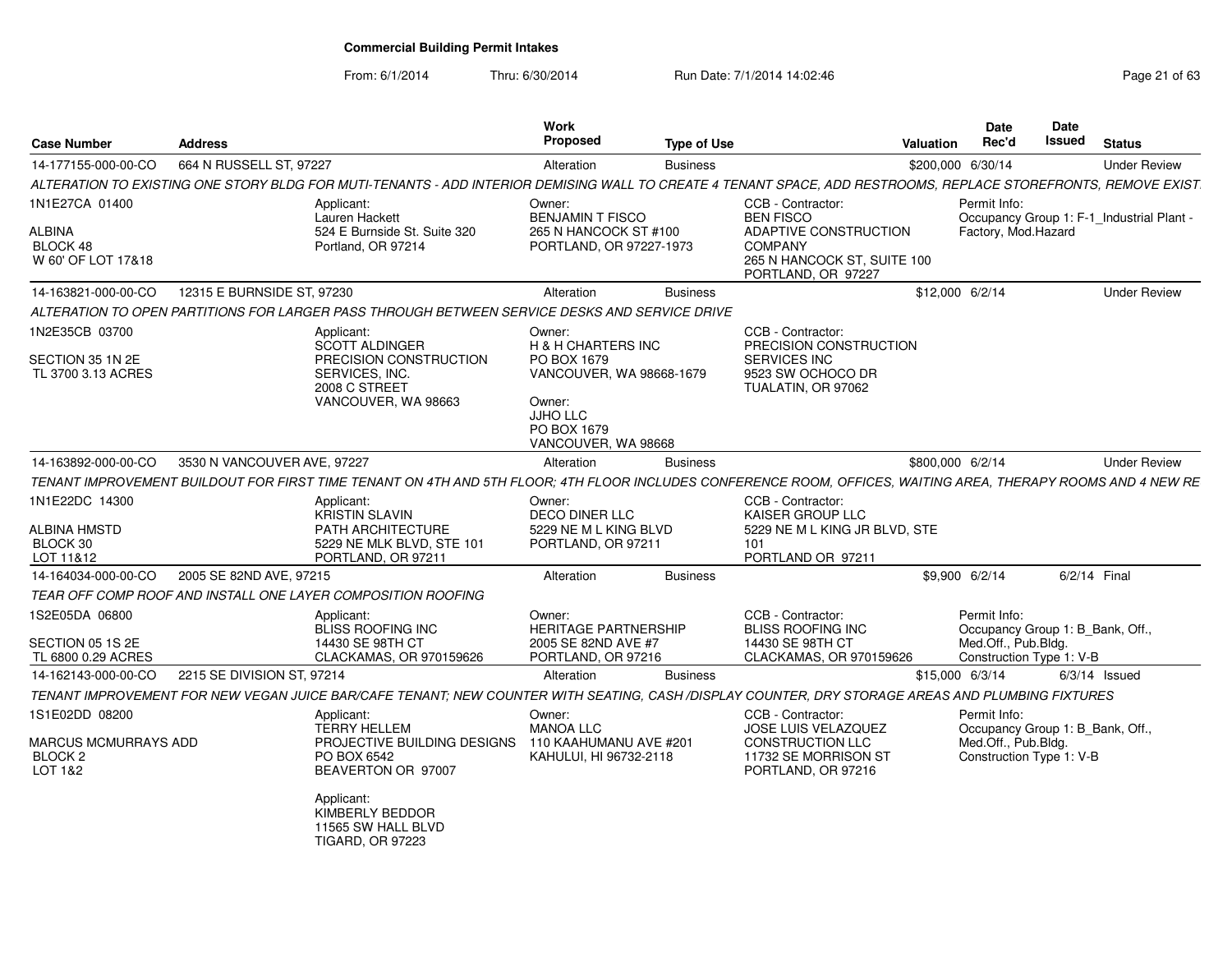| <b>Case Number</b>                                                          | <b>Address</b>               |                                                                                                                                                                | Work<br>Proposed                                              | <b>Type of Use</b> |                                                                        | Valuation | <b>Date</b><br>Rec'd                                                    | Date<br><b>Issued</b> | <b>Status</b>                                |
|-----------------------------------------------------------------------------|------------------------------|----------------------------------------------------------------------------------------------------------------------------------------------------------------|---------------------------------------------------------------|--------------------|------------------------------------------------------------------------|-----------|-------------------------------------------------------------------------|-----------------------|----------------------------------------------|
| 14-127917-REV-01-CO                                                         | 930 NW 14TH AVE, 97209       |                                                                                                                                                                | Alteration                                                    | <b>Business</b>    |                                                                        |           | \$6/3/14                                                                | $6/3/14$ Issued       |                                              |
|                                                                             |                              | NO VALUE ADDED REVISION TO ADD 3 DENTAL CHAIRS IN EXPANDED AREA                                                                                                |                                                               |                    |                                                                        |           |                                                                         |                       |                                              |
| 1N1E33AD 00300                                                              |                              | Applicant:<br><b>ALEX AUJERO</b>                                                                                                                               | Owner:<br>METRO HOLDINGS WEST III LLC                         |                    | CCB - Contractor:<br><b>BNK CONSTRUCTION INC</b>                       |           | Permit Info:<br>Occupancy Group 1: B_Bank, Off.,<br>Med.Off., Pub.Bldg. |                       |                                              |
| <b>COUCHS ADD</b><br>BLOCK 142<br>LOT <sub>5</sub><br>LOT 6-8 EXC PT IN STS |                              | MYHRE GROUP ARCHITECTS<br>620 SW 5TH AVE SUITE 500<br>PORTLAND OR 97204                                                                                        | 2330 NW 31ST AVE<br>PORTLAND, OR 97210-2034                   |                    | 45 82nd dr, ste 53b<br>gladstone, or 97027                             |           | Construction Type 1: V-A                                                |                       |                                              |
| 13-228400-REV-03-CO                                                         | 1005 W BURNSIDE ST, 97209    |                                                                                                                                                                | Alteration                                                    | <b>Business</b>    |                                                                        |           | \$35,000 6/3/14                                                         | 6/17/14 Issued        |                                              |
|                                                                             |                              | VALUE ADDED REVISION-REPLACEMENT OF EXISTING WOOD WINDOWS OF 2ND AND 3RD LEVEL OF SW QUAD TO MATCH EXISTING. NEW LOUVERS (4) LOWER PANES FOR (4) NEW VENTILATI |                                                               |                    |                                                                        |           |                                                                         |                       |                                              |
| 1N1E34CB 11500                                                              |                              | Applicant:<br><b>JENN PECENKA</b>                                                                                                                              | Owner:                                                        |                    | CCB - Contractor:<br>POWELL FAMILY REAL ESTATE & WALSH CONSTRUCTION CO |           | Permit Info:<br>Occupancy Group 1: M_Store, Service                     |                       |                                              |
| <b>COUCHS ADD</b><br>BLOCK 68<br>LOT 1&4                                    |                              | <b>ERNEST R MUNCH</b><br>111 SW OAK ST, STE 300<br>PORTLAND, OR 97204                                                                                          | <b>COMPANY LLC</b><br>7 NW 9TH AVE<br>PORTLAND, OR 97209-3301 |                    | 2905 SW 1ST AVE<br>PORTLAND, OR 972014707                              |           | Station<br>Construction Type 1: III-B                                   |                       | Construction Type 2 (formerly Type 1): III-B |
| 13-155501-REV-05-CO                                                         | 7901 SE DIVISION ST, 97215   |                                                                                                                                                                | Alteration                                                    | <b>Business</b>    |                                                                        |           | \$6/4/14                                                                | $6/4/14$ Issued       |                                              |
|                                                                             |                              | REVISION - changed egress door H100-1 from a double door back to a single door.                                                                                |                                                               |                    |                                                                        |           |                                                                         |                       |                                              |
| 1S2E05DD 03400                                                              |                              | Applicant:<br>Sam Stadler                                                                                                                                      | Owner:                                                        |                    | CCB - Contractor:<br>PORTLAND COMMUNITY COLLEGE ONEILL ELECTRIC INC    |           | Permit Info:<br>Occupancy Group 1: B_Bank, Off.,                        |                       |                                              |
| SECTION 05 1S 2E<br>TL 3400 3.54 ACRES                                      |                              | SRG Partnership Inc.<br>621 SW Morrison St #200<br>Portland, OR 97205                                                                                          | PO BOX 19000<br>PORTLAND, OR 97280-0990                       |                    | 4444 SE 27TH AVE<br>PORTLAND, OR 97202                                 |           | Med.Off., Pub.Bldg.<br>Construction Type 1: III-B                       |                       |                                              |
| 13-155501-REV-08-CO                                                         | 7901 SE DIVISION ST, 97215   |                                                                                                                                                                | Alteration                                                    | <b>Business</b>    |                                                                        |           | \$6/4/14                                                                | $6/4/14$ Issued       |                                              |
| REVISION - modifications to porch structure                                 |                              |                                                                                                                                                                |                                                               |                    |                                                                        |           |                                                                         |                       |                                              |
| 1S2E05DD 03400                                                              |                              | Applicant:<br>Sam Stadler                                                                                                                                      | Owner:                                                        |                    | CCB - Contractor:<br>PORTLAND COMMUNITY COLLEGE ONEILL ELECTRIC INC    |           | Permit Info:<br>Occupancy Group 1: B_Bank, Off.,                        |                       |                                              |
| SECTION 05 1S 2E<br>TL 3400 3.54 ACRES                                      |                              | SRG Partnership Inc.<br>621 SW Morrison St #200<br>Portland, OR 97205                                                                                          | PO BOX 19000<br>PORTLAND, OR 97280-0990                       |                    | 4444 SE 27TH AVE<br>PORTLAND, OR 97202                                 |           | Med.Off., Pub.Bldg.<br>Construction Type 1: III-B                       |                       |                                              |
| 14-164339-000-00-CO                                                         | 133 SW 2ND AVE, 97204        |                                                                                                                                                                | Alteration                                                    | <b>Business</b>    |                                                                        |           | \$10,000 6/4/14                                                         | $6/23/14$ Issued      |                                              |
|                                                                             |                              | REPLACE SIDEWALK VAULT DOOR IN SIDEWALK CONNECTED TO FOUNDATION OF THE BUILDING                                                                                |                                                               |                    |                                                                        |           |                                                                         |                       |                                              |
| 1N1E34CD 02200                                                              |                              | Applicant:<br><b>DAVID BROWN</b>                                                                                                                               | Owner:<br>PT POPE PROPERTIES LLC                              |                    | CCB - Contractor:<br>MELVIN MARK CONSTRUCTION CO                       |           |                                                                         |                       |                                              |
| <b>PORTLAND</b><br>BLOCK 31<br>LOT 3&4                                      |                              | MELVIN MARK COMPANIES<br>111 SW COLUMBIA, STE 1380<br>PORTLAND OR 97201                                                                                        | 133 SW 2ND AVE #301<br>PORTLAND, OR 97204-3526                |                    | 111 SW COLUMBIA ST STE 1380<br>PORTLAND, OR 972015873                  |           |                                                                         |                       |                                              |
| 14-164897-000-00-CO                                                         | 5933 NE WIN SIVERS DR, 97220 |                                                                                                                                                                | Alteration                                                    | <b>Business</b>    |                                                                        |           | \$37,000 6/4/14                                                         |                       | 6/4/14 Under Inspection                      |
|                                                                             |                              | TI FOR NEW TENANT - RECONFIGURE EXISTING OFFICE SPACE FOR NEW TENANT                                                                                           |                                                               |                    |                                                                        |           |                                                                         |                       |                                              |
| 1N2E15DA 01300                                                              |                              | Applicant:<br>DAN YOUNG                                                                                                                                        | Owner:<br>D W SIVERS CO INC                                   |                    | CCB - Contractor:<br>DW SIVERS CO                                      |           | Permit Info:<br>Occupancy Group 1: B Bank, Off.,                        |                       |                                              |
| WIN SIVERS BUSINESS PARK<br>LOT 2 TL 1300                                   |                              | <b>OREGON BUSINESS</b><br><b>ARCHITECTURE</b><br>PO BOX 80301<br>PORTLAND, OR 97280                                                                            | 4730 SW MACADAM AVE #101<br>PORTLAND, OR 97239-6417           |                    | 4730 SW MACADAM AVE STE 101<br>PORTLAND, OR 97201                      |           | Med.Off., Pub.Bldg.<br>Construction Type 1: III-B                       |                       |                                              |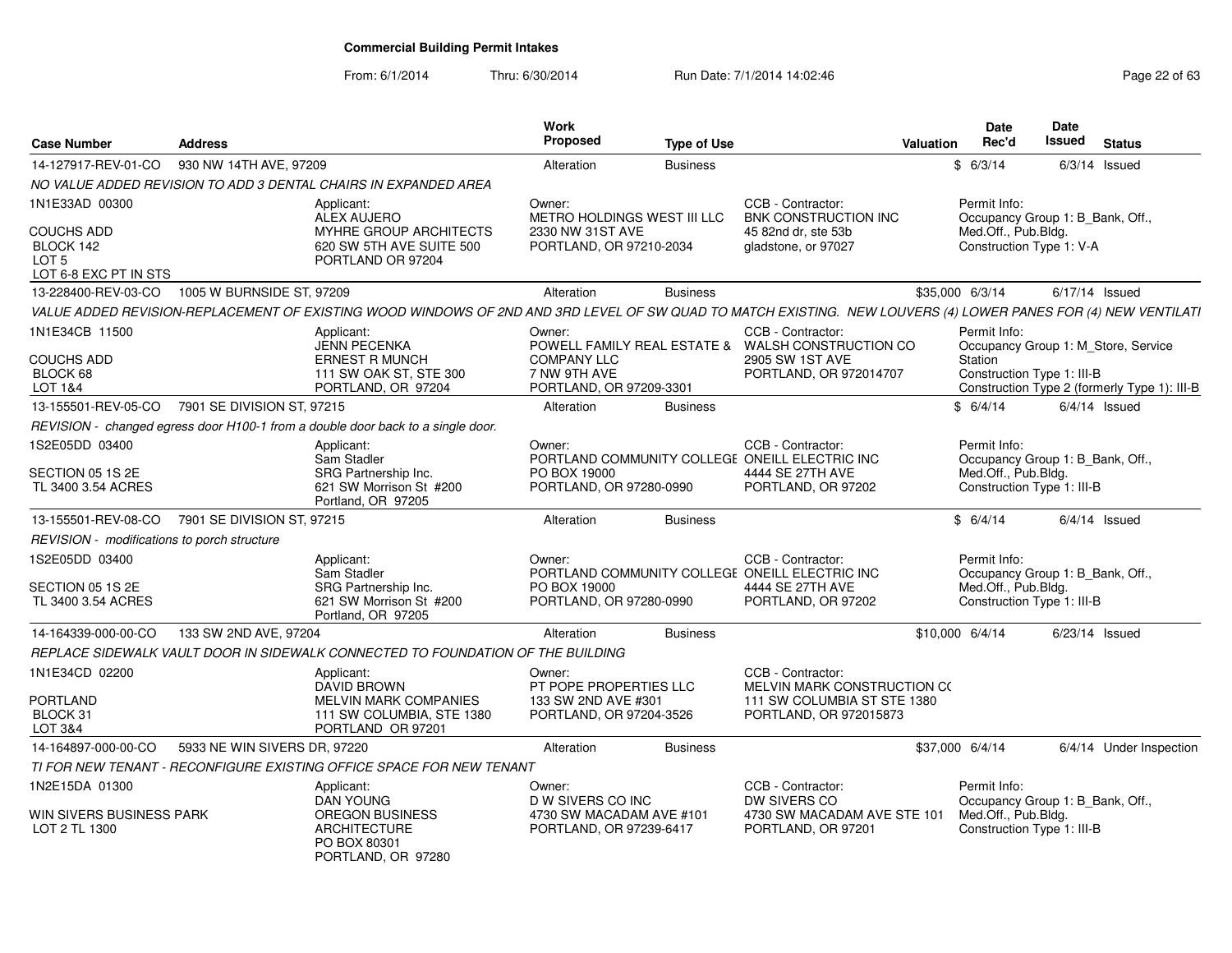From: 6/1/2014

| <b>Case Number</b>                                              | <b>Address</b>            |                                                                                                                                                                | Work<br>Proposed                                                              | <b>Type of Use</b> |                                                                                        | <b>Valuation</b> | Date<br>Rec'd                                                                                       | Date<br>Issued | <b>Status</b>           |
|-----------------------------------------------------------------|---------------------------|----------------------------------------------------------------------------------------------------------------------------------------------------------------|-------------------------------------------------------------------------------|--------------------|----------------------------------------------------------------------------------------|------------------|-----------------------------------------------------------------------------------------------------|----------------|-------------------------|
| 14-164922-000-00-CO                                             | 5314 NE IRVING ST, 97213  |                                                                                                                                                                | Alteration                                                                    | <b>Business</b>    |                                                                                        |                  | \$145,000 6/4/14                                                                                    |                | <b>Under Review</b>     |
|                                                                 |                           | TI FOR EXISTING - RECONFIGURE EXISTING DOCTOR'S OFFICE; ADD DEMISING WALL TO CREATE SHELL SPACE FOR SEPARATE TENANT                                            |                                                                               |                    |                                                                                        |                  |                                                                                                     |                |                         |
| 1N2E31AC 05400                                                  |                           | Applicant:<br><b>JEFF GUGGENHEIM</b><br>FIG STUDIO ARCHITECTURE &<br><b>INTERIORS</b><br>925 NW 19TH AVE, STUDIO F<br>PORTLAND, OR 97209                       | Owner:<br>ARNOLD H ISRAELIT<br>PO BOX 1476<br>TACOMA, WA 98401                |                    | CCB - Contractor:<br>NORWEST CONTRACTORS INC<br>PO BOX 25305<br>PORTLAND, OR 97225     |                  | Permit Info:<br>Occupancy Group 1: B_Bank, Off.,<br>Med.Off., Pub.Bldg.<br>Construction Type 1: V-B |                |                         |
| 14-164932-000-00-CO                                             | 5318 NE IRVING ST, 97213  |                                                                                                                                                                | Alteration                                                                    | <b>Business</b>    |                                                                                        |                  | \$70,000 6/4/14                                                                                     |                | <b>Under Review</b>     |
|                                                                 |                           | TI FOR EXISTING TENANT - TENANT TO EXPAND INTO ADJACENT SPACE - demising wall permitted under 14-164922-CO                                                     |                                                                               |                    |                                                                                        |                  |                                                                                                     |                |                         |
| 1N2E31AC 05400                                                  |                           | Applicant:<br><b>JEFF GUGGENHEIM</b><br>FIG STUDIO ARCHITECTURE &<br><b>INTERIORS</b><br>925 NW 19TH AVE, STUDIO F<br>PORTLAND, OR 97209                       | Owner:<br><b>ARNOLD H ISRAELIT</b><br>PO BOX 1476<br><b>TACOMA, WA 98401</b>  |                    | CCB - Contractor:<br>NORWEST CONTRACTORS INC<br>PO BOX 25305<br>PORTLAND, OR 97225     |                  | Permit Info:<br>Occupancy Group 1: B_Bank, Off.,<br>Med.Off., Pub.Bldg.<br>Construction Type 1: V-B |                |                         |
| 14-165081-000-00-CO                                             | 110 NE 82ND AVE, 97220    |                                                                                                                                                                | Alteration                                                                    | <b>Business</b>    |                                                                                        |                  | \$8,600 6/4/14                                                                                      |                | 6/4/14 Under Inspection |
|                                                                 |                           | REPLACE SIDING AND STUCCO CMU BLOCK ON THE NORTH SIDE OF THE BUILDING; TILE 3 ROWS OF BOTTOW OF BUILDING ON EXTERIOR; REPLACING 4 WINDOWS ON WEST SIDE.        |                                                                               |                    |                                                                                        |                  |                                                                                                     |                |                         |
| 1N2E33CB 08700                                                  |                           | Applicant:                                                                                                                                                     | Owner:                                                                        |                    | CCB - Contractor:                                                                      |                  | Permit Info:                                                                                        |                |                         |
| <b>TERRACE PK</b><br>BLOCK 11<br>LOT 7 EXC PT IN ST             |                           | <b>KEVIN MORAN</b><br>17443 NE FLANDERS<br>PORTLAND, OR 97230                                                                                                  | CALVIN J NGUYEN<br>110 NE 82ND AVE<br>PORTLAND, OR 97220                      |                    | EIRN CONSTRUCTION INC<br>17443 NE FLANDERS ST<br>PORTLAND, OR 972306642                |                  | Construction Type 1: V-B                                                                            |                |                         |
|                                                                 |                           |                                                                                                                                                                | Owner:<br>YEN TN PHAM<br>110 NE 82ND AVE<br>PORTLAND, OR 97220                |                    |                                                                                        |                  |                                                                                                     |                |                         |
| 14-102239-000-00-CO                                             | 800 NE OREGON ST, 97232   |                                                                                                                                                                | Alteration                                                                    | <b>Business</b>    |                                                                                        |                  | \$35,000 6/5/14                                                                                     |                | 6/5/14 Under Inspection |
|                                                                 |                           | TENANT IMPROVEMENT; FIRST FLOOR ELIMINATE TELEPHONE ALCOVE TO INCLUDE SPACE AS PART OF OFFICE; REMODEL CONCESSION STAND (CALLED OUT AS ELECRICAL ON PLANS SETS |                                                                               |                    |                                                                                        |                  |                                                                                                     |                |                         |
| 1N1E35BC 02000                                                  |                           | Applicant:                                                                                                                                                     | Owner:                                                                        |                    | CCB - Contractor:                                                                      |                  | Permit Info:                                                                                        |                |                         |
| <b>HOLLADAYS ADD</b><br>BLOCK 88&89 TL 2000<br>96.6% NONTAXABLE |                           | <b>ERIC EVENSEN</b><br><b>BAYSINGER PARTNERS</b><br><b>ARCHITECTURE</b><br>1006 SE GRAND AVE, SUITE 300                                                        | OREGON STATE OF (DEPT OF<br>1100 AIRPORT RD SE<br>SALEM, OR 97301-6674        |                    | JAMES E ANDERSON<br>CEDAR MILL CONSTRUCTION<br>19465 SW 89th Ave<br>Tualatin, OR 97062 |                  | Occupancy Group 1: B_Bank, Off.,<br>Med.Off., Pub.Bldg.<br>Construction Type 1: I-A                 |                |                         |
|                                                                 |                           | PORTLAND, OR 97214                                                                                                                                             | Owner:<br><b>ADMIN SERVICES</b><br>1100 AIRPORT RD SE<br>SALEM, OR 97301-6674 |                    |                                                                                        |                  |                                                                                                     |                |                         |
| 14-146770-000-00-CO                                             | 4515 NE FREMONT ST, 97213 |                                                                                                                                                                | Alteration                                                                    | <b>Business</b>    |                                                                                        |                  | $$1$ 6/5/14                                                                                         |                | <b>Under Review</b>     |
|                                                                 |                           | CHANGE OF OCCUPANCY FROM SFR TO COMMERCIAL USE; NO CONSTRUCTION, separate mechanical permit required                                                           |                                                                               |                    |                                                                                        |                  |                                                                                                     |                |                         |
| 1N2E19CC 13900                                                  |                           | Applicant:<br><b>TOM STRANGE</b>                                                                                                                               | Owner:<br><b>F &amp; E STRANGE FAMILY LIMITED</b>                             |                    |                                                                                        |                  | Permit Info:<br>Occupancy Group 1: B_Bank, Off.,                                                    |                |                         |
| SECTION 19 1N 2E<br>TL 13900 0.11 ACRES                         |                           | 2115 NE 48TH<br>PORTLAND OR 97213                                                                                                                              | <b>PARTNERSHIP III</b><br>1825 NE MARINE DR<br>PORTLAND, OR 97211-1537        |                    |                                                                                        |                  | Med.Off., Pub.Bldg.<br>Construction Type 1: V-B                                                     |                |                         |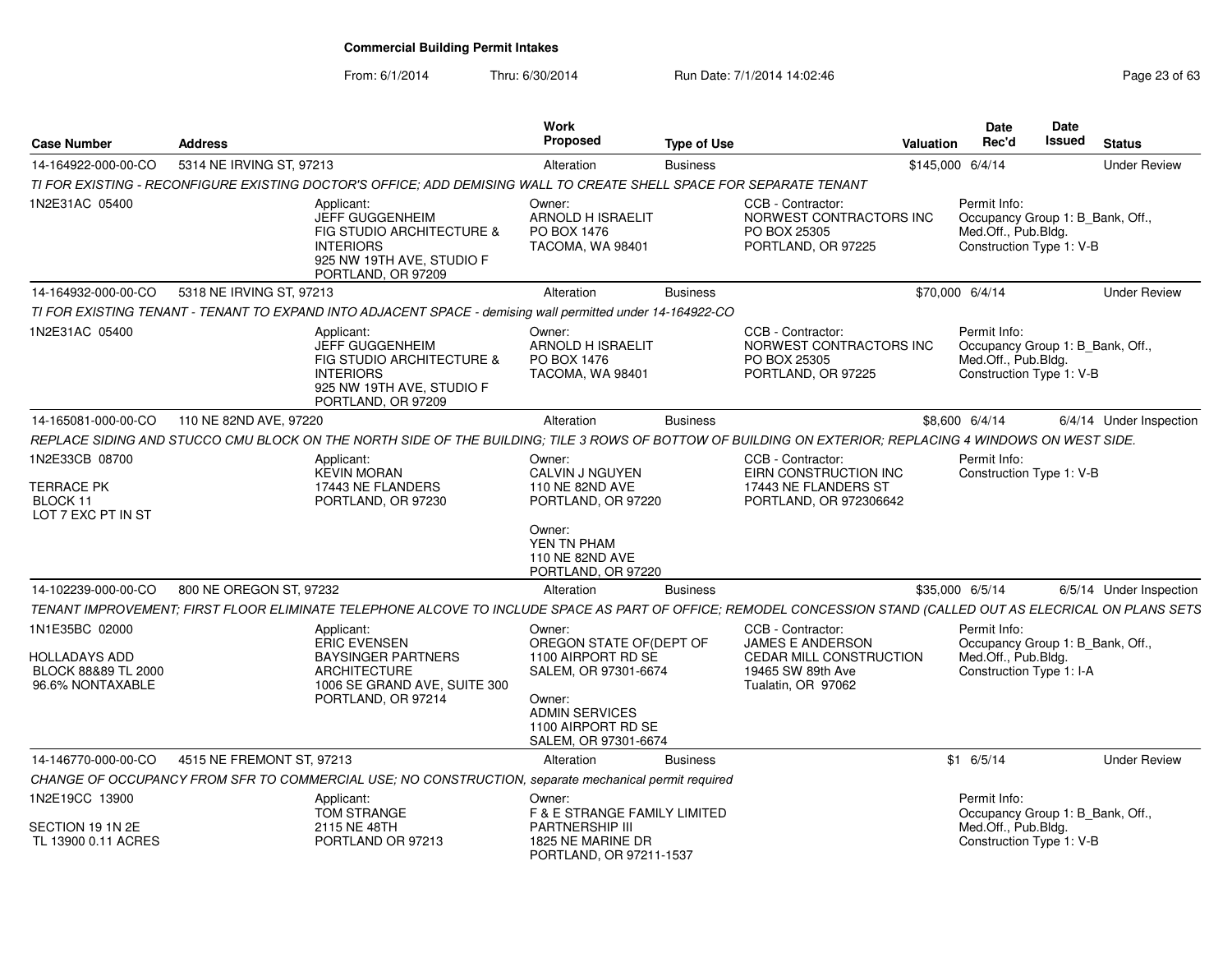| <b>Case Number</b>                                                    | <b>Address</b>              |                                                                                                                                                                | Work<br>Proposed                                                                                                                                                         | Type of Use     |                                                                                                               | Valuation        | Date<br>Rec'd                                                                                                                                     | Date<br>Issued | <b>Status</b>   |                         |
|-----------------------------------------------------------------------|-----------------------------|----------------------------------------------------------------------------------------------------------------------------------------------------------------|--------------------------------------------------------------------------------------------------------------------------------------------------------------------------|-----------------|---------------------------------------------------------------------------------------------------------------|------------------|---------------------------------------------------------------------------------------------------------------------------------------------------|----------------|-----------------|-------------------------|
| 14-158315-000-00-CO                                                   | 711 SE ANKENY ST. 97214     |                                                                                                                                                                | Alteration                                                                                                                                                               | <b>Business</b> |                                                                                                               | \$138,000 6/5/14 |                                                                                                                                                   |                | $6/5/14$ Issued |                         |
|                                                                       |                             | TENANT IMPROVEMENT FOR EXISTING TENANT, REMOVE DEMISING WALL TO CREATE ONE LARGER TENANT SPACE, DEMO EXISTING OFFICES, SMALL CONF ROOM TO REMAIN, OFFICES AT N |                                                                                                                                                                          |                 |                                                                                                               |                  |                                                                                                                                                   |                |                 |                         |
| 1N1E35CC 00600<br><b>EAST PORTLAND</b><br>BLOCK 157<br>S 1/2 OF LOT 3 |                             | Applicant:<br><b>ANNE KAREL</b><br>FFA ARCHITECTURE AND<br><b>INTERIORS</b><br>520 SW YAMHILL ST, SUITE 900                                                    | Owner:<br>711 ANKENY LLC<br>265 N HANCOCK ST #100<br>PORTLAND, OR 97227-1972                                                                                             |                 | CCB - Contractor:<br><b>FRANK WHITE</b><br>JOHNSON PROJECT SOLUTIONS<br><b>INC</b><br><b>PO BOX 455</b>       |                  | Permit Info:<br>Occupancy Group 1: B Bank, Off.,<br>Med.Off., Pub.Bldg.<br>Construction Type 1: V-B                                               |                |                 |                         |
| LOT <sub>4</sub>                                                      |                             | PORTLAND, OR 97204                                                                                                                                             |                                                                                                                                                                          |                 | LAKE OSWEGO, OR 97034                                                                                         |                  |                                                                                                                                                   |                |                 |                         |
| 13-211631-DFS-04-CO                                                   | 531 SE 14TH AVE             |                                                                                                                                                                | Alteration                                                                                                                                                               | <b>Business</b> |                                                                                                               |                  | \$85,000 6/6/14                                                                                                                                   |                | $6/6/14$ Issued |                         |
| <b>DSF 4 : STEEL STAIRS</b>                                           |                             |                                                                                                                                                                |                                                                                                                                                                          |                 |                                                                                                               |                  |                                                                                                                                                   |                |                 |                         |
| 1S1E02BA 00101<br><b>EAST PORTLAND</b><br>BLOCK 282&283 TL 101        |                             | Applicant:<br>CHRIS CUDAHY<br><b>BREMIK CONSTRUCTION</b><br>1026 SE STARK ST<br>PORTLAND, OR 97214                                                             | Owner:<br>15350 SW SEQUOIA PKWY #300<br>PORTLAND, OR 97224-7175                                                                                                          |                 | CCB - Contractor:<br>WASHINGTON HIGH SCHOOL LLC BREMIK CONSTRUCTION<br>1026 SE STARK ST<br>PORTLAND, OR 97214 |                  | Permit Info:<br>Occupancy Group 1: A-1 Auditorium,<br>theater w/stage<br>Construction Type 1: II-A<br>Construction Type 2 (formerly Type 1): II-A |                |                 |                         |
| 14-159227-000-00-CO                                                   | 0730 SW GAINES ST - Suite 4 |                                                                                                                                                                | Alteration                                                                                                                                                               | <b>Business</b> |                                                                                                               |                  | \$4,000 6/6/14                                                                                                                                    |                |                 | 6/6/14 Under Inspection |
|                                                                       |                             | TI-TENANT IMPROVEMENT FOR NEW SALON, NEW INTERIOR WALLS FOR STORAGE AREA AND WAX ROOM                                                                          |                                                                                                                                                                          |                 |                                                                                                               |                  |                                                                                                                                                   |                |                 |                         |
| 1S1E10DB 00205                                                        |                             | Applicant:<br>NEW AGE WINDOWS LLC<br>1108 NE 394TH AVE<br>WASHOUGAL, WA 98671                                                                                  | Owner:<br>MEPT 3720 PORTLAND LLC<br>PO BOX 320099<br>ALEXANDRIA, VA 22320                                                                                                |                 | CCB - Contractor:<br>NEW AGE WINDOWS LLC<br>1108 NE 394TH AVE<br>WASHOUGAL, WA 98671                          |                  | Permit Info:<br>Occupancy Group 1: B_Bank, Off.,<br>Med.Off., Pub.Bldg.<br>Construction Type 1: I-B                                               |                |                 |                         |
| 14-165155-000-00-CO                                                   | 615 NW 23RD AVE, 97210      |                                                                                                                                                                | Alteration                                                                                                                                                               | <b>Business</b> |                                                                                                               | \$10,000 6/6/14  |                                                                                                                                                   |                | $6/6/14$ Issued |                         |
|                                                                       |                             | DEMO INTERIOR WALLS, RESTROOMS, KITCHEN ; NO OCCUPANCY THIS PERMIT                                                                                             |                                                                                                                                                                          |                 |                                                                                                               |                  |                                                                                                                                                   |                |                 |                         |
| 1N1E33BC 05600                                                        |                             | Applicant:<br>KAREN KARLSSON<br><b>KLK CONSULTING</b><br>1130 SW MORRISON ST STE 245<br>PORTLAND, OR 97205                                                     | Owner:<br><b>CAROLYN MOORE</b><br>1211 SW 5TH AVE #1800<br>PORTLAND, OR 97204-3718<br>Owner:<br><b>TERRY C HAUCK</b><br>1211 SW 5TH AVE #1800<br>PORTLAND, OR 97204-3718 |                 | CCB - Contractor:<br><b>BRETT</b><br>WILCOX CONSTRUCTION INC<br>234 5TH AVE S<br>EDMONDS, WA 98020            |                  | Permit Info:<br>Occupancy Group 1: M Store, Service<br><b>Station</b><br>Construction Type 1: III-A                                               |                |                 |                         |
| 14-166349-000-00-CO                                                   | 1806 NW COUCH ST            |                                                                                                                                                                | Alteration                                                                                                                                                               | <b>Business</b> |                                                                                                               |                  | \$8,000 6/6/14                                                                                                                                    |                |                 | <b>Under Review</b>     |
|                                                                       |                             | CHANGE OF OCCUPANCY FROM M TO A-3 FOR NEW HOOKAH LOUNGE: ADD NEW RESTROOM                                                                                      |                                                                                                                                                                          |                 |                                                                                                               |                  |                                                                                                                                                   |                |                 |                         |
| 1N1E33DB 06901                                                        |                             | Applicant:<br>Dave Spitzer                                                                                                                                     | Owner:<br><b>FRANK KARAMANOS</b>                                                                                                                                         |                 | CCB - Contractor:<br>DAVID MCGEE CONTRACT                                                                     |                  |                                                                                                                                                   |                |                 |                         |
| PARTITION PLAT 2012-49<br>LOT <sub>1</sub>                            |                             | DMS Architects Inc.<br>2325 NE 19TH AVE<br>PORTLAND, OR 97212                                                                                                  | 1954 SW BINFORD LAKE PKWY<br>GRESHAM, OR 97080-9796                                                                                                                      |                 | <b>SERVICES LLC</b><br>6624 N CAMPBELL AVE<br>PORTLAND OR 97217                                               |                  |                                                                                                                                                   |                |                 |                         |
| 14-138627-000-00-CO                                                   | 2518 NE 82ND AVE, 97220     |                                                                                                                                                                | Alteration                                                                                                                                                               | <b>Business</b> |                                                                                                               |                  | \$8,000 6/9/14                                                                                                                                    |                | $6/9/14$ Issued |                         |
|                                                                       |                             | CREATE BANQUET FOOD WARMING AREA IN EXISTING SPACE ON SECOND LEVEL OF EXISTING BANQUET BUILDING. ADD 3 COMPARTMENT SINK                                        |                                                                                                                                                                          |                 |                                                                                                               |                  |                                                                                                                                                   |                |                 |                         |
| 1N2E28CB 20900                                                        |                             | Applicant:<br>THAISON NGUYEN<br>7723 SE 141ST<br>PORTLAND, OR 97236                                                                                            | Owner:<br><b>SAIGON PLAZA LLC</b><br>8211 NE BRAZEE ST<br>PORTLAND, OR 97220                                                                                             |                 | <b>Primary Contractor:</b><br><b>TO BID</b>                                                                   |                  | Permit Info:<br>Occupancy Group 1: A-2_Restaurant<br>Construction Type 1: V-B                                                                     |                |                 |                         |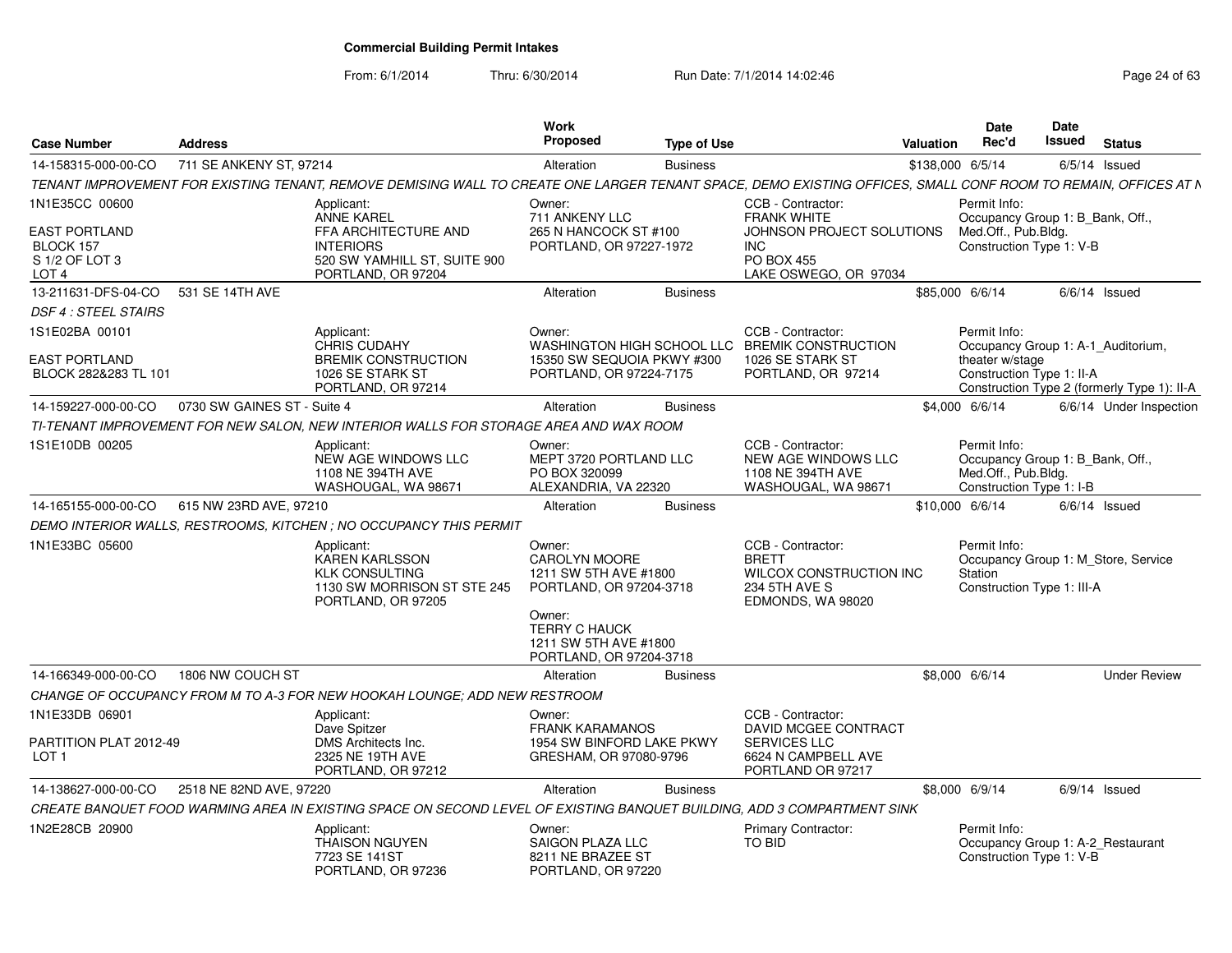| <b>Case Number</b>                                                                                                           | <b>Address</b>             |                                                                                                                                                                       | Work<br><b>Proposed</b>                                                                 | <b>Type of Use</b> |                                                                                                                          | Valuation        | Date<br>Rec'd                                                                                        | <b>Date</b><br><b>Issued</b> | <b>Status</b>                                                                     |
|------------------------------------------------------------------------------------------------------------------------------|----------------------------|-----------------------------------------------------------------------------------------------------------------------------------------------------------------------|-----------------------------------------------------------------------------------------|--------------------|--------------------------------------------------------------------------------------------------------------------------|------------------|------------------------------------------------------------------------------------------------------|------------------------------|-----------------------------------------------------------------------------------|
| 14-159344-000-00-CO                                                                                                          | 325 NE 20TH AVE, 97232     |                                                                                                                                                                       | Alteration                                                                              | <b>Business</b>    |                                                                                                                          | \$25,000 6/9/14  |                                                                                                      |                              | <b>Under Review</b>                                                               |
| SOLAR - 9kW ROOF MOUNTED BALASTED PV SYSTEM                                                                                  |                            |                                                                                                                                                                       |                                                                                         |                    |                                                                                                                          |                  |                                                                                                      |                              |                                                                                   |
| 1N1E35DA 02800<br><b>BYRNES ADD</b><br>BLOCK <sub>2</sub><br>LOT 6&7                                                         |                            | Applicant:<br><b>BRUCE FIFE</b><br>MUSICIANS UNION LOCAL 99<br>325 NE 20TH AVE<br>PORTLAND, OR 97232                                                                  | Owner:<br>325 NE 20TH AVE<br>PORTLAND, OR 97232-2804                                    |                    | CCB - Contractor:<br>MUSICIANS 99 BUILDING ASSN IN(SYNCHRO SOLAR, LLC.<br>1111 E BURNSIDE ST, #308<br>PORTLAND, OR 97214 |                  | Permit Info:<br>General<br>Construction Type 1: V-B                                                  |                              | Occupancy Group 1: A-3 Assembly -<br>Construction Type 2 (formerly Type 1): V-B   |
| 14-165640-000-00-CO                                                                                                          | 1856 SW RIVER DR           |                                                                                                                                                                       | Alteration                                                                              | <b>Business</b>    |                                                                                                                          | \$35,000 6/9/14  |                                                                                                      |                              | $6/9/14$ Issued                                                                   |
|                                                                                                                              |                            | TENANT IMPROVEMENT FOR DELI, EXISTING ACCESSIBLE RESTROOM, NEW PARTIAL WALL                                                                                           |                                                                                         |                    |                                                                                                                          |                  |                                                                                                      |                              |                                                                                   |
| 1S1E03CD 00101                                                                                                               |                            | Applicant:<br><b>WILLIAM MILLER</b><br>300 NE MULTNOMAH<br>PORTLAND, OR 97232                                                                                         | Owner:<br>Jonathan Cross<br>J Cafe<br>533 NE Holladay Street, #101<br>Portland OR 97232 |                    | CCB - Contractor:<br>HK DEVELOPMENT<br>1123 NW 23RD<br>PORTLAND OR 97210                                                 |                  | Permit Info:<br>Occupancy Group 1: B Bank, Off.,<br>Med.Off., Pub.Bldg.<br>Construction Type 1: II-B |                              |                                                                                   |
| 14-166758-000-00-CO                                                                                                          | 7440 N LOMBARD ST, 97203   |                                                                                                                                                                       | Alteration                                                                              | <b>Business</b>    |                                                                                                                          | \$45,000 6/9/14  |                                                                                                      |                              | $6/9/14$ Issued                                                                   |
|                                                                                                                              |                            | REPLACE EXISTING STOREFRONT WINDOW SYSTEMS, REPLACE EXISTING WINDOWS AT 2ND FLOOR, NEW SILL PLATE AT BASEMENT LEVEL, NEW EXTERIOR LIGHTING, maintain 1 hour fire sepe |                                                                                         |                    |                                                                                                                          |                  |                                                                                                      |                              |                                                                                   |
| 1N1E07BB 14100<br>SOUTH ST JOHNS<br>BLOCK <sub>3</sub><br>LOT 1&2                                                            |                            | Applicant:<br>LORRAINE GUTHRIE<br>LORRAINE GUTHRIE ARCHITECT<br>2748 SW PATTON CT<br>PORTLAND OR 97201                                                                | Owner:<br>7438 N LOMBARD LLC<br>6700 N NEW YORK AVE<br>PORTLAND, OR 97203               |                    | CCB - Contractor:<br><b>TERRY LONG</b><br><b>SKL CONSTRUCTION</b><br>8577 SW DAKOTA DR<br>TUALATIN, OR 97062             |                  | Permit Info:<br>Station<br>Construction Type 1: V-B                                                  |                              | Occupancy Group 1: M Store, Service<br>Construction Type 2 (formerly Type 1): V-B |
| 14-163307-000-00-CO                                                                                                          | 1221 SW 1ST AVE, 97204     |                                                                                                                                                                       | Alteration                                                                              | <b>Business</b>    |                                                                                                                          | \$10,000 6/10/14 |                                                                                                      |                              | 6/10/14 Under Inspection                                                          |
|                                                                                                                              |                            | TENANT IMPROVEMENT FOR EXISTING TENANT ON 1ST FLOOR, ADDING 2 DEMISING WALLS                                                                                          |                                                                                         |                    |                                                                                                                          |                  |                                                                                                      |                              |                                                                                   |
| 1S1E03BD 01500<br><b>PORTLAND</b><br>BLOCK <sub>9</sub><br><b>LOT 1-8</b><br>SEE TAXABLE SUB-ACCOUNT R245928<br>(R667701492) |                            | Applicant:<br><b>MICHAEL RISCICA</b><br>OMF<br>1120 SW 5TH, SUITE 1204<br>PORTLAND, OR 97204                                                                          | Owner:<br>PORTLAND CITY OF<br>1120 SW 5TH AVE #1204<br>PORTLAND, OR 97204-1912          |                    | CCB - Contractor:<br><b>TOM BERGIN</b><br><b>SBS CONSTRUCTION</b><br>PO BOX 25132<br>PORTLAND OR 97298                   |                  | Permit Info:<br>Occupancy Group 1: B Bank, Off.,<br>Med.Off., Pub.Bldg.<br>Construction Type 1: I-A  |                              |                                                                                   |
| 14-163316-000-00-CO                                                                                                          | 1221 SW 1ST AVE, 97204     |                                                                                                                                                                       | Alteration                                                                              | <b>Business</b>    |                                                                                                                          | \$25,000 6/10/14 |                                                                                                      |                              | 6/10/14 Under Inspection                                                          |
|                                                                                                                              |                            | 2ND FLOOR TENANT IMPROVEMENT TO CREATE NEW OFFICES AND LOCKERS/ DRESSING ROOMS FOR PARK RANGERS                                                                       |                                                                                         |                    |                                                                                                                          |                  |                                                                                                      |                              |                                                                                   |
| 1S1E03BD 01500<br>PORTLAND<br>BLOCK <sub>9</sub><br>LOT 1-8<br>SEE TAXABLE SUB-ACCOUNT R245928<br>(R667701492)               |                            | Applicant:<br><b>MICHAEL RISCICA</b><br><b>OMF</b><br>1120 SW 5TH, SUITE 1204<br>PORTLAND, OR 97204                                                                   | Owner:<br>PORTLAND CITY OF<br>1120 SW 5TH AVE #1204<br>PORTLAND, OR 97204-1912          |                    | CCB - Contractor:<br><b>TOM BERGIN</b><br><b>SBS CONSTRUCTION</b><br>PO BOX 25132<br>PORTLAND OR 97298                   |                  | Permit Info:<br>Occupancy Group 1: B_Bank, Off.,<br>Med.Off., Pub.Bldg.<br>Construction Type 1: I-A  |                              |                                                                                   |
| 14-167285-000-00-CO                                                                                                          | 6342 SW MACADAM AVE, 97201 |                                                                                                                                                                       | Alteration                                                                              | <b>Business</b>    |                                                                                                                          |                  | \$8,500 6/10/14                                                                                      |                              | 6/10/14 Under Inspection                                                          |
|                                                                                                                              |                            | TI FOR EXISTING TENANT - RECONFIGURE EXISTING OFFICE SPACE. USE EXISITING LIGHTING.                                                                                   |                                                                                         |                    |                                                                                                                          |                  |                                                                                                      |                              |                                                                                   |
| 1S1E15CD 19400<br>SOUTHERN PORTLAND<br>BLOCK 7                                                                               |                            | Applicant:<br><b>KEN FETTERS</b><br>UNFETTERED CONSTRUCTION<br>13030 S FREMAN RD                                                                                      | Owner:<br><b>VANDERHOUWEN PROPERTIES</b><br>LLC<br>6342 SW MACADAM AVE                  |                    | CCB - Contractor:<br><b>KEN FETTERS</b><br>UNFETTERED RENOVATION LLC<br>4928 NE ROSELAWN                                 |                  | Permit Info:<br>Occupancy Group 1: B Bank, Off.,<br>Med.Off., Pub.Bldg.<br>Construction Type 1: V-B  |                              |                                                                                   |
| LOT 9-12 TL 19400                                                                                                            |                            | MULINO, OR 97042                                                                                                                                                      | PORTLAND, OR 97239-3655                                                                 |                    | PORTLAND, OR 97218                                                                                                       |                  |                                                                                                      |                              |                                                                                   |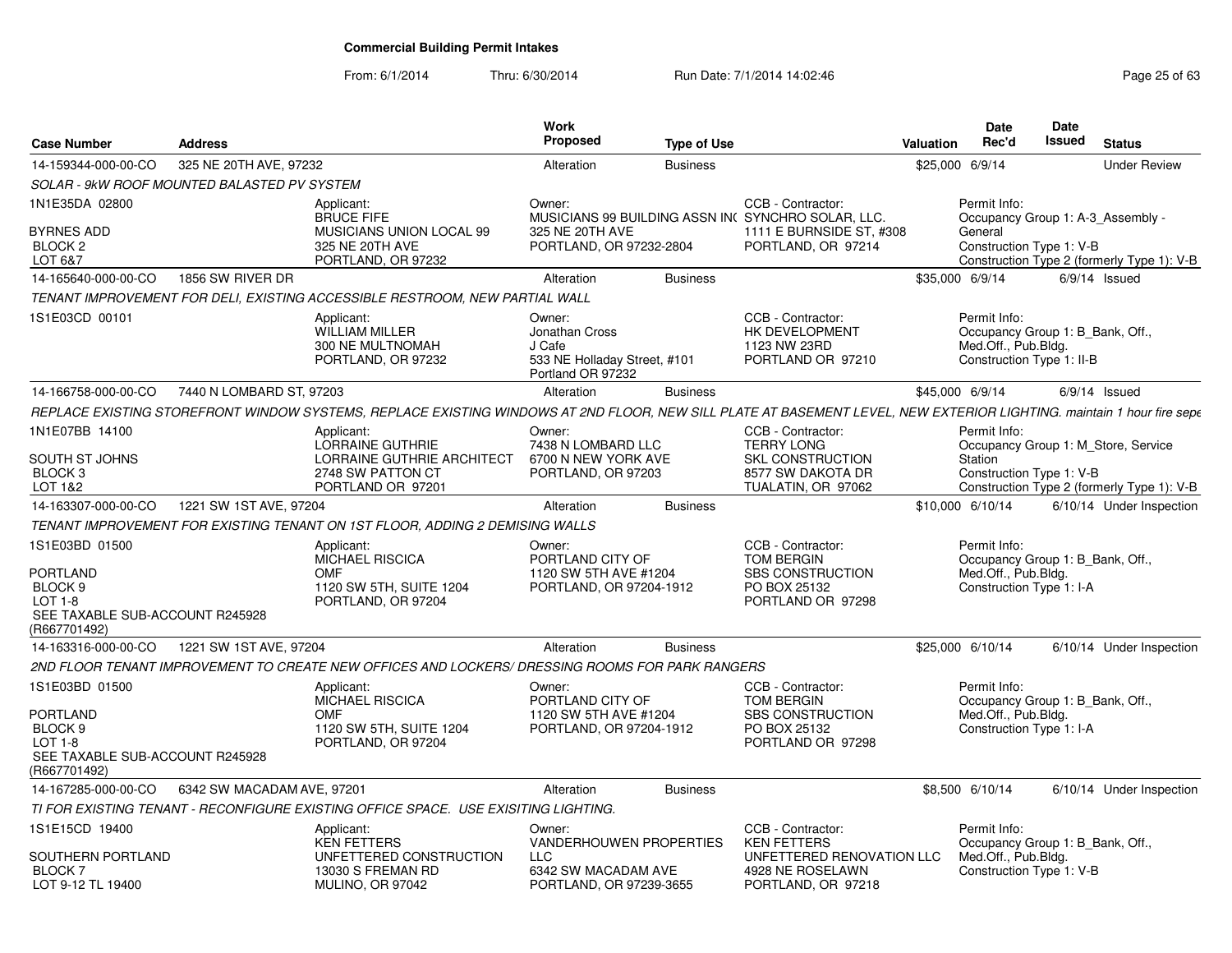| <b>Case Number</b>                                                                            | <b>Address</b>           |                                                                                                                                                       | <b>Work</b><br>Proposed                                                                      | <b>Type of Use</b> |                                                                                                                          | Valuation | Date<br>Rec'd                                                                                              | <b>Date</b><br><b>Issued</b> | <b>Status</b>            |
|-----------------------------------------------------------------------------------------------|--------------------------|-------------------------------------------------------------------------------------------------------------------------------------------------------|----------------------------------------------------------------------------------------------|--------------------|--------------------------------------------------------------------------------------------------------------------------|-----------|------------------------------------------------------------------------------------------------------------|------------------------------|--------------------------|
| 14-108929-REV-01-CO                                                                           | 40 SW 3RD AVE, 97204     |                                                                                                                                                       | Alteration                                                                                   | <b>Business</b>    |                                                                                                                          |           | \$6/10/14                                                                                                  | $6/10/14$ Issued             |                          |
| REVISION TO CHANGE MEZZANINE FRAMING FOR LOWER PROFILE                                        |                          |                                                                                                                                                       |                                                                                              |                    |                                                                                                                          |           |                                                                                                            |                              |                          |
| 1N1E34CD 01700                                                                                |                          | Applicant:<br><b>DON SHERMAN</b><br>SHERMAN ENGINEERING<br>420 NW 11TH AVE #511<br>PORTLAND OR 97209                                                  | Owner:<br><b>LMC PORTLAND LLC</b><br>9777 WILSHIRE BLVD #500<br>BEVERLY HILLS, CA 90212-1900 |                    | CCB - Contractor:<br><b>LANCE CAMERON HAMEL</b><br>HAMEL CONSTRUCTION<br><b>PO BOX 254</b><br>CANBY, OR 97013            |           | Permit Info:<br>Occupancy Group 1: B_Bank, Off.,<br>Med.Off., Pub.Bldg.<br>Construction Type 1: III-B      |                              |                          |
| 14-165459-000-00-CO                                                                           | 5055 N GREELEY AVE       |                                                                                                                                                       | Alteration                                                                                   | <b>Business</b>    |                                                                                                                          |           | \$68,850 6/11/14                                                                                           |                              | Approved to Issue        |
|                                                                                               |                          | NEW INTERIOR DOOS AND LIGHTING IN EXISTING ROOMS OF FIRST FLOOR WITHIN AN EXISTING 6 STORY (ATHENS) SINGLE-TENANT OFFICE BUILDING                     |                                                                                              |                    |                                                                                                                          |           |                                                                                                            |                              |                          |
| 1N1E21BA 10306<br><b>MADRONA BLUFF</b><br>LOT 5 EXC PT IN ST                                  |                          | Applicant:<br><b>ANNE KAREL</b><br>FFA ARCHITECTURE AND<br><b>INTERIORS</b><br>520 SW YAMHILL ST, SUITE 900<br>PORTLAND, OR 97204                     | Owner:<br>ADIDAS VILLAGE CORPORATION<br>5055 N GREELEY AVE<br>PORTLAND, OR 97217             |                    | CCB - Contractor:<br>ORANGE DESIGN INDUSTRIES LL( Occupancy Group 1: B_Bank, Off.,<br>PO BOX 42015<br>PORTLAND, OR 97242 |           | Permit Info:<br>Med.Off., Pub.Bldg.<br>Construction Type 1: II-A                                           |                              |                          |
| 14-165464-000-00-CO                                                                           | 5055 N GREELEY AVE       |                                                                                                                                                       | Alteration                                                                                   | <b>Business</b>    |                                                                                                                          |           | \$390,150 6/11/14                                                                                          |                              | Approved to Issue        |
|                                                                                               |                          | NEW DOORS AND LIGHTING, INTALLATION OF SLIDING DISPLAY PANEL SYSTEM IN EXISTING ROOMS OF SECOND FLOOR WITHIN AN EXISTING 4STORY, REMOVE SINK(BEIJING) |                                                                                              |                    |                                                                                                                          |           |                                                                                                            |                              |                          |
| 1N1E21BA 10306<br><b>MADRONA BLUFF</b><br>LOT 5 EXC PT IN ST                                  |                          | Applicant:<br><b>ANNE KAREL</b><br>FFA ARCHITECTURE AND<br><b>INTERIORS</b><br>520 SW YAMHILL ST, SUITE 900<br>PORTLAND, OR 97204                     | Owner:<br>ADIDAS VILLAGE CORPORATION<br>5055 N GREELEY AVE<br>PORTLAND, OR 97217             |                    | CCB - Contractor:<br>ORANGE DESIGN INDUSTRIES LL( Occupancy Group 1: B_Bank, Off.,<br>PO BOX 42015<br>PORTLAND, OR 97242 |           | Permit Info:<br>Med.Off., Pub.Bldg.<br>Construction Type 1: II-A                                           |                              |                          |
| 14-163474-000-00-CO                                                                           | 835 E BURNSIDE ST, 97232 |                                                                                                                                                       | Alteration                                                                                   | <b>Business</b>    |                                                                                                                          |           | \$7,000 6/12/14                                                                                            |                              | 6/12/14 Under Inspection |
| ADDING HALF WALL TO SHOWROOM AREA                                                             |                          |                                                                                                                                                       |                                                                                              |                    |                                                                                                                          |           |                                                                                                            |                              |                          |
| 1N1E35CB 06600<br><b>EAST PORTLAND</b><br>BLOCK 187<br>LOT 5 EXC PT IN ST<br>LOT <sub>6</sub> |                          | Applicant:<br><b>SHARMAN STUART</b><br><b>WL MAY CO</b><br>PO BOX 14368<br>PORTLAND OR 97293                                                          | Owner:<br><b>BPS ASSOCIATES</b><br>1905 SE 10TH AVE<br>PORTLAND, OR 97214                    |                    |                                                                                                                          |           | Permit Info:<br>Occupancy Group 1: S-1_Storage -<br>Moderate Hazard, Warehouse<br>Construction Type 1: V-B |                              |                          |
| 14-167276-000-00-CO                                                                           | 1800 NW 16TH AVE, 97209  |                                                                                                                                                       | Alteration                                                                                   | <b>Business</b>    |                                                                                                                          |           | \$140,000 6/12/14                                                                                          | $6/12/14$ Issued             |                          |
|                                                                                               |                          | TI FOR NEW TENANT - RECONFIGURE EXISTING B OCCUPANCY FOR NEW TENANT, ADD SHOWER AND EXPAND EXISTING RESTROOM                                          |                                                                                              |                    |                                                                                                                          |           |                                                                                                            |                              |                          |
| 1N1E28DD 02600<br><b>WATSONS ADD</b>                                                          |                          | Applicant:<br><b>MICHAEL FLOWERS</b>                                                                                                                  | Owner:<br>TRIANGLE BUILDING GROUP LLC<br>PO BOX 10386                                        |                    | CCB - Contractor:<br><b>OWEN GABBERT LLC</b><br>3809 N BORTHWICK AVE                                                     |           | Permit Info:<br>Occupancy Group 1: B_Bank, Off.,<br>Med.Off., Pub.Bldg.                                    |                              |                          |
| <b>BLOCK 18 TL 2600</b>                                                                       |                          | MICHAEL FLOWERS ARCHITECT<br>PO BOX 5303<br>PORTLAND OR 97228                                                                                         | PORTLAND, OR 97296-0386                                                                      |                    | PORTLAND, OR 97227                                                                                                       |           | Construction Type 1: V-B                                                                                   |                              |                          |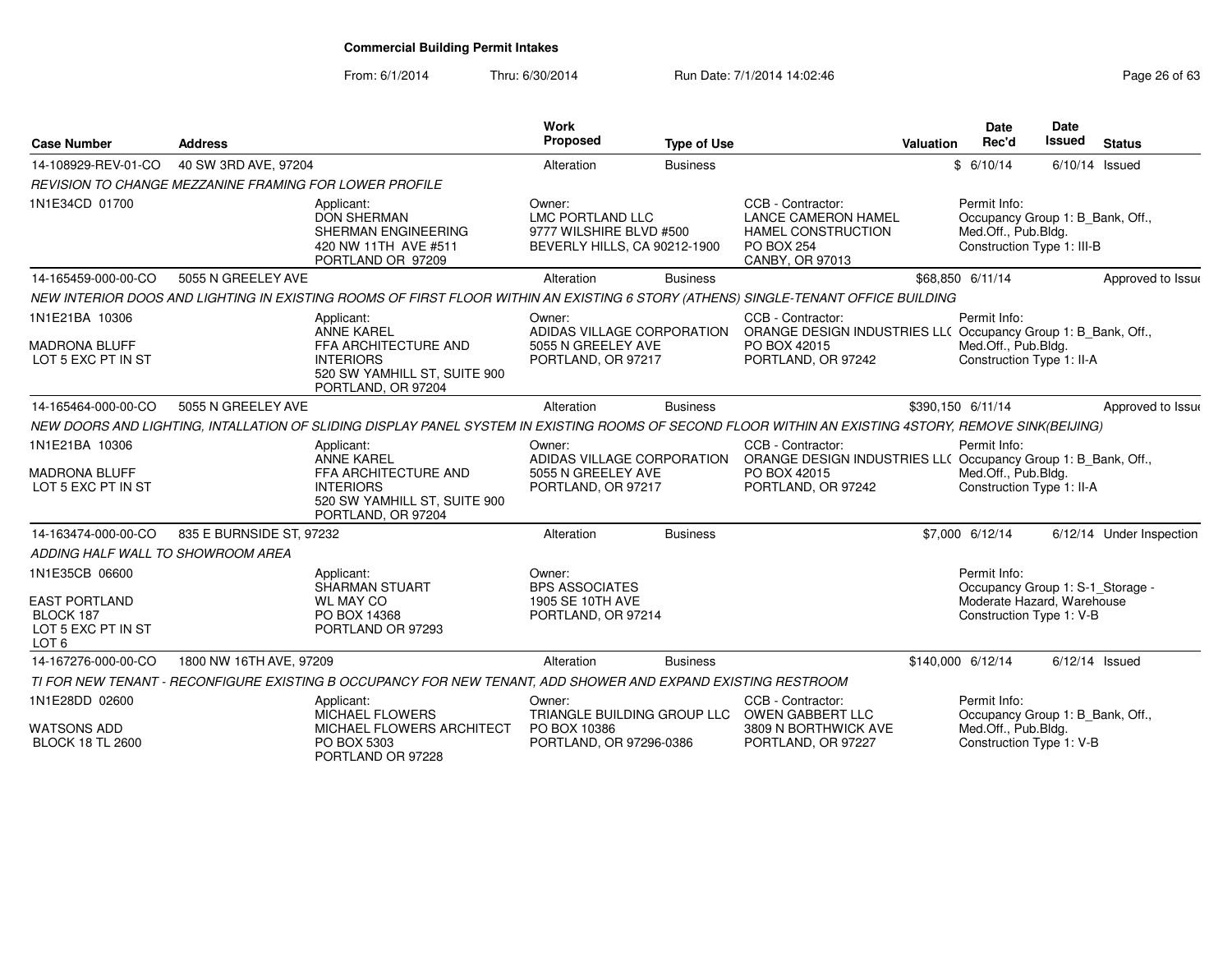| <b>Case Number</b>                                                               | <b>Address</b>                                    |                                                                                                                                                      | Work<br>Proposed                                                                           | <b>Type of Use</b> |                                                                                                               | <b>Valuation</b> | <b>Date</b><br>Rec'd                                                                                  | Date<br><b>Issued</b> | <b>Status</b> |
|----------------------------------------------------------------------------------|---------------------------------------------------|------------------------------------------------------------------------------------------------------------------------------------------------------|--------------------------------------------------------------------------------------------|--------------------|---------------------------------------------------------------------------------------------------------------|------------------|-------------------------------------------------------------------------------------------------------|-----------------------|---------------|
| 14-168740-000-00-CO                                                              | 12 SE 28TH AVE                                    |                                                                                                                                                      | Alteration                                                                                 | <b>Business</b>    |                                                                                                               |                  | \$15,000 6/12/14                                                                                      | $6/12/14$ Issued      |               |
|                                                                                  |                                                   | TENANT IMPROVEMENT FOR NEW TENANT, NEW WALLS FOR OPTOMETRY CLINIC, RESTROOMS ARE EXISTING                                                            |                                                                                            |                    |                                                                                                               |                  |                                                                                                       |                       |               |
| 1N1E36CC 70003<br>SUNROSE BUILDING CONDOMINIUMS<br>LOT 103<br><b>RETAIL UNIT</b> |                                                   | Applicant:<br><b>DAVE SPITZER</b><br>DMS ARCHITECTS, INC<br>2325 NE 19th Ave<br>PORTLAND, OR 97212                                                   | Owner:<br>SUNROSE BUILDING<br><b>CONDOMINIUMS</b><br>2077 SW NANCY DR<br>GRESHAM, OR 97080 |                    | CCB - Contractor:<br><b>RJR CONSTRUCTION INC</b><br>PO BOX 1347<br>GRESHAM, OR 97030                          |                  | Permit Info:<br>Occupancy Group 1: B Bank, Off.,<br>Med.Off., Pub.Bldg.<br>Construction Type 1: I-B   |                       |               |
|                                                                                  |                                                   |                                                                                                                                                      | Owner:<br><b>OWNERS ASSOCIATION</b><br>2077 SW NANCY DR<br>GRESHAM, OR 97080               |                    |                                                                                                               |                  |                                                                                                       |                       |               |
|                                                                                  |                                                   |                                                                                                                                                      | Owner:<br>SASAKI MENASHE PROPERTIES II<br>1125 SE DIVISION ST #209<br>PORTLAND, OR 97202   |                    |                                                                                                               |                  |                                                                                                       |                       |               |
|                                                                                  |                                                   |                                                                                                                                                      | Owner:<br><b>LLC</b><br>1125 SE DIVISION ST #209<br>PORTLAND, OR 97202                     |                    |                                                                                                               |                  |                                                                                                       |                       |               |
| 13-155501-REV-07-CO                                                              | 7901 SE DIVISION ST, 97215                        |                                                                                                                                                      | Alteration                                                                                 | <b>Business</b>    |                                                                                                               |                  | \$6/13/14                                                                                             | $6/13/14$ Issued      |               |
|                                                                                  |                                                   | REVISION - submittal to confirm if RFIs need city review. RFI 12, 13, 16-19, 23-25, 52, 58, 59, 69 and 90 summaries and details. no plans submitted. |                                                                                            |                    |                                                                                                               |                  |                                                                                                       |                       |               |
| 1S2E05DD 03400<br>SECTION 05 1S 2E<br>TL 3400 3.54 ACRES                         |                                                   | Applicant:<br>Sam Stadler<br>SRG Partnership Inc.<br>621 SW Morrison St #200<br>Portland, OR 97205                                                   | Owner:<br>PO BOX 19000<br>PORTLAND, OR 97280-0990                                          |                    | CCB - Contractor:<br>PORTLAND COMMUNITY COLLEGE ONEILL ELECTRIC INC<br>4444 SE 27TH AVE<br>PORTLAND, OR 97202 |                  | Permit Info:<br>Occupancy Group 1: B_Bank, Off.,<br>Med.Off., Pub.Bldg.<br>Construction Type 1: III-B |                       |               |
| 14-157213-000-00-CO                                                              | 707 SE GRANT ST, 97214                            |                                                                                                                                                      | Alteration                                                                                 | <b>Business</b>    |                                                                                                               |                  | \$4,000 6/13/14                                                                                       | $6/13/14$ Issued      |               |
|                                                                                  | BUILD NEW WALLS AND INFILL WALL FOR 2 NEW OFFICES |                                                                                                                                                      |                                                                                            |                    |                                                                                                               |                  |                                                                                                       |                       |               |
| 1S1E02CC 03700                                                                   |                                                   | Applicant:<br><b>HIGBY CONSTRUCTION LLC</b><br>11241 SHAFF RD SE<br>AUMSVILLE, OR 97325                                                              | Owner:<br>WILLIAM R JR CAMPAU<br><b>PO BOX 835</b><br>TROUTDALE, OR 97060-1086             |                    | CCB - Contractor:<br><b>HIGBY CONSTRUCTION LLC</b><br>11241 SHAFF RD SE<br>AUMSVILLE, OR 97325                |                  | Permit Info:<br>Occupancy Group 1: B_Bank, Off.,<br>Med.Off., Pub.Bldg.<br>Construction Type 1: V-B   |                       |               |
|                                                                                  |                                                   |                                                                                                                                                      | Owner:<br><b>JUDITH D FRANCIS</b><br>PO BOX 835<br>TROUTDALE, OR 97060-1086                |                    |                                                                                                               |                  |                                                                                                       |                       |               |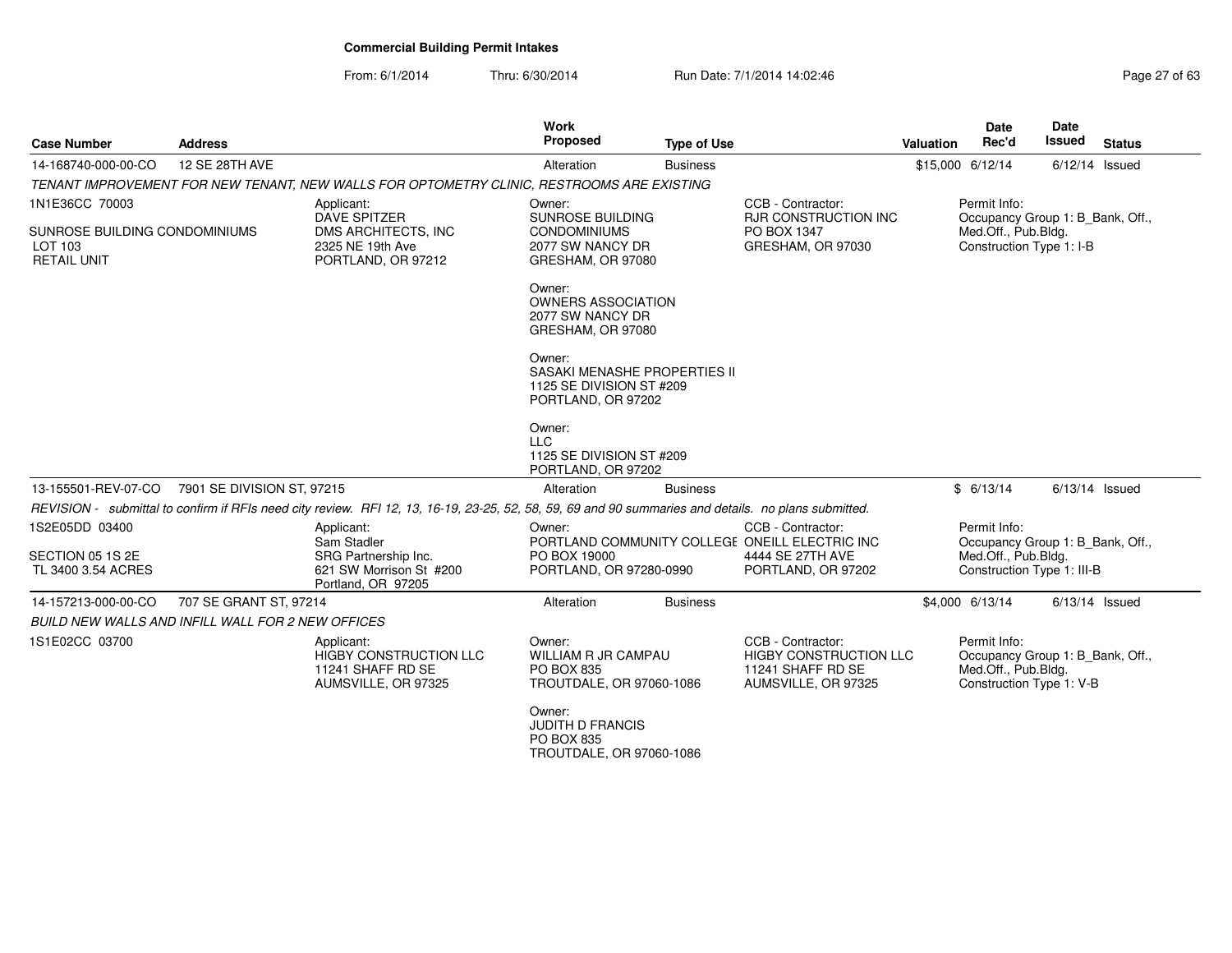| <b>Case Number</b>                                                                  | Address                    |                                                                                                                                                                | Work<br>Proposed                                                           | <b>Type of Use</b> |                                                                                         | Valuation | Date<br>Rec'd                                                                                       | Date<br>Issued   | <b>Status</b>                              |
|-------------------------------------------------------------------------------------|----------------------------|----------------------------------------------------------------------------------------------------------------------------------------------------------------|----------------------------------------------------------------------------|--------------------|-----------------------------------------------------------------------------------------|-----------|-----------------------------------------------------------------------------------------------------|------------------|--------------------------------------------|
| 14-157614-000-00-CO                                                                 | 7906 SW BARBUR BLVD, 97219 |                                                                                                                                                                | Alteration                                                                 | <b>Business</b>    |                                                                                         |           | \$21,445 6/13/14                                                                                    | $6/13/14$ Issued |                                            |
|                                                                                     |                            | TENANT IMPROVEMENT FOR EXISTING TENANT, ELIMINATE ONE OF TWO RESTROOMS TO CREATE ONE ACCESSIBLE RESTROOM                                                       |                                                                            |                    |                                                                                         |           |                                                                                                     |                  |                                            |
| 1S1E21CA 06100                                                                      |                            | Applicant:<br>KIRK                                                                                                                                             | Owner:<br>ARGEN LLC                                                        |                    | CCB - Contractor:<br><b>KIRK</b>                                                        |           | Permit Info:<br>Occupancy Group 1: B_Bank, Off.,                                                    |                  |                                            |
| <b>CAPITOL HILL</b><br>BLOCK 15<br>LOT 6 EXC PT IN HWY                              |                            | LINN DOUGLAS CONSTRUCTION<br><b>LLC</b><br>PO BOX 8019                                                                                                         | 3717 SE YAMHILL ST<br>PORTLAND, OR 97214                                   |                    | LINN DOUGLAS CONSTRUCTION<br><b>LLC</b><br>PO BOX 8019                                  |           | Med.Off., Pub.Bldg.<br>Construction Type 1: III-B                                                   |                  |                                            |
|                                                                                     |                            | COVINGTON, WA 98042                                                                                                                                            | Owner:<br>SAIT HOLDINGS LLC<br>3717 SE YAMHILL ST<br>PORTLAND, OR 97214    |                    | COVINGTON, WA 98042                                                                     |           |                                                                                                     |                  |                                            |
| 14-159213-000-00-CO                                                                 | 1225 W BURNSIDE ST         |                                                                                                                                                                | Alteration                                                                 | <b>Business</b>    |                                                                                         |           | \$74,200 6/13/14                                                                                    | $6/13/14$ Issued |                                            |
|                                                                                     |                            | REROOF-3.3" ISO ISULATION, 60 MIL TPO FULLY ADHERED. WITH COMPLETE TEAR OFF                                                                                    |                                                                            |                    |                                                                                         |           |                                                                                                     |                  |                                            |
| 1N1E33DA 05000A2                                                                    |                            | Applicant:<br>NORMAN CLARK                                                                                                                                     | Owner:<br>PORTLAND DISTRICT COOLING &                                      |                    | CCB - Contractor:<br><b>CENTIMARK CORPORATION</b>                                       |           | Permit Info:<br>Occupancy Group 1: B_Bank, Off.,                                                    |                  |                                            |
| <b>COUCHS ADD</b><br>BLOCK 82<br>$LOT 1-8$<br>MACH & EQUIP SEE R140654 (R180207460) |                            | <b>CENTIMARK</b><br>3033 NE 172ND PL<br>PORTLAND, OR 97230                                                                                                     | CO LLC<br>13155 NOEL RD STE 100<br>DALLAS, TX 75240                        |                    | 7911 NE 33RD DR, S.120<br>PORTLAND, OR 97210                                            |           | Med.Off., Pub.Bldg.<br>Construction Type 1: V-B                                                     |                  |                                            |
| FOR LAND & IMPS                                                                     |                            |                                                                                                                                                                |                                                                            |                    |                                                                                         |           |                                                                                                     |                  |                                            |
| 14-159219-000-00-CO                                                                 | 2900 NW 29TH AVE, 97210    |                                                                                                                                                                | Alteration                                                                 | <b>Business</b>    |                                                                                         |           | \$168,740 6/13/14                                                                                   | $6/13/14$ Issued |                                            |
|                                                                                     |                            | COMPLETE TEAR OFF, 1/2" EPS INSLULATION, 1/2" GYPSUM BOARD AND 60MIL TPO MECHANICALLY FASTENED                                                                 |                                                                            |                    |                                                                                         |           |                                                                                                     |                  |                                            |
| 1N1E29AC 00400                                                                      |                            | Applicant:<br>NORMAN CLARK                                                                                                                                     | Owner:<br>WEST COAST WIRE ROPE &                                           |                    | CCB - Contractor:<br><b>CENTIMARK CORPORATION</b>                                       |           | Permit Info:                                                                                        |                  | Occupancy Group 1: F-1_Industrial Plant -  |
| SECTION 29 1N 1E<br>TL 400 1.24 ACRES                                               |                            | <b>CENTIMARK</b><br>3033 NE 172ND PL<br>PORTLAND, OR 97230                                                                                                     | RIGGING OF PTLD INC<br>PO BOX 5999<br>PORTLAND, OR 97228-5999              |                    | 7911 NE 33RD DR. S.120<br>PORTLAND, OR 97210                                            |           | Factory, Mod.Hazard<br>Construction Type 1: III-B                                                   |                  |                                            |
| 14-160302-000-00-CO                                                                 | 812 NW COUCH ST, 97209     |                                                                                                                                                                | Alteration                                                                 | <b>Business</b>    |                                                                                         |           | \$23,000 6/13/14                                                                                    |                  | 6/13/14 Under Inspection                   |
|                                                                                     |                            | TENANT IMPROVEMENT FOR FIRST TIME TENANT ADD NEW ACCESSIBLE BATHROOM, GROWLING STATION; INSTALL WALK IN COOLER, SHELF, COUNTER WITH PLUMBING EQUIPMENT, BAR/C( |                                                                            |                    |                                                                                         |           |                                                                                                     |                  |                                            |
| 1N1E34CB 10500                                                                      |                            | Applicant:<br><b>BRENDAN JONES</b><br>THE BIG LEGROWLSKI<br>812 NW COUCH<br>PORTLAND, OR 97209                                                                 | Owner:<br>POWELL PARK AVENUE LLC<br>1303 SW 16TH AVE<br>PORTLAND, OR 97201 |                    | CCB - Contractor:<br>WALSH CONSTRUCTION CO<br>2905 SW 1ST AVE<br>PORTLAND, OR 972014707 |           | Permit Info:<br>Occupancy Group 1: B_Bank, Off.,<br>Med.Off., Pub.Bldg.<br>Construction Type 1: I-A |                  |                                            |
| 14-161889-000-00-CO                                                                 | 1760 NE DEKUM ST, 97211    |                                                                                                                                                                | Alteration                                                                 | <b>Business</b>    |                                                                                         |           | \$117,877 6/13/14                                                                                   | $6/13/14$ Issued |                                            |
|                                                                                     |                            | CHANGE OF OCCUPANCY S1 to F1 / F2 / B. TI FOR NEW WINERY WITH PUBLIC TASTING AREA, NEW BATHROOM                                                                |                                                                            |                    |                                                                                         |           |                                                                                                     |                  |                                            |
| 1N1E14AC 07100                                                                      |                            | Applicant:<br><b>KEN BONNIN</b>                                                                                                                                | Owner:<br>RMA ELITE DEVELOPMENT LLC                                        |                    | <b>Primary Contractor:</b><br>TO BID                                                    |           | Permit Info:                                                                                        |                  | Occupancy Group 1: F-1 Industrial Plant -  |
| <b>COLUMBIA HTS</b><br>BLOCK 12<br>S 15'OF LOT 1<br>LOT 2 FXC PT IN ST RES 3691     |                            | HI WHEEL WINE AND MEAD CO.<br>6719 NE 18TH AVE<br>PORTLAND OR 97211                                                                                            | 2314 NE SCHUYLER ST<br>PORTLAND, OR 97212                                  |                    |                                                                                         |           | Factory, Mod.Hazard<br>Construction Type 1: V-B                                                     |                  | Construction Type 2 (formerly Type 1): V-B |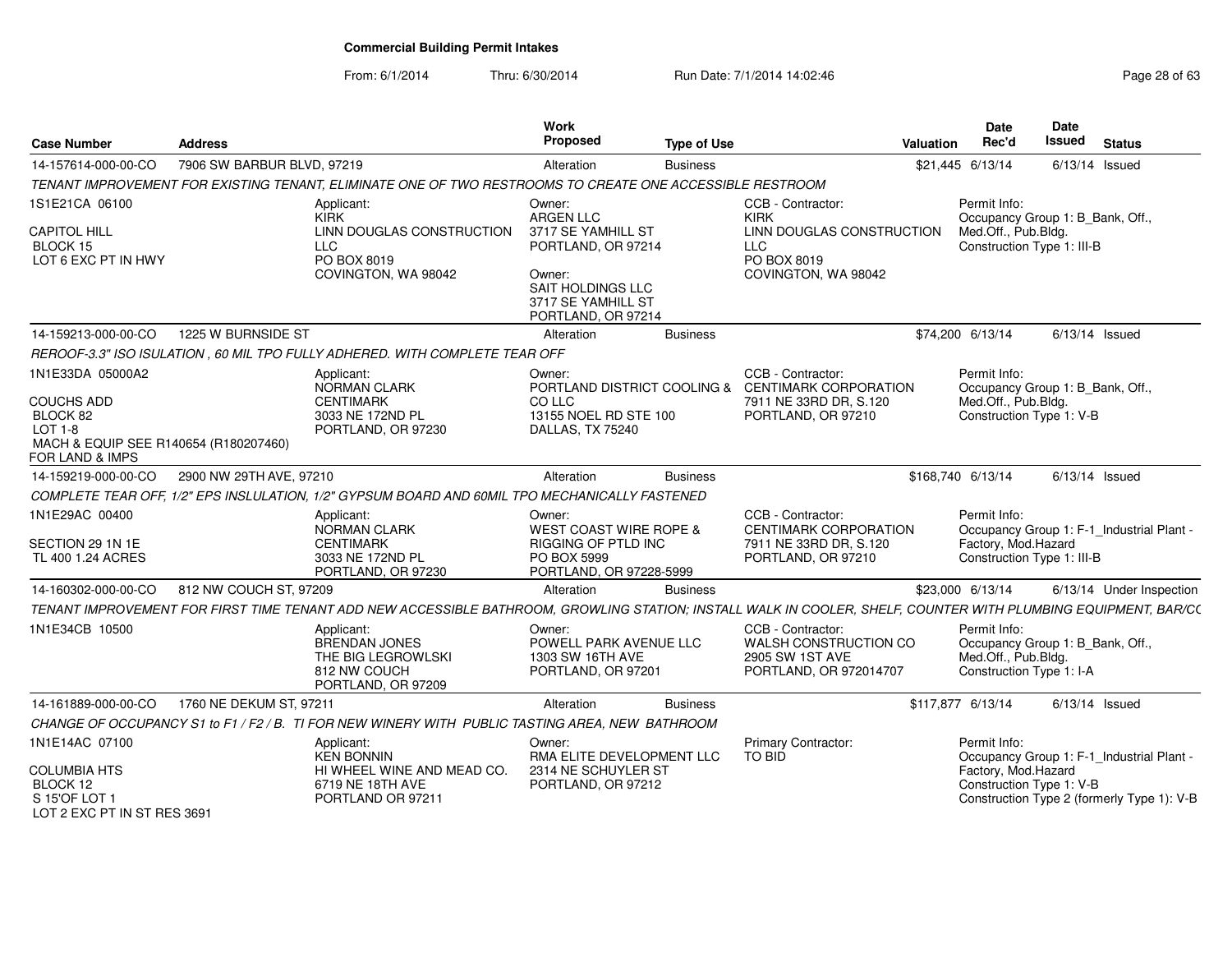| <b>Case Number</b>                                       | <b>Address</b>             |                                                                                                                                                                  | <b>Work</b><br>Proposed                                                               | <b>Type of Use</b> |                                                                                                              | <b>Valuation</b>  | <b>Date</b><br>Rec'd                                                                                  | Date<br>Issued   | <b>Status</b>                                                                     |
|----------------------------------------------------------|----------------------------|------------------------------------------------------------------------------------------------------------------------------------------------------------------|---------------------------------------------------------------------------------------|--------------------|--------------------------------------------------------------------------------------------------------------|-------------------|-------------------------------------------------------------------------------------------------------|------------------|-----------------------------------------------------------------------------------|
| 14-164271-000-00-CO                                      | 13836 NE SANDY BLVD, 97230 |                                                                                                                                                                  | Alteration                                                                            | <b>Business</b>    |                                                                                                              | \$253,312 6/13/14 |                                                                                                       | $6/13/14$ Issued |                                                                                   |
|                                                          |                            | INTERIOR TENANT IMPROVEMENT FOR NEW DISPENSARY TENANT, NEW WALLS TO CREATE OFFICES, BREAK ROOM, RECEPTION AREA AND OPEN OFFICE SPACE, RESTROOMS ARE EXISTIN(     |                                                                                       |                    |                                                                                                              |                   |                                                                                                       |                  |                                                                                   |
| 1N2E23DA 01000                                           |                            | Applicant:<br>DONALD ALAN YOUNG<br>943 HALEY CT<br>OREGON CITY, OR 97045-3673                                                                                    | Owner:<br>SANDY PLAZA LLC<br>PO BOX 3228<br>PORTLAND, OR 97208-3228                   |                    | CCB - Contractor:<br>DONALD ALAN YOUNG<br>943 HALEY CT<br>OREGON CITY, OR 97045-3673                         |                   | Permit Info:<br>Station<br>Construction Type 1: V-A                                                   |                  | Occupancy Group 1: M Store, Service<br>Construction Type 2 (formerly Type 1): V-A |
| 14-168924-000-00-CO                                      | 5535 N WARREN ST, 97203    |                                                                                                                                                                  | Alteration                                                                            | <b>Business</b>    |                                                                                                              | \$160,000 6/13/14 |                                                                                                       |                  | <b>Under Review</b>                                                               |
|                                                          |                            | TENANT IMPROVEMENT FOR PREVIOUSLY PERMITTED SHELL SPACE (13-168216-CO); CHANGE OF OCCUPANCY FROM R-2 TO B; ADJACENT TENANT IMPROVEMENT CURRENTLY UNDER REVIEI    |                                                                                       |                    |                                                                                                              |                   |                                                                                                       |                  |                                                                                   |
| 1N1E18AB 06700<br>PORTSMOUTH<br>BLOCK 29<br>LOT 11-20    |                            | Applicant:<br><b>ISAAC HARRIS</b><br>SODERSTROM ARCHITECTURE<br>1200 NW NAITO PKWY SUITE 410<br>PORTLAND OR 97209                                                | Owner:<br>UNIVERSITY OF PORTLAND<br>5000 N WILLAMETTE BLVD<br>PORTLAND, OR 97203-5798 |                    | CCB - Contractor:<br><b>LARRY KENNEBECK</b><br>TODD CONSTRUCTION INC<br>PO BOX 949<br>TUALATIN, OR 970620949 |                   | Permit Info:<br>Occupancy Group 1: B_Bank, Off.,<br>Med.Off., Pub.Bldg.<br>Construction Type 1: I-B   |                  |                                                                                   |
| 14-108929-REV-02-CO                                      | 40 SW 3RD AVE, 97204       |                                                                                                                                                                  | Alteration                                                                            | <b>Business</b>    |                                                                                                              |                   | \$6/13/14                                                                                             | $6/13/14$ Issued |                                                                                   |
|                                                          |                            | REVISION - REPLACE BEAM WITH SMALLER AND ADD 2 POSTS AND FOOTING.                                                                                                |                                                                                       |                    |                                                                                                              |                   |                                                                                                       |                  |                                                                                   |
| 1N1E34CD 01700                                           |                            | Applicant:<br><b>DON SHERMAN</b><br>SHERMAN ENGINEERING INC<br>3151 NE SANDY BLVD<br>PORTLAND, OR 97323                                                          | Owner:<br>LMC PORTLAND LLC<br>9777 WILSHIRE BLVD #500<br>BEVERLY HILLS, CA 90212-1900 |                    | CCB - Contractor:<br>LANCE CAMERON HAMEL<br>HAMEL CONSTRUCTION<br><b>PO BOX 254</b><br>CANBY, OR 97013       |                   | Permit Info:<br>Occupancy Group 1: B_Bank, Off.,<br>Med.Off., Pub.Bldg.<br>Construction Type 1: III-B |                  |                                                                                   |
| 14-163858-000-00-CO                                      | 1600 SW SALMON ST, 97205   |                                                                                                                                                                  | Alteration                                                                            | Educational        |                                                                                                              | \$197,000 6/4/14  |                                                                                                       |                  | <b>Under Review</b>                                                               |
|                                                          |                            | ALTERATION TO CONSTRUCT (2) NEW CLASSROOMS IN EXISTING CAFETERIA AREA IN DAYLIGHT BASEMENT, INSTALL AUTOMATIC ELECTRICAL DOOR OPENER, INSTALL NEW HI-LOW DRINKIN |                                                                                       |                    |                                                                                                              |                   |                                                                                                       |                  |                                                                                   |
| 1S1E04AB 00100<br>SECTION 04 1S 1E<br>TL 100 10.96 ACRES |                            | Applicant:<br><b>KRISTIN WELLS</b><br>PORTLAND PUBLIC SCHOOLS<br>501 N DIXON ST<br>PORTLAND, OR 97277                                                            | Owner:<br>SCHOOL DISTRICT NO 1<br>PO BOX 3107<br>PORTLAND, OR 97208-3107              |                    | <b>Primary Contractor:</b><br>TO BID                                                                         |                   | Permit Info:<br>Occupancy Group 1: E_School<br>Construction Type 1: I-A                               |                  |                                                                                   |
| 14-104031-DFS-01-CO                                      | 2921 SE 116TH AVE, 97266   |                                                                                                                                                                  | Alteration                                                                            | Educational        |                                                                                                              | \$169,130 6/10/14 |                                                                                                       |                  | <b>Under Review</b>                                                               |
| <b>DFS FOR STOREFRONT</b>                                |                            |                                                                                                                                                                  |                                                                                       |                    |                                                                                                              |                   |                                                                                                       |                  |                                                                                   |
| 1S2E10AB 00800<br>SECTION 10 1S 2E<br>TL 800 4.87 ACRES  |                            | Applicant:<br><b>DERRICK DINGMAN</b><br>2133 NW YORK ST<br>PORTLAND OR 97210                                                                                     | Owner:<br><b>SCHOOL DISTRICT #40</b><br>1500 SE 130TH AVE<br>PORTLAND, OR 97233-1719  |                    | CCB - Contractor:<br><b>STEVE BARTELL</b><br>P & C CONSTRUCTION CO<br>2133 NW YORK ST<br>PORTLAND, OR 97210  |                   | Permit Info:<br>Occupancy Group 1: E School<br>Construction Type 1: III-B                             |                  | Construction Type 2 (formerly Type 1): V-B                                        |
| 14-163385-000-00-CO                                      | 12900 NE GLISAN ST, 97230  |                                                                                                                                                                  | Alteration                                                                            | Educational        |                                                                                                              | \$329,500 6/11/14 |                                                                                                       |                  | 6/11/14 Under Inspection                                                          |
|                                                          |                            | VOLUNTARY SEISMIC IMPROVEMENT - REPLACE BLOCKING; DIAPHRAGM ENTIRE ROOF WITH SHEATHING; REROOF                                                                   |                                                                                       |                    |                                                                                                              |                   |                                                                                                       |                  |                                                                                   |
| 1N2E35CA 07600                                           |                            | Applicant:<br><b>Brian Bell</b>                                                                                                                                  | Owner:<br>SCHOOL DISTRICT #40                                                         |                    | CCB - Contractor:<br>MCDONALD & WETLE INC                                                                    |                   | Permit Info:<br>Occupancy Group 1: E_School                                                           |                  |                                                                                   |
| SECTION 35 1 N 2 E<br>TL 7600 10.40 ACRES                |                            | McDonald & Wetle, Inc.<br>2020 NE 194th Ave<br>Portland, OR 97230                                                                                                | 1500 SE 130TH AVE<br>PORTLAND, OR 97233-1719                                          |                    | 2020 NE 194TH AVE<br>PORTLAND, OR 972307442                                                                  |                   | Construction Type 1: V-B                                                                              |                  |                                                                                   |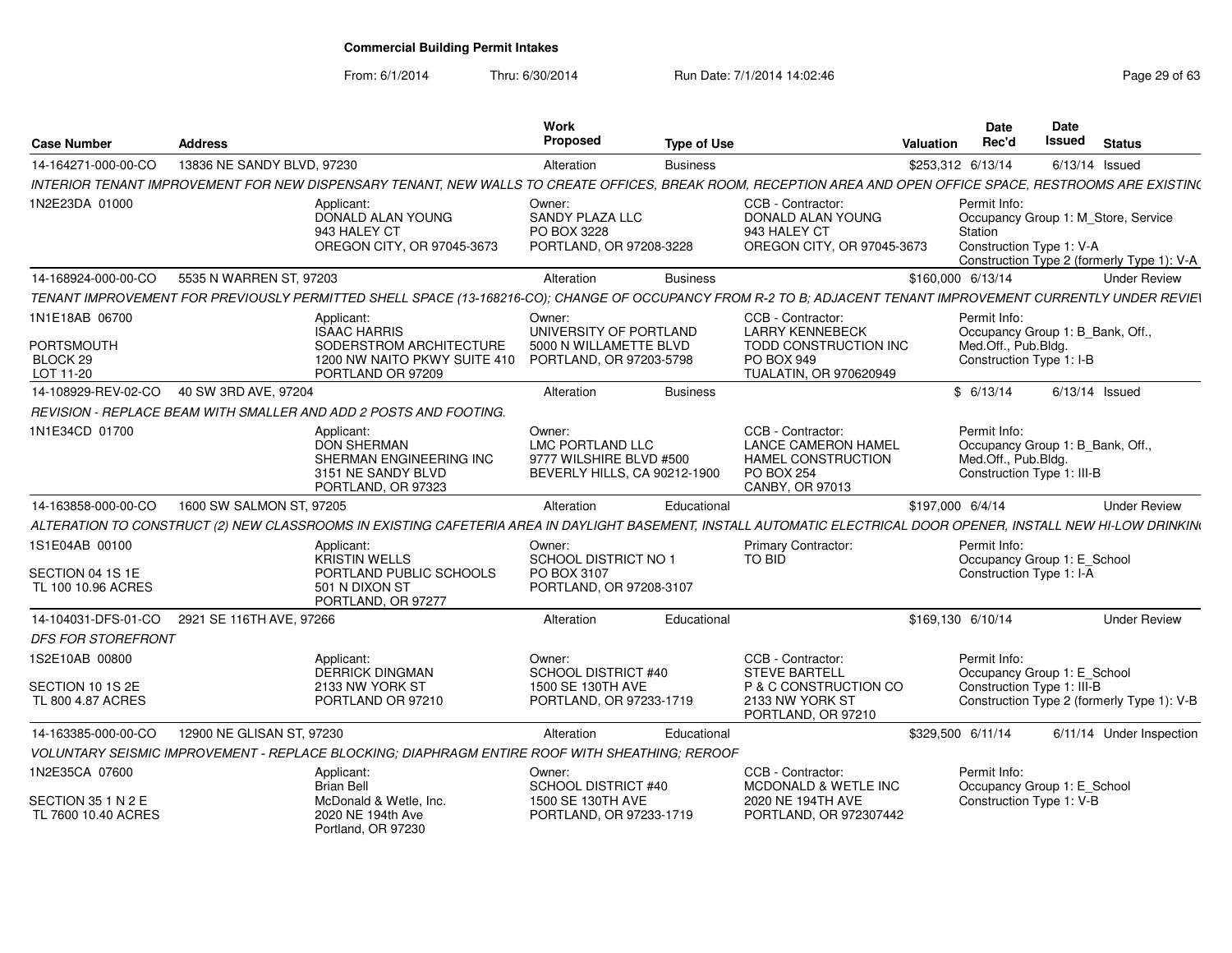| <b>Case Number</b>                                                                          | <b>Address</b>                                      |                                                                                                       | <b>Work</b><br><b>Proposed</b>                                                               | <b>Type of Use</b> |                                                                                       | <b>Valuation</b> | <b>Date</b><br>Rec'd                                                      | <b>Date</b><br>Issued | <b>Status</b>       |
|---------------------------------------------------------------------------------------------|-----------------------------------------------------|-------------------------------------------------------------------------------------------------------|----------------------------------------------------------------------------------------------|--------------------|---------------------------------------------------------------------------------------|------------------|---------------------------------------------------------------------------|-----------------------|---------------------|
| 14-134464-REV-01-CO                                                                         | 2735 NE 82ND AVE, 97213                             |                                                                                                       | Alteration                                                                                   | Educational        |                                                                                       |                  | \$6/20/14                                                                 | 6/20/14 Issued        |                     |
|                                                                                             |                                                     | REVISION TO RELOCATE CONSTRUCTION ENTRANCE FROM 82ND TO THOMPSON                                      |                                                                                              |                    |                                                                                       |                  |                                                                           |                       |                     |
| 1N2E29AD 03200                                                                              |                                                     | Applicant:                                                                                            | Owner:                                                                                       |                    | CCB - Contractor:                                                                     |                  | Permit Info:                                                              |                       |                     |
| <b>GLENHAVEN PK &amp; SUB</b><br><b>BLOCK 7-9 TL 3200</b><br>SPLIT MAP R101730 (R009301000) |                                                     | <b>KRISTIN WELLS</b><br>PORTLAND PUBLIC SCHOOLS<br>501 N DIXON ST<br>PORTLAND, OR 97277               | SCHOOL DISTRICT NO 1(LEASED<br>PO BOX 3107<br>PORTLAND, OR 97208-3107                        |                    | KONELL CONSTRUCTION &<br><b>DEMOLITION</b><br>36000 INDUSTRIAL WAY<br>SANDY, OR 97055 |                  | Occupancy Group 1: A-5 Stadiums,<br>Grandstands                           |                       |                     |
|                                                                                             |                                                     |                                                                                                       | Owner:<br>SCHOOLHOUSE SUPPLIES<br>PO BOX 3107<br>PORTLAND, OR 97208-3107                     |                    |                                                                                       |                  |                                                                           |                       |                     |
| 14-172821-000-00-CO                                                                         | 1001 SE 135TH AVE, 97233                            |                                                                                                       | Alteration                                                                                   | Educational        |                                                                                       |                  | \$40,000 6/20/14                                                          |                       | <b>Under Review</b> |
|                                                                                             |                                                     | ALTERATION TO REMODEL OFFICE AND TURN INTO STUDENT STORE AND COFFEE BAR                               |                                                                                              |                    |                                                                                       |                  |                                                                           |                       |                     |
| 1S2E02 00100<br><b>TAYLOR'S SUB</b><br>LOT 3-10 TL 100<br>SPLIT LEVY R283941 (R822200800)   |                                                     | Applicant:<br><b>MAYSAM RAZIPOUR</b><br><b>LCG PENCE</b><br>2720 SW CORBETT AVE<br>PORTLAND, OR 97201 | Owner:<br><b>SCHOOL DISTRICT #40</b><br>1500 SE 130TH AVE<br>PORTLAND, OR 97233-1719         |                    | CCB - Contractor:<br><b>LCG PENCE</b><br>2720 SW CORBETT<br>PORTLAND OR 97201         |                  | Permit Info:<br>Occupancy Group 1: E_School<br>Construction Type 1: III-B |                       |                     |
| 14-173307-000-00-CO                                                                         | 2222 NE 92ND AVE, 97220                             |                                                                                                       | Alteration                                                                                   | Educational        |                                                                                       |                  | \$5,000 6/23/14                                                           |                       | <b>Under Review</b> |
|                                                                                             |                                                     | MINOR TENANT IMPROVEMENT INCLUDING DEMOLITION OF WALLS, CONSTRUCT NEW WALLS, DOOR AND FINISHES        |                                                                                              |                    |                                                                                       |                  |                                                                           |                       |                     |
| 1N2E28DB 06300<br>SECTION 28 1N 2E                                                          |                                                     | Applicant:<br><b>Kristin Wells</b><br>Portland Public Schools Facilities &                            | Owner:<br><b>SCHOOL DISTRICT NO 1</b><br>PO BOX 3107                                         |                    |                                                                                       |                  | Permit Info:<br>Occupancy Group 1: E_School<br>Construction Type 1: V-B   |                       |                     |
| TL 300 9.06 ACRES                                                                           |                                                     | Asset Management<br>501 N Dixon St.<br>Portland, OR 97227                                             | PORTLAND, OR 97208-3107                                                                      |                    |                                                                                       |                  |                                                                           |                       |                     |
| 14-172688-000-00-CO                                                                         | 6909 SE POWELL BLVD, 97206                          |                                                                                                       | Alteration                                                                                   | Educational        |                                                                                       |                  | \$3.660 6/26/14                                                           |                       | <b>Under Review</b> |
|                                                                                             | WIRE GLASS REPLACEMENT - INTERIOR DOORS ONLY        |                                                                                                       |                                                                                              |                    |                                                                                       |                  |                                                                           |                       |                     |
| 1S2E08BD 09200                                                                              |                                                     | Applicant:<br>KRISTIN WELLS                                                                           | Owner:<br>SCHOOL DISTRICT NO 1                                                               |                    | CCB - Contractor:<br>IN LINE COMMERCIAL CONST                                         |                  |                                                                           |                       |                     |
| SECTION 08 1S 2E<br>TL 9200 5.31 ACRES                                                      |                                                     | PORTLAND PUBLIC SCHOOLS<br>501 N DIXON ST<br>PORTLAND, OR 97277                                       | PO BOX 3107<br>PORTLAND, OR 97208-3107                                                       |                    | PO BOX 5837<br>ALOHA, OR 97006                                                        |                  |                                                                           |                       |                     |
| 14-173648-000-00-CO                                                                         | 7528 N FENWICK AVE, 97217                           |                                                                                                       | Alteration                                                                                   | Educational        |                                                                                       |                  | \$3,660 6/26/14                                                           |                       | <b>Under Review</b> |
|                                                                                             | <b>WIRE GLASS REPLACEMENT - INTERIOR DOORS ONLY</b> |                                                                                                       |                                                                                              |                    |                                                                                       |                  |                                                                           |                       |                     |
| 1N1E09DD 15900                                                                              |                                                     | Applicant:<br><b>KRISTIN WELLS</b>                                                                    | Owner:<br>SCHOOL DISTRICT NO 1(LEASED                                                        |                    | CCB - Contractor:<br>IN LINE COMMERCIAL CONST                                         |                  |                                                                           |                       |                     |
| KENTON<br>INC VAC ST BLOCK 13&14 EXC PT IN STS                                              |                                                     | PORTLAND PUBLIC SCHOOLS<br>501 N DIXON ST<br>PORTLAND, OR 97277                                       | PO BOX 3107<br>PORTLAND, OR 97208-3107                                                       |                    | PO BOX 5837<br><b>ALOHA, OR 97006</b>                                                 |                  |                                                                           |                       |                     |
|                                                                                             |                                                     |                                                                                                       | Owner:<br>DE LA SALLE N CATHOLIC HG<br><b>SCHL</b><br>PO BOX 3107<br>PORTLAND, OR 97208-3107 |                    |                                                                                       |                  |                                                                           |                       |                     |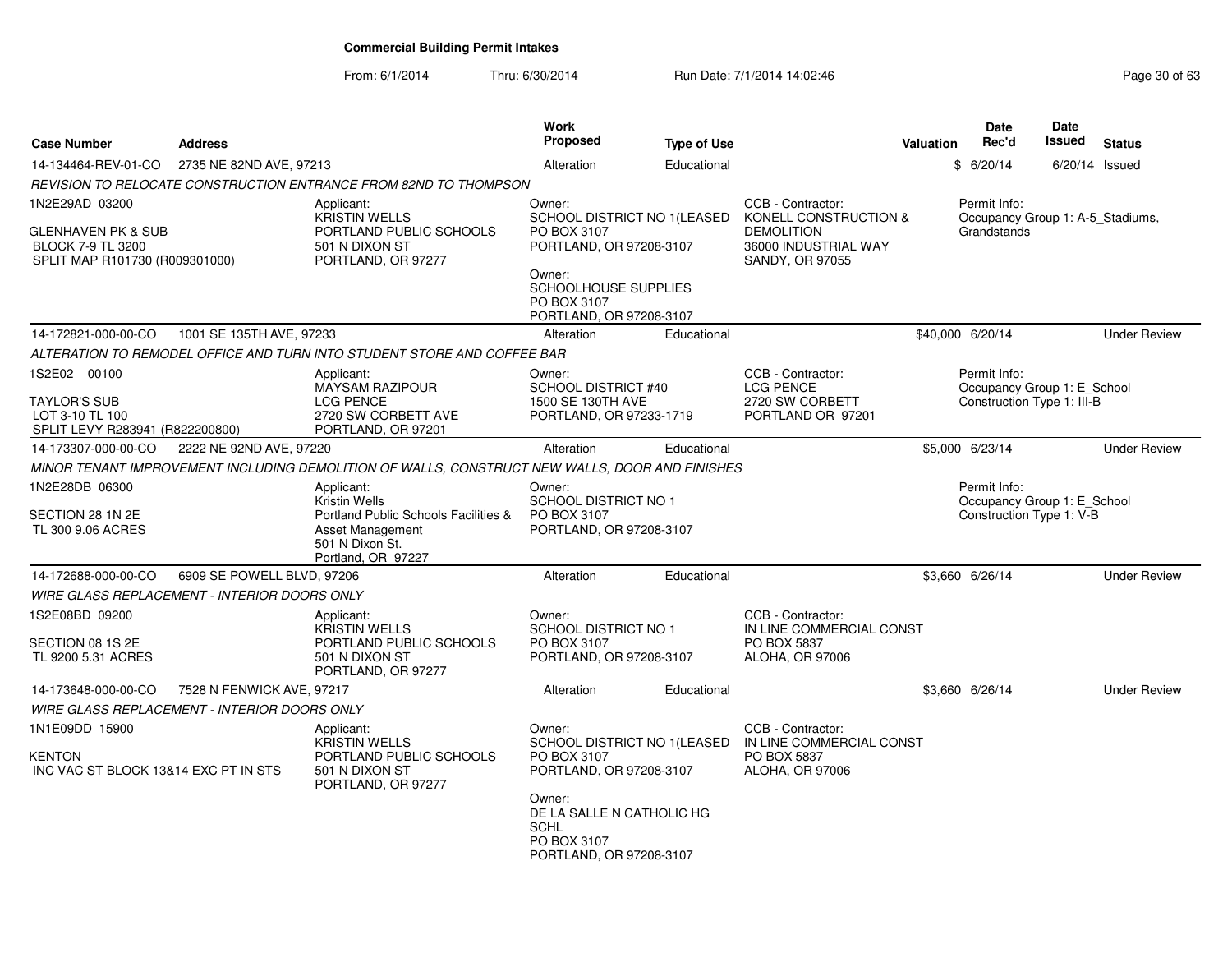| <b>Case Number</b>                                                                                                                 | <b>Address</b>                                               |                                                                                                       | <b>Work</b><br>Proposed                                                         | <b>Type of Use</b> |                                                                                        | Valuation | <b>Date</b><br>Rec'd | <b>Date</b><br>Issued | <b>Status</b>       |
|------------------------------------------------------------------------------------------------------------------------------------|--------------------------------------------------------------|-------------------------------------------------------------------------------------------------------|---------------------------------------------------------------------------------|--------------------|----------------------------------------------------------------------------------------|-----------|----------------------|-----------------------|---------------------|
| 14-173660-000-00-CO                                                                                                                | 2033 NW GLISAN ST, 97209                                     |                                                                                                       | Alteration                                                                      | Educational        |                                                                                        |           | \$3,660 6/26/14      |                       | <b>Under Review</b> |
|                                                                                                                                    | <b>WIRE GLASS REPLACEMENT - INTERIOR DOORS ONLY</b>          |                                                                                                       |                                                                                 |                    |                                                                                        |           |                      |                       |                     |
| 1N1E33BD 06400<br><b>COUCHS ADD</b><br><b>BLOCK 281 TL 6400</b>                                                                    |                                                              | Applicant:<br><b>KRISTIN WELLS</b><br>PORTLAND PUBLIC SCHOOLS<br>501 N DIXON ST                       | Owner:<br><b>SCHOOL DISTRICT NO 1</b><br>PO BOX 3107<br>PORTLAND, OR 97208-3107 |                    | CCB - Contractor:<br>IN LINE COMMERCIAL CONST<br>PO BOX 5837<br>ALOHA, OR 97006        |           |                      |                       |                     |
| 14-173666-000-00-CO                                                                                                                | 1315 N AINSWORTH ST, 97217                                   | PORTLAND, OR 97277                                                                                    | Alteration                                                                      | Educational        |                                                                                        |           | \$3,660 6/26/14      |                       | <b>Under Review</b> |
|                                                                                                                                    | <b>WIRE GLASS REPLACEMENT - INTERIOR DOORS ONLY</b>          |                                                                                                       |                                                                                 |                    |                                                                                        |           |                      |                       |                     |
| 1N1E15CB 05100<br>SECTION 15 1N 1E<br>TL 5100 5.20 ACRES                                                                           |                                                              | Applicant:<br><b>KRISTIN WELLS</b><br>PORTLAND PUBLIC SCHOOLS<br>501 N DIXON ST<br>PORTLAND, OR 97277 | Owner:<br><b>SCHOOL DISTRICT NO 1</b><br>PO BOX 3107<br>PORTLAND, OR 97208-3107 |                    | CCB - Contractor:<br>IN LINE COMMERCIAL CONST<br>PO BOX 5837<br><b>ALOHA, OR 97006</b> |           |                      |                       |                     |
| 14-173683-000-00-CO                                                                                                                | 2276 SE 41ST AVE, 97214                                      |                                                                                                       | Alteration                                                                      | Educational        |                                                                                        |           | \$3,660 6/26/14      |                       | <b>Under Review</b> |
|                                                                                                                                    | <b>WIRE GLASS REPLACEMENT - EXETERIOR AND INTERIOR DOORS</b> |                                                                                                       |                                                                                 |                    |                                                                                        |           |                      |                       |                     |
| 1S2E06CC 19500<br>SECTION 06 1S 2E<br>TL 19500 3.82 ACRES                                                                          |                                                              | Applicant:<br>KRISTIN WELLS<br>PORTLAND PUBLIC SCHOOLS<br>501 N DIXON ST<br>PORTLAND, OR 97277        | Owner:<br>SCHOOL DISTRICT NO 1<br>PO BOX 3107<br>PORTLAND, OR 97208-3107        |                    | CCB - Contractor:<br>IN LINE COMMERCIAL CONST<br>PO BOX 5837<br><b>ALOHA, OR 97006</b> |           |                      |                       |                     |
| 14-173696-000-00-CO                                                                                                                | 7334 NE SISKIYOU ST, 97213                                   |                                                                                                       | Alteration                                                                      | Educational        |                                                                                        |           | \$3.660 6/26/14      |                       | <b>Under Review</b> |
|                                                                                                                                    |                                                              | <b>WIRE GLASS REPLACEMENT - EXTERIOR AND INTERIOR DOORS ONLY</b>                                      |                                                                                 |                    |                                                                                        |           |                      |                       |                     |
| 1N2E29AC 01300<br><b>GLENHAVEN PK &amp; SUB</b><br>LOT 7&8 EXC PT IN STS<br>SEE R645276 (R325501401) FOR LEASED<br><b>SUB ACCT</b> |                                                              | Applicant:<br><b>KRISTIN WELLS</b><br>PORTLAND PUBLIC SCHOOLS<br>501 N DIXON ST<br>PORTLAND, OR 97277 | Owner:<br><b>SCHOOL DISTRICT NO 1</b><br>PO BOX 3107<br>PORTLAND, OR 97208-3107 |                    | CCB - Contractor:<br>IN LINE COMMERCIAL CONST<br>PO BOX 5837<br>ALOHA, OR 97006        |           |                      |                       |                     |
| 14-173723-000-00-CO                                                                                                                | 9930 N SMITH ST, 97203                                       |                                                                                                       | Alteration                                                                      | Educational        |                                                                                        |           | \$3,660 6/26/14      |                       | <b>Under Review</b> |
|                                                                                                                                    | <b>WIRE GLASS REPLACEMENT - EXTERIOR AND INTERIOR DOORS</b>  |                                                                                                       |                                                                                 |                    |                                                                                        |           |                      |                       |                     |
| 1N1W01BD 02100<br><b>HOLBROOKS ADD</b><br>BLOCK 21&27&28 TL 2100                                                                   |                                                              | Applicant:<br><b>KRISTIN WELLS</b><br>PORTLAND PUBLIC SCHOOLS<br>501 N DIXON ST<br>PORTLAND, OR 97277 | Owner:<br><b>SCHOOL DISTRICT NO 1</b><br>PO BOX 3107<br>PORTLAND, OR 97208-3107 |                    | CCB - Contractor:<br>IN LINE COMMERCIAL CONST<br>PO BOX 5837<br>ALOHA, OR 97006        |           |                      |                       |                     |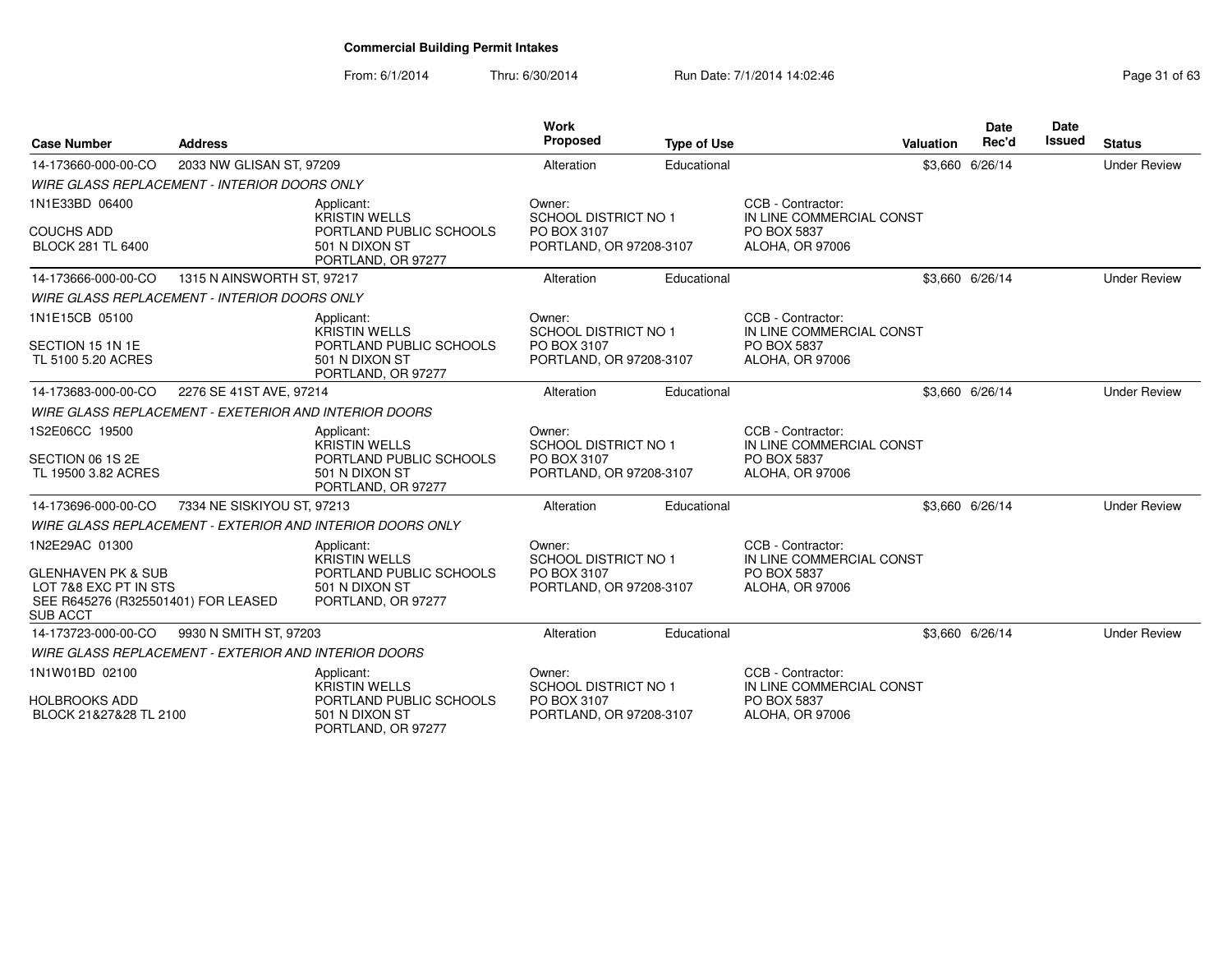| <b>Case Number</b>                                                              | <b>Address</b>                                              |                                                                                                         | Work<br><b>Proposed</b>                                                         | <b>Type of Use</b> |                                                                                 | <b>Valuation</b> | Date<br>Rec'd   | <b>Date</b><br><b>Issued</b> | <b>Status</b>       |
|---------------------------------------------------------------------------------|-------------------------------------------------------------|---------------------------------------------------------------------------------------------------------|---------------------------------------------------------------------------------|--------------------|---------------------------------------------------------------------------------|------------------|-----------------|------------------------------|---------------------|
| 14-173729-000-00-CO                                                             | 2627 SW STEPHENSON ST, 97219                                |                                                                                                         | Alteration                                                                      | Educational        |                                                                                 |                  | \$3,660 6/26/14 |                              | <b>Under Review</b> |
|                                                                                 | WIRE GLASS REPLACEMENT - INTERIOR DOORS ONLY                |                                                                                                         |                                                                                 |                    |                                                                                 |                  |                 |                              |                     |
| 1S1E32AD 08400<br>SECTION 32 1S 1E<br>TL 8400 2.73 ACRES                        |                                                             | Applicant:<br><b>KRISTIN WELLS</b><br>PORTLAND PUBLIC SCHOOLS<br>501 N DIXON ST<br>PORTLAND, OR 97277   | Owner:<br>SCHOOL DISTRICT NO 1(LEASED<br>PO BOX 3107<br>PORTLAND, OR 97208-3107 |                    | CCB - Contractor:<br>IN LINE COMMERCIAL CONST<br>PO BOX 5837<br>ALOHA, OR 97006 |                  |                 |                              |                     |
|                                                                                 |                                                             | Applicant:<br>PETER KIM<br>TONI KING AND ASSOCIATES<br>330 SE MLK BLVD, SUITE 350<br>PORTLAND, OR 97214 | Owner:<br><b>VERIZON (QWEST)</b><br>PO BOX 3107<br>PORTLAND, OR 97208-3107      |                    |                                                                                 |                  |                 |                              |                     |
| 14-173741-000-00-CO                                                             | 3421 SE SALMON ST, 97214                                    |                                                                                                         | Alteration                                                                      | Educational        |                                                                                 |                  | \$3,660 6/26/14 |                              | <b>Under Review</b> |
|                                                                                 | WIRE GLASS REPLACEMENT - INTERIOR DOORS ONLY                |                                                                                                         |                                                                                 |                    |                                                                                 |                  |                 |                              |                     |
| 1S1E01AC 16200<br>SUNNYSIDE & PLAT 2 & 3<br>INC VAC ST BLOCK 30&37 EXC PT IN ST |                                                             | Applicant:<br><b>KRISTIN WELLS</b><br>PORTLAND PUBLIC SCHOOLS<br>501 N DIXON ST<br>PORTLAND, OR 97277   | Owner:<br><b>SCHOOL DISTRICT NO 1</b><br>PO BOX 3107<br>PORTLAND, OR 97208-3107 |                    | CCB - Contractor:<br>IN LINE COMMERCIAL CONST<br>PO BOX 5837<br>ALOHA, OR 97006 |                  |                 |                              |                     |
| 14-173746-000-00-CO                                                             | 161 NE 82ND AVE, 97213                                      |                                                                                                         | Alteration                                                                      | Educational        |                                                                                 |                  | \$3,660 6/26/14 |                              | <b>Under Review</b> |
|                                                                                 | <b>WIRE GLASS REPLACEMENT - INTERIOR DOORS ONLY</b>         |                                                                                                         |                                                                                 |                    |                                                                                 |                  |                 |                              |                     |
| 1N2E32DA 03800<br>MT TABOR HMS<br><b>BLOCK 1-4 TL 3800</b>                      |                                                             | Applicant:<br><b>KRISTIN WELLS</b><br>PORTLAND PUBLIC SCHOOLS<br>501 N DIXON ST<br>PORTLAND, OR 97277   | Owner:<br><b>SCHOOL DISTRICT NO 1</b><br>PO BOX 3107<br>PORTLAND, OR 97208-3107 |                    | CCB - Contractor:<br>IN LINE COMMERCIAL CONST<br>PO BOX 5837<br>ALOHA, OR 97006 |                  |                 |                              |                     |
| 14-173748-000-00-CO                                                             | 7900 SE DUKE ST, 97206                                      |                                                                                                         | Alteration                                                                      | Educational        |                                                                                 |                  | \$3.660 6/26/14 |                              | <b>Under Review</b> |
|                                                                                 | <b>WIRE GLASS REPLACEMENT - INTERIOR DOORS ONLY</b>         |                                                                                                         |                                                                                 |                    |                                                                                 |                  |                 |                              |                     |
| 1S2E20AA 06700<br>SECTION 20 1S 2E<br>TL 6700 5.53 ACRES                        |                                                             | Applicant:<br><b>KRISTIN WELLS</b><br>PORTLAND PUBLIC SCHOOLS<br>501 N DIXON ST                         | Owner:<br><b>SCHOOL DISTRICT NO 1</b><br>PO BOX 3107<br>PORTLAND, OR 97208-3107 |                    | CCB - Contractor:<br>IN LINE COMMERCIAL CONST<br>PO BOX 5837<br>ALOHA, OR 97006 |                  |                 |                              |                     |
|                                                                                 |                                                             | PORTLAND, OR 97277                                                                                      |                                                                                 |                    |                                                                                 |                  |                 |                              |                     |
| 14-173927-000-00-CO                                                             | 8300 SE 15TH AVE, 97202                                     |                                                                                                         | Alteration                                                                      | Educational        |                                                                                 |                  | \$3.660 6/26/14 |                              | <b>Under Review</b> |
|                                                                                 | <b>WIRE GLASS REPLACEMENT - EXTERIOR AND INTERIOR DOORS</b> |                                                                                                         |                                                                                 |                    |                                                                                 |                  |                 |                              |                     |
| 1S1E23DC 17000<br><b>SELLWOOD</b><br>INC VAC ST BLOCK 66&67                     |                                                             | Applicant:<br><b>KRISTIN WELLS</b><br>PORTLAND PUBLIC SCHOOLS<br>501 N DIXON ST<br>PORTLAND, OR 97277   | Owner:<br><b>SCHOOL DISTRICT NO 1</b><br>PO BOX 3107<br>PORTLAND, OR 97208-3107 |                    | CCB - Contractor:<br>IN LINE COMMERCIAL CONST<br>PO BOX 5837<br>ALOHA, OR 97006 |                  |                 |                              |                     |
| 14-174320-000-00-CO                                                             | 5800 SE DIVISION ST, 97206                                  |                                                                                                         | Alteration                                                                      | Educational        |                                                                                 |                  | \$3,660 6/26/14 |                              | <b>Under Review</b> |
|                                                                                 | <b>WIRE GLASS REPLACEMENT - INTERIOR DOORS ONLY</b>         |                                                                                                         |                                                                                 |                    |                                                                                 |                  |                 |                              |                     |
| 1S2E06DD 19200                                                                  |                                                             | Applicant:                                                                                              | Owner:                                                                          |                    | CCB - Contractor:                                                               |                  |                 |                              |                     |
| SECTION 06 1S 2E<br>TL 19200 3.05 ACRES                                         |                                                             | <b>KRISTIN WELLS</b><br>PORTLAND PUBLIC SCHOOLS<br>501 N DIXON ST<br>PORTLAND, OR 97277                 | <b>SCHOOL DISTRICT NO 1</b><br>P O BOX 3107<br>PORTLAND, OR 97208-3107          |                    | IN LINE COMMERCIAL CONST<br>PO BOX 5837<br><b>ALOHA, OR 97006</b>               |                  |                 |                              |                     |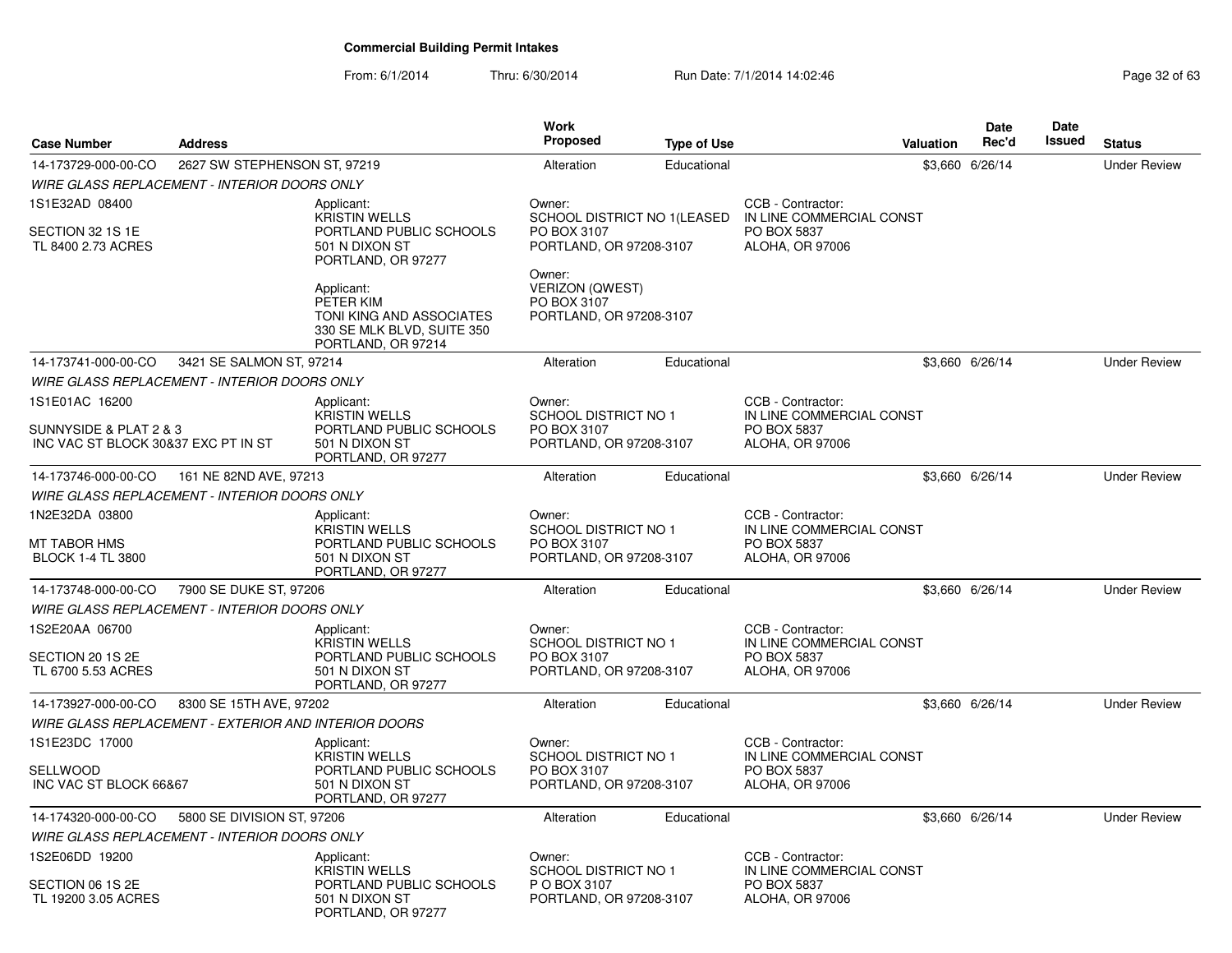| <b>Case Number</b>                                                  | <b>Address</b>                                              |                                                                                                       | <b>Work</b><br><b>Proposed</b>                                                                                                                                      | <b>Type of Use</b> |                                                                                 | Valuation | Date<br>Rec'd   | Date<br>Issued | <b>Status</b>       |
|---------------------------------------------------------------------|-------------------------------------------------------------|-------------------------------------------------------------------------------------------------------|---------------------------------------------------------------------------------------------------------------------------------------------------------------------|--------------------|---------------------------------------------------------------------------------|-----------|-----------------|----------------|---------------------|
| 14-174326-000-00-CO                                                 | 8401 SW 17TH AVE, 97219                                     |                                                                                                       | Alteration                                                                                                                                                          | Educational        |                                                                                 |           | \$3.660 6/26/14 |                | <b>Under Review</b> |
|                                                                     | <b>WIRE GLASS REPLACEMENT - INTERIOR DOORS ONLY</b>         |                                                                                                       |                                                                                                                                                                     |                    |                                                                                 |           |                 |                |                     |
| 1S1E21CD 01100<br><b>CAPITOL HILL</b><br>BLOCK 33&38 TL 1100        |                                                             | Applicant:<br><b>KRISTIN WELLS</b><br>PORTLAND PUBLIC SCHOOLS<br>501 N DIXON ST<br>PORTLAND, OR 97277 | Owner:<br>SCHOOL DISTRICT NO 1<br>PO BOX 3107<br>PORTLAND, OR 97208-3107                                                                                            |                    | CCB - Contractor:<br>IN LINE COMMERCIAL CONST<br>PO BOX 5837<br>ALOHA, OR 97006 |           |                 |                |                     |
| 14-174348-000-00-CO                                                 | 5103 N WILLIS BLVD, 97203                                   |                                                                                                       | Alteration                                                                                                                                                          | Educational        |                                                                                 |           | \$3,660 6/26/14 |                | <b>Under Review</b> |
|                                                                     | <b>WIRE GLASS REPLACEMENT - INTERIOR DOORS ONLY</b>         |                                                                                                       |                                                                                                                                                                     |                    |                                                                                 |           |                 |                |                     |
| 1N1E08BC 13400<br>PORTSMOUTH VILLA EXTD<br>BLOCK 4-6 TL 13400       |                                                             | Applicant:<br><b>KRISTIN WELLS</b><br>PORTLAND PUBLIC SCHOOLS<br>501 N DIXON ST<br>PORTLAND, OR 97277 | Owner:<br><b>SCHOOL DISTRICT NO 1</b><br>PO BOX 3107<br>PORTLAND, OR 97208-3107                                                                                     |                    | CCB - Contractor:<br>IN LINE COMMERCIAL CONST<br>PO BOX 5837<br>ALOHA, OR 97006 |           |                 |                |                     |
| 14-174360-000-00-CO                                                 | 3400 SE 26TH AVE, 97202                                     |                                                                                                       | Alteration                                                                                                                                                          | Educational        |                                                                                 |           | \$3,660 6/26/14 |                | <b>Under Review</b> |
|                                                                     | <b>WIRE GLASS REPLACEMENT - INTERIOR DOORS ONLY</b>         |                                                                                                       |                                                                                                                                                                     |                    |                                                                                 |           |                 |                |                     |
| 1S1E12BC 09100<br>SECTION 12 1S 1E<br>TL 9100 4.03 ACRES            |                                                             | Applicant:<br><b>KRISTIN WELLS</b><br>PORTLAND PUBLIC SCHOOLS<br>501 N DIXON ST<br>PORTLAND, OR 97277 | Owner:<br><b>SCHOOL DISTRICT NO 1</b><br>PO BOX 3107<br>PORTLAND, OR 97208-3107                                                                                     |                    | CCB - Contractor:<br>IN LINE COMMERCIAL CONST<br>PO BOX 5837<br>ALOHA, OR 97006 |           |                 |                |                     |
| 14-174368-000-00-CO                                                 | 1715 SE 32ND PL, 97214                                      |                                                                                                       | Alteration                                                                                                                                                          | Educational        |                                                                                 |           | \$3.660 6/26/14 |                | <b>Under Review</b> |
|                                                                     | <b>WIRE GLASS REPLACEMENT - INTERIOR DOORS ONLY</b>         |                                                                                                       |                                                                                                                                                                     |                    |                                                                                 |           |                 |                |                     |
| 1S1E01CA 14900<br><b>SOUTH SUNNYSIDE</b><br><b>BLOCK 8 TL 14900</b> |                                                             | Applicant:<br><b>KRISTIN WELLS</b><br>PORTLAND PUBLIC SCHOOLS<br>501 N DIXON ST<br>PORTLAND, OR 97277 | Owner:<br>SCHOOL DISTRICT NO 1(LEASED<br>PO BOX 3107<br>PORTLAND, OR 97208-3107<br>Owner:<br>TRILLIUM FAMILY SERVICES INC<br>PO BOX 3107<br>PORTLAND, OR 97208-3107 |                    | CCB - Contractor:<br>IN LINE COMMERCIAL CONST<br>PO BOX 5837<br>ALOHA, OR 97006 |           |                 |                |                     |
| 14-174457-000-00-CO                                                 | 3255 NE HANCOCK ST, 97212                                   |                                                                                                       | Alteration                                                                                                                                                          | Educational        |                                                                                 |           | \$3,660 6/26/14 |                | <b>Under Review</b> |
|                                                                     | <b>WIRE GLASS REPLACEMENT - EXTERIOR AND INTERIOR DOORS</b> |                                                                                                       |                                                                                                                                                                     |                    |                                                                                 |           |                 |                |                     |
| 1N1E25CD 00100                                                      |                                                             | Applicant:<br><b>KRISTIN WELLS</b>                                                                    | Owner:<br>SCHOOL DISTRICT NO 1                                                                                                                                      |                    | CCB - Contractor:<br>IN LINE COMMERCIAL CONST                                   |           |                 |                |                     |
| <b>BROADWAY ADD</b><br><b>BLOCK 10 TL 100</b>                       |                                                             | PORTLAND PUBLIC SCHOOLS<br>501 N DIXON ST<br>PORTLAND, OR 97277                                       | PO BOX 3107<br>PORTLAND, OR 97208-3107                                                                                                                              |                    | PO BOX 5837<br><b>ALOHA, OR 97006</b>                                           |           |                 |                |                     |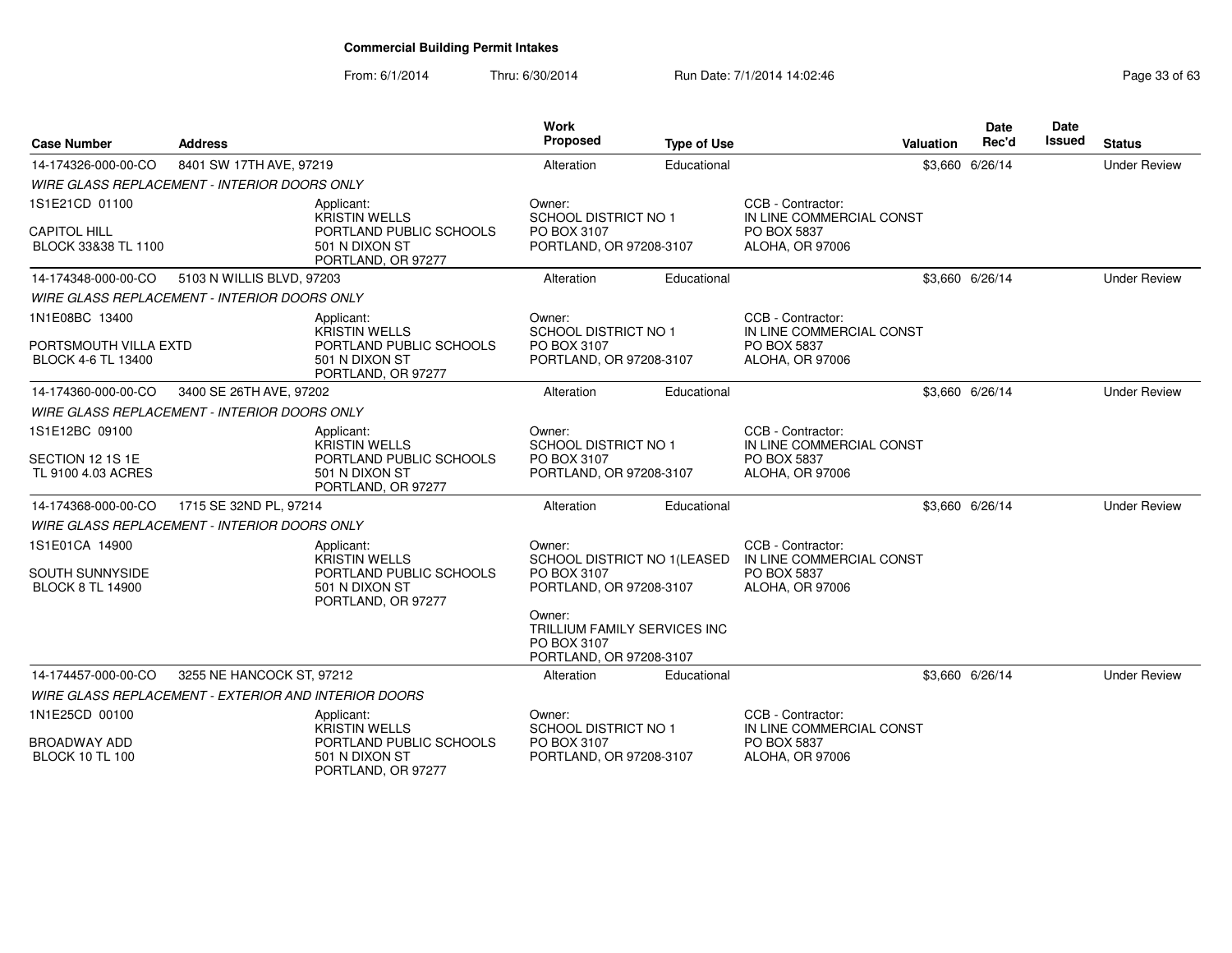| <b>Case Number</b>                                  | Address                      |                                                                                                         | <b>Work</b><br><b>Proposed</b>         | <b>Type of Use</b> |                                               | Valuation | Date<br>Rec'd   | Date<br>Issued | <b>Status</b>       |
|-----------------------------------------------------|------------------------------|---------------------------------------------------------------------------------------------------------|----------------------------------------|--------------------|-----------------------------------------------|-----------|-----------------|----------------|---------------------|
| 14-174468-000-00-CO                                 | 2225 SE 87TH AVE, 97216      |                                                                                                         | Alteration                             | Educational        |                                               |           | \$3,660 6/26/14 |                | <b>Under Review</b> |
| <b>WIRE GLASS REPLACEMENT - INTERIOR DOORS ONLY</b> |                              |                                                                                                         |                                        |                    |                                               |           |                 |                |                     |
| 1S2E04CC 03000                                      |                              | Applicant:<br><b>KRISTIN WELLS</b>                                                                      | Owner:<br><b>SCHOOL DISTRICT NO 1</b>  |                    | CCB - Contractor:<br>IN LINE COMMERCIAL CONST |           |                 |                |                     |
| SECTION 04 1S 2E<br>TL 3000 5.81 ACRES              |                              | PORTLAND PUBLIC SCHOOLS<br>501 N DIXON ST<br>PORTLAND, OR 97277                                         | PO BOX 3107<br>PORTLAND, OR 97208-3107 |                    | PO BOX 5837<br>ALOHA, OR 97006                |           |                 |                |                     |
|                                                     |                              | Applicant:<br>PETER KIM<br>TONI KING AND ASSOCIATES<br>330 SE MLK BLVD, SUITE 350<br>PORTLAND, OR 97214 |                                        |                    |                                               |           |                 |                |                     |
| 14-174472-000-00-CO                                 | 5037 SW IOWA ST, 97221       |                                                                                                         | Alteration                             | Educational        |                                               |           | \$3,660 6/26/14 |                | <b>Under Review</b> |
| <b>WIRE GLASS REPLACEMENT - INTERIOR DOORS ONLY</b> |                              |                                                                                                         |                                        |                    |                                               |           |                 |                |                     |
| 1S1E18DB 09500                                      |                              | Applicant:<br><b>KRISTIN WELLS</b>                                                                      | Owner:<br><b>SCHOOL DISTRICT NO 1</b>  |                    | CCB - Contractor:<br>IN LINE COMMERCIAL CONST |           |                 |                |                     |
| SECTION 18 1S 1E                                    |                              | PORTLAND PUBLIC SCHOOLS                                                                                 | PO BOX 3107                            |                    | PO BOX 5837                                   |           |                 |                |                     |
| TL 9500 7.27 ACRES                                  |                              | 501 N DIXON ST<br>PORTLAND, OR 97277                                                                    | PORTLAND, OR 97208-3107                |                    | ALOHA, OR 97006                               |           |                 |                |                     |
| 14-174476-000-00-CO                                 | 1320 NE BRAZEE ST, 97212     |                                                                                                         | Alteration                             | Educational        |                                               |           | \$3,660 6/26/14 |                | <b>Under Review</b> |
| <b>WIRE GLASS REPLACEMENT - INTERIOR DOORS ONLY</b> |                              |                                                                                                         |                                        |                    |                                               |           |                 |                |                     |
| 1N1E26CA 09100                                      |                              | Applicant:<br><b>KRISTIN WELLS</b>                                                                      | Owner:<br><b>SCHOOL DISTRICT NO 1</b>  |                    | CCB - Contractor:<br>IN LINE COMMERCIAL CONST |           |                 |                |                     |
| <b>IRVINGTON</b><br>BLOCK 76                        |                              | PORTLAND PUBLIC SCHOOLS<br>501 N DIXON ST                                                               | PO BOX 3107<br>PORTLAND, OR 97208-3107 |                    | PO BOX 5837<br>ALOHA, OR 97006                |           |                 |                |                     |
| LOT 1-10                                            |                              | PORTLAND, OR 97277                                                                                      |                                        |                    |                                               |           |                 |                |                     |
| INC PT VAC ST LOT 11-20                             |                              |                                                                                                         |                                        |                    |                                               |           |                 |                |                     |
| 14-174490-000-00-CO                                 | 5210 N KERBY AVE, 97217      |                                                                                                         | Alteration                             | Educational        |                                               |           | \$3.660 6/26/14 |                | <b>Under Review</b> |
| <b>WIRE GLASS REPLACEMENT - INTERIOR DOORS ONLY</b> |                              |                                                                                                         |                                        |                    |                                               |           |                 |                |                     |
| 1N1E22BA 00100                                      |                              | Applicant:<br><b>KRISTIN WELLS</b>                                                                      | Owner:<br><b>SCHOOL DISTRICT NO 1</b>  |                    | CCB - Contractor:<br>IN LINE COMMERCIAL CONST |           |                 |                |                     |
| <b>M PATTONS &amp; SUB</b>                          |                              | PORTLAND PUBLIC SCHOOLS                                                                                 | PO BOX 3107                            |                    | <b>PO BOX 5837</b>                            |           |                 |                |                     |
| BLOCK O TL 100<br>SPLIT MAP R298127 (R877306800)    |                              | 501 N DIXON ST<br>PORTLAND, OR 97277                                                                    | PORTLAND, OR 97208-3107                |                    | ALOHA, OR 97006                               |           |                 |                |                     |
| 14-174492-000-00-CO                                 | 7650 N COMMERCIAL AVE, 97217 |                                                                                                         | Alteration                             | Educational        |                                               |           | \$3,660 6/26/14 |                | <b>Under Review</b> |
| <b>WIRE GLASS REPLACEMENT - INTERIOR DOORS ONLY</b> |                              |                                                                                                         |                                        |                    |                                               |           |                 |                |                     |
| 1N1E10DC 09600                                      |                              | Applicant:                                                                                              | Owner:                                 |                    | CCB - Contractor:                             |           |                 |                |                     |
|                                                     |                              | <b>KRISTIN WELLS</b>                                                                                    | <b>SCHOOL DISTRICT NO 1</b>            |                    | IN LINE COMMERCIAL CONST                      |           |                 |                |                     |
| LOVEWOOD<br><b>BLOCK1</b>                           |                              | PORTLAND PUBLIC SCHOOLS<br>501 N DIXON ST                                                               | PO BOX 3107<br>PORTLAND, OR 97208-3107 |                    | PO BOX 5837                                   |           |                 |                |                     |
| LOT 5-13 TL 9600                                    |                              | PORTLAND, OR 97277                                                                                      |                                        |                    | ALOHA, OR 97006                               |           |                 |                |                     |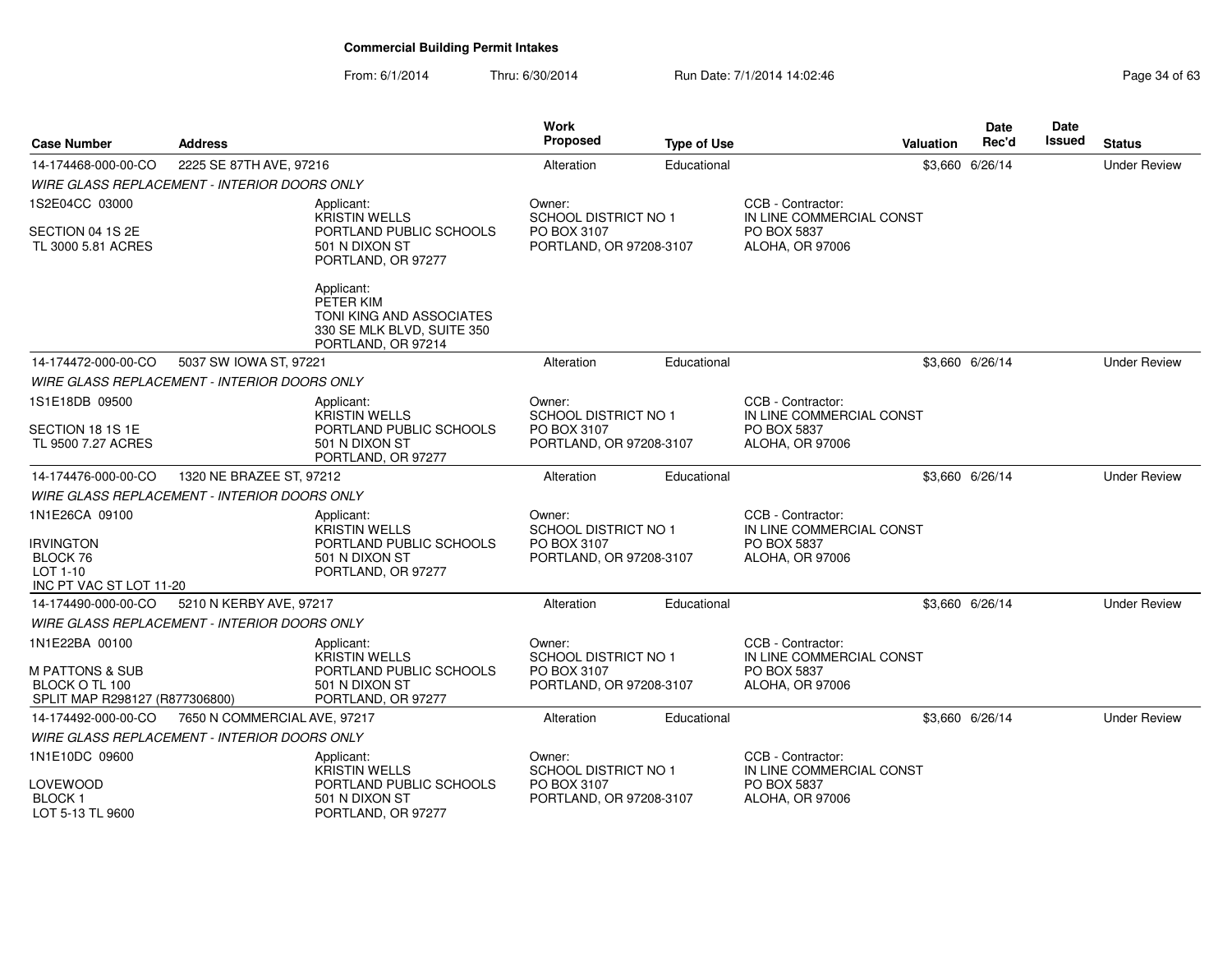|                                                          |                               |                                                                                                                                                                | Work<br><b>Proposed</b>                           |                    |                                                |                   | <b>Date</b><br>Rec'd                             | Date<br>Issued   |                                           |
|----------------------------------------------------------|-------------------------------|----------------------------------------------------------------------------------------------------------------------------------------------------------------|---------------------------------------------------|--------------------|------------------------------------------------|-------------------|--------------------------------------------------|------------------|-------------------------------------------|
| <b>Case Number</b>                                       | <b>Address</b>                |                                                                                                                                                                |                                                   | <b>Type of Use</b> |                                                | <b>Valuation</b>  |                                                  |                  | <b>Status</b>                             |
| 14-177315-000-00-CO                                      | 5000 N WILLAMETTE BLVD, 97217 |                                                                                                                                                                | Alteration                                        | Educational        |                                                | \$50,000 6/30/14  |                                                  |                  | <b>Under Review</b>                       |
|                                                          |                               | RECONFIGURE EXISTING CLASSROOM TO CREATE 2 NURSING SIMULATION LABS WITH SINKS                                                                                  |                                                   |                    |                                                |                   |                                                  |                  |                                           |
| 1N1E18A 00100                                            |                               | Applicant:<br><b>TOM BYRNE</b>                                                                                                                                 | Owner:<br>UNIVERSITY OF PORTLAND                  |                    | Primary Contractor:<br>TO BID                  |                   | Permit Info:<br>Occupancy Group 1: B_Bank, Off., |                  |                                           |
| SECTION 18 1N 1E<br>TL 100 80.73 ACRES                   |                               | SODERSTROM ARCHITECTS P C<br>1200 NW NAITO PARKWAY, STE<br>410<br>PORTLAND OR 97209                                                                            | 5000 N WILLAMETTE BLVD<br>PORTLAND, OR 97203-5798 |                    |                                                |                   | Med.Off., Pub.Bldg.<br>Construction Type 1: II-B |                  |                                           |
| 14-167885-000-00-CO                                      | 4701 NE PORTLAND HWY, 97218   |                                                                                                                                                                | Alteration                                        | Factory/Industrial |                                                | \$100,000 6/12/14 |                                                  |                  | <b>Under Review</b>                       |
|                                                          |                               |                                                                                                                                                                |                                                   |                    |                                                |                   |                                                  |                  |                                           |
|                                                          |                               | LEGALIZE CHANGE OF USE/OCCUPANCY FOR NEW MARIJUANA GROW FACILITY, NEW WALLS TO CREATE 6 GROW ROOMS, NEW SHOWER, NEW STAIRS, NEW ENTRANCE AT GROW ROOM 1, R     |                                                   |                    |                                                |                   |                                                  |                  |                                           |
| 1N2E18CA 00900                                           |                               | Applicant:<br>STEPHEN KORBICH                                                                                                                                  | Owner:<br><b>HONEY LLC</b>                        |                    | CCB - Contractor:<br>RAINY CITY REMODELERS INC |                   | Permit Info:                                     |                  |                                           |
| TERESI TR                                                |                               | KORBICH ARCHITECTS                                                                                                                                             | 21400 SE TILLSTROM RD                             |                    | 2816 SE 131ST AVE                              |                   | Factory, Mod. Hazard                             |                  | Occupancy Group 1: F-1_Industrial Plant - |
| LOT <sub>24</sub>                                        |                               | 2235 NE KLICKITAT STREET                                                                                                                                       | DAMASCUS, OR 97089-6026                           |                    | PORTLAND, OR 97236                             |                   | Construction Type 1: III-B                       |                  |                                           |
| LOT 25 EXC W 150'                                        |                               | PORTLAND, OR 97212                                                                                                                                             |                                                   |                    |                                                |                   |                                                  |                  |                                           |
| LAND & IMPS SEE R632082 (R823200961)<br>FOR BILLBOARD    |                               |                                                                                                                                                                |                                                   |                    |                                                |                   |                                                  |                  |                                           |
| 14-167301-000-00-CO                                      | .97210                        |                                                                                                                                                                | Alteration                                        | Factory/Industrial |                                                | \$38,000 6/17/14  |                                                  | $6/17/14$ Issued |                                           |
|                                                          |                               | ADD NEW INTERIOR FOUNDATION FOR FREE STANDING MACHINERY. ADD EXIT SIGNAGE THROUGH OUT BUILDING                                                                 |                                                   |                    |                                                |                   |                                                  |                  |                                           |
| 1N1E19A 00500                                            |                               | Applicant:                                                                                                                                                     | Owner:                                            |                    | CCB - Contractor:                              |                   | Permit Info:                                     |                  |                                           |
|                                                          |                               | ANDREW JANSKY                                                                                                                                                  | <b>GUNDERSON INC</b>                              |                    | JAMES E ANDERSON                               |                   |                                                  |                  | Occupancy Group 1: F-1 Industrial Plant - |
| SECTION 19 1N 1E                                         |                               | FLOWING SOLUTIONS INC                                                                                                                                          | 4350 NW FRONT AVE                                 |                    | CEDAR MILL CONSTRUCTION                        |                   | Factory, Mod. Hazard                             |                  |                                           |
| TL 500 14.98 ACRES                                       |                               | 3305 SW 87TH                                                                                                                                                   | PORTLAND, OR 97210-1422                           |                    | 19465 SW 89th Ave                              |                   |                                                  |                  |                                           |
| SPLIT MAP R315912 (R941200500)                           |                               | PORTLAND, OR 97225                                                                                                                                             |                                                   |                    | Tualatin, OR 97062                             |                   |                                                  |                  |                                           |
| 14-168710-000-00-CO                                      | 8636 SE 17TH AVE              |                                                                                                                                                                | Alteration                                        | Factory/Industrial |                                                | \$45,000 6/12/14  |                                                  |                  | <b>Under Review</b>                       |
|                                                          |                               | SHELL ONLY; DEMO INTERIOR WALLS AND RESTROOMS, ROUGH PLUMBING TO REMAIN, WIDEN DOORS AT ENTRY, NEW STOREFRONT, INFILL DOOR AT SOUTH ELEVATION AND RELOCATE, CR |                                                   |                    |                                                |                   |                                                  |                  |                                           |
| 1S1E26AB 01400                                           |                               | Applicant:                                                                                                                                                     | Owner:                                            |                    | CCB - Contractor:                              |                   | Permit Info:                                     |                  |                                           |
|                                                          |                               | <b>FOTIS LANARAS</b>                                                                                                                                           | DOUBLE SPRINGS LLC                                |                    | <b>FOTIS LANARAS</b>                           |                   | Occupancy Group 1: B_Bank, Off.,                 |                  |                                           |
| SELLWOOD                                                 |                               | HERCULES CONSTRUCTION                                                                                                                                          | 16750 SE KENS CT                                  |                    | HERCULES CONSTRUCTION                          |                   | Med.Off., Pub.Bldg.                              |                  |                                           |
| BLOCK 84                                                 |                               | 10203 NW ENGLEMAN ST                                                                                                                                           | MILWAUKIE, OR 97267                               |                    | 10203 NW ENGLEMAN ST                           |                   | Construction Type 1: V-B                         |                  |                                           |
| LOT 10&11                                                |                               | PORTLAND OR 97229                                                                                                                                              |                                                   |                    | PORTLAND OR 97229                              |                   |                                                  |                  |                                           |
| 14-165479-000-00-CO                                      | 2232 SE 10TH AVE              |                                                                                                                                                                | Alteration                                        | Factory/Industrial |                                                | \$56,000 6/20/14  |                                                  |                  | <b>Under Review</b>                       |
|                                                          |                               | TENANT IMPROVEMENT FOR NEW TENANT-DEMISE SPACE FOR NEW TENANT ADD WALLS AND PLATFORM. ADD CEILINGS TO THREE OFFICE SPACES ON SECOND FLOOR                      |                                                   |                    |                                                |                   |                                                  |                  |                                           |
| 1S1E02CD 14201                                           |                               | Applicant:                                                                                                                                                     | Owner:                                            |                    | CCB - Contractor:                              |                   |                                                  |                  |                                           |
|                                                          |                               | <b>RICH GRIMES</b>                                                                                                                                             | STARK GROUP 2 LLC                                 |                    | <b>RICH GRIMES</b>                             |                   |                                                  |                  |                                           |
| STEPHENS ADD                                             |                               | PROGRESS CONSTRUCTION                                                                                                                                          | 1355 NW 13TH AVE                                  |                    | PROGRESS CONSTRUCTION                          |                   |                                                  |                  |                                           |
| BLOCK 113                                                |                               | 710 NW 17TH STE B                                                                                                                                              | PORTLAND, OR 97209-3284                           |                    | 710 NW 17TH STE B                              |                   |                                                  |                  |                                           |
| LOT 3-6                                                  |                               | PORTLAND OR 97209                                                                                                                                              |                                                   |                    | PORTLAND OR 97209                              |                   |                                                  |                  |                                           |
| 14-173607-000-00-CO                                      | 440 N COLUMBIA BLVD, 97217    |                                                                                                                                                                | Alteration                                        | Factory/Industrial |                                                | \$345,000 6/25/14 |                                                  |                  | <b>Under Review</b>                       |
|                                                          |                               | INSTALL THREE NEW CATWALK STRUCTURES TO THE TOPS OF EXISTING TANKS IN THE TANK FARM                                                                            |                                                   |                    |                                                |                   |                                                  |                  |                                           |
| 1N1E10DB 00800                                           |                               | Applicant:                                                                                                                                                     | Owner:                                            |                    | CCB - Contractor:                              |                   | Permit Info:                                     |                  |                                           |
|                                                          |                               | <b>BJ ASBURY</b>                                                                                                                                               | PENNZOIL-QUAKER STATE &                           |                    | <b>GREENBERRY TANK AND IRON</b>                |                   | Occupancy Group 1: U Private                     |                  |                                           |
| SECTION 10 1N 1E                                         |                               | <b>GREENBURY INDUSTRIAL</b>                                                                                                                                    | <b>COMPANY</b>                                    |                    | <b>COMPANY</b>                                 |                   | Garage\Utility Misc.                             |                  |                                           |
| TL 800 3.24 ACRES                                        |                               | TWO CENTERPOINTE DR #580                                                                                                                                       | PO BOX 4369                                       |                    | PO BOX 1990                                    |                   | Construction Type 1: V-B                         |                  |                                           |
| LAND & IMPS SEE R646381 (R941100331)<br>FOR MACH & EQUIP |                               | LAKE OSWEGO, OR 97035                                                                                                                                          | HOUSTON, TX 77210-4369                            |                    | CORVALLIS, OR 97339-1990                       |                   |                                                  |                  |                                           |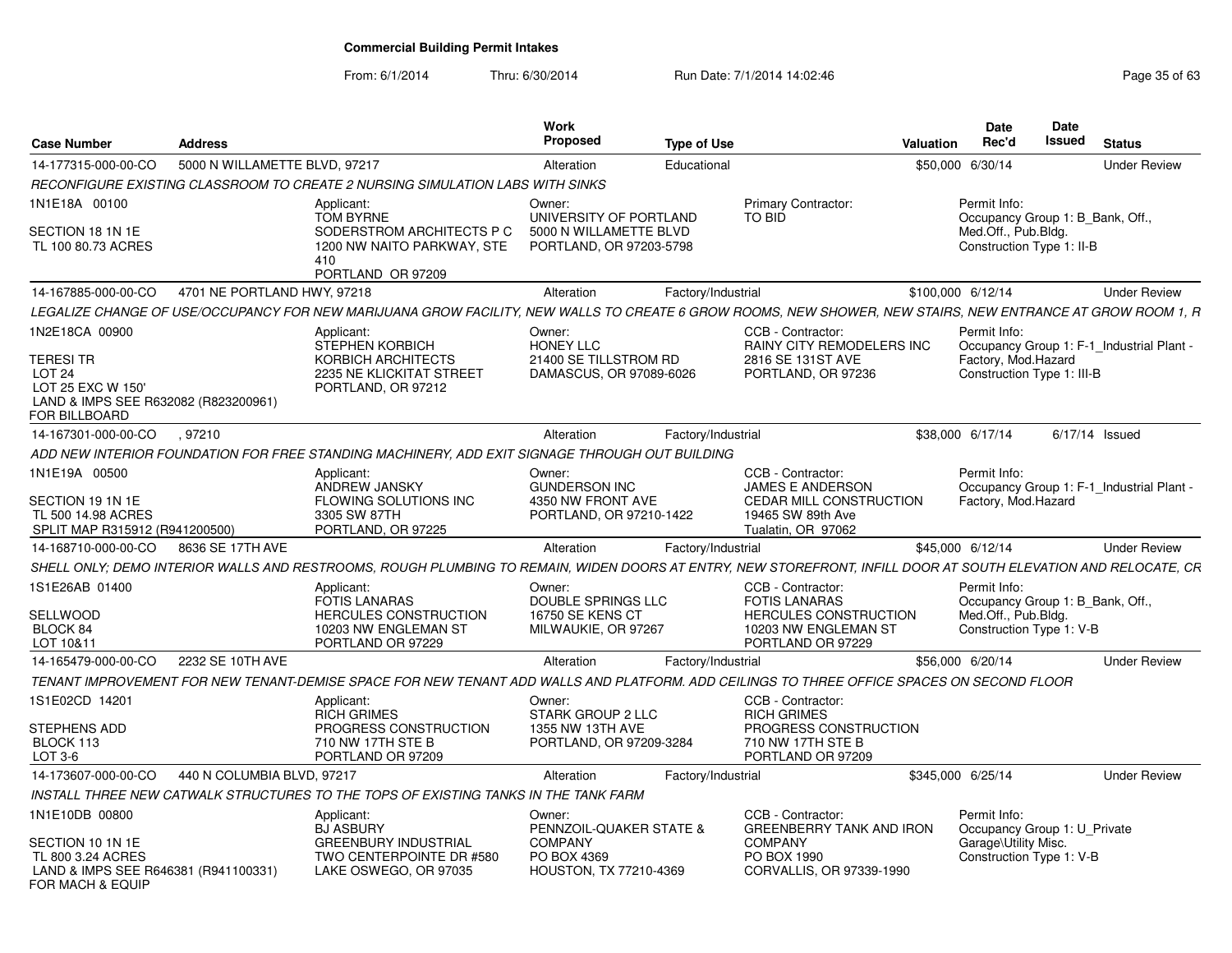| <b>Case Number</b>                                         | <b>Address</b>                |                                                                                                                                                                  | Work<br>Proposed                                                                             | <b>Type of Use</b> |                                                                                                            | Valuation        | <b>Date</b><br>Rec'd                                                                         | <b>Date</b><br>Issued | <b>Status</b>   |                     |
|------------------------------------------------------------|-------------------------------|------------------------------------------------------------------------------------------------------------------------------------------------------------------|----------------------------------------------------------------------------------------------|--------------------|------------------------------------------------------------------------------------------------------------|------------------|----------------------------------------------------------------------------------------------|-----------------------|-----------------|---------------------|
| 14-167935-000-00-CO                                        | 3626 SW BOND AVE              |                                                                                                                                                                  | Alteration                                                                                   | Institutional      |                                                                                                            | \$20,000 6/13/14 |                                                                                              |                       |                 | <b>Under Review</b> |
|                                                            |                               | PARTIAL CHANGE OF OCCUPANCY TO EXPAND SCHOOL INTO ADJACENT SPACE; RECONFIGURE AREA TO CREATE NEW OFFICE. NAP ROOM AND CLASSROOM: ADD RESTROOM ***SEE 10-1380     |                                                                                              |                    |                                                                                                            |                  |                                                                                              |                       |                 |                     |
| 1S1E10DB 90306                                             |                               | Applicant<br>RAPHAEL GOODBLATT<br>AH HA!<br>615 SE ALDER ST, SUITE 203<br>PORTLAND, OR 97214                                                                     | Owner:<br><b>BLOCK 35 INVESTORS LLC</b><br>1477 NW EVERETT ST<br>PORTLAND, OR 97209-2617     |                    | CCB - Contractor:<br>BNK CONSTRUCTION INC<br>45 82nd dr. ste 53b<br>gladstone, or 97027                    |                  | Permit Info:<br>Construction Type 1: I-A                                                     |                       |                 |                     |
| 14-166134-000-00-CO                                        | 2215 W BURNSIDE ST, 97210     |                                                                                                                                                                  | Alteration                                                                                   | Mercantile         |                                                                                                            | \$71,032 6/10/14 |                                                                                              | $6/10/14$ Issued      |                 |                     |
|                                                            |                               | INTERIOR TENANT IMPROVEMENT FOR EXISTING TENANT, DEMO OUT DRESSING ROOMS AND RESTROOMS, REBUILD DRESSING ROOMS, RESTROOMS RELOCATED, JANITORS CLOSET, PRO(       |                                                                                              |                    |                                                                                                            |                  |                                                                                              |                       |                 |                     |
| 1N1E33CA 05200<br>KINGS 2ND ADD<br><b>BLOCK 33 TL 5200</b> |                               | Applicant<br><b>COURTNEY MARGICIN</b><br><b>BAYSINGER PARTNERS</b><br>ARCHITECTURE PC<br>1006 SE GRAND AV STE 300<br>PORTLAND, OR 97214                          | Owner:<br>BURNSIDE/SANDY LLC<br>937 NW GLISAN ST #1436<br>PORTLAND, OR 97209-3267            |                    | CCB - Contractor:<br><b>LCG PENCE</b><br>2720 SW CORBETT<br>PORTLAND OR 97201                              |                  | Permit Info:<br>Occupancy Group 1: M_Store, Service<br>Station<br>Construction Type 1: V-B   |                       |                 |                     |
| 14-129696-000-00-CO                                        | 7817 NE HALSEY ST. 97213      |                                                                                                                                                                  | Alteration                                                                                   | Mercantile         |                                                                                                            | \$25,000 6/9/14  |                                                                                              |                       | $6/9/14$ Issued |                     |
|                                                            |                               | BUILD DEMISING WALL TO CREATE TO TENANT SPACES, ONE TO BE USED AS MEDICAL MARIJUANA DISPENSARY WITH WAITING ROOM AND SALES. THE OTHER TO BE BEER/WINE SALES WITI |                                                                                              |                    |                                                                                                            |                  |                                                                                              |                       |                 |                     |
| 1N2E29DD 10700                                             |                               | Applicant<br><b>BARRY EASTWOOD</b>                                                                                                                               | Owner:<br>CK HALSEY ENTERPRISES LLC                                                          |                    | CCB - Contractor:<br>DAVID TAI SEU BARTOLOME                                                               |                  | Permit Info:<br>Occupancy Group 1: M Store, Service                                          |                       |                 |                     |
| <b>JONESMORE</b><br>BLOCK 40<br>LOT 3&4                    |                               | 9369 N WALL AVE<br>PORTLAND OR 97203                                                                                                                             | 7932 NE HALSEY ST<br>PORTLAND, OR 97213-6733                                                 |                    | 13570 SE 180TH AVE<br>DAMASCUS, OR 97089                                                                   |                  | Station<br>Construction Type 1: V-B                                                          |                       |                 |                     |
| 14-160700-000-00-CO                                        | 203 SW 9TH AVE, 97205         |                                                                                                                                                                  | Alteration                                                                                   | Mercantile         |                                                                                                            | \$50,000 6/5/14  |                                                                                              |                       |                 | <b>Under Review</b> |
|                                                            |                               | ADD PARTITION WALL . REMOVE BATHROOM FROM MEZZANINE AND ADD TWO BATHROOMS TO 1ST FLOORS. ADD NEW INTERIOR STAIRS.  ONE TENANT SPACE.  SEPARATE PERMIT AND INDE   |                                                                                              |                    |                                                                                                            |                  |                                                                                              |                       |                 |                     |
| 1N1E34CC 01800                                             |                               | Applicant:<br><b>JOSEPH BEER</b><br><b>FOSLER PORTLAND</b><br><b>ARCHITECTURE LLC</b><br>1930 NW LOVEJOY ST<br>PORTLAND, OR 97209                                |                                                                                              |                    | CCB - Contractor:<br>JEFFERY L KRATER<br>5024 SE FLAVEL DR<br>PORTLAND, OR 97206                           |                  | Permit Info:<br>Occupancy Group 1: M_Store, Service<br>Station<br>Construction Type 1: III-B |                       |                 |                     |
| 14-165166-000-00-CO                                        | 615 NW 23RD AVE, 97210        |                                                                                                                                                                  | Alteration                                                                                   | Mercantile         |                                                                                                            | \$300,000 6/4/14 |                                                                                              |                       |                 | <b>Under Review</b> |
|                                                            |                               | CHANGE FROM B OCCUPANCY (FORMER STARBUCKS) TO M OCCUPANCY FOR NEW RETAIL TENANT, REMODEL FOR MERCHANDISE DISPLAY, DRESSING ROOMS AND NEW RESTROOM AT REA         |                                                                                              |                    |                                                                                                            |                  |                                                                                              |                       |                 |                     |
| 1N1E33BC 05600                                             |                               | Applicant:<br><b>KAREN KARLSSON</b><br><b>KLK CONSULTING LLC</b><br>906 NW 23rd Avenue<br>Portland, OR 97225                                                     | Owner:<br><b>CAROLYN MOORE</b><br>1211 SW 5TH AVE #1800<br>PORTLAND, OR 97204-3718<br>Owner: |                    | CCB - Contractor:<br><b>BRETT</b><br>WILCOX CONSTRUCTION INC<br>234 5TH AVE S<br>EDMONDS, WA 98020         |                  | Permit Info:<br>Occupancy Group 1: M Store, Service<br>Station<br>Construction Type 1: III-A |                       |                 |                     |
|                                                            |                               |                                                                                                                                                                  | <b>TERRY C HAUCK</b><br>1211 SW 5TH AVE #1800<br>PORTLAND, OR 97204-3718                     |                    |                                                                                                            |                  |                                                                                              |                       |                 |                     |
| 14-163080-000-00-CO                                        | 4212 N MISSISSIPPI AVE, 97217 |                                                                                                                                                                  | Alteration                                                                                   | Mercantile         |                                                                                                            | \$18,750 6/2/14  |                                                                                              |                       | $6/2/14$ Issued |                     |
|                                                            |                               | EXTERIOR STOREFRONT RENOVATION, MOVE EXISTING STOREFRONT BACK 8 FEET, ADD DEMISING WALL, INTERIOR DEMO WORK, NEW DOOR FOR NEXT DOOR FUTURE TENANT, *** NO OCL    |                                                                                              |                    |                                                                                                            |                  |                                                                                              |                       |                 |                     |
| 1N1E22CA 07100                                             |                               | Applicant:<br><b>MICHAEL ROBERTS</b><br><b>L R S ARCHITECTS</b><br>720 NW DAVIS ST #300<br>PORTLAND OR 97209                                                     | Owner:<br><b>MAL 2010 LLC</b><br>210 SW MORRISON ST #600<br>PORTLAND, OR 97204-3150          |                    | CCB - Contractor:<br>Mike Kremers<br><b>R&amp;H CONSTRUCTION</b><br>1530 SW TAYLOR ST<br>PORTLAND OR 97205 |                  | Permit Info:<br>Occupancy Group 1: M Store, Service<br>Station<br>Construction Type 1: I-A   |                       |                 |                     |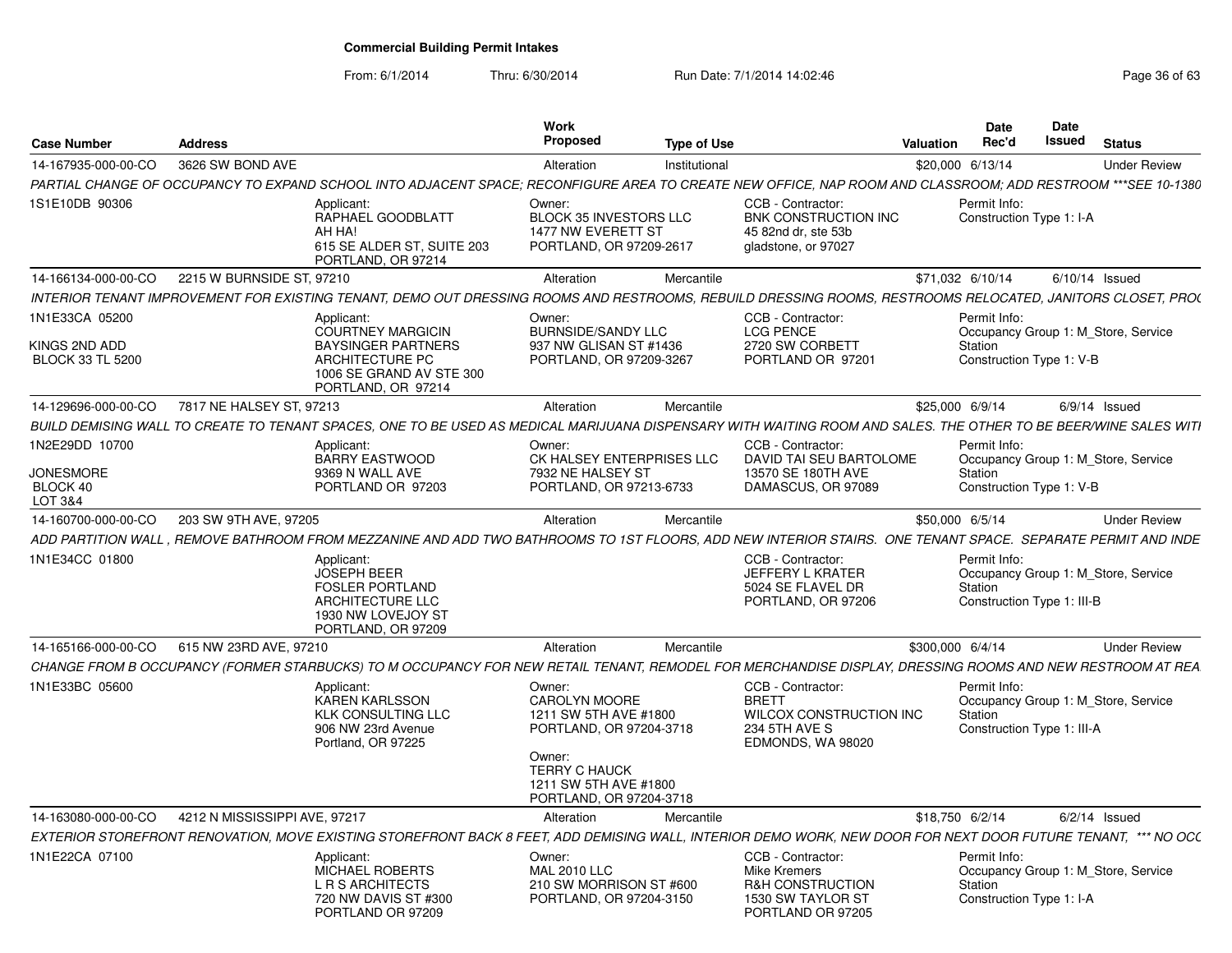From: 6/1/2014

| <b>Case Number</b>                                                                     | <b>Address</b>                            |                                                                                                                                                                 | Work<br><b>Proposed</b>                                                            | <b>Type of Use</b> |                                                                                                                          | <b>Valuation</b> | Date<br>Rec'd                                                                                                                                        | Date<br>Issued  | <b>Status</b>       |
|----------------------------------------------------------------------------------------|-------------------------------------------|-----------------------------------------------------------------------------------------------------------------------------------------------------------------|------------------------------------------------------------------------------------|--------------------|--------------------------------------------------------------------------------------------------------------------------|------------------|------------------------------------------------------------------------------------------------------------------------------------------------------|-----------------|---------------------|
| 14-162522-000-00-CO                                                                    | 101 SE 82ND AVE, 97215                    |                                                                                                                                                                 | Alteration                                                                         | Mercantile         |                                                                                                                          |                  | \$60,000 6/3/14                                                                                                                                      | $6/3/14$ Issued |                     |
|                                                                                        |                                           | REMODEL OF EXISTING KITCHEN TO ADD 14'HOOD OVER NEW COOKING EQUIPMENT ADD NEW PLUMBING FIXTURES AND GREASE INTERSEPTOR                                          |                                                                                    |                    |                                                                                                                          |                  |                                                                                                                                                      |                 |                     |
| 1N2E32DD 00200<br>SEWARD<br><b>BLOCK 1&amp;3 TL 200</b>                                |                                           | Applicant:<br>KEN YU<br>KALY CONSTRUCTION & DESIGN, 15619 E VALLEY RD<br>INC.<br>2738 SE 82ND AVE SUITE 201-D<br>PORTLAND, OR 97266                             | Owner:<br>82ND BURNSIDE LLC<br>CITY OF INDUSTRY, CA 91744-394                      |                    | CCB - Contractor:<br>KEN YU<br>KALY CONSTR & DESIGN INC<br>2738 SE 82ND AVE #101<br>PORTLAND, OR 97266                   |                  | Permit Info:<br>Occupancy Group 1: M Store, Service<br>Station<br>Construction Type 1: V-B                                                           |                 |                     |
| 14-176807-000-00-CO                                                                    | 8330 N IVANHOE ST, 97203                  |                                                                                                                                                                 | Alteration                                                                         | Mercantile         |                                                                                                                          |                  | \$30,000 6/30/14                                                                                                                                     | 6/30/14 Issued  |                     |
|                                                                                        |                                           | ALTERATION TO PHARMACY COUNTER. NEW PARTITION WALL. RELOCATE SHELVES AND CABINETS                                                                               |                                                                                    |                    |                                                                                                                          |                  |                                                                                                                                                      |                 |                     |
| 1N1W12AB 04900                                                                         |                                           | Applicant:<br><b>JAIME CRAUN</b><br><b>KENDALL CONSTRUCTION INC</b><br>17436 SE KENDALL CT<br>PORTLAND, OR 97236-9306                                           | Owner:<br><b>SAFEWAY INC</b><br>5918 STONERIDGE MALL RD<br>PLEASANTON, CA 94588    |                    | CCB - Contractor<br><b>JAIME CRAUN</b><br>KENDALL CONSTRUCTION INC<br>17436 SE KENDALL CT<br>PORTLAND, OR 97236-9306     |                  | Permit Info:<br>Occupancy Group 1: M Store, Service<br>Station<br>Construction Type 1: III-B                                                         |                 |                     |
| 14-146821-REV-01-CO                                                                    | 1313 NE ALBERTA ST, 97211                 |                                                                                                                                                                 | Alteration                                                                         | Mercantile         |                                                                                                                          |                  | \$2,000 6/30/14                                                                                                                                      | 6/30/14 Issued  |                     |
|                                                                                        |                                           | REVISION TO FOUNDATION FOR STRENGHTENING/UNDERPINNING AT PORTION OF WEST WALL                                                                                   |                                                                                    |                    |                                                                                                                          |                  |                                                                                                                                                      |                 |                     |
| 1N1E23BA 24900                                                                         |                                           | Applicant:<br>RAPHAEL GOODBLATT                                                                                                                                 | Owner:<br><b>URBAN FORMS LLC</b>                                                   |                    | CCB - Contractor:<br>MOJAVE ROY CONSTRUCTION LL( Occupancy Group 1: M_Store, Service                                     |                  | Permit Info:                                                                                                                                         |                 |                     |
| <b>ROSEDALE &amp; ANX</b><br>BLOCK 10<br>E 1/2 OF LOT 6<br>E 1/2 OF LOT 7 EXC PT IN ST |                                           | AH HA!<br>615 SE ALDER ST, SUITE 203<br>PORTLAND, OR 97214                                                                                                      | 335 NE BRYANT ST<br>PORTLAND, OR 97211                                             |                    | 3705 NE PRESCOTT ST<br>PORTLAND, OR 97211                                                                                |                  | Station<br>Construction Type 1: V-B                                                                                                                  |                 |                     |
|                                                                                        | 13-229465-DFS-02-CO 921 SE 7TH AVE, 97214 |                                                                                                                                                                 | Alteration                                                                         | Mercantile         |                                                                                                                          |                  | \$1 6/27/14                                                                                                                                          |                 | <b>Under Review</b> |
|                                                                                        | DFS FOR CONCRETE WALL AND ANCHOR STUDY    |                                                                                                                                                                 |                                                                                    |                    |                                                                                                                          |                  |                                                                                                                                                      |                 |                     |
| 1S1E02BB 07400                                                                         |                                           | Applicant:<br><b>MIKE COYLE</b><br><b>FASTER PERMITS</b><br>14334 NW EAGLERIDGE LANE<br>PORTLAND, OR 97229                                                      | Owner:<br>MACGUFFIN LLC<br>921-923 SE 7TH AVE<br>PORTLAND, OR 97214                |                    |                                                                                                                          |                  | Permit Info:<br>Occupancy Group 1: B Bank, Off.<br>Med.Off., Pub.Bldg.<br>Construction Type 1: III-B<br>Construction Type 2 (formerly Type 1): III-B |                 |                     |
| 14-176364-000-00-CO                                                                    | 916 SE HAWTHORNE BLVD, 97214              |                                                                                                                                                                 | Alteration                                                                         | Mercantile         |                                                                                                                          |                  | \$2,500 6/27/14                                                                                                                                      | 6/27/14 Issued  |                     |
|                                                                                        |                                           | TENANT IMPROVEMENT FOR NEW DISPENSARY TENANT ON MAIN LEVEL. ADDITION OF NON BEARING WALLS TO CREATE WAITING AREA. SALES AREA. OFFICE AREA. REPLACE ONE HAND SIN |                                                                                    |                    |                                                                                                                          |                  |                                                                                                                                                      |                 |                     |
| 1S1E02CA 17400                                                                         |                                           | Applicant:<br>ANNE NIEDERGANG                                                                                                                                   | Owner:<br>900 HAWTHORNE LLC                                                        |                    |                                                                                                                          |                  | Permit Info:<br>Occupancy Group 1: M_Store, Service                                                                                                  |                 |                     |
| <b>STEPHENS ADD</b><br>BLOCK 101<br>LOT 1 EXC PT IN ST<br>LOT <sub>2</sub>             |                                           | ANNE NIEDERGANG ARCHITECT<br>PO BOX 14953<br>PORTLAND OR 97293                                                                                                  | PO BOX 14953<br>PORTLAND, OR 97293                                                 |                    |                                                                                                                          |                  | <b>Station</b><br>Construction Type 1: III-B                                                                                                         |                 |                     |
| 14-176121-000-00-CO                                                                    | 16345 SE DIVISION ST, 97233               |                                                                                                                                                                 | Alteration                                                                         | Mercantile         |                                                                                                                          |                  | \$500,000 6/27/14                                                                                                                                    |                 | <b>Under Review</b> |
|                                                                                        |                                           | TI FOR NEW TENANT; ADD INTERIOR MAZZANINE TO INCLUDE 3 NEW OFFICES; ADD WALL ON THE MAIN FLOOR TO CREATE STORAGE ROOM, BREAK ROOM, MANAGERS OFFICE; NEW DOOR L  |                                                                                    |                    |                                                                                                                          |                  |                                                                                                                                                      |                 |                     |
| 1S3E06CC 02901                                                                         |                                           | Applicant:<br><b>JIM WALKER</b><br><b>IDEA ARCHITECTURE &amp;</b><br>DEVELOPMENT LLC<br>513 NW 13TH AV #300<br>PORTLAND, OR 97209                               | Owner:<br>ROIC OREGON LLC<br>8905 TOWNE CENTRE DR #108<br>SAN DIEGO, CA 92122-5608 |                    | CCB - Contractor<br>FOREST CONTRACTING INC A<br><b>CORP OF WASHINGTON</b><br>27018 233RD PL SE<br>MAPLE VALLEY, WA 98038 |                  | Permit Info:<br>Occupancy Group 1: M Store, Service<br>Station<br>Construction Type 1: V-B<br>Construction Type 2 (formerly Type 1): V-B             |                 |                     |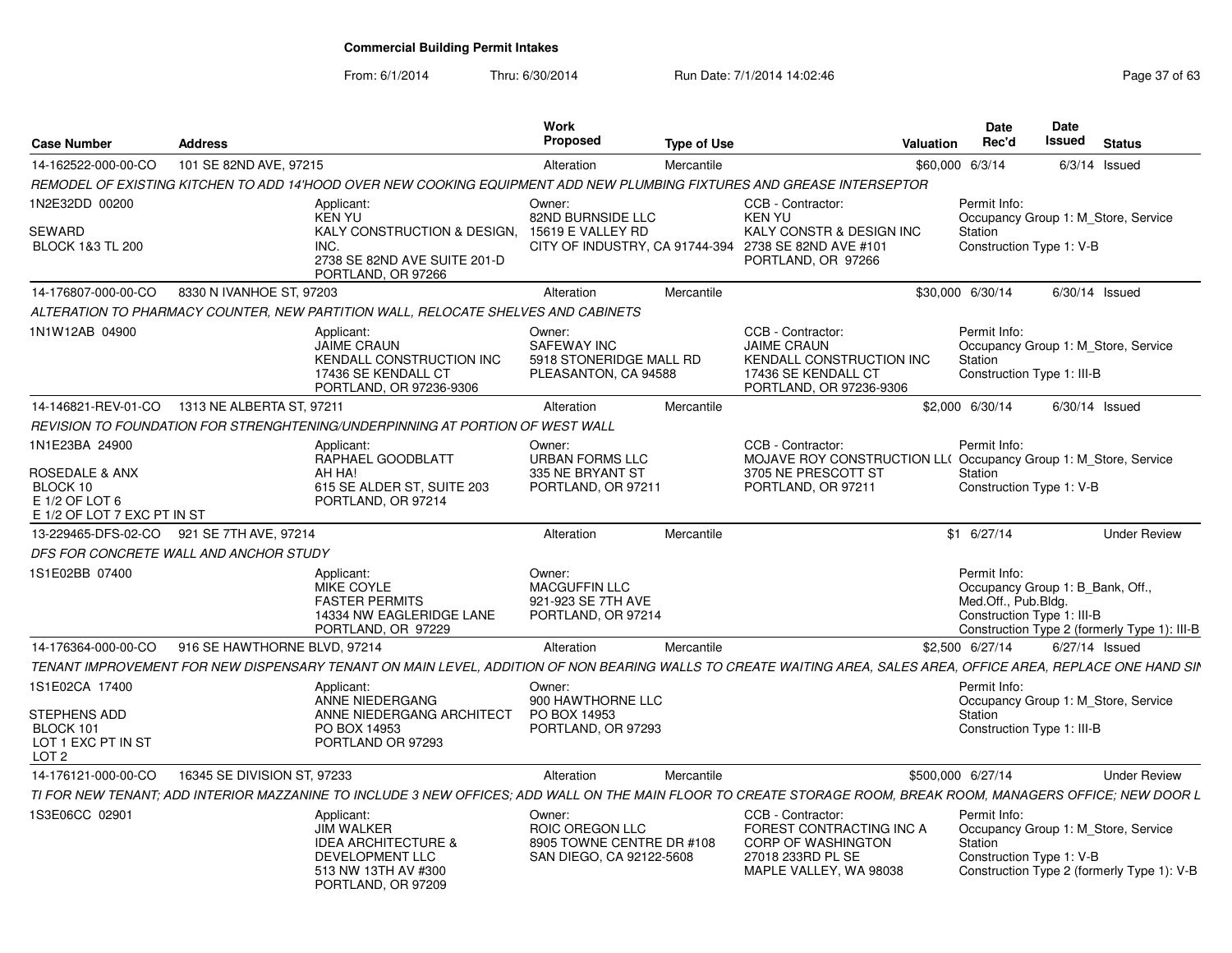| <b>Case Number</b>                                                           | <b>Address</b>                |                                                                                                                                                                   | Work<br>Proposed                                                                                                                                             | <b>Type of Use</b> |                                                                                                                               | <b>Valuation</b> | Date<br>Rec'd                                         | Date<br>Issued | <b>Status</b>                                                                       |
|------------------------------------------------------------------------------|-------------------------------|-------------------------------------------------------------------------------------------------------------------------------------------------------------------|--------------------------------------------------------------------------------------------------------------------------------------------------------------|--------------------|-------------------------------------------------------------------------------------------------------------------------------|------------------|-------------------------------------------------------|----------------|-------------------------------------------------------------------------------------|
| 14-175633-000-00-CO                                                          | 404 NW 10TH AVE, 97209        |                                                                                                                                                                   | Alteration                                                                                                                                                   | Mercantile         |                                                                                                                               |                  | \$172.814 6/27/14                                     |                | <b>Under Review</b>                                                                 |
|                                                                              |                               | TENANT IMPROVEMENT/REFRESH FOR EXISTING TENANT, ADD PARTITION WALLS THROUGHOUT, NEW FINISHES, REPLACE RAILING AT FRONT INTERIOR STAIRS, REPLACE 1 HAND SINK, BASI |                                                                                                                                                              |                    |                                                                                                                               |                  |                                                       |                |                                                                                     |
| 1N1E34CB 02100<br><b>COUCHS ADD</b><br>BLOCK 61<br>LOT <sub>2</sub>          |                               | Applicant:<br>ELIZABETH SPURGIS<br><b>RGLA SOLUTIONS, INC.</b><br>5100 RIVER ROAD SUITE 125<br>SCHILLER PARK, IL 60176                                            | Owner:<br>DEHEN PROPERTY LLC<br>PO BOX 4106<br>PORTLAND, OR 97208-4106                                                                                       |                    | Primary Contractor:<br>TO BID                                                                                                 |                  | Permit Info:<br>Station<br>Construction Type 1: III-B |                | Occupancy Group 1: M Store, Service<br>Construction Type 2 (formerly Type 1): III-B |
| 14-174741-000-00-CO                                                          | 4018 N MISSISSIPPI AVE, 97227 |                                                                                                                                                                   | Alteration                                                                                                                                                   | Mercantile         |                                                                                                                               |                  | \$20,000 6/26/14                                      |                | $6/26/14$ Issued                                                                    |
|                                                                              |                               | CHANGE OF OCCUPANCY FROM (B) TO (M), FIRST TIME TENANT, RESTROOMS EXISTING                                                                                        |                                                                                                                                                              |                    |                                                                                                                               |                  |                                                       |                |                                                                                     |
| 1N1E22CA 14000                                                               |                               | Applicant:<br><b>HEATHER MCGRATH</b><br><b>MYHRE GROUP ARCHITECTS</b><br>620 SW 5TH AVE, STE 500<br>PORTLAND, OR 97204                                            | Owner:<br><b>UDG MISSISSIPPI LLC</b><br>735 SW 158TH AVE<br>BEAVERTON, OR 97006                                                                              |                    | CCB - Contractor:<br>SK HOFF CONSTRUCTION LLC<br>735 SW 158TH AVE<br>BEAVERTON, OR 97006                                      |                  | Permit Info:<br>Station<br>Construction Type 1: V-A   |                | Occupancy Group 1: M Store, Service                                                 |
| 14-146082-REV-01-CO                                                          | 1610 NW GLISAN ST, 97209      |                                                                                                                                                                   | Alteration                                                                                                                                                   | Mercantile         |                                                                                                                               |                  | \$6/23/14                                             |                | $6/23/14$ Issued                                                                    |
|                                                                              |                               | REVISION TO CHANGE BATHROOM TO STORAGE ROOM (PER APPEAL ID 10829), REMOVE SINK AND DISHWASHER                                                                     |                                                                                                                                                              |                    |                                                                                                                               |                  |                                                       |                |                                                                                     |
| 1N1E33DB 00100<br><b>COUCHS ADD</b><br>BLOCK 153<br>LOT 5&8                  |                               | Applicant:<br><b>DAVID BAER</b><br>VINOPOLIS WINE SHOP LLC<br>1610 NW GLISAN ST<br>PORTLAND, OR 97209                                                             | Owner:<br>N & NRES VII-A LLC<br>900 SW 13TH AVE, STE 210<br>PORTLAND, OR 97205                                                                               |                    |                                                                                                                               |                  | Permit Info:<br>Station<br>Construction Type 1: III-B |                | Occupancy Group 1: M Store, Service                                                 |
| 14-169750-000-00-CO                                                          | 3219 SE DIVISION ST, 97214    |                                                                                                                                                                   | Alteration                                                                                                                                                   | Mercantile         |                                                                                                                               |                  | \$16,725 6/18/14                                      |                | $6/18/14$ Issued                                                                    |
|                                                                              |                               | FIRST TIME TI FOR NEW TENANT: NEW PARTITION WALLS: NEW UNISEX BATHROOM                                                                                            |                                                                                                                                                              |                    |                                                                                                                               |                  |                                                       |                |                                                                                     |
| 1S1E01CD 23400                                                               |                               | Applicant:<br><b>FRANCIS DARDIS</b><br><b>STACK ARCHITECTURE</b><br>32 NE 7TH AVE<br>PORTLAND, OR 97232                                                           | Owner:<br>ADG IIIC LLC<br>2314 NW SAVIER ST<br>PORTLAND, OR 97210-2514                                                                                       |                    | CCB - Contractor:<br>KEYWAY CORP<br>7275 SW HERMOSO WAY<br><b>TIGARD, OR 97223</b>                                            |                  | Permit Info:<br>Station<br>Construction Type 1: V-A   |                | Occupancy Group 1: M Store, Service                                                 |
| 14-169215-000-00-CO                                                          | 3233 SE DIVISION ST, 97214    |                                                                                                                                                                   | Alteration                                                                                                                                                   | Mercantile         |                                                                                                                               |                  | \$17,925 6/18/14                                      |                | $6/18/14$ Issued                                                                    |
|                                                                              |                               | FIRST TIME TI FOR NEW TENANT; NEW DEMISING WALL TO SEPARATE FROM ADJACENT SPACE; NEW CASH WRAP, UNISEX BATHROOM                                                   |                                                                                                                                                              |                    |                                                                                                                               |                  |                                                       |                |                                                                                     |
| 1S1E01CD 23400<br><b>HORIZON</b><br><b>BLOCK 4 TL 23400</b>                  |                               | Applicant:<br><b>FRANCIS DARDIS</b><br><b>STACK ARCHITECTURE</b><br>32 NE 7TH AVE<br>PORTLAND, OR 97232                                                           | Owner:<br>ADG IIIC LLC<br>2314 NW SAVIER ST<br>PORTLAND, OR 97210-2514                                                                                       |                    | CCB - Contractor:<br><b>KEYWAY CORP</b><br>7275 SW HERMOSO WAY<br><b>TIGARD, OR 97223</b>                                     |                  | Permit Info:<br>Station<br>Construction Type 1: V-A   |                | Occupancy Group 1: M Store, Service                                                 |
| 14-165556-000-00-CO                                                          | 6714 NE SANDY BLVD, 97213     |                                                                                                                                                                   | Alteration                                                                                                                                                   | Mercantile         |                                                                                                                               |                  | \$33,000 6/16/14                                      |                | $6/16/14$ Issued                                                                    |
|                                                                              |                               | TI FOR DISPENSARY: ADD TWO WALLS, UPGRADE BATHROOM FOR ACCESSIBLITY                                                                                               |                                                                                                                                                              |                    |                                                                                                                               |                  |                                                       |                |                                                                                     |
| 1N2E29BA 04400<br><b>BELLE CREST</b><br><b>BLOCK1</b><br>LOT 13 EXC PT IN ST |                               | Applicant:<br><b>MELISSA EGAN</b><br>3123 SE 31ST AVE APTC<br>PORTLAND, OREGON 97202                                                                              | Owner:<br>DEBBIE J SMITH<br>10140 NE BEECH ST<br>PORTLAND, OR 97220-3632<br>Owner:<br><b>RICHARD H SMITH</b><br>10140 NE BEECH ST<br>PORTLAND, OR 97220-3632 |                    | CCB - Contractor:<br>THOMAS JAY CONSTRUCTION LLC Occupancy Group 1: M_Store, Service<br>718 NE DEKUM ST<br>PORTLAND, OR 97211 |                  | Permit Info:<br>Station<br>Construction Type 1: III-B |                | Construction Type 2 (formerly Type 1): III-B                                        |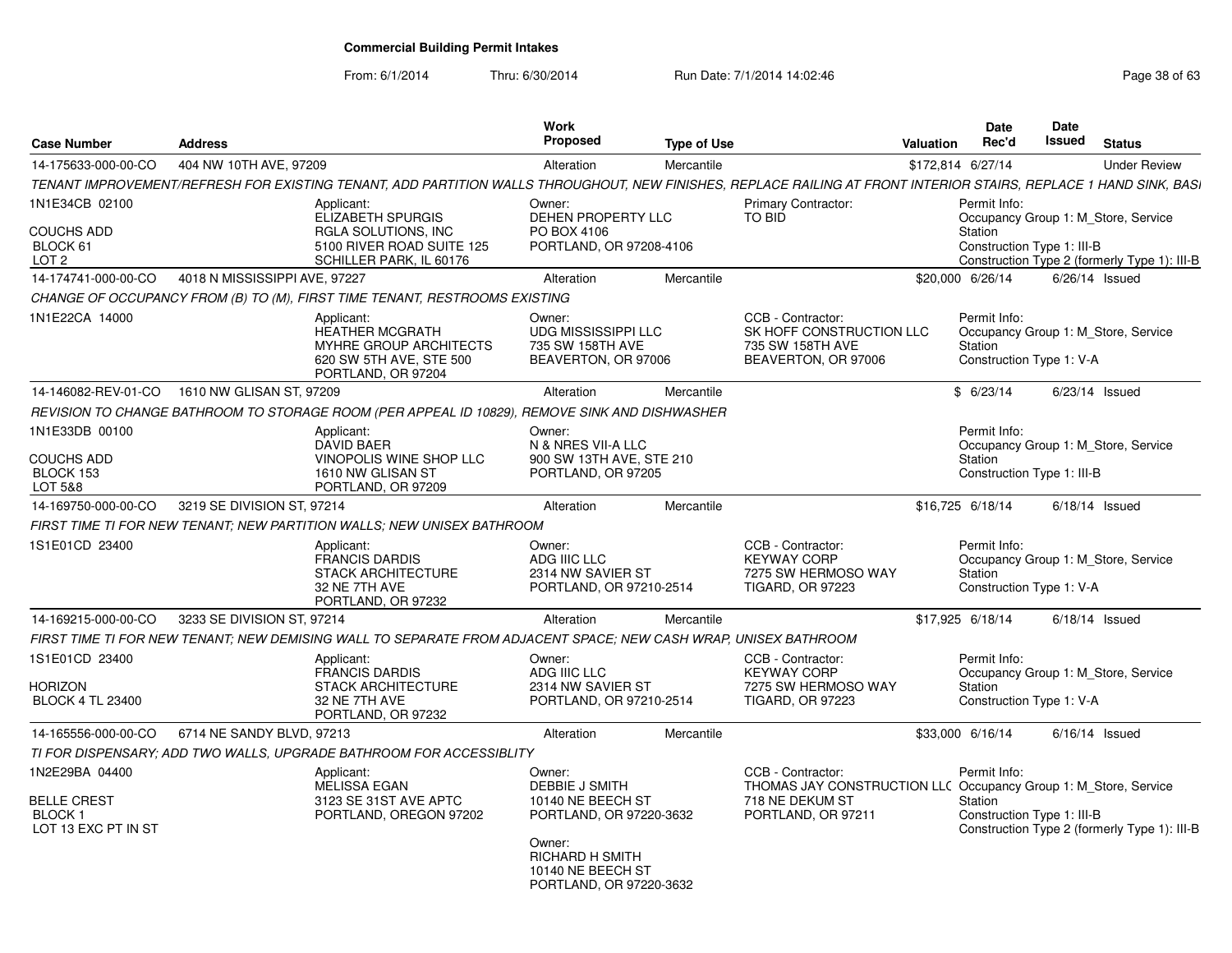| <b>Case Number</b>                                                              | <b>Address</b>            |                                                                                                                             | <b>Work</b><br><b>Proposed</b>                                                            | <b>Type of Use</b>  |                                                                                                         | Valuation | <b>Date</b><br>Rec'd                                                                                         | Date<br><b>Issued</b> | <b>Status</b>                                                                      |
|---------------------------------------------------------------------------------|---------------------------|-----------------------------------------------------------------------------------------------------------------------------|-------------------------------------------------------------------------------------------|---------------------|---------------------------------------------------------------------------------------------------------|-----------|--------------------------------------------------------------------------------------------------------------|-----------------------|------------------------------------------------------------------------------------|
| 13-229465-DFS-01-CO                                                             | 921 SE 7TH AVE, 97214     |                                                                                                                             | Alteration                                                                                | Mercantile          |                                                                                                         |           | \$10,000 6/11/14                                                                                             | $6/24/14$ Issued      |                                                                                    |
| <b>DFS - TRUSS REPAIR</b>                                                       |                           |                                                                                                                             |                                                                                           |                     |                                                                                                         |           |                                                                                                              |                       |                                                                                    |
| 1S1E02BB 07400                                                                  |                           | Applicant:<br>MIKE COYLE<br><b>FASTER PERMITS</b><br>14334 NW EAGLERIDGE LANE<br>PORTLAND, OR 97229                         | Owner:<br><b>MACGUFFIN LLC</b><br>921-923 SE 7TH AVE<br>PORTLAND, OR 97214                |                     |                                                                                                         |           | Permit Info:<br>Occupancy Group 1: B_Bank, Off.,<br>Med.Off., Pub.Bldg.<br>Construction Type 1: III-B        |                       | Construction Type 2 (formerly Type 1): III-B                                       |
| 14-171210-000-00-CO                                                             | 123 W BURNSIDE ST, 97209  |                                                                                                                             | Alteration                                                                                | Special Residential |                                                                                                         |           | \$151,000 6/30/14                                                                                            | $6/30/14$ Issued      |                                                                                    |
|                                                                                 |                           | REMOVE METAL WINDOWS, REPLACE WITH NEW ENERGY EFFICIENT WINDOWS COURTYARD ONLY. LIKE SIZE FOR LIKE KIND.                    |                                                                                           |                     |                                                                                                         |           |                                                                                                              |                       |                                                                                    |
| 1N1E34CA 09200                                                                  |                           | Applicant:<br>RYAN CONE<br>RICHART FAMILY INC<br>14600 NE 20TH AVE<br>VANCOUVER, WA 98686                                   | Owner:<br>SHORELINE BLDG LTD<br>PARTNERSHIP(LSD CCC<br>2 NW 2ND AVE<br>PORTLAND, OR 97209 |                     | CCB - Contractor:<br><b>RYAN CONE</b><br>RICHART FAMILY INC<br>14600 NE 20TH AVE<br>VANCOUVER, WA 98686 |           | Permit Info:<br>Multi-family<br>Construction Type 1: III-B                                                   |                       | Occupancy Group 1: R-2_Residential<br>Construction Type 2 (formerly Type 1): III-B |
| 14-160167-000-00-CO                                                             | 1930 NW 23RD PL, 97210    |                                                                                                                             | Alteration                                                                                | Storage             |                                                                                                         |           | \$9,500 6/24/14                                                                                              | $6/24/14$ Issued      |                                                                                    |
|                                                                                 |                           | BUILD MEZZANINE OVER EXISTING STORAGE TO CREATE ADDITIONAL STORAGE. UPGRADE EXISTING STORAGE UNIT ANCHORAGE TO EXISTING SOG |                                                                                           |                     |                                                                                                         |           |                                                                                                              |                       |                                                                                    |
| 1N1E28CC 05700<br><b>WILSONS ADD</b><br>BLOCK <sub>3</sub><br>LOT 15&18 TL 5700 |                           | Applicant:<br><b>JOHN OLMSTEAD</b><br>WILLAMETTE WINE STORAGE<br>1930 NW 23RD PL<br>PORTLAND OREGON 97210                   | Owner:<br><b>ROBERT B AIREY</b><br>33 VILLAGE LN<br>COLMA, CA 94015-1641<br>Owner:        |                     | CCB - Contractor:<br>TIM WEAVER CONSTRUCTION<br>PO BOX 67264<br>MILWUAKIE OR 97267                      |           | Permit Info:<br>Occupancy Group 1: S-1_Storage -<br>Moderate Hazard, Warehouse<br>Construction Type 1: V-B   |                       |                                                                                    |
|                                                                                 |                           |                                                                                                                             | <b>SYDNEY M AIREY</b><br>33 VILLAGE LN<br>COLMA, CA 94015-1641                            |                     |                                                                                                         |           |                                                                                                              |                       |                                                                                    |
| 14-172560-000-00-CO                                                             | 7916 SE FOSTER RD, 97206  |                                                                                                                             | Alteration                                                                                | Storage             |                                                                                                         |           | \$10,000 6/20/14                                                                                             | $6/20/14$ Issued      |                                                                                    |
|                                                                                 |                           | ADD WALLS TO CREATE MORE STORAGE ROOMS WITHIN EXISTING STORAGE AREA ON FIRST AND SECOND FLOOR                               |                                                                                           |                     |                                                                                                         |           |                                                                                                              |                       |                                                                                    |
| 1S2E17AD 01300<br><b>MARYSVILLE</b><br>LOT 27 TL 1300                           |                           | Applicant:<br><b>STEPHEN KORBICH</b><br>KORBICH ARCHITECTS<br>2235 NE KLICKITAT STREET<br>PORTLAND, OR 97212                | Owner:<br>6D LLC<br>21400 SE TILLSTROM RD<br>DAMASCUS, OR 97089-6026                      |                     | CCB - Contractor:<br>AT GRADE CONSTRUCTION INC<br>PO BOX 2465<br>GRESHAM, OR 97030                      |           | Permit Info:<br>Occupancy Group 1: S-1_Storage -<br>Moderate Hazard, Warehouse<br>Construction Type 1: III-B |                       |                                                                                    |
| 13-225804-REV-01-CO                                                             | 8231 SE LAMBERT ST, 97266 |                                                                                                                             | Alteration                                                                                | Storage             |                                                                                                         |           | \$6/3/14                                                                                                     |                       | $6/3/14$ Issued                                                                    |
|                                                                                 |                           | REVISION TO SITE PLAN TO REFLECT WHAT IS BEING PLANTED WITHIN 5-FOOT LANDSCAPE AREA                                         |                                                                                           |                     |                                                                                                         |           |                                                                                                              |                       |                                                                                    |
| 1S2E21CB 02600<br>D & O LITTLE HMS SUB 2<br>LOT 24 TL 2600                      |                           | Applicant:<br><b>CURTIS W THIES</b><br>18525 NE MARINE DR #E10<br>PORTLAND, OR 97230                                        | Owner:<br><b>CURTIS W THIES</b><br>18525 NE MARINE DR #E10<br>PORTLAND, OR 97230          |                     |                                                                                                         |           | Permit Info:<br>Occupancy Group 1: S-1_Storage -<br>Moderate Hazard, Warehouse<br>Construction Type 1: V-B   |                       |                                                                                    |
|                                                                                 |                           |                                                                                                                             | Owner:<br>YVONNE J THIES<br>18525 NE MARINE DR #E10<br>PORTLAND, OR 97230                 |                     |                                                                                                         |           |                                                                                                              |                       |                                                                                    |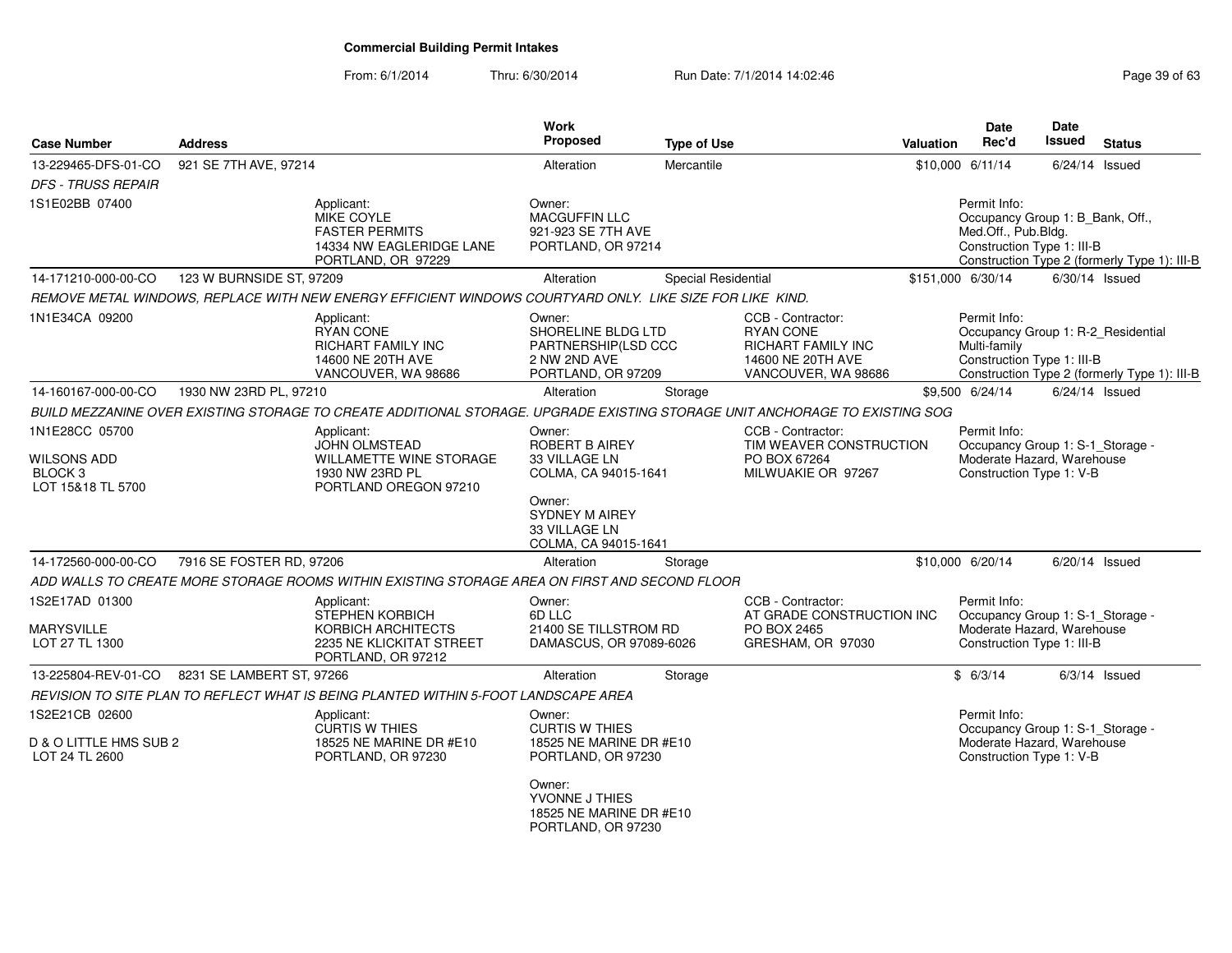From: 6/1/2014

| <b>Case Number</b>                                       | <b>Address</b>             |                                                                                                                                                                  | Work<br><b>Proposed</b>                                                                 | <b>Type of Use</b> |                                                                                                                              | Valuation         | <b>Date</b><br>Rec'd                                                                                         | Date<br><b>Issued</b> | <b>Status</b>                                |
|----------------------------------------------------------|----------------------------|------------------------------------------------------------------------------------------------------------------------------------------------------------------|-----------------------------------------------------------------------------------------|--------------------|------------------------------------------------------------------------------------------------------------------------------|-------------------|--------------------------------------------------------------------------------------------------------------|-----------------------|----------------------------------------------|
| 14-171075-000-00-CO                                      | 1313 NE 122ND AVE, 97220   |                                                                                                                                                                  | Alteration                                                                              | Storage            |                                                                                                                              | \$142,867 6/19/14 |                                                                                                              |                       | 6/19/14 Issued                               |
|                                                          |                            | RENOVATION OF EXISTING BODY SHOP OFFICE SPACE AND TOILET ROOM, AREA OF WORK IS APPROX 415SF. THE EXTERIOR WILL BE UPGRADED WITH METAL COMPOSITE PANELS, METAL SI |                                                                                         |                    |                                                                                                                              |                   |                                                                                                              |                       |                                              |
| 1N2E34AA 01300                                           |                            | Applicant:<br>PHILIP RUTTLEDGE                                                                                                                                   | Owner:<br><b>D&amp;B PROPERTIES CO</b>                                                  |                    | CCB - Contractor:<br>DOVETAIL CONSTRUCTION                                                                                   |                   | Permit Info:<br>Occupancy Group 1: B Bank, Off.,                                                             |                       |                                              |
| <b>HAZELWOOD</b><br>LOT 5 TL 1300                        |                            | AXIS DESIGN GROUP<br>11104 SE STARK ST.<br>PORTLAND, OREGON 97216                                                                                                | 7590 SOUTH BROADWAY<br>LITTLETON, CO 80122                                              |                    | 7230 SE SHORT RD<br>GRESHAM, OR 97080                                                                                        |                   | Med.Off., Pub.Bldg.<br>Construction Type 1: V-B                                                              |                       |                                              |
| 13-233021-REV-01-CO                                      | 75 SE YAMHILL ST, 97214    |                                                                                                                                                                  | Alteration                                                                              | Storage            |                                                                                                                              |                   | \$6/20/14                                                                                                    |                       | $6/20/14$ Issued                             |
|                                                          |                            | REVISION - RELOCATE BACKFLOW ASSEMBLY LOCATION TO SW CORNER OF BLDG, MODIFICATION DECREASING STAIR WIDTH TO 48 INCHES AND WALL TYPES, RELOCATE ELEVATOR MACHIN   |                                                                                         |                    |                                                                                                                              |                   |                                                                                                              |                       |                                              |
| 1S1E03AA 05800                                           |                            | Applicant:<br>MARIAM MOLLAGHAFFARI<br><b>WORKS PARTNERSHIP</b><br><b>ARCHITECTURE</b><br>524 E BURNSIDE STREET SUITE<br>320<br>PORTLAND ORE 97214                | Owner:<br>81 YAMHILL INVESTORS LLC<br>1001 SE WATER AVE STE 120<br>PORTLAND, OR 97214   |                    | CCB - Contractor:<br>LORENTZ BRUUN CO INC<br>3611 SE 20TH ST, STE 300<br>PORTLAND OR 97202                                   |                   | Permit Info:<br>Occupancy Group 1: S-1_Storage -<br>Moderate Hazard, Warehouse<br>Construction Type 1: III-B |                       | Construction Type 2 (formerly Type 1): III-B |
| 14-173578-000-00-CO                                      | 1220 SW COLUMBIA ST, 97201 |                                                                                                                                                                  | Alteration                                                                              | Storage            |                                                                                                                              |                   | \$30,000 6/25/14                                                                                             |                       | $6/25/14$ Issued                             |
|                                                          |                            | TI FOR EXISTING TENANT - ADD WALLS TO CREATE LAUNDRY ROOM                                                                                                        |                                                                                         |                    |                                                                                                                              |                   |                                                                                                              |                       |                                              |
| 1S1E04AD 01400<br><b>PORTLAND</b>                        |                            | Applicant:<br>Sean Suib<br>New Avenues for Youth                                                                                                                 | Owner:<br>L C                                                                           |                    | CCB - Contractor:<br>PARTNERS FOR NEW AVENUES L COLAS CONSTRUCTION INC<br>5319 SW WESTGATE DR., STE 207 Garage\Utility Misc. |                   | Permit Info:<br>Occupancy Group 1: U_Private                                                                 |                       |                                              |
| <b>BLOCK N1/2C</b><br>LOT 1&2                            |                            | 1220 SW Columbia St<br>Portland, OR 97201                                                                                                                        | 121 SW MORRISON ST #450<br>PORTLAND, OR 97204                                           |                    | PORTLAND OR 97229-7542                                                                                                       |                   | Construction Type 1: V-A                                                                                     |                       |                                              |
| 14-166302-000-00-CO                                      | 4033 NW YEON AVE, 97210    |                                                                                                                                                                  | Alteration                                                                              | Storage            |                                                                                                                              | \$23,500 6/6/14   |                                                                                                              |                       | <b>Under Review</b>                          |
|                                                          |                            | RACKING INSTALLATION IN S-2 OCCUPANCY FOR STORAGE OF NON-COMBUSTIBLES (GYPSUM BOARD, METAL FASTENERS AND CORNER MOLDING)                                         |                                                                                         |                    |                                                                                                                              |                   |                                                                                                              |                       |                                              |
| 1N1E19DD 00800<br>SECTION 19 1N 1E<br>TL 800 5.13 ACRES  |                            | Applicant:<br><b>DEAN WALKER</b><br>NORLIFT OF OREGON INC<br>7373 MILWAUKIE EXPY                                                                                 | Owner:<br>AMERICAN INDUSTRIES INC<br>1750 NW NAITO PKWY #106<br>PORTLAND, OR 97209-2532 |                    | CCB - Contractor:<br>WIZE SOLUTIONS INC<br>2724 S 3600 W STE N<br>WEST VALLEY, UT 84119                                      |                   | Permit Info:<br>Hazard, Parking Garage                                                                       |                       | Occupancy Group 1: S-2_Storage - Low         |
| LAND & IMPS SEE R646337 (R941190363)<br>FOR MACH & EQUIP |                            | PORTLAND, OR 97222                                                                                                                                               |                                                                                         |                    |                                                                                                                              |                   |                                                                                                              |                       |                                              |
| 13-225809-REV-01-CO                                      | 8225 SE LAMBERT ST. 97266  |                                                                                                                                                                  | Alteration                                                                              | Storage            |                                                                                                                              |                   | \$6/3/14                                                                                                     |                       | $6/3/14$ Issued                              |
|                                                          |                            | REVISION TO SITE PLAN TO REFLECT WHAT IS BEING PLANTED WITHIN 5-FOOT LANDSCAPE AREA                                                                              |                                                                                         |                    |                                                                                                                              |                   |                                                                                                              |                       |                                              |
| 1S2E21CB 02600                                           |                            | Applicant:<br>CURTIS W THIES<br>18525 NE MARINE DR #E10<br>PORTLAND, OR 97230                                                                                    | Owner:<br><b>CURTIS W THIES</b><br>18525 NE MARINE DR #E10<br>PORTLAND, OR 97230        |                    |                                                                                                                              |                   | Permit Info:<br>Occupancy Group 1: S-1_Storage -<br>Moderate Hazard, Warehouse<br>Construction Type 1: V-B   |                       |                                              |
|                                                          |                            |                                                                                                                                                                  | Owner:<br>YVONNE J THIES<br>18525 NE MARINE DR #E10<br>PORTLAND, OR 97230               |                    |                                                                                                                              |                   |                                                                                                              |                       |                                              |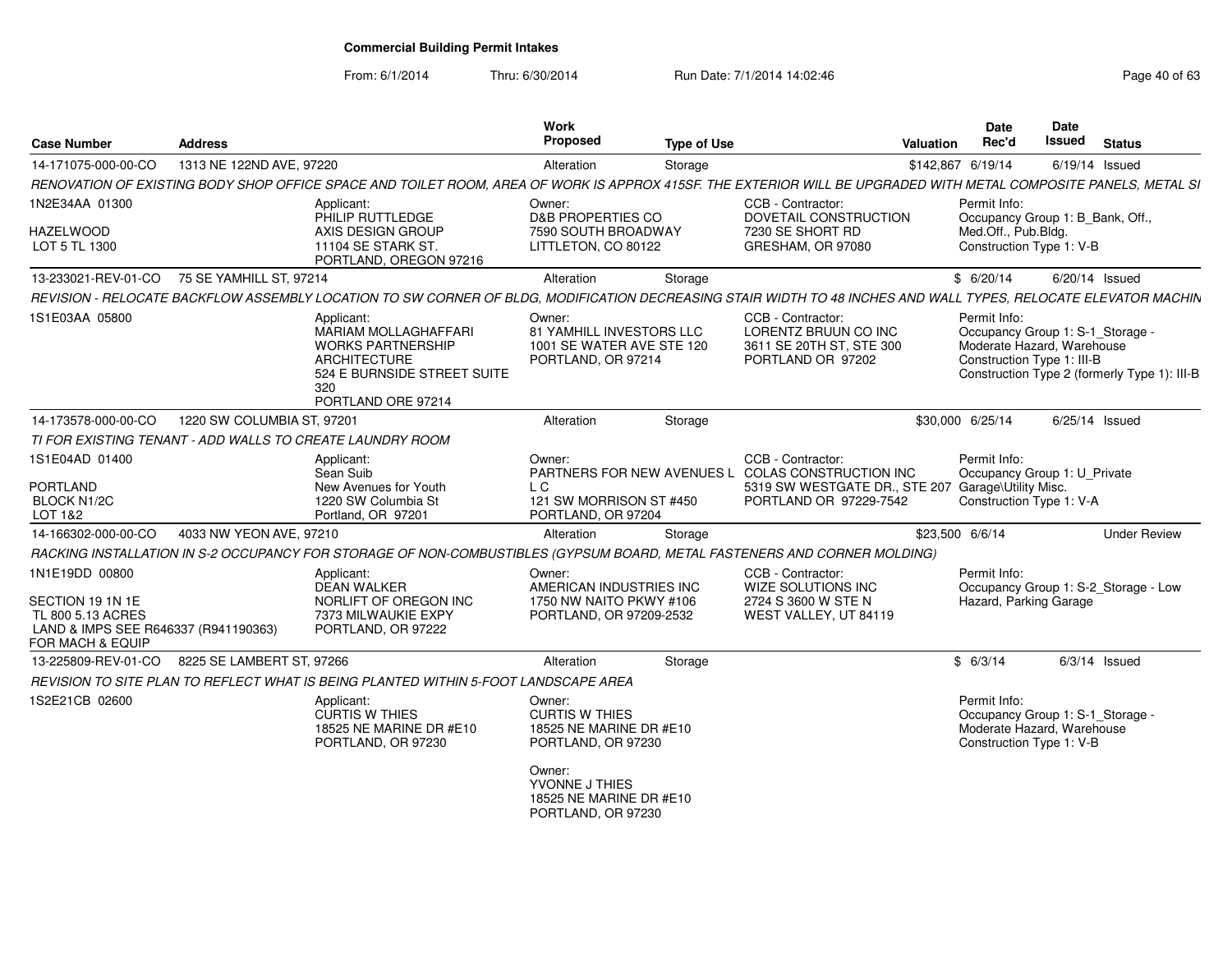| <b>Case Number</b>                                                           | <b>Address</b>                                     |                                                                                                          | <b>Work</b><br><b>Proposed</b>                                                                                                                                   | <b>Type of Use</b> |                                                                                                                              | <b>Valuation</b> | <b>Date</b><br>Rec'd                                                                              | Date<br>Issued | <b>Status</b>           |
|------------------------------------------------------------------------------|----------------------------------------------------|----------------------------------------------------------------------------------------------------------|------------------------------------------------------------------------------------------------------------------------------------------------------------------|--------------------|------------------------------------------------------------------------------------------------------------------------------|------------------|---------------------------------------------------------------------------------------------------|----------------|-------------------------|
| 11-196132-REV-02-CO                                                          | 501 SE HAWTHORNE BLVD, 97214                       |                                                                                                          | Alteration                                                                                                                                                       | Utility            |                                                                                                                              |                  | \$5,500 6/10/14                                                                                   |                | Approved to Issue       |
|                                                                              | ADDING TWO BEAMS FOR BATTERY ANCHORAGE             |                                                                                                          |                                                                                                                                                                  |                    |                                                                                                                              |                  |                                                                                                   |                |                         |
| 1S1E02BC 07200<br>HAWTHORNE PK<br>BLOCK 131<br>LOT 1-5 EXC W 10'<br>$LOT6-8$ |                                                    | Applicant:<br><b>Brian Flores</b><br><b>VELOCITEL</b><br>4004 KRUSE WAY STE 220<br>LAKE OSWEGO, OR 97080 | Owner:<br>MULTNOMAH COUNTY(LEASED<br>401 N DIXON ST<br>PORTLAND, OR 97227-1865<br>Owner:<br><b>MULTIPLE TENANTS</b><br>401 N DIXON ST<br>PORTLAND, OR 97227-1865 |                    | CCB - Contractor:<br><b>MIKE BENNETT</b><br>MONTI ELECTRIC INC<br><b>PO BOX 220</b><br>TROUTDALE, OR 97060                   |                  | Permit Info:<br>Occupancy Group 1: U Private<br>Garage\Utility Misc.<br>Construction Type 1: II-B |                |                         |
| 14-176978-000-00-CO                                                          | 123 W BURNSIDE ST, 97209                           |                                                                                                          | Alteration                                                                                                                                                       | Utility            |                                                                                                                              |                  | \$2,500 6/30/14                                                                                   |                | $6/30/14$ Issued        |
| <b>NEW SCAFFOLDING</b>                                                       |                                                    |                                                                                                          |                                                                                                                                                                  |                    |                                                                                                                              |                  |                                                                                                   |                |                         |
| 1N1E34CA 09200                                                               |                                                    | Applicant:<br><b>RYAN CONE</b><br>RICHART FAMILY INC<br>14600 NE 20TH AVE<br>VANCOUVER, WA 98686         | Owner:<br>SHORELINE BLDG LTD<br>PARTNERSHIP(LSD CCC<br>2 NW 2ND AVE<br>PORTLAND, OR 97209                                                                        |                    | CCB - Contractor:<br><b>RYAN CONE</b><br><b>RICHART FAMILY INC</b><br>14600 NE 20TH AVE<br>VANCOUVER, WA 98686               |                  |                                                                                                   |                |                         |
| 14-164968-000-00-CO                                                          | 2797 NE COLUMBIA BLVD, 97211                       |                                                                                                          | Alteration                                                                                                                                                       | Utility            |                                                                                                                              | \$12,000 6/4/14  |                                                                                                   |                | 6/4/14 Under Inspection |
|                                                                              | INSTALL 60 FOOT FLAG POLE TO DISPLAY AMERICAN FLAG |                                                                                                          |                                                                                                                                                                  |                    |                                                                                                                              |                  |                                                                                                   |                |                         |
| 1N1E13BB 00700                                                               |                                                    | Applicant:                                                                                               | Owner:                                                                                                                                                           |                    | CCB - Contractor:                                                                                                            |                  |                                                                                                   |                |                         |
| SECTION 13 1N 1E<br>TL 700 0.90 ACRES                                        |                                                    | <b>JOHN WOLFE</b><br>TACOMA SCREW PRODUCTS, INC 2001 CENTER ST<br>2001 CENTER ST<br>TACOMA, WA 98409     | <b>TSP PORTLAND LLC</b><br>TACOMA, WA 98409                                                                                                                      |                    | R & R CONSTRUCTION INC A<br><b>WASHINGTON CORP</b><br>PO BOX 10<br>CARBONADO, WA 98323                                       |                  |                                                                                                   |                |                         |
| 14-167454-000-00-CO                                                          | 0650 SW MEADE ST, 97201                            |                                                                                                          | Alteration                                                                                                                                                       | Utility            |                                                                                                                              |                  | \$12,000 6/10/14                                                                                  |                | $6/19/14$ Issued        |
| <b>INSTALLATION OF ART SCULPTURE</b>                                         |                                                    |                                                                                                          |                                                                                                                                                                  |                    |                                                                                                                              |                  |                                                                                                   |                |                         |
| 1S1E10 00200                                                                 |                                                    | Applicant:<br><b>TONY MCCORMICK</b><br><b>MEYER SIGN</b><br>15205 SW 74TH AVE<br>TIGARD OR 97224         | Owner:<br><b>OREGON HEALTH</b><br>PORTLAND, OR 97239-3011<br>Owner:<br><b>SCIENCE</b><br>3181 SW SAM JACKSON PARK RD<br>PORTLAND, OR 97239-3011                  |                    | CCB - Contractor:<br>MEYER SIGN CO OF OREGON INC<br>3181 SW SAM JACKSON PARK RD 15205 SW 74TH AVE<br><b>TIGARD, OR 97224</b> |                  | Permit Info:<br>Occupancy Group 1: U Private<br>Garage\Utility Misc.                              |                |                         |
|                                                                              |                                                    |                                                                                                          | Owner:<br><b>UNIVERSITY</b><br>3181 SW SAM JACKSON PARK RD<br>PORTLAND, OR 97239-3011                                                                            |                    |                                                                                                                              |                  |                                                                                                   |                |                         |
| 14-142389-000-00-CO                                                          | 344 SE 29TH AVE, 97214                             |                                                                                                          | Alteration                                                                                                                                                       | Utility            |                                                                                                                              |                  | \$10,000 6/18/14                                                                                  |                | $6/18/14$ Issued        |
|                                                                              |                                                    | REPLACE RETAINING WALL WITH NEW 5' WALL -NO WORK IN ROW - SEE 14-118314-VI                               |                                                                                                                                                                  |                    |                                                                                                                              |                  |                                                                                                   |                |                         |
| 1N1E36CD 10000<br><b>CAMERONS ADD</b><br>BLOCK 4                             |                                                    | Applicant:<br><b>Rick McCutcheon</b><br>The Wall<br>11120 NE Marx St                                     | Owner:<br>DAVID W DAVENPORT<br>1032 SE 13TH AVE<br>PORTLAND, OR 97214                                                                                            |                    | CCB - Contractor:<br><b>RICK MCCUTCHEON</b><br>THE WALL<br>5235 NE 112TH AV                                                  |                  | Permit Info:<br>Occupancy Group 1: U Private<br>Garage\Utility Misc.<br>Construction Type 1: V-B  |                |                         |
| LOT <sub>5</sub>                                                             |                                                    | Portland OR 97220                                                                                        |                                                                                                                                                                  |                    | PORTLAND, OR 97220                                                                                                           |                  |                                                                                                   |                |                         |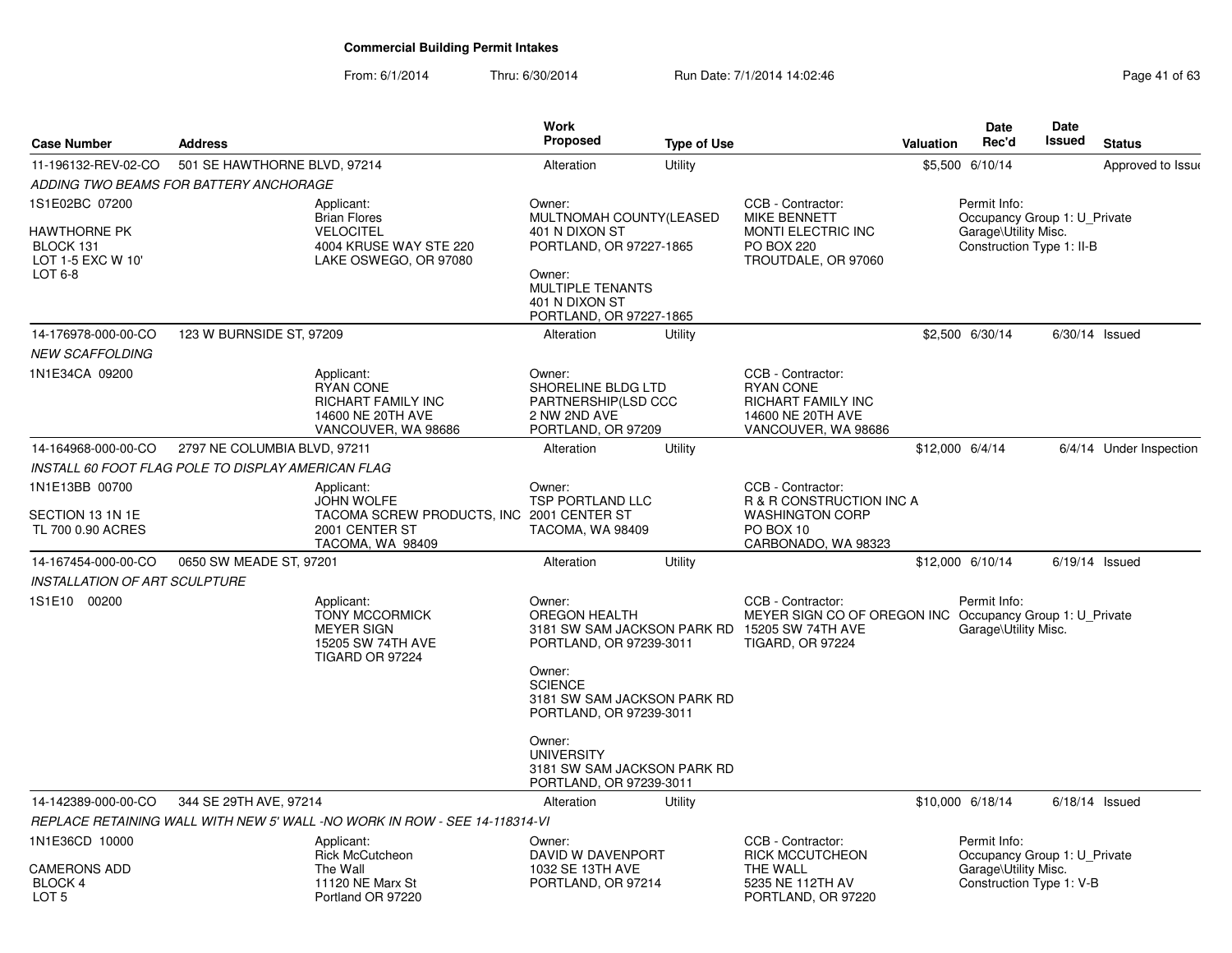From: 6/1/2014

| <b>Case Number</b>                                              | <b>Address</b>              |                                                                                                                                                                | Work<br>Proposed                                                                                                                                                                                                                           | <b>Type of Use</b> |                                                                                             | <b>Valuation</b> | Date<br>Rec'd                        | Date<br>Issued                                            | <b>Status</b>                                                 |
|-----------------------------------------------------------------|-----------------------------|----------------------------------------------------------------------------------------------------------------------------------------------------------------|--------------------------------------------------------------------------------------------------------------------------------------------------------------------------------------------------------------------------------------------|--------------------|---------------------------------------------------------------------------------------------|------------------|--------------------------------------|-----------------------------------------------------------|---------------------------------------------------------------|
| 14-175137-000-00-CO                                             | 4700 SW COUNCIL CREST DR    |                                                                                                                                                                | Alteration                                                                                                                                                                                                                                 | Utility            |                                                                                             |                  | \$300,000 6/25/14                    |                                                           | <b>Under Review</b>                                           |
|                                                                 |                             | UPGRADES TO TOWER STRUCTURE AND FOUNDATIONS; INSTALLATION OF LEG MOUNTED STANDBY ANTENNA AT APPROXIMATELY 465' AGL LEVEL; UPGRADE INCLUDE REINFORCEMENTS FO    |                                                                                                                                                                                                                                            |                    |                                                                                             |                  |                                      |                                                           |                                                               |
| 1S1E16BA 03101<br>PARTITION PLAT 2010-68<br>LOT 1 INC PT VAC ST |                             | Applicant:<br><b>ANTHONY FLORES</b><br>STONEHENGE TOWER, LLC<br>67 GARDEN COURT, SUITE 1000<br>MONTERREY, CA 93940                                             | Owner:<br>STONEHENGE TOWERS LLC<br>1550 MOFFETT ST #1000<br>SALINAS, CA 93905                                                                                                                                                              |                    | Primary Contractor:<br>TO BID                                                               |                  | Permit Info:<br>Garage\Utility Misc. | Occupancy Group 1: U Private<br>Construction Type 1: II-B |                                                               |
| 14-176408-000-00-CO                                             | 9498 SW 18TH PL, 97219      |                                                                                                                                                                | Alteration                                                                                                                                                                                                                                 | Utility            |                                                                                             |                  | \$231,904 6/27/14                    |                                                           | <b>Under Review</b>                                           |
|                                                                 |                             | CONSTRUCTION OF ACCESS TO NEW PLAY AREA WITH EQUIPMENT; NEW SURFACING, AND IMPROVED ACCESSIBLE PATHS, CRIB STAIRS AND CONCRETE PADS @ TABLES IN PICNIC AREA; M |                                                                                                                                                                                                                                            |                    |                                                                                             |                  |                                      |                                                           |                                                               |
| 1S1E28BD 00900<br>NORTHROP AC<br><b>BLOCK G</b><br>LOT 8-10     |                             | Applicant:<br><b>LISA TYLER</b><br>CITY OF PORTLAND PARKS<br><b>BUREAU</b><br>1120 SW 5TH<br>PORTLAND, OR 97201                                                | Owner:<br>PORTLAND CITY OF<br>1120 SW 5TH AVE #1302<br>PORTLAND, OR 97204<br>Owner:<br><b>BUREAU OF PARKS</b><br>1120 SW 5TH AVE #1302<br>PORTLAND, OR 97204<br>Owner:<br><b>RECREATION</b><br>1120 SW 5TH AVE #1302<br>PORTLAND, OR 97204 |                    | <b>Primary Contractor:</b><br>TO BID                                                        |                  | Permit Info:<br>Garage\Utility Misc. | Occupancy Group 1: U_Private<br>Construction Type 1: V-B  |                                                               |
| Total # of CO Alteration permit intakes: 190                    |                             |                                                                                                                                                                |                                                                                                                                                                                                                                            |                    |                                                                                             |                  |                                      |                                                           | Total valuation of CO Alteration permit intakes: \$10,126,529 |
| 14-170357-000-00-CO                                             | 1101 SW JEFFERSON ST, 97205 |                                                                                                                                                                | Demolition                                                                                                                                                                                                                                 |                    | Apartments/Condos (3 or more units)                                                         |                  | $$1$ 6/30/14                         |                                                           | <b>Under Review</b>                                           |
| Demo existing building<br>1S1E04AA 05300                        |                             | Applicant:<br><b>STEVE POLAND</b><br>ANKROM MOISON ASSOCIATED<br><b>ARCHITECTS</b><br>6720 SW MACADAM, SUITE 100<br>PORTLAND OR 97219                          |                                                                                                                                                                                                                                            |                    | CCB - Contractor:<br>ABSHER CONSTRUCTION CO<br><b>PO BOX 280</b><br>PUYALLUP, WA 28058-7900 |                  |                                      |                                                           |                                                               |
| 14-170355-000-00-CO                                             | 1139 SW JEFFERSON ST, 97205 |                                                                                                                                                                | Demolition                                                                                                                                                                                                                                 |                    | Apartments/Condos (3 or more units)                                                         |                  | $$1$ 6/30/14                         |                                                           | <b>Under Review</b>                                           |
| Demo existing building                                          |                             |                                                                                                                                                                |                                                                                                                                                                                                                                            |                    |                                                                                             |                  |                                      |                                                           |                                                               |
| 1S1E04AA 05300                                                  |                             | Applicant:<br><b>STEVE POLAND</b>                                                                                                                              | Owner:<br>PH PORTLAND JEFFERSON LLC                                                                                                                                                                                                        |                    | CCB - Contractor:<br>ABSHER CONSTRUCTION CO                                                 |                  |                                      |                                                           |                                                               |
| <b>PORTLAND</b><br>BLOCK 263<br>LOT 3-6 TL 5300                 |                             | ANKROM MOISON ASSOCIATED<br><b>ARCHITECTS</b><br>6720 SW MACADAM, SUITE 100<br>PORTLAND OR 97219                                                               | 100 N CITY PKWY #1700<br>LAS VEGAS, NV 89106-4614                                                                                                                                                                                          |                    | <b>PO BOX 280</b><br>PUYALLUP, WA 28058-7900                                                |                  |                                      |                                                           |                                                               |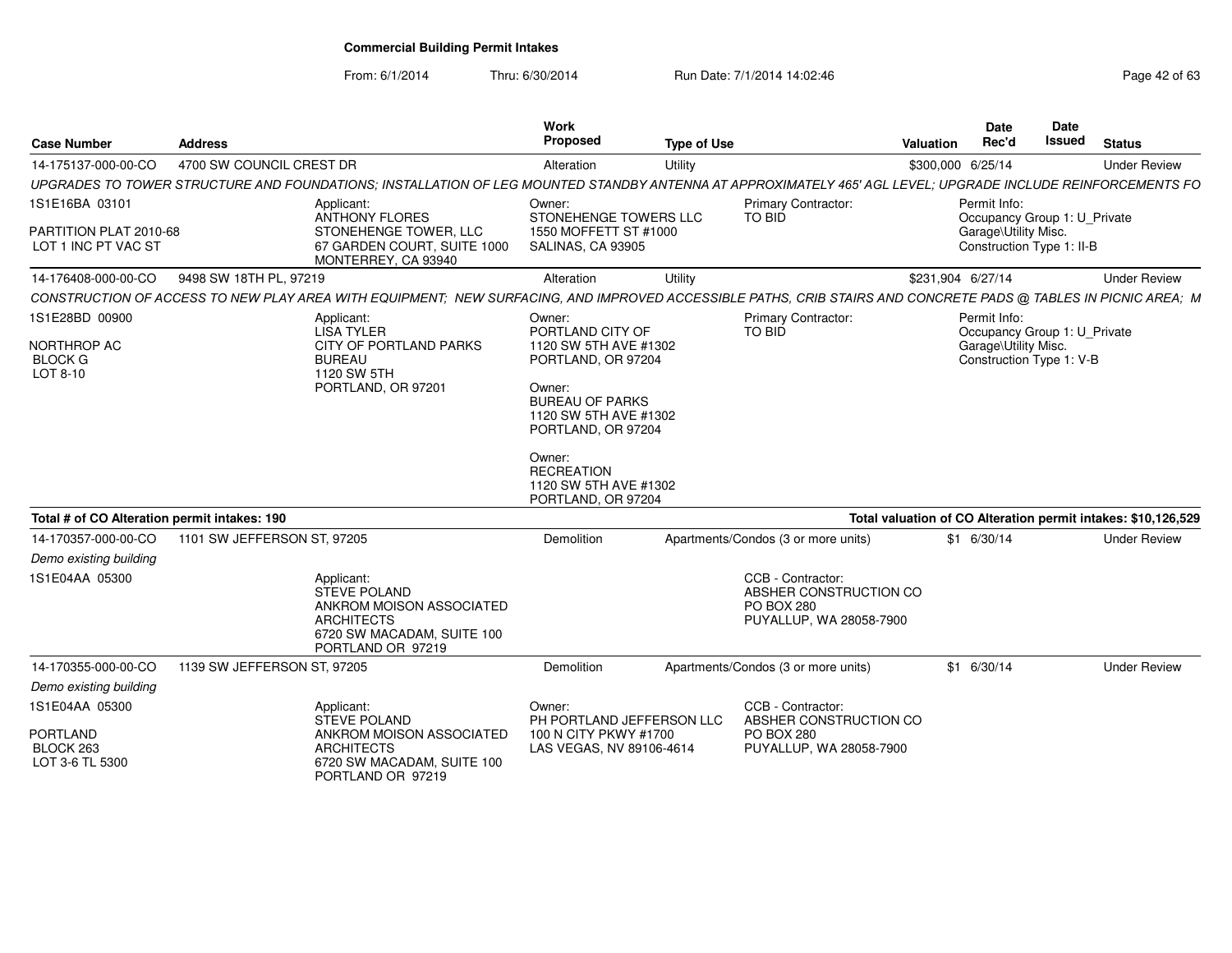| <b>Case Number</b>                                                                                                                        | <b>Address</b>                 |                                                                                                                                                                   | Work<br>Proposed                                                                                                                                                                 | <b>Type of Use</b> |                                                                                                             | Valuation        | <b>Date</b><br>Rec'd                                                   | Date<br>Issued | <b>Status</b>                       |
|-------------------------------------------------------------------------------------------------------------------------------------------|--------------------------------|-------------------------------------------------------------------------------------------------------------------------------------------------------------------|----------------------------------------------------------------------------------------------------------------------------------------------------------------------------------|--------------------|-------------------------------------------------------------------------------------------------------------|------------------|------------------------------------------------------------------------|----------------|-------------------------------------|
| 14-170370-000-00-CO                                                                                                                       | 6004 SE 52ND AVE, 97206        |                                                                                                                                                                   | Demolition                                                                                                                                                                       | <b>Business</b>    |                                                                                                             |                  | \$5,000 6/18/14                                                        |                | $6/18/14$ Issued                    |
| DEMOLISH SINGLE STORY CMU BUILDING, REMOVE ALL DEBRIS                                                                                     |                                |                                                                                                                                                                   |                                                                                                                                                                                  |                    |                                                                                                             |                  |                                                                        |                |                                     |
| 1S2E18DC 05600<br><b>HENRYS 4TH ADD</b><br>BLOCK 1<br>LOT 1-4&21-24                                                                       |                                | Applicant:<br>Nizar Slim<br>P.O. BOX 6602<br>PORTLAND OR 97228                                                                                                    | Owner:<br><b>MARION SKORO</b><br>19300 NW GILLIHAN RD<br>PORTLAND, OR 97231-1530<br>Owner:<br><b>MIRELA SKORO</b><br>19300 NW GILLIHAN RD                                        |                    | CCB - Contractor:<br><b>MATE SKORO</b><br>SKORO CONSTRUCTION LLC<br>11390 SE 222ND DR<br>DAMASCUS, OR 97089 |                  | Permit Info:<br>Station<br>Construction Type 1: V-B                    |                | Occupancy Group 1: M Store, Service |
|                                                                                                                                           |                                |                                                                                                                                                                   | PORTLAND, OR 97231-1530                                                                                                                                                          |                    |                                                                                                             |                  |                                                                        |                |                                     |
| 14-171735-000-00-CO                                                                                                                       | 8419 N DENVER AVE, 97217       |                                                                                                                                                                   | Demolition                                                                                                                                                                       | <b>Business</b>    |                                                                                                             | \$10,000 6/26/14 |                                                                        |                | <b>Under Review</b>                 |
|                                                                                                                                           |                                | DEMOLISH EXISTING SINGLE STORY COFFEE SHOP, REMOVE ALL DEBRIS33.445 DEMOLITION DELAY APPLIES; SUBJECT TO ZONING CODE 120-DAY HISTORIC RESOURCE DEMOLITION DELAY.N |                                                                                                                                                                                  |                    |                                                                                                             |                  |                                                                        |                |                                     |
|                                                                                                                                           |                                | Applicant:<br>ELISE HENDRICKSON<br>PORTLAND DEVELOPMENT<br><b>COMMISSION</b><br>222 NW 5TH AVE<br>PORTLAND OR 97209                                               | Owner:<br>PORTLAND DEVELOPMENT<br><b>COMMISION</b>                                                                                                                               |                    | <b>Primary Contractor:</b><br>TO BID                                                                        |                  |                                                                        |                |                                     |
| 14-177267-000-00-CO                                                                                                                       | 2730 N KILLINGSWORTH ST, 97217 |                                                                                                                                                                   | Demolition                                                                                                                                                                       | <b>Business</b>    |                                                                                                             |                  | \$6,000 6/30/14                                                        |                | $6/30/14$ Issued                    |
| DEMOLITION OF SINGLE STORY BLDG                                                                                                           |                                |                                                                                                                                                                   |                                                                                                                                                                                  |                    |                                                                                                             |                  |                                                                        |                |                                     |
| 1N1E21BA 01300<br><b>MADRONA HILL</b><br>BLOCK <sub>2</sub><br>W 20' OF LOT 5 EXC PT IN ST<br>LOT 6&7 EXC PT IN ST<br>LOT 8 EXC PT IN STS |                                | Applicant:<br><b>CARRIE STRICKLAND</b><br><b>WORKS PARTNERSHIP</b><br>ARCHITECTURE<br>524 E BURNSIDE ST. SUITE 320<br>PORTLAND OR 97214                           | Owner:<br><b>MADRONA HILL</b><br>560 FIRST ST STE 104<br>LAKE OSWEGO, OR 97034<br>Owner:<br>DEVELOPMENT LLC<br>560 FIRST ST STE 104                                              |                    | <b>Primary Contractor:</b><br>TO BID                                                                        |                  |                                                                        |                |                                     |
| 14-173628-000-00-CO                                                                                                                       | 1500 SW 12TH AVE, 97201        |                                                                                                                                                                   | LAKE OSWEGO, OR 97034<br>Demolition                                                                                                                                              |                    |                                                                                                             | \$35,000 6/27/14 |                                                                        |                | <b>Under Review</b>                 |
|                                                                                                                                           |                                | Demo existing 2 story office building, 8500 sq ft above grade and 500 sf below grade. Entire building will be removed                                             |                                                                                                                                                                                  | <b>Business</b>    |                                                                                                             |                  |                                                                        |                |                                     |
| 1S1E04AD 04900                                                                                                                            |                                | Applicant:<br>Rebecca Grace<br><b>SERA DESIGN LLC</b><br>338 NW 5TH AVE<br>PORTLAND OR 97209                                                                      | Owner:<br><b>CLAY STREET ASSOCIATES LLC</b><br>5125 SW MACADAM AVE #125<br>PORTLAND, OR 97239                                                                                    |                    | CCB - Contractor:<br><b>BREMIK CONSTRUCTION</b><br>1026 SE STARK ST<br>PORTLAND, OR 97214                   |                  |                                                                        |                |                                     |
| 14-168677-000-00-CO                                                                                                                       | 4447 NE GLISAN ST, 97213       |                                                                                                                                                                   | Demolition                                                                                                                                                                       | Storage            |                                                                                                             |                  | \$2,000 6/12/14                                                        |                | $6/12/14$ Issued                    |
| DEMOLISH STORAGE SHED, REMOVE ALL DEBRIS                                                                                                  |                                |                                                                                                                                                                   |                                                                                                                                                                                  |                    |                                                                                                             |                  |                                                                        |                |                                     |
| 1N2E31BC 06500<br>MAPLE HILL PL<br>BLOCK <sub>2</sub><br>LOT 5-10 LAND & IMPS                                                             |                                | Applicant:<br>LAKE OSWEGO INSULATION<br>0425 SW IOWA ST<br>PORTLAND, OR 97239                                                                                     | Owner:<br>PROVIDENCE HEALTH<br>4400 NE HALSEY ST BLDG 2 #190<br>PORTLAND, OR 97213-1545<br>Owner:<br>SERVICES-OREGON<br>4400 NE HALSEY ST BLDG 2 #190<br>PORTLAND, OR 97213-1545 |                    | CCB - Contractor:<br>LAKE OSWEGO INSULATION<br>0425 SW IOWA ST<br>PORTLAND, OR 97239                        |                  | Permit Info:<br>Moderate Hazard, Warehouse<br>Construction Type 1: V-B |                | Occupancy Group 1: S-1 Storage -    |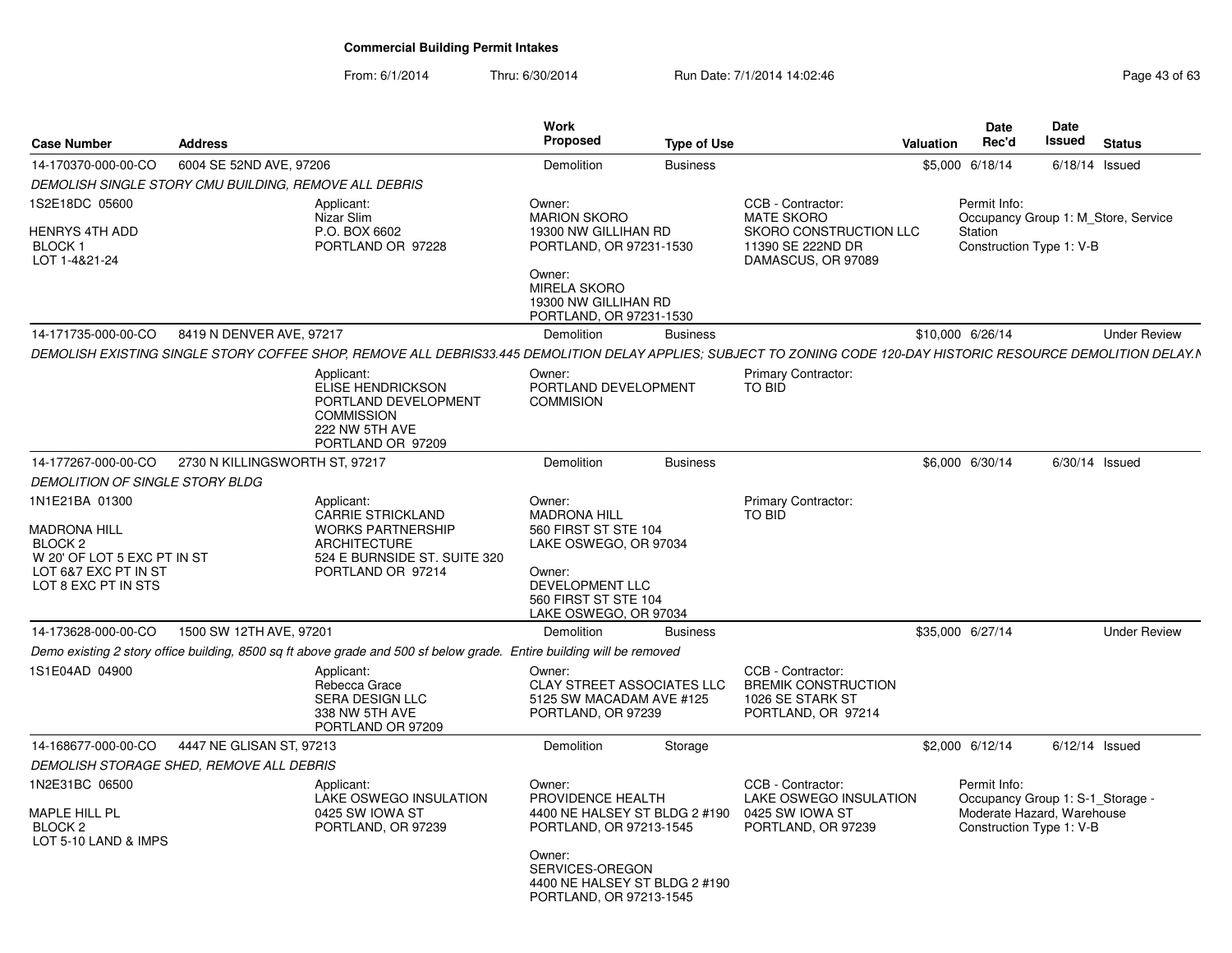| <b>Case Number</b>                                                            | <b>Address</b>                                     |                                                                                                                                                                   | Work<br><b>Proposed</b>                                                                 | <b>Type of Use</b> |                                                                                             | <b>Valuation</b>  | <b>Date</b><br>Rec'd                                                                                       | Date<br>Issued | <b>Status</b>                                              |
|-------------------------------------------------------------------------------|----------------------------------------------------|-------------------------------------------------------------------------------------------------------------------------------------------------------------------|-----------------------------------------------------------------------------------------|--------------------|---------------------------------------------------------------------------------------------|-------------------|------------------------------------------------------------------------------------------------------------|----------------|------------------------------------------------------------|
| 14-168675-000-00-CO                                                           | 4447 NE GLISAN ST, 97213                           |                                                                                                                                                                   | Demolition                                                                              | Storage            |                                                                                             | \$103,000 6/12/14 |                                                                                                            |                | 6/12/14 Under Inspection                                   |
|                                                                               |                                                    | DEMOLISH 2 STORY CONCRETE STRUCTURE USED FOR STORAGE, REMOVE ALL DEBRIS                                                                                           |                                                                                         |                    |                                                                                             |                   |                                                                                                            |                |                                                            |
| 1N2E31BC 06500<br>MAPLE HILL PL<br>BLOCK <sub>2</sub><br>LOT 5-10 LAND & IMPS |                                                    | Applicant:<br>LAKE OSWEGO INSULATION<br>0425 SW IOWA ST<br>PORTLAND, OR 97239                                                                                     | Owner:<br>PROVIDENCE HEALTH<br>4400 NE HALSEY ST BLDG 2 #190<br>PORTLAND, OR 97213-1545 |                    | CCB - Contractor:<br><b>LAKE OSWEGO INSULATION</b><br>0425 SW IOWA ST<br>PORTLAND, OR 97239 |                   | Permit Info:<br>Occupancy Group 1: S-1_Storage -<br>Moderate Hazard, Warehouse<br>Construction Type 1: V-B |                |                                                            |
|                                                                               |                                                    |                                                                                                                                                                   | Owner:<br>SERVICES-OREGON<br>4400 NE HALSEY ST BLDG 2 #190<br>PORTLAND, OR 97213-1545   |                    |                                                                                             |                   |                                                                                                            |                |                                                            |
| 14-174694-000-00-CO                                                           | 531 SE 14TH AVE, 97214                             |                                                                                                                                                                   | Demolition                                                                              | Storage            |                                                                                             | \$118,700 6/26/14 |                                                                                                            |                | 6/26/14 Issued                                             |
|                                                                               |                                                    | DEMOLISH 2.784 SF BOILER ROOM/STORAGE BUILDING SOUTH OF HIGH SCHOOL BUILDING, REMOVE ALL DEBRIS                                                                   |                                                                                         |                    |                                                                                             |                   |                                                                                                            |                |                                                            |
| 1S1E02BA 00100<br>EAST PORTLAND<br><b>BLOCK 259 TL 100</b>                    |                                                    | Applicant:<br>Craig Kelly<br>Venerable Development<br>70 NW Couch St., Suite 207<br>Portland, OR 97209                                                            | Owner:<br>SCHOOL DISTRICT NO 1<br>PO BOX 3107<br>PORTLAND, OR 97208-3107                |                    | CCB - Contractor:<br><b>BREMIK CONSTRUCTION</b><br>1026 SE STARK ST<br>PORTLAND, OR 97214   |                   | Permit Info:<br>Factory, Mod.Hazard<br>Construction Type 1: III-B                                          |                | Occupancy Group 1: F-1_Industrial Plant -                  |
| Total # of CO Demolition permit intakes: 9                                    |                                                    |                                                                                                                                                                   |                                                                                         |                    |                                                                                             |                   |                                                                                                            |                | Total valuation of CO Demolition permit intakes: \$279,702 |
| 13-232997-REV-02-CO                                                           | 460 NE SIMPSON ST, 97211                           |                                                                                                                                                                   | <b>New Construction</b>                                                                 |                    | Apartments/Condos (3 or more units)                                                         |                   | \$3,000 6/24/14                                                                                            |                | <b>Under Review</b>                                        |
|                                                                               |                                                    | ADDED VALUE REVISION TO MOVE KITCHEN OVER AND ADD NEW PARTITION WALLS IN UNIT B AND UNIT C TO CREATE NEW BEDROOMS; ADD WALLS IN UNIT A AND UNIT D TO CREATE EXTRA |                                                                                         |                    |                                                                                             |                   |                                                                                                            |                |                                                            |
| 1N1E14CC 05000                                                                |                                                    | Applicant:<br><b>ALBERTO TORRES</b><br>126 NE ALBERTA ST #206<br>PORTLAND OR 97211                                                                                | Owner:<br>DOZER CONSTRUCTION LLC<br>5324 NE 28TH AVE<br>PORTLAND, OR 97211-6234         |                    | CCB - Contractor:<br>DOZER CONSTRUCTION LLC<br>5324 NE 28TH AVE<br>PORTLAND, OR 97211       |                   | Permit Info:<br>Occupancy Group 1: R-2 Residential<br>Multi-family<br>Construction Type 1: V-B             |                |                                                            |
| 13-233000-REV-01-CO                                                           | 442 NE SIMPSON ST, 97211                           |                                                                                                                                                                   | <b>New Construction</b>                                                                 |                    | Apartments/Condos (3 or more units)                                                         |                   | \$3,000 6/24/14                                                                                            |                | <b>Under Review</b>                                        |
|                                                                               |                                                    | ADDED VALUE REVISION TO MOVE KITCHEN OVER AND ADD NEW PARTITION WALLS IN UNIT B AND UNIT C TO CREATE NEW BEDROOMS: ADD WALLS IN UNIT A AND UNIT D TO CREATE EXTRA |                                                                                         |                    |                                                                                             |                   |                                                                                                            |                |                                                            |
| 1N1E14CC 05000                                                                |                                                    | Applicant:<br><b>ALBERTO TORRES</b><br>126 NE ALBERTA ST #206<br>PORTLAND OR 97211                                                                                | Owner:<br>DOZER CONSTRUCTION LLC<br>5324 NE 28TH AVE<br>PORTLAND, OR 97211-6234         |                    | CCB - Contractor:<br>DOZER CONSTRUCTION LLC<br>5324 NE 28TH AVE<br>PORTLAND, OR 97211       |                   | Permit Info:<br>Occupancy Group 1: R-2 Residential<br>Multi-family<br>Construction Type 1: V-B             |                |                                                            |
| 13-233000-REV-02-CO                                                           | 442 NE SIMPSON ST, 97211                           |                                                                                                                                                                   | New Construction                                                                        |                    | Apartments/Condos (3 or more units)                                                         |                   | $$1\quad 6/24/14$                                                                                          |                | $6/24/14$ Issued                                           |
|                                                                               | REVISION - TO CAPTURE PLUMBING DRAWINGS AND REVIEW |                                                                                                                                                                   |                                                                                         |                    |                                                                                             |                   |                                                                                                            |                |                                                            |
| 1N1E14CC 05000                                                                |                                                    | Applicant:<br>ALBERTO TORRES<br>126 NE ALBERTA ST #206<br>PORTLAND OR 97211                                                                                       | Owner:<br>DOZER CONSTRUCTION LLC<br>5324 NE 28TH AVE<br>PORTLAND, OR 97211-6234         |                    | CCB - Contractor:<br>DOZER CONSTRUCTION LLC<br>5324 NE 28TH AVE<br>PORTLAND, OR 97211       |                   | Permit Info:<br>Occupancy Group 1: R-2 Residential<br>Multi-family<br>Construction Type 1: V-B             |                |                                                            |
| 13-211977-DFS-02-CO                                                           | 1315 NW 11TH AVE                                   |                                                                                                                                                                   | <b>New Construction</b>                                                                 |                    | Apartments/Condos (3 or more units)                                                         | \$54,298 6/24/14  |                                                                                                            |                | <b>Under Review</b>                                        |
|                                                                               | DFS FOR POST TENSION CONVRETE LEVEL ONE            |                                                                                                                                                                   |                                                                                         |                    |                                                                                             |                   |                                                                                                            |                |                                                            |
| 1N1E34BB 02630<br>HOYT STREET YARDS NO 2<br>LOT 25-28                         |                                                    | Applicant:<br>ANDERSEN CONSTRUCTION<br><b>COMPANY</b><br>PO BOX 6712                                                                                              | Owner:<br><b>BLOCK 17 HOLDINGS LLC</b><br>1420 5TH AVE #3670<br>SEATTLE, WA 98101       |                    | CCB - Contractor:<br>ANDERSEN CONSTRUCTION<br><b>COMPANY</b><br>PO BOX 6712                 |                   | Permit Info:<br>Hazard, Parking Garage<br>Construction Type 1: I-A                                         |                | Occupancy Group 1: S-2_Storage - Low                       |
|                                                                               |                                                    | PORTLAND, OR 97228-6712                                                                                                                                           |                                                                                         |                    | PORTLAND, OR 97228-6712                                                                     |                   |                                                                                                            |                | Construction Type 2 (formerly Type 1): I-A                 |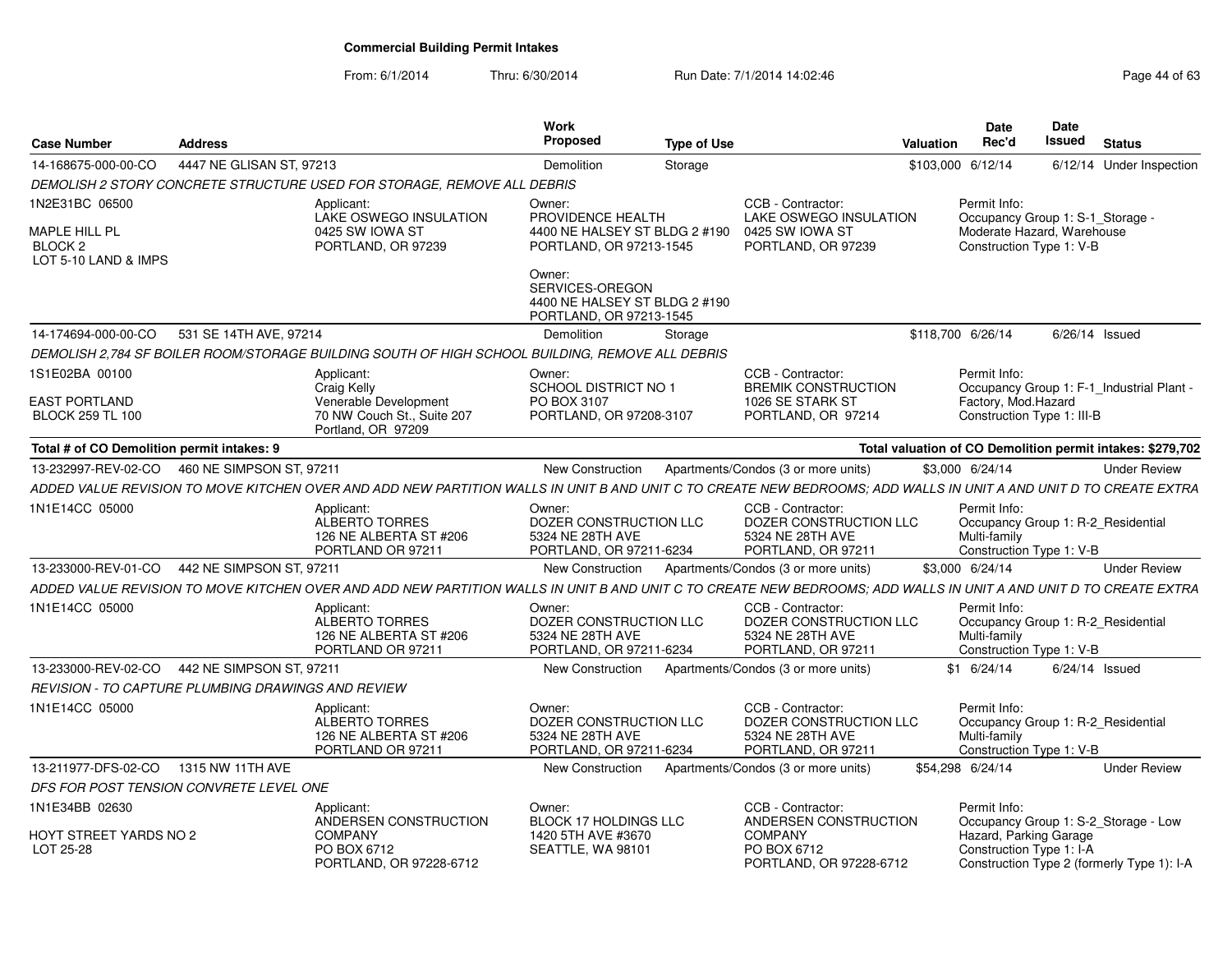| <b>Case Number</b>                                                          | <b>Address</b>            |                                                                                                          | <b>Work</b><br><b>Proposed</b>                                           | <b>Type of Use</b> |                                                                                   | <b>Valuation</b> | <b>Date</b><br>Rec'd                                                                      | <b>Date</b><br>Issued | <b>Status</b>                                                                      |
|-----------------------------------------------------------------------------|---------------------------|----------------------------------------------------------------------------------------------------------|--------------------------------------------------------------------------|--------------------|-----------------------------------------------------------------------------------|------------------|-------------------------------------------------------------------------------------------|-----------------------|------------------------------------------------------------------------------------|
| 13-211977-DFS-03-CO                                                         | 1315 NW 11TH AVE          |                                                                                                          | <b>New Construction</b>                                                  |                    | Apartments/Condos (3 or more units)                                               |                  | \$507,257 6/24/14                                                                         |                       | <b>Under Review</b>                                                                |
| DFS FOR POST TENSION CONCRETE LEVELS 2 THROUGH ROOF                         |                           |                                                                                                          |                                                                          |                    |                                                                                   |                  |                                                                                           |                       |                                                                                    |
| 1N1E34BB 02630                                                              |                           | Applicant:                                                                                               | Owner:                                                                   |                    | CCB - Contractor:                                                                 |                  | Permit Info:                                                                              |                       |                                                                                    |
| HOYT STREET YARDS NO 2<br>LOT 25-28                                         |                           | ANDERSEN CONSTRUCTION<br><b>COMPANY</b><br>PO BOX 6712<br>PORTLAND, OR 97228-6712                        | BLOCK 17 HOLDINGS LLC<br>1420 5TH AVE #3670<br>SEATTLE, WA 98101         |                    | ANDERSEN CONSTRUCTION<br><b>COMPANY</b><br>PO BOX 6712<br>PORTLAND, OR 97228-6712 |                  | Hazard, Parking Garage<br>Construction Type 1: I-A                                        |                       | Occupancy Group 1: S-2_Storage - Low<br>Construction Type 2 (formerly Type 1): I-A |
| 13-211977-DFS-04-CO                                                         | 1315 NW 11TH AVE          |                                                                                                          | <b>New Construction</b>                                                  |                    | Apartments/Condos (3 or more units)                                               |                  | \$252,830 6/24/14                                                                         |                       | <b>Under Review</b>                                                                |
| <b>DFS FOR STEEL STAIRS</b>                                                 |                           |                                                                                                          |                                                                          |                    |                                                                                   |                  |                                                                                           |                       |                                                                                    |
| 1N1E34BB 02630                                                              |                           | Applicant:                                                                                               | Owner:                                                                   |                    | CCB - Contractor:                                                                 |                  | Permit Info:                                                                              |                       |                                                                                    |
| HOYT STREET YARDS NO 2<br>LOT 25-28                                         |                           | ANDERSEN CONSTRUCTION<br><b>COMPANY</b><br>PO BOX 6712<br>PORTLAND, OR 97228-6712                        | BLOCK 17 HOLDINGS LLC<br>1420 5TH AVE #3670<br>SEATTLE, WA 98101         |                    | ANDERSEN CONSTRUCTION<br><b>COMPANY</b><br>PO BOX 6712<br>PORTLAND, OR 97228-6712 |                  | Hazard, Parking Garage<br>Construction Type 1: I-A                                        |                       | Occupancy Group 1: S-2_Storage - Low<br>Construction Type 2 (formerly Type 1): I-A |
| 13-211977-DFS-05-CO                                                         | 1315 NW 11TH AVE          |                                                                                                          | New Construction                                                         |                    | Apartments/Condos (3 or more units)                                               |                  | \$48,048 6/24/14                                                                          |                       | <b>Under Review</b>                                                                |
| <b>DFS FOR HOLD DOWN SYSTEM</b>                                             |                           |                                                                                                          |                                                                          |                    |                                                                                   |                  |                                                                                           |                       |                                                                                    |
| 1N1E34BB 02630                                                              |                           | Applicant:<br>ANDERSEN CONSTRUCTION                                                                      | Owner:<br>BLOCK 17 HOLDINGS LLC                                          |                    | CCB - Contractor:<br>ANDERSEN CONSTRUCTION                                        |                  | Permit Info:                                                                              |                       | Occupancy Group 1: S-2_Storage - Low                                               |
| HOYT STREET YARDS NO 2<br>LOT 25-28                                         |                           | <b>COMPANY</b><br>PO BOX 6712<br>PORTLAND, OR 97228-6712                                                 | 1420 5TH AVE #3670<br>SEATTLE, WA 98101                                  |                    | <b>COMPANY</b><br>PO BOX 6712<br>PORTLAND, OR 97228-6712                          |                  | Hazard, Parking Garage<br>Construction Type 1: I-A                                        |                       | Construction Type 2 (formerly Type 1): I-A                                         |
| 13-102286-DFS-01-CO                                                         | 2250 NW THURMAN ST, 97210 |                                                                                                          | New Construction                                                         |                    | Apartments/Condos (3 or more units)                                               |                  | \$60,000 6/25/14                                                                          |                       | <b>Under Review</b>                                                                |
| <b>DFS FOR JOISTS</b>                                                       |                           |                                                                                                          |                                                                          |                    |                                                                                   |                  |                                                                                           |                       |                                                                                    |
| 1N1E28CC 07300                                                              |                           | Applicant:<br>MIKE SMYTHE                                                                                | Owner:<br><b>FOOTPRINT NW LLC</b>                                        |                    | CCB - Contractor:<br><b>MIKE SMYTHE</b>                                           |                  | Permit Info:<br>Occupancy Group 1: R-2_Residential                                        |                       |                                                                                    |
| <b>COUCHS ADD</b><br>W 20' OF LOT 10 BLOCK 311<br>E 20' OF LOT 11 BLOCK 311 |                           | FOOTPRINT NW LLC<br>13930 92ND ST SE STE A<br>SNOHOMISH, WA 98290                                        | 13930 92ND ST SE #A<br>SNOHOMISH, WA 98290-9039                          |                    | FOOTPRINT NW LLC<br>13930 92ND ST SE STE A<br>SNOHOMISH, WA 98290                 |                  | Multi-family<br>Construction Type 1: V-A                                                  |                       |                                                                                    |
| 14-103589-DFS-01-CO                                                         | 60 SE 10TH AVE, 97214     |                                                                                                          | New Construction                                                         |                    | Apartments/Condos (3 or more units)                                               |                  | \$17,200 6/26/14                                                                          |                       | <b>Under Review</b>                                                                |
| DFS FOR HOLD DOWN - AUTO TIGHT SYSTEM                                       |                           |                                                                                                          |                                                                          |                    |                                                                                   |                  |                                                                                           |                       |                                                                                    |
| 1N1E35CD 01200                                                              |                           |                                                                                                          | Owner:                                                                   |                    | CCB - Contractor:                                                                 |                  | Permit Info:                                                                              |                       |                                                                                    |
| <b>EAST PORTLAND</b><br>BLOCK 226<br><b>LOT 3&amp;4</b>                     |                           |                                                                                                          | LOWER BURNSIDE LOFTS LLC<br>1028 SE WATER AVE #270<br>PORTLAND, OR 97214 |                    | <b>BREMIK CONSTRUCTION</b><br>1026 SE STARK ST<br>PORTLAND, OR 97214              |                  | Occupancy Group 1: R-2_Residential<br>Multi-family<br>Construction Type 1: III-B          |                       | Construction Type 2 (formerly Type 1): I-A                                         |
| 14-175563-000-00-CO                                                         | .97201                    |                                                                                                          | New Construction                                                         |                    | Apartments/Condos (3 or more units)                                               |                  | \$1,529,623 6/26/14                                                                       |                       | <b>Under Review</b>                                                                |
| <b>NEW 12 UNIT APARTMENT BUILDING</b>                                       |                           |                                                                                                          |                                                                          |                    |                                                                                   |                  |                                                                                           |                       |                                                                                    |
| 1S1E10CB 01300                                                              |                           | Applicant:<br><b>JESSICA MOLINAR</b>                                                                     | Owner:<br><b>VPT LLC</b>                                                 |                    | Primary Contractor:<br>TO BID                                                     |                  | Permit Info:<br>Occupancy Group 1: R-2_Residential                                        |                       |                                                                                    |
| <b>CARUTHERS ADD</b><br>BLOCK 181<br>LOT 3&4                                |                           | <b>COLAB ARCHITECTURE &amp; URBAN</b><br><b>DESIGN</b><br>421 SW 6TH AVE SUITE 1250<br>PORTLAND OR 97204 | 421 SW 6TH AVE #1250<br>PORTLAND, OR 97204-1638                          |                    |                                                                                   |                  | Multi-family<br>Construction Type 1: V-A<br>Total Square Footage - Display Only:<br>14604 |                       |                                                                                    |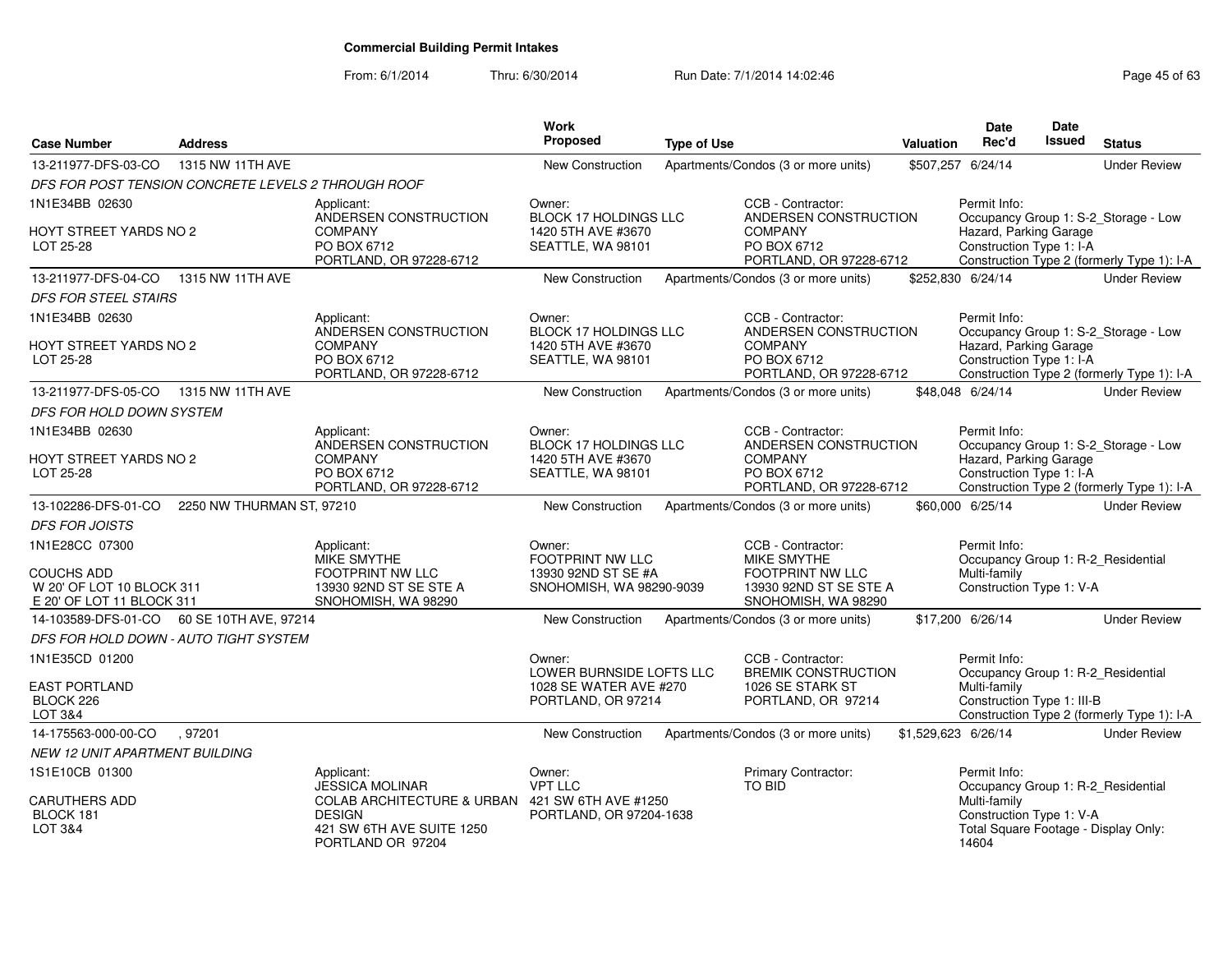| <b>Case Number</b>                                                                                                      | <b>Address</b>               |                                                                                                                                                                                                                           | <b>Work</b><br><b>Proposed</b>                                                                | <b>Type of Use</b> |                                                                                                                               | <b>Valuation</b>     | <b>Date</b><br>Rec'd                     | Date<br>Issued | <b>Status</b>                             |
|-------------------------------------------------------------------------------------------------------------------------|------------------------------|---------------------------------------------------------------------------------------------------------------------------------------------------------------------------------------------------------------------------|-----------------------------------------------------------------------------------------------|--------------------|-------------------------------------------------------------------------------------------------------------------------------|----------------------|------------------------------------------|----------------|-------------------------------------------|
| 14-170294-000-00-CO                                                                                                     | 1500 SW 12TH AVE, 97201      |                                                                                                                                                                                                                           | <b>New Construction</b>                                                                       |                    | Apartments/Condos (3 or more units)                                                                                           | \$11,500,000 6/27/14 |                                          |                | <b>Under Review</b>                       |
|                                                                                                                         |                              | 8 story multi-family apartment building. Metal stud walls, open web steel joists and concrete slab floors. Exterior is brick veneer, fiber cement and metal panels. Ground floor contains the resident amenity spaces     |                                                                                               |                    |                                                                                                                               |                      |                                          |                |                                           |
| 1S1E04AD 04900                                                                                                          |                              | Applicant:<br>Rebecca Grace<br>SERA DESIGN LLC<br>338 NW 5TH AVE<br>PORTLAND OR 97209                                                                                                                                     | Owner:<br><b>CLAY STREET ASSOCIATES LLC</b><br>5125 SW MACADAM AVE #125<br>PORTLAND, OR 97239 |                    | CCB - Contractor:<br><b>BREMIK CONSTRUCTION</b><br>1026 SE STARK ST<br>PORTLAND, OR 97214                                     |                      |                                          |                |                                           |
| 14-176313-000-00-CO                                                                                                     | 1934 SE MORRISON ST          |                                                                                                                                                                                                                           | <b>New Construction</b>                                                                       |                    | Apartments/Condos (3 or more units)                                                                                           | \$3,800,000 6/27/14  |                                          |                | <b>Under Review</b>                       |
|                                                                                                                         |                              | NEW 51 UNIT-4 STORY APARTMENT BUILDING WITH PARKING IN BASEMENT                                                                                                                                                           |                                                                                               |                    |                                                                                                                               |                      |                                          |                |                                           |
| 1S1E02AA 04500                                                                                                          |                              | Applicant:<br>DAVID MULLENS<br>URBAN DEVELOPMENT GROUP<br>735 SW 158TH AVENUE<br>BEAVERTON, OR 97006                                                                                                                      | Owner:<br>THE GROUP LLC<br>12655 SW NORTH DAKOTA ST<br>PORTLAND, OR 97223-0801                |                    | CCB - Contractor:<br>SK HOFF CONSTRUCTION LLC<br>735 SW 158TH AVE<br>BEAVERTON, OR 97006                                      |                      |                                          |                |                                           |
| 14-167510-000-00-CO                                                                                                     | 1139 SW JEFFERSON ST, 97205  |                                                                                                                                                                                                                           | New Construction                                                                              |                    | Apartments/Condos (3 or more units)                                                                                           | \$31,757,157 6/30/14 |                                          |                | <b>Under Review</b>                       |
|                                                                                                                         |                              | 15 STORY MIXED USE, 196 APARTMENTS, 8,970 SF RETAIL, 2 LEVELS SUBGRADE PARKING                                                                                                                                            |                                                                                               |                    |                                                                                                                               |                      |                                          |                |                                           |
| 1S1E04AA 05300<br><b>PORTLAND</b><br>BLOCK 263                                                                          |                              | Applicant:<br><b>STEVE POLAND</b><br>ANKROM MOISON ASSOCIATED<br><b>ARCHITECTS</b>                                                                                                                                        | Owner:<br>PH PORTLAND JEFFERSON LLC<br>100 N CITY PKWY #1700<br>LAS VEGAS, NV 89106-4614      |                    | CCB - Contractor:<br>ABSHER CONSTRUCTION CO<br><b>PO BOX 280</b><br>PUYALLUP, WA 28058-7900                                   |                      |                                          |                |                                           |
| LOT 3-6 TL 5300                                                                                                         |                              | 6720 SW MACADAM, SUITE 100<br>PORTLAND OR 97219                                                                                                                                                                           |                                                                                               |                    |                                                                                                                               |                      |                                          |                |                                           |
| 14-167510-EXC-01-CO  1139 SW JEFFERSON ST, 97205                                                                        |                              |                                                                                                                                                                                                                           | New Construction                                                                              |                    | Apartments/Condos (3 or more units)                                                                                           | \$1,275,863 6/30/14  |                                          |                | <b>Under Review</b>                       |
|                                                                                                                         |                              | ***PARTIAL PERMIT : EXCAVATION AND SHORING***15 STORY MIXED USE, 196 APARTMENTS, 8,970 SF RETAIL, 2 LEVELS SUBGRADE PARKING                                                                                               |                                                                                               |                    |                                                                                                                               |                      |                                          |                |                                           |
| 1S1E04AA 05300<br>PORTLAND<br>BLOCK 263                                                                                 |                              | Applicant:<br>Sean Robinson<br>Absher Construction<br>1001 SHAW ROAD                                                                                                                                                      | Owner:<br>PH PORTLAND JEFFERSON LLC<br>100 N CITY PKWY #1700<br>LAS VEGAS, NV 89106-4614      |                    | CCB - Contractor:<br>ABSHER CONSTRUCTION CO<br><b>PO BOX 280</b><br>PUYALLUP, WA 28058-7900                                   |                      |                                          |                |                                           |
| LOT 3-6 TL 5300                                                                                                         |                              | PUYALLUP WA 98372                                                                                                                                                                                                         |                                                                                               |                    |                                                                                                                               |                      |                                          |                |                                           |
| 14-168320-000-00-CO                                                                                                     | 8310 N INTERSTATE AVE, 97217 |                                                                                                                                                                                                                           | New Construction                                                                              |                    | Apartments/Condos (3 or more units)                                                                                           | \$6,000,000 6/30/14  |                                          |                | <b>Under Review</b>                       |
|                                                                                                                         |                              | 4 story, wood frame, slab on grade multi-family apartment project. Ground floor has 1500 sq ft of warm shell retail space, tuck under parking for 17 vehicles, 1 loading stall and 5 residential units. Floors 2-4 are at |                                                                                               |                    |                                                                                                                               |                      |                                          |                |                                           |
| 1N1E09DA 02400<br><b>KENTON</b><br>BLOCK 43 LOT 1 EXC PT IN ST<br>LOT 2-4<br>S 28' OF LOT 5&6<br>LOT 27-34 EXC PT IN ST |                              | Applicant:<br>MIKE COYLE<br><b>FASTER PERMITS</b><br>14334 NW EAGLERIDGE LANE<br>PORTLAND, OR 97229                                                                                                                       | Owner:<br><b>KENTON CONDOMINIUM LLC</b><br>1211 SW 5TH AVE #720<br>PORTLAND, OR 97204         |                    | CCB - Contractor:<br><b>JOHN RESIDENTIAL</b><br>CONSTRUCTION GROUP LLC<br>1701 SE COLUMBIA RIVER DRIVE<br>VANCOUVER, WA 98661 |                      |                                          |                |                                           |
| 14-176999-000-00-CO                                                                                                     | .97230                       |                                                                                                                                                                                                                           | <b>New Construction</b>                                                                       |                    | Apartments/Condos (3 or more units)                                                                                           | \$801,240 6/30/14    |                                          |                | <b>Under Review</b>                       |
|                                                                                                                         |                              | BUILDING 1 OF 4 NEW APARTMENT BUILDINGS ON 2 LOTS, 3 STORY, 12 UNITS, PARKING LOT AND ASSOCIATED SITE WORK INCLUDED, DETACHED COVERED TRASH ENCLOSURE ON SEPARATI                                                         |                                                                                               |                    |                                                                                                                               |                      |                                          |                |                                           |
| 1N2E36CB 01800                                                                                                          |                              | Applicant:<br><b>MLADEN BARICEVIC</b>                                                                                                                                                                                     | Owner:<br><b>RIVA PROPERTIES LLC</b>                                                          |                    | CCB - Contractor:<br><b>MLADEN BARICEVIC</b>                                                                                  |                      | Permit Info:                             |                | Occupancy Group 1: R-2 Residential        |
| ASCOT AC<br>EXC W 143'-S 70' OF LOT 205                                                                                 |                              | <b>ARBE HOMES</b><br><b>PO BOX 284</b><br>PORTLAND, OR 972070284                                                                                                                                                          | <b>PO BOX 284</b><br>PORTLAND, OR 97207-0284                                                  |                    | <b>ARBE HOMES</b><br><b>PO BOX 284</b><br>PORTLAND, OR 972070284                                                              |                      | Multi-family<br>Construction Type 1: V-B |                | Total Square Footage - Display Only: 7998 |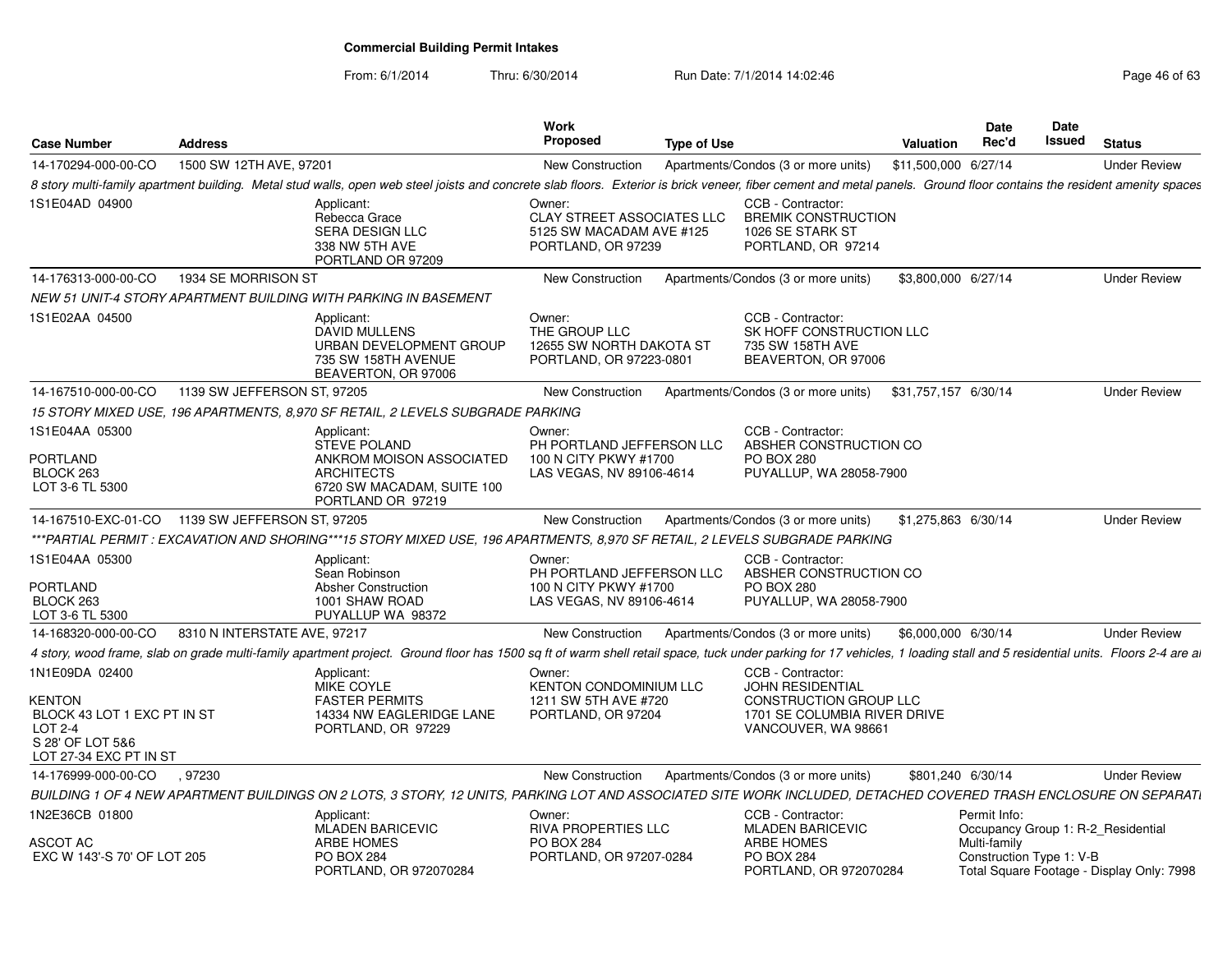| <b>Case Number</b>                                                                                               | <b>Address</b>               |                                                                                                                                 | Work<br><b>Proposed</b>                                                                   | <b>Type of Use</b> |                                                                                                                  | Valuation           | <b>Date</b><br>Rec'd                                                                           | <b>Date</b><br>Issued | <b>Status</b>                                                                           |
|------------------------------------------------------------------------------------------------------------------|------------------------------|---------------------------------------------------------------------------------------------------------------------------------|-------------------------------------------------------------------------------------------|--------------------|------------------------------------------------------------------------------------------------------------------|---------------------|------------------------------------------------------------------------------------------------|-----------------------|-----------------------------------------------------------------------------------------|
| 14-177007-000-00-CO                                                                                              | .97230                       |                                                                                                                                 | <b>New Construction</b>                                                                   |                    | Apartments/Condos (3 or more units)                                                                              |                     | \$801,240 6/30/14                                                                              |                       | <b>Under Review</b>                                                                     |
|                                                                                                                  |                              | BUILDING 2 OF 4 NEW APARTMENT BUILDINGS ON 2 LOTS, 3 STORY, 12 UNITS                                                            |                                                                                           |                    |                                                                                                                  |                     |                                                                                                |                       |                                                                                         |
| 1N2E36CB 01800<br><b>ASCOT AC</b><br>EXC W 143'-S 70' OF LOT 205                                                 |                              | Applicant:<br><b>MLADEN BARICEVIC</b><br><b>ARBE HOMES</b><br>PO BOX 284<br>PORTLAND, OR 972070284                              | Owner:<br><b>RIVA PROPERTIES LLC</b><br>PO BOX 284<br>PORTLAND, OR 97207-0284             |                    | CCB - Contractor:<br><b>MLADEN BARICEVIC</b><br><b>ARBE HOMES</b><br><b>PO BOX 284</b><br>PORTLAND, OR 972070284 |                     | Permit Info:<br>Occupancy Group 1: R-2_Residential<br>Multi-family<br>Construction Type 1: V-B |                       | Total Square Footage - Display Only: 7998                                               |
| 14-177010-000-00-CO                                                                                              | .97230                       |                                                                                                                                 | New Construction                                                                          |                    | Apartments/Condos (3 or more units)                                                                              |                     | \$801,240 6/30/14                                                                              |                       | <b>Under Review</b>                                                                     |
|                                                                                                                  |                              | BUILDING 3 OF 4 NEW APARTMENT BUILDINGS ON 2 LOTS, 3 STORY, 12 UNITS                                                            |                                                                                           |                    |                                                                                                                  |                     |                                                                                                |                       |                                                                                         |
| 1N2E36CB 01800<br><b>ASCOT AC</b><br>EXC W 143'-S 70' OF LOT 205                                                 |                              | Applicant:<br><b>MLADEN BARICEVIC</b><br><b>ARBE HOMES</b><br><b>PO BOX 284</b><br>PORTLAND, OR 972070284                       | Owner:<br><b>RIVA PROPERTIES LLC</b><br>PO BOX 284<br>PORTLAND, OR 97207-0284             |                    | CCB - Contractor:<br><b>MLADEN BARICEVIC</b><br><b>ARBE HOMES</b><br>PO BOX 284<br>PORTLAND, OR 972070284        |                     | Permit Info:<br>Occupancy Group 1: R-2 Residential<br>Multi-family<br>Construction Type 1: V-B |                       | Total Square Footage - Display Only: 7998                                               |
| 14-177018-000-00-CO                                                                                              | .97230                       |                                                                                                                                 | New Construction                                                                          |                    | Apartments/Condos (3 or more units)                                                                              |                     | \$193,008 6/30/14                                                                              |                       | <b>Under Review</b>                                                                     |
|                                                                                                                  |                              | BUILDING 4 OF 4 NEW APARTMENT BUILDINGS ON 2 LOTS, 3 STORY, OFFICE ON MAIN FLOOR, 2 ADDITIONAL UNITS ABOVE                      |                                                                                           |                    |                                                                                                                  |                     |                                                                                                |                       |                                                                                         |
| 1N2E36CB 01800<br><b>ASCOT AC</b><br>EXC W 143'-S 70' OF LOT 205                                                 |                              | Applicant:<br><b>MLADEN BARICEVIC</b><br><b>ARBE HOMES</b><br>PO BOX 284<br>PORTLAND, OR 972070284                              | Owner:<br><b>RIVA PROPERTIES LLC</b><br><b>PO BOX 284</b><br>PORTLAND, OR 97207-0284      |                    | CCB - Contractor:<br><b>MLADEN BARICEVIC</b><br><b>ARBE HOMES</b><br><b>PO BOX 284</b><br>PORTLAND, OR 972070284 |                     | Permit Info:<br>Occupancy Group 1: R-2_Residential<br>Multi-family<br>Construction Type 1: V-B |                       | Construction Type 2 (formerly Type 1): V-B<br>Total Square Footage - Display Only: 1800 |
| 14-177160-000-00-CO                                                                                              | 1954 NW PETTYGROVE ST, 97209 |                                                                                                                                 | New Construction                                                                          |                    | Apartments/Condos (3 or more units)                                                                              | \$5,150,000 6/30/14 |                                                                                                |                       | <b>Under Review</b>                                                                     |
| 6 STORY 5/1, 63 APTS<br>1N1E33AB 10300<br><b>COUCHS ADD</b><br>BLOCK 265<br>W 1/2 OF LOT 10<br>LOT <sub>11</sub> |                              | Applicant:<br>PHILLIP CHUBB<br>FFA ARCHITECTURE &<br><b>INTERIORS INC</b><br>520 SW YAMHILL STREET STE 900<br>PORTLAND OR 97204 | Owner:<br><b>OVERTON STREET LLC</b><br>35530 SUNNYHILL LN<br>PLEASANT HILL, OR 97455-9643 |                    | CCB - Contractor:<br>LORENTZ BRUUN CO INC<br>3611 SE 20TH ST, STE 300<br>PORTLAND OR 97202                       |                     |                                                                                                |                       |                                                                                         |
| 14-177163-000-00-CO                                                                                              | 1951 NW OVERTON ST, 97209    |                                                                                                                                 | <b>New Construction</b>                                                                   |                    | Apartments/Condos (3 or more units)                                                                              | \$5,150,000 6/30/14 |                                                                                                |                       | <b>Under Review</b>                                                                     |
| 6 STORY 5/1, 63 APTS                                                                                             |                              |                                                                                                                                 |                                                                                           |                    |                                                                                                                  |                     |                                                                                                |                       |                                                                                         |
| 1N1E33AB 09500<br><b>COUCHS ADD</b><br>BLOCK 265<br>LOT 12&13                                                    |                              | Applicant:<br>PHILLIP CHUBB<br>FFA ARCHITECTURE &<br><b>INTERIORS INC</b><br>520 SW YAMHILL STREET STE 900<br>PORTLAND OR 97204 |                                                                                           |                    | CCB - Contractor:<br>LORENTZ BRUUN CO INC<br>3611 SE 20TH ST, STE 300<br>PORTLAND OR 97202                       |                     |                                                                                                |                       |                                                                                         |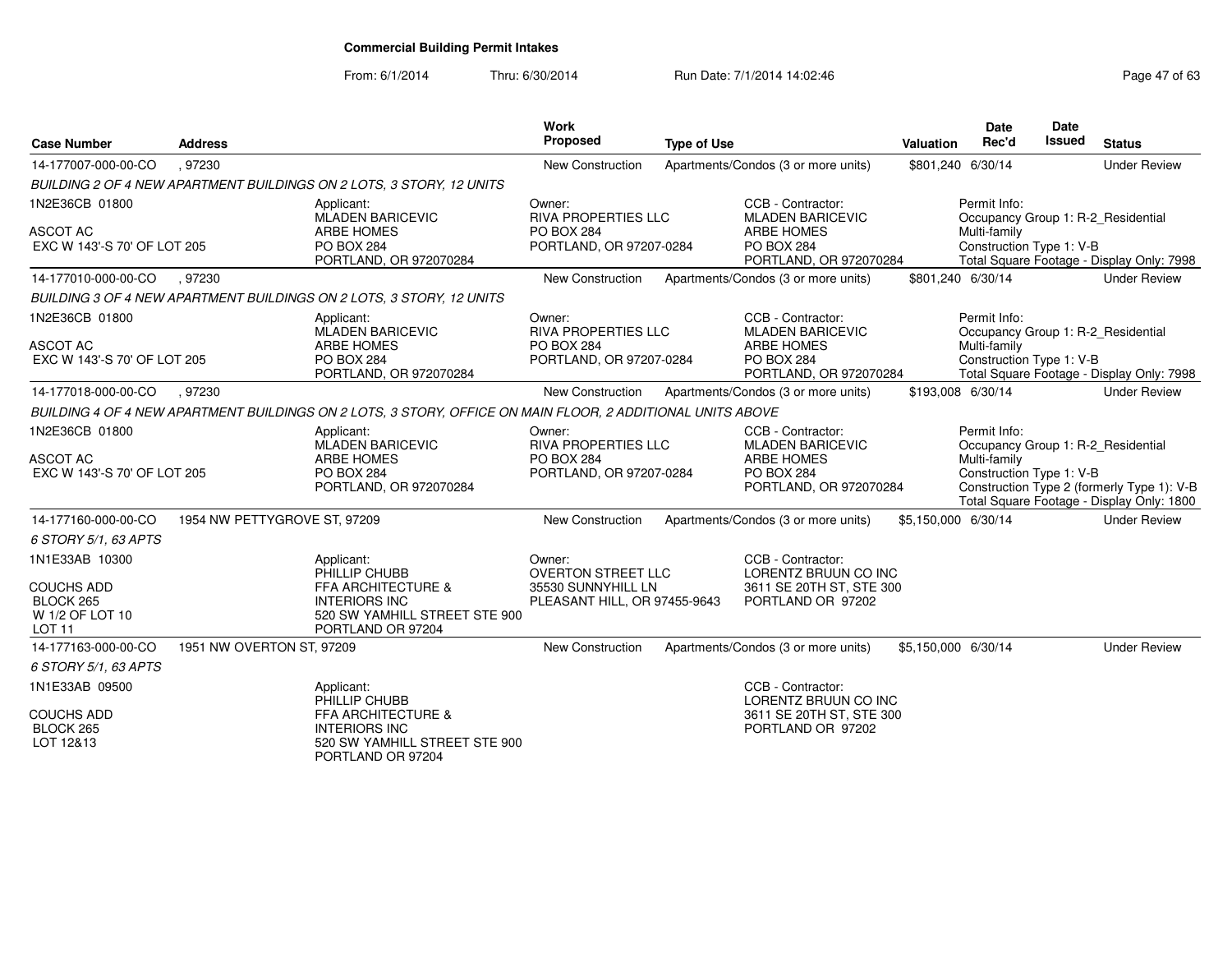| <b>Case Number</b>                                                                                                                 | <b>Address</b>                 |                                                                                                                                                | <b>Work</b><br><b>Proposed</b>                                                                                                                                     | <b>Type of Use</b>                                                                                                                                      | Valuation           | Date<br>Rec'd                                                     | Date<br>Issued | <b>Status</b>                                                                                                            |
|------------------------------------------------------------------------------------------------------------------------------------|--------------------------------|------------------------------------------------------------------------------------------------------------------------------------------------|--------------------------------------------------------------------------------------------------------------------------------------------------------------------|---------------------------------------------------------------------------------------------------------------------------------------------------------|---------------------|-------------------------------------------------------------------|----------------|--------------------------------------------------------------------------------------------------------------------------|
| 14-177243-000-00-CO                                                                                                                | 2730 N KILLINGSWORTH ST, 97217 |                                                                                                                                                | New Construction                                                                                                                                                   | Apartments/Condos (3 or more units)                                                                                                                     | \$1,022,822 6/30/14 |                                                                   |                | <b>Under Review</b>                                                                                                      |
|                                                                                                                                    |                                | BLDG 1 OF 2 - NEW 11 UNIT 3 STORY APARTMENT BLDG WITH MIXED USE ON STREET LEVEL                                                                |                                                                                                                                                                    |                                                                                                                                                         |                     |                                                                   |                |                                                                                                                          |
| 1N1E21BA 01300<br>MADRONA HILL<br>BLOCK 2<br>W 20' OF LOT 5 EXC PT IN ST<br>LOT 6&7 EXC PT IN ST<br>LOT 8 EXC PT IN STS            |                                | Applicant:<br>CARRIE STRICKLAND<br><b>WORKS PARTNERSHIP</b><br><b>ARCHITECTURE</b><br>524 E BURNSIDE ST. SUITE 320<br>PORTLAND OR 97214        | Owner:<br><b>MADRONA HILL</b><br>560 FIRST ST STE 104<br>LAKE OSWEGO, OR 97034<br>Owner:<br>DEVELOPMENT LLC<br>560 FIRST ST STE 104<br>LAKE OSWEGO, OR 97034       | Primary Contractor:<br>TO BID                                                                                                                           |                     | Permit Info:<br>Multi-family<br>Construction Type 1: V-B<br>10561 |                | Occupancy Group 1: R-2_Residential<br>Construction Type 2 (formerly Type 1): V-B<br>Total Square Footage - Display Only: |
| 14-177249-000-00-CO                                                                                                                | 2730 N KILLINGSWORTH ST, 97217 |                                                                                                                                                | <b>New Construction</b>                                                                                                                                            | Apartments/Condos (3 or more units)                                                                                                                     | \$1,004,518 6/30/14 |                                                                   |                | <b>Under Review</b>                                                                                                      |
|                                                                                                                                    |                                | BLDG 2 OF 2 - NEW 15 UNIT 3 STORY APARTMENT BLDG WITH COURTYARD                                                                                |                                                                                                                                                                    |                                                                                                                                                         |                     |                                                                   |                |                                                                                                                          |
| 1N1E21BA 01300<br>MADRONA HILL<br>BLOCK <sub>2</sub><br>W 20' OF LOT 5 EXC PT IN ST<br>LOT 6&7 EXC PT IN ST<br>LOT 8 EXC PT IN STS |                                | Applicant:<br><b>CARRIE STRICKLAND</b><br><b>WORKS PARTNERSHIP</b><br><b>ARCHITECTURE</b><br>524 E BURNSIDE ST. SUITE 320<br>PORTLAND OR 97214 | Owner:<br><b>MADRONA HILL</b><br>560 FIRST ST STE 104<br>LAKE OSWEGO, OR 97034<br>Owner:<br>DEVELOPMENT LLC<br>560 FIRST ST STE 104<br>LAKE OSWEGO, OR 97034       | Primary Contractor:<br><b>TO BID</b>                                                                                                                    |                     | Permit Info:<br>Multi-family<br>Construction Type 1: V-B<br>10179 |                | Occupancy Group 1: R-2 Residential<br>Construction Type 2 (formerly Type 1): V-B<br>Total Square Footage - Display Only: |
| 14-152263-000-00-CO                                                                                                                | 312 NE MONROE ST, 97212        |                                                                                                                                                | <b>New Construction</b>                                                                                                                                            | Apartments/Condos (3 or more units)                                                                                                                     | \$1,200,000 6/2/14  |                                                                   |                | <b>Under Review</b>                                                                                                      |
|                                                                                                                                    |                                | NEW 3 STORY 12 UNIT APARTMENT BUILDING WITH ASSOCIATED SITE WORK - TRASH ENCLOSURE UNDER 120'                                                  |                                                                                                                                                                    |                                                                                                                                                         |                     |                                                                   |                |                                                                                                                          |
| 1N1E27AA 19100                                                                                                                     |                                | Applicant:<br>JOSEPH BEER<br><b>FOSLER PORTLAND</b><br>ARCHITECTURE LLC<br>1930 NW LOVEJOY ST<br>PORTLAND, OR 97209                            | Owner:<br><b>MARK R MADDEN</b><br>2330 NW 31ST AVE<br>PORTLAND, OR 97210                                                                                           | CCB - Contractor:<br><b>WDC CONSTRUCTION LLC</b><br>1355 NW 13th Ave.<br>PORTLAND OR 97209                                                              |                     | Permit Info:<br>Multi-family<br>Construction Type 1: V-B          |                | Occupancy Group 1: R-2 Residential<br>Total Square Footage - Display Only: 7869                                          |
| 12-218141-REV-02-CO 8150 SE 23RD AVE, 97202                                                                                        |                                |                                                                                                                                                | <b>New Construction</b>                                                                                                                                            | Apartments/Condos (3 or more units)                                                                                                                     |                     | \$5,000 6/3/14                                                    |                | <b>Under Review</b>                                                                                                      |
|                                                                                                                                    |                                |                                                                                                                                                |                                                                                                                                                                    | VALUE ADDED REVISION TO ADD NEW CAN LIGHTING TO AMENITY ROOMS; ADD NEW OPENINGS TO BALCONY TO LET IN MORE LIGHT; delta 13                               |                     |                                                                   |                |                                                                                                                          |
| 1S1E23DD 03000<br>SECTION 23 1S 1E<br>TL 3000 0.78 ACRES                                                                           |                                | Applicant:<br><b>RICHARD NELSON</b><br><b>Pavilion Construction</b><br>6720 SW MACADAM AVE<br>PORTLAND, OR 97209                               | Owner:<br><b>MORELAND STATION</b><br>8150 SE 23RD AVE<br>PORTLAND, OR 97202-6810<br>Owner:<br><b>APARTMENTS LLC</b><br>8150 SE 23RD AVE<br>PORTLAND, OR 97202-6810 | CCB - Contractor:<br>PAVILION CONSTRUCTION NW LL( Occupancy Group 1: R-2_Residential<br>6720 SW MACADAM AVE #310<br>PORTLAND, OR 97219                  |                     | Permit Info:<br>Multi-family<br>Construction Type 1: V-A          |                |                                                                                                                          |
| 13-172468-DFS-06-CO                                                                                                                | 1605 NE CLACKAMAS ST, 97232    |                                                                                                                                                | New Construction                                                                                                                                                   | Apartments/Condos (3 or more units)                                                                                                                     | \$75,000 6/5/14     |                                                                   |                | <b>Under Review</b>                                                                                                      |
|                                                                                                                                    |                                |                                                                                                                                                |                                                                                                                                                                    | *** DFS 6 : metal composite wall panels***NEW 6 STORY, 19 UNIT LIVING FACILITY, 4-TON MUA FOR CORRIDORS, ELECTRIC SPLITS FOR APARTMENTS, "OPEN" GARAGE, |                     |                                                                   |                |                                                                                                                          |
| 1N1E35AB 05708<br>BROWNFIELD PLACE<br>LOT 8 INC UND INT TRACT A                                                                    |                                | Applicant:<br>Collin Foster<br><b>Turner Construction</b>                                                                                      | Owner:<br>HOLLADAY PARK PLAZA INC<br>1300 NE 16TH AVE<br>PORTLAND, OR 97232                                                                                        | CCB - Contractor:<br>TURNER CONSTRUCTION CO<br>1200 NW NAITO PARKWAY #300<br>PORTLAND, OR 972209                                                        |                     | Permit Info:<br>Multi-family<br>Construction Type 1: II-B         |                | Occupancy Group 1: R-2_Residential                                                                                       |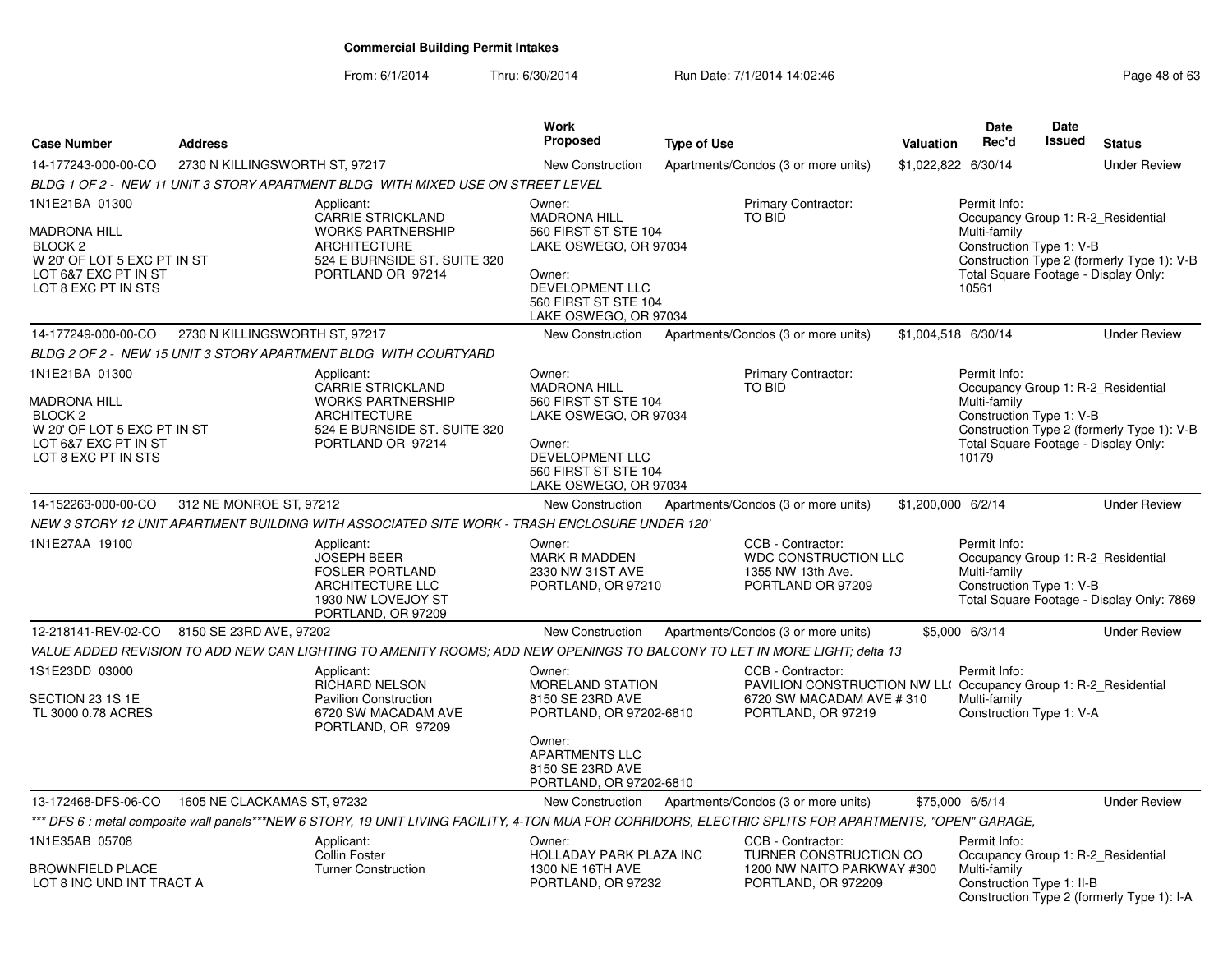From: 6/1/2014Thru: 6/30/2014 Run Date: 7/1/2014 14:02:46

| Page 49 of 63 |  |  |  |
|---------------|--|--|--|
|---------------|--|--|--|

| <b>Case Number</b>                                                                         | <b>Address</b>                              |                                                                                                                                                                          | Work<br><b>Proposed</b>                                                                                                                                        | <b>Type of Use</b> |                                                                                                                           | <b>Valuation</b> | <b>Date</b><br>Rec'd                                     | <b>Date</b><br>Issued | <b>Status</b>                                                                    |
|--------------------------------------------------------------------------------------------|---------------------------------------------|--------------------------------------------------------------------------------------------------------------------------------------------------------------------------|----------------------------------------------------------------------------------------------------------------------------------------------------------------|--------------------|---------------------------------------------------------------------------------------------------------------------------|------------------|----------------------------------------------------------|-----------------------|----------------------------------------------------------------------------------|
| 13-240474-DFS-01-CO                                                                        | 14060 E BURNSIDE ST, 97233                  |                                                                                                                                                                          | <b>New Construction</b>                                                                                                                                        |                    | Apartments/Condos (3 or more units)                                                                                       |                  | \$5,000 6/5/14                                           |                       | <b>Under Review</b>                                                              |
| <b>DFS-BUILDING1-TRUSSES</b>                                                               |                                             |                                                                                                                                                                          |                                                                                                                                                                |                    |                                                                                                                           |                  |                                                          |                       |                                                                                  |
| 1N2E35DD 04200                                                                             |                                             | Applicant:<br>DOUG CIRCOSTA<br><b>JIVANJEE CIRCOSTA</b><br>ARCHITECTURE<br>209 NE LINCOLN STREET<br>HILLSBORO, OR 97124                                                  | Owner:<br>PORTLAND HABILITATION<br><b>CENTER INC</b><br>5312 NE 148TH AVE<br>PORTLAND, OR 97230                                                                |                    | CCB - Contractor:<br><b>DON SILVEY</b><br>SILCO COMMERCIAL<br>CONSTRUCTION INC<br>8316 N LOMBARD ST<br>PORTLAND, OR 97203 |                  | Permit Info:<br>Multi-family<br>Construction Type 1: V-B |                       | Occupancy Group 1: R-2_Residential                                               |
| 13-240476-DFS-01-CO                                                                        | 14050 E BURNSIDE ST, 97233                  |                                                                                                                                                                          | <b>New Construction</b>                                                                                                                                        |                    | Apartments/Condos (3 or more units)                                                                                       |                  | \$5,000 6/5/14                                           |                       | <b>Under Review</b>                                                              |
| <b>DFS-TRUSSES BUILDING 2</b>                                                              |                                             |                                                                                                                                                                          |                                                                                                                                                                |                    |                                                                                                                           |                  |                                                          |                       |                                                                                  |
| 1N2E35DD 04200                                                                             |                                             | Applicant:<br><b>DOUG CIRCOSTA</b><br>JIVANJEE CIRCOSTA<br><b>ARCHITECTURE</b><br>209 NE LINCOLN STREET<br>HILLSBORO, OR 97124                                           | Owner:<br>PORTLAND HABILITATION<br><b>CENTER INC</b><br>5312 NE 148TH AVE<br>PORTLAND, OR 97230                                                                |                    | CCB - Contractor:<br><b>DON SILVEY</b><br>SILCO COMMERCIAL<br>CONSTRUCTION INC<br>8316 N LOMBARD ST<br>PORTLAND, OR 97203 |                  | Permit Info:<br>Multi-family<br>Construction Type 1: V-B |                       | Occupancy Group 1: R-2_Residential                                               |
|                                                                                            | 13-240479-DFS-01-CO  15 SE 141ST AVE, 97233 |                                                                                                                                                                          | New Construction                                                                                                                                               |                    | Apartments/Condos (3 or more units)                                                                                       | \$5,000 6/5/14   |                                                          |                       | <b>Under Review</b>                                                              |
| <b>DFS-TRUSSES FOR BUILDING 3</b>                                                          |                                             |                                                                                                                                                                          |                                                                                                                                                                |                    |                                                                                                                           |                  |                                                          |                       |                                                                                  |
| 1N2E35DD 04200<br><b>ASCOT AC</b><br>N 1/2 OF LOT 115<br>IN ST<br>POTENTIAL ADDITIONAL TAX |                                             | Applicant:<br>DOUG CIRCOSTA<br><b>JIVANJEE CIRCOSTA</b><br><b>ARCHITECTURE</b><br>INC PT VAC ST LOT 116 EXC W 160' & EXC PT 209 NE LINCOLN STREET<br>HILLSBORO, OR 97124 | Owner:<br>PORTLAND HABILITATION<br><b>CENTER INC</b><br>5312 NE 148TH AVE<br>PORTLAND, OR 97230                                                                |                    | CCB - Contractor:<br><b>DON SILVEY</b><br>SILCO COMMERCIAL<br>CONSTRUCTION INC<br>8316 N LOMBARD ST<br>PORTLAND, OR 97203 |                  | Permit Info:<br>Multi-family<br>Construction Type 1: V-B |                       | Occupancy Group 1: R-2_Residential                                               |
| 13-114642-REV-05-CO                                                                        | 3215 NE WEIDLER ST, 97232                   |                                                                                                                                                                          | New Construction                                                                                                                                               |                    | Apartments/Condos (3 or more units)                                                                                       |                  | \$6/6/14                                                 |                       | Approved to Issue                                                                |
|                                                                                            |                                             | *** Revision to DFS 12 (trusses) as called out on check sheet for framing changes below the truss***                                                                     |                                                                                                                                                                |                    |                                                                                                                           |                  |                                                          |                       |                                                                                  |
| 1N1E25CD 11900                                                                             |                                             | Applicant:<br><b>MATT JOHNSON</b><br><b>KPFF</b><br>111 SW 5TH AVE, STE 2500<br>PORTLAND OR 97204                                                                        | Owner:<br><b>GRANT PARK VILLAGE LLC</b><br>1015 NW 11TH AVE<br>PORTLAND, OR 97209-3496                                                                         |                    | CCB - Contractor:<br>WALSH CONSTRUCTION CO<br>2905 SW 1ST AVE<br>PORTLAND, OR 972014707                                   |                  | Permit Info:<br>Multi-family<br>Construction Type 1: V-A |                       | Occupancy Group 1: R-2_Residential<br>Construction Type 2 (formerly Type 1): I-A |
| 14-166740-000-00-CO                                                                        | 2441 SE 171ST AVE, 97233                    |                                                                                                                                                                          | New Construction                                                                                                                                               |                    | Apartments/Condos (3 or more units)                                                                                       | \$858,333 6/9/14 |                                                          |                       | <b>Under Review</b>                                                              |
|                                                                                            |                                             | BUILDING 1 OF 4 MULTI DWELLING UNITS, 3 STORY, 12 UNITS, ONSITE PARKING, ASSOCIATED SITE IMPROVMENTS, separate MT required                                               |                                                                                                                                                                |                    |                                                                                                                           |                  |                                                          |                       |                                                                                  |
| 1S3E06CD 00400                                                                             |                                             | Applicant:<br>DOUG CIRCOSTA<br>JIVANJEE CIRCOSTA<br><b>ARCHITECTURE</b><br>209 NE LINCOLN STREET<br>HILLSBORO, OR 97124                                                  | Owner:<br>PORTLAND HABILITATION<br>5312 NE 148TH AVE<br>PORTLAND, OR 97230-3438<br>Owner:<br><b>CENTER INC</b><br>5312 NE 148TH AVE<br>PORTLAND, OR 97230-3438 |                    | Primary Contractor:<br>TO BID                                                                                             |                  |                                                          |                       |                                                                                  |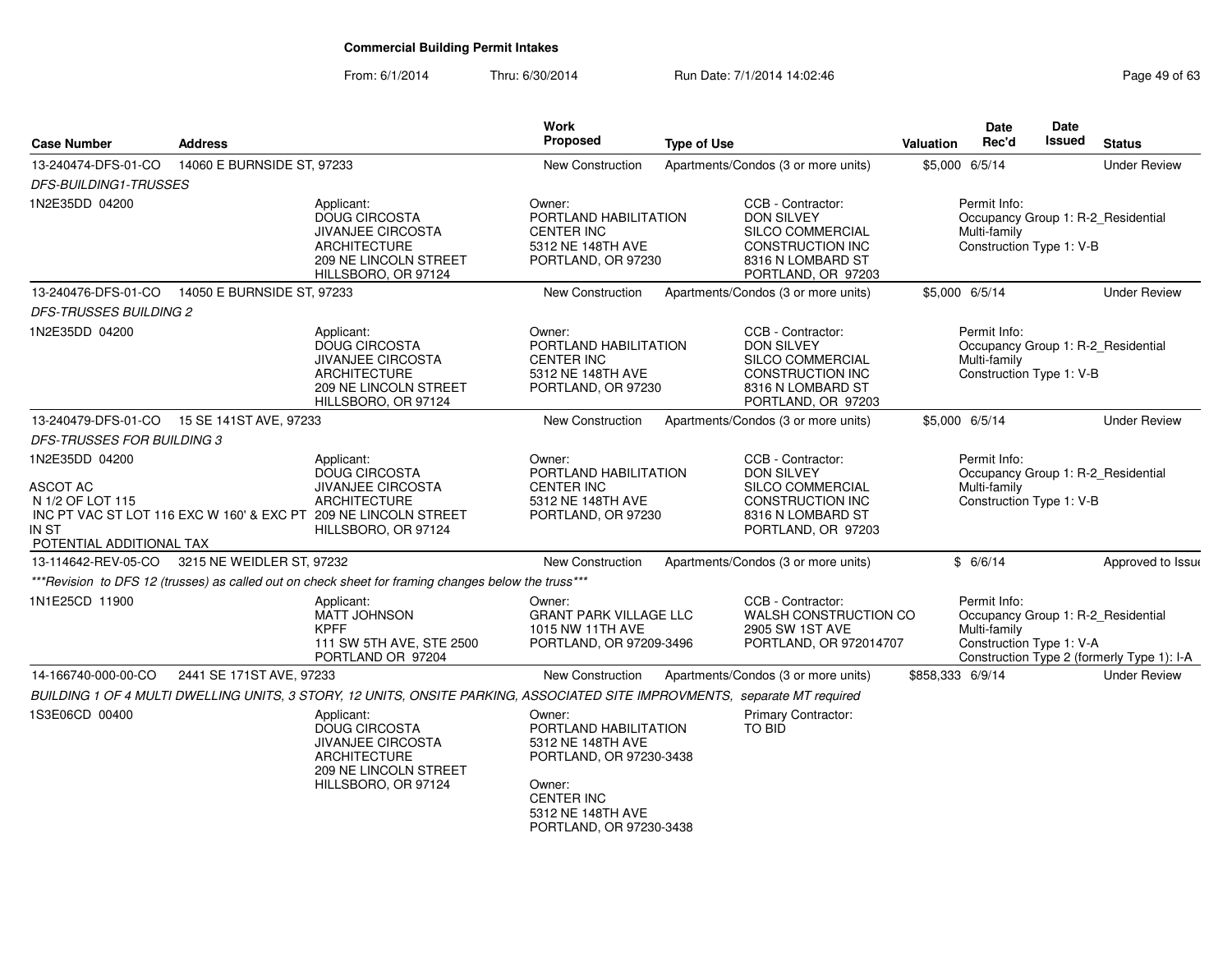From: 6/1/2014Thru: 6/30/2014 **Run Date: 7/1/2014 14:02:46** Run Date: 7/1/2014 14:02:46

**Case NumberStatusDate Rec'd Issued DateIssued Type of Use ValuationWork** Proposed **AddressS** *BUILDING 2 OF 4 MULTI DWELLING UNITS, 3 STORY, 12 UNITS, ONSITE PARKING, ASSOCIATED SITE IMPROVMENTS, separate MT required* Primary Contractor:Under Review1S3E06CD 00400 Applicant: DOUG CIRCOSTA JIVANJEE CIRCOSTAARCHITECTURE 209 NE LINCOLN STREETHILLSBORO, OR 97124Owner: PORTLAND HABILITATION5312 NE 148TH AVE PORTLAND, OR 97230-3438Owner: CENTER INC 5312 NE 148TH AVE PORTLAND, OR 97230-3438Q 2441 SE 171ST AVE, 97233 COM STREET ARE NEW Construction Apartments/Condos (3 or more units) \$858,333 6/9/14 TO BID14-166741-000-00-CO 2441 SE 171ST AVE, 97233 New Construction Apartments/Condos (3 or more units) \$858,333 6/9/14 *BUILDING 3 OF 4 MULTI DWELLING UNITS, 3 STORY, 12 UNITS, ONSITE PARKING, PLAY AREA, ASSOCIATED SITE IMPROVMENTS, separate MT required*Under Review1S3E06CD 00400 Applicant: DOUG CIRCOSTA JIVANJEE CIRCOSTAARCHITECTURE 209 NE LINCOLN STREETHILLSBORO, OR 97124Owner: PORTLAND HABILITATION5312 NE 148TH AVE PORTLAND, OR 97230-3438Owner: CENTER INC 5312 NE 148TH AVE PORTLAND, OR 97230-3438Q 2441 SE 171ST AVE, 97233 COM STREET ARE NEW Construction Apartments/Condos (3 or more units) \$858,333 6/9/14 Primary Contractor:TO BID14-166743-000-00-CO*BUILDING 4 OF 4 MULTI DWELLING UNITS, 3 STORY, 12 UNITS, ONSITE PARKING, ASSOCIATED SITE IMPROVMENTS, separate MT required* Primary Contractor:Under Review1S3E06CD 00400 Applicant: DOUG CIRCOSTA JIVANJEE CIRCOSTAARCHITECTURE 209 NE LINCOLN STREETHILLSBORO, OR 97124Owner: PORTLAND HABILITATION5312 NE 148TH AVE PORTLAND, OR 97230-3438Owner: CENTER INC 5312 NE 148TH AVE PORTLAND, OR 97230-3438O 17199 SE DIVISION ST, 97233 CHEEN CONSTRUCTION Apartments/Condos (3 or more units) \$592,000 6/9/14 TO BID14-166744-000-00-CO*BUILDING 1 OF 3 MULTI DWELLING UNITS, 3 STORY, 12 UNITS, ONSITE PARKING AND ASSOCIATED SITE IMPROVEMENTS, separate MT required*Under Review1S3E06CD 00200SECTION 06 1S 3E TL 200 0.67 ACRESApplicant: DOUG CIRCOSTA JIVANJEE CIRCOSTAARCHITECTURE 209 NE LINCOLN STREETHILLSBORO, OR 97124Owner: PORTLAND HABILITATION5312 NE 148TH AVE PORTLAND, OR 97230-3438Owner: CENTER INC 5312 NE 148TH AVE PORTLAND, OR 97230-3438Primary Contractor:TO BID14-166750-000-00-CO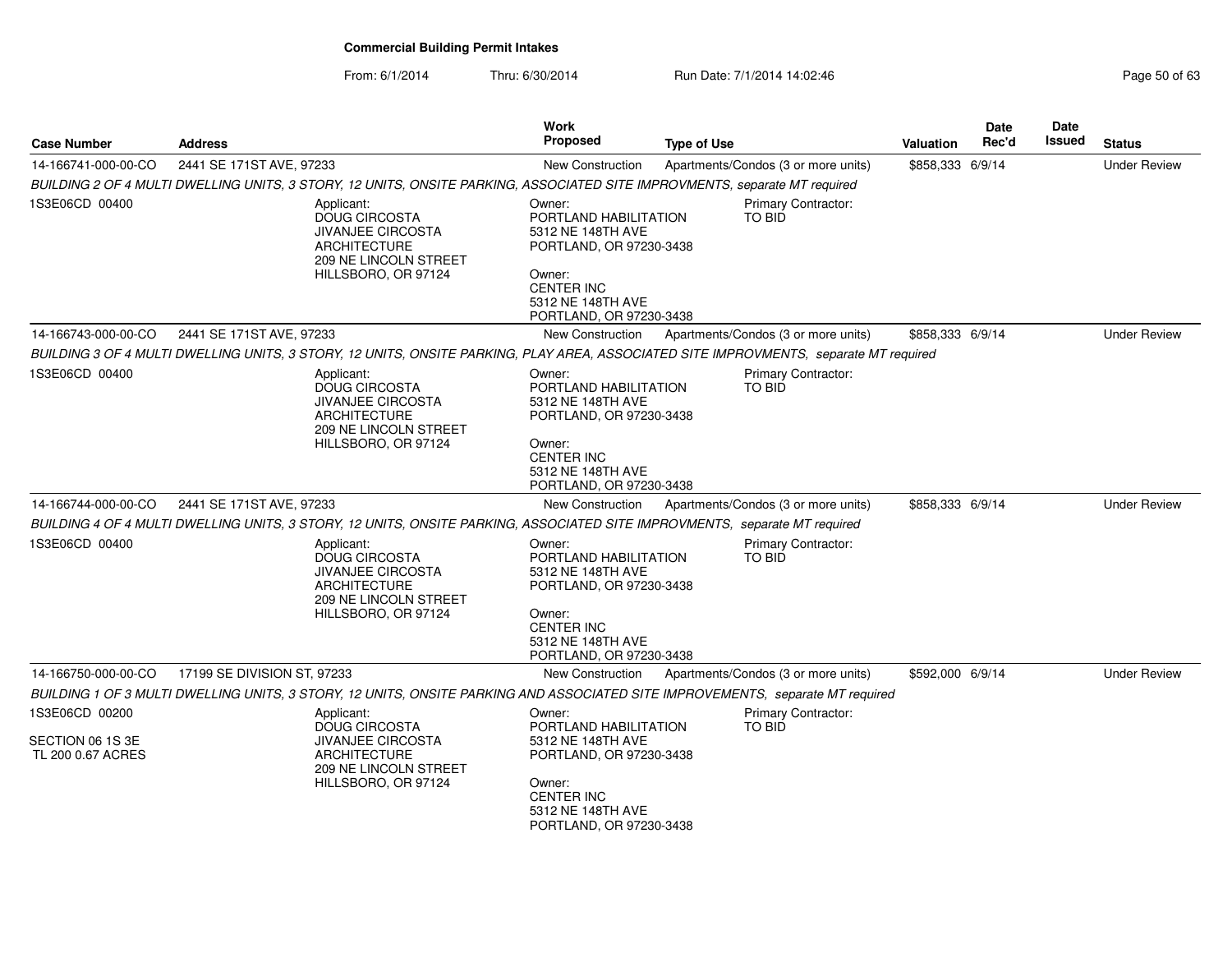| <b>Case Number</b>                    | <b>Address</b>                                                                                                                               | Work                                 | <b>Proposed</b>                                                              | <b>Type of Use</b> |                                                                                                                        | <b>Valuation</b> | <b>Date</b><br>Rec'd                                     | Date<br>Issued | <b>Status</b>                                                                    |
|---------------------------------------|----------------------------------------------------------------------------------------------------------------------------------------------|--------------------------------------|------------------------------------------------------------------------------|--------------------|------------------------------------------------------------------------------------------------------------------------|------------------|----------------------------------------------------------|----------------|----------------------------------------------------------------------------------|
| 14-166752-000-00-CO                   | 17199 SE DIVISION ST, 97233                                                                                                                  |                                      | New Construction                                                             |                    | Apartments/Condos (3 or more units)                                                                                    | \$592,000 6/9/14 |                                                          |                | <b>Under Review</b>                                                              |
|                                       | BUILDING 2 OF 3 MULTI DWELLING UNITS, 3 STORY, 12 UNITS, ONSITE PARKING AND ASSOCIATED SITE IMPROVEMENTS, separate MT required               |                                      |                                                                              |                    |                                                                                                                        |                  |                                                          |                |                                                                                  |
| 1S3E06CD 00200                        | Applicant:<br><b>DOUG CIRCOSTA</b>                                                                                                           | Owner:                               | PORTLAND HABILITATION                                                        |                    | <b>Primary Contractor:</b><br><b>TO BID</b>                                                                            |                  |                                                          |                |                                                                                  |
| SECTION 06 1S 3E<br>TL 200 0.67 ACRES | <b>JIVANJEE CIRCOSTA</b><br><b>ARCHITECTURE</b>                                                                                              | 209 NE LINCOLN STREET                | 5312 NE 148TH AVE<br>PORTLAND, OR 97230-3438                                 |                    |                                                                                                                        |                  |                                                          |                |                                                                                  |
|                                       | HILLSBORO, OR 97124                                                                                                                          | Owner:<br><b>CENTER INC</b>          | 5312 NE 148TH AVE<br>PORTLAND, OR 97230-3438                                 |                    |                                                                                                                        |                  |                                                          |                |                                                                                  |
| 14-166754-000-00-CO                   | 17199 SE DIVISION ST, 97233                                                                                                                  |                                      | New Construction                                                             |                    | Apartments/Condos (3 or more units)                                                                                    | \$296,000 6/9/14 |                                                          |                | <b>Under Review</b>                                                              |
|                                       | BUILDING 3 OF 3 MULTI DWELLING UNITS, 2 STORY, 6 UNITS, ONSITE PARKING, SPORTS COURT, AND ASSOCIATED SITE IMPROVEMENTS, separate MT required |                                      |                                                                              |                    |                                                                                                                        |                  |                                                          |                |                                                                                  |
| 1S3E06CD 00200                        | Applicant:<br><b>DOUG CIRCOSTA</b>                                                                                                           | Owner:                               | PORTLAND HABILITATION                                                        |                    | Primary Contractor:<br>TO BID                                                                                          |                  | Permit Info:                                             |                | Occupancy Group 1: R-2 Residential                                               |
| SECTION 06 1S 3E<br>TL 200 0.67 ACRES | <b>JIVANJEE CIRCOSTA</b><br><b>ARCHITECTURE</b>                                                                                              | 209 NE LINCOLN STREET                | 5312 NE 148TH AVE<br>PORTLAND, OR 97230-3438                                 |                    |                                                                                                                        |                  | Multi-family<br>Construction Type 1: V-B                 |                | Total Square Footage - Display Only: 2523                                        |
|                                       | HILLSBORO, OR 97124                                                                                                                          | Owner:<br><b>CENTER INC</b>          | 5312 NE 148TH AVE<br>PORTLAND, OR 97230-3438                                 |                    |                                                                                                                        |                  |                                                          |                |                                                                                  |
| 13-114642-DFS-14-CO                   | 3215 NE WEIDLER ST, 97232                                                                                                                    |                                      | New Construction                                                             |                    | Apartments/Condos (3 or more units)                                                                                    | \$45,000 6/9/14  |                                                          |                | <b>Under Review</b>                                                              |
|                                       | DFS FOR GLASS RAILING AND PICKET RAILING                                                                                                     |                                      |                                                                              |                    |                                                                                                                        |                  |                                                          |                |                                                                                  |
| 1N1E25CD 11900                        | Applicant:<br><b>D MICHAEL JONES</b><br>LRS ARCHITECTS, INC.<br>PORTLAND, OR 97205                                                           | Owner:<br>1121 SW SALMON ST, STE 100 | <b>GRANT PARK VILLAGE LLC</b><br>1015 NW 11TH AVE<br>PORTLAND, OR 97209-3496 |                    | CCB - Contractor:<br>WALSH CONSTRUCTION CO<br>2905 SW 1ST AVE<br>PORTLAND, OR 972014707                                |                  | Permit Info:<br>Multi-family<br>Construction Type 1: V-A |                | Occupancy Group 1: R-2_Residential<br>Construction Type 2 (formerly Type 1): I-A |
|                                       | Applicant:<br>Erika Wier<br><b>Walsh Construction</b><br>2905 SW 1st Ave<br>Portland, OR 97239                                               |                                      |                                                                              |                    |                                                                                                                        |                  |                                                          |                |                                                                                  |
| 13-216795-REV-01-CO                   | 405 NE MASON ST, 97211                                                                                                                       |                                      | New Construction                                                             |                    | Apartments/Condos (3 or more units)                                                                                    | \$30,000 6/9/14  |                                                          |                | Approved to Issue                                                                |
|                                       | REVISION TO ADD AN ADDITIONAL DRYWELL IN TUCK UNDER PARKING AREA                                                                             |                                      |                                                                              |                    |                                                                                                                        |                  |                                                          |                |                                                                                  |
| 1N1E23CB 06800                        | Applicant:<br>RICHARD RAPP<br><b>TVA ARCHITECTS</b><br>920 SW 6TH AVE. #1500<br>PORTLAND OR 97204                                            | Owner:                               | 735 SW 158TH AVE, STE 180<br>BEAVERTON, OR 97006                             |                    | CCB - Contractor:<br>MASON STREET APARTMENTS LLI VWR DEVELOPMENT LLC<br>735 SW 158TH AVE S #180<br>BEAVERTON, OR 97006 |                  | Permit Info:<br>Multi-family<br>Construction Type 1: V-A |                | Occupancy Group 1: R-2_Residential<br>Construction Type 2 (formerly Type 1): I-A |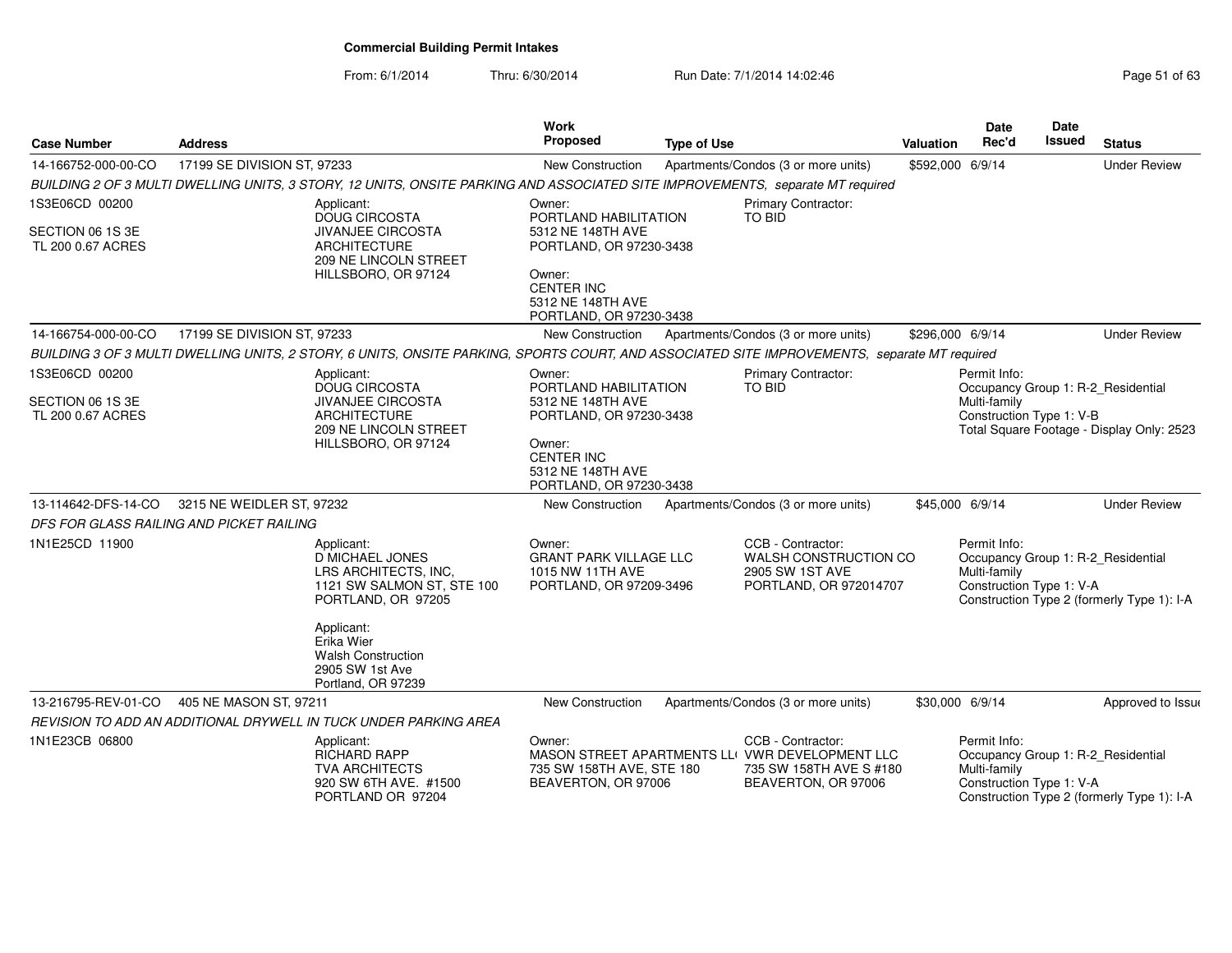From: 6/1/2014

| <b>Case Number</b>                                                                            | <b>Address</b>                              |                                                                                                                                                                                                                          | Work<br><b>Proposed</b>                                                                    | <b>Type of Use</b> |                                                                                                                                                     | <b>Valuation</b>     | Date<br>Rec'd                                                                              | Date<br>Issued   | <b>Status</b>                                                                      |
|-----------------------------------------------------------------------------------------------|---------------------------------------------|--------------------------------------------------------------------------------------------------------------------------------------------------------------------------------------------------------------------------|--------------------------------------------------------------------------------------------|--------------------|-----------------------------------------------------------------------------------------------------------------------------------------------------|----------------------|--------------------------------------------------------------------------------------------|------------------|------------------------------------------------------------------------------------|
| 13-130031-REV-02-CO                                                                           | 3330 SE DIVISION ST, 97202                  |                                                                                                                                                                                                                          | New Construction                                                                           |                    | Apartments/Condos (3 or more units)                                                                                                                 | \$36,000             | 6/10/14                                                                                    | $6/10/14$ Issued |                                                                                    |
|                                                                                               |                                             | ADDED VALUE REVISION - ADDITION TO BUILDING FOR TRASH ENCLOSURE: ADD 2 NEW RESTROOMS                                                                                                                                     |                                                                                            |                    |                                                                                                                                                     |                      |                                                                                            |                  |                                                                                    |
| 1S1E12BA 00100<br><b>EAST PORTLAND HTS</b><br>BLOCK <sub>9</sub><br>E 1/2 OF LOT 2<br>LOT 3&4 |                                             | Applicant:<br><b>MARSHALL URIST</b><br>YORKE & CURTIS<br>4480 SW 101ST AVE<br>BEAVERTON, OR 97005                                                                                                                        | Owner:<br>3330 DIVISION LLC<br>116 NE 6TH AVE #400<br>PORTLAND, OR 97232-2904              |                    | CCB - Contractor:<br><b>ROB YORKE</b><br>YORKE & CURTIS INC<br>4480 SW 101 ST AVE<br>BEAVERTON, OR 970053427                                        |                      | Permit Info:<br>Occupancy Group 1: M_Store, Service<br>Station<br>Construction Type 1: I-A |                  | Construction Type 2 (formerly Type 1): V-B                                         |
| 13-133987-REV-01-CO                                                                           | 304 NE MULTNOMAH, 97232                     |                                                                                                                                                                                                                          | New Construction                                                                           |                    | Apartments/Condos (3 or more units)                                                                                                                 |                      | \$6/10/14                                                                                  | $6/20/14$ Issued |                                                                                    |
|                                                                                               |                                             | ***REV-01 : Revision to 1st floor structural***Mixed use residential project. 186 residential, 3500 SF retail, 1 level subgarde parking. 5/1 construction.                                                               |                                                                                            |                    |                                                                                                                                                     |                      |                                                                                            |                  |                                                                                    |
| 1N1E34AA 02600                                                                                |                                             | Applicant:<br>Dustin White<br><b>GBD ARCHITECTS</b><br>1120 NW COUCH ST, SUITE 300<br>PORTLAND OR 97209                                                                                                                  | Owner:<br>STARTERRA LLC<br>610 SW ALDER ST #1221<br>PORTLAND, OR 97205                     |                    | CCB - Contractor:<br>WALSH CONSTRUCTION CO<br>2905 SW 1ST AVE<br>PORTLAND, OR 972014707                                                             |                      | Permit Info:<br>Hazard, Parking Garage<br>Construction Type 1: I-A                         |                  | Occupancy Group 1: S-2_Storage - Low<br>Construction Type 2 (formerly Type 1): I-A |
| 14-151030-FND-01-CO 13 NE 3RD AVE, 97232                                                      |                                             |                                                                                                                                                                                                                          | New Construction                                                                           |                    | Apartments/Condos (3 or more units)                                                                                                                 | \$58,000,000 6/11/14 |                                                                                            |                  | <b>Under Review</b>                                                                |
|                                                                                               |                                             | Phased Foundation Permit for 21 story mixed use tower, 16 story tower on a 5 story podium                                                                                                                                |                                                                                            |                    |                                                                                                                                                     |                      |                                                                                            |                  |                                                                                    |
| 1N1E34DA 02400<br><b>EAST PORTLAND</b><br>BLOCK 67<br>LOT 5 EXC PT IN ST<br>LOT 6             |                                             | Applicant:<br><b>MARK NYE</b><br>SKYLAB ARCHITECTURE<br>413 SW 13TH AVE, SUITE 200<br>PORTLAND OR 97205                                                                                                                  | Owner:<br>PORTLAND CITY OF(PDC<br>222 NW 5TH AVE<br>PORTLAND, OR 97209-3812                |                    | CCB - Contractor:<br><b>HAYDEN SAHNOW</b><br>ANDERSEN CONSTRUCTION &<br><b>WEST COAST CONTRACTORS</b><br>6712 N CUTTER CIRCLE<br>PORTLAND, OR 97217 |                      |                                                                                            |                  |                                                                                    |
| 13-130031-REV-03-CO                                                                           | 3330 SE DIVISION ST, 97202                  |                                                                                                                                                                                                                          | New Construction                                                                           |                    | Apartments/Condos (3 or more units)                                                                                                                 |                      | $$1 \t6/12/14$                                                                             | $6/12/14$ Issued |                                                                                    |
|                                                                                               |                                             | REVISION TO CHANGE FLOW THROUGH PLANTER TO DETENTION TANK AND ADDING PERMEABLE PAVERS                                                                                                                                    |                                                                                            |                    |                                                                                                                                                     |                      |                                                                                            |                  |                                                                                    |
| 1S1E12BA 00100<br><b>EAST PORTLAND HTS</b><br>BLOCK 9<br>E 1/2 OF LOT 2<br>LOT 3&4            |                                             | Applicant:<br><b>NEELEY WELLS</b><br>116 NE 6TH AVE SUITE 400<br>PORTLAND OR 97232                                                                                                                                       | Owner:<br>3330 DIVISION LLC<br>116 NE 6TH AVE #400<br>PORTLAND, OR 97232-2904              |                    | CCB - Contractor:<br><b>ROB YORKE</b><br>YORKE & CURTIS INC<br>4480 SW 101 ST AVE<br>BEAVERTON, OR 970053427                                        |                      | Permit Info:<br>Occupancy Group 1: M_Store, Service<br>Station<br>Construction Type 1: I-A |                  | Construction Type 2 (formerly Type 1): V-B                                         |
|                                                                                               | 13-224794-REV-01-CO 1515 NW 21ST AVE, 97210 |                                                                                                                                                                                                                          | New Construction                                                                           |                    | Apartments/Condos (3 or more units)                                                                                                                 |                      | \$6/13/14                                                                                  | $6/13/14$ Issued |                                                                                    |
|                                                                                               |                                             | revision - foundation revisions include: clarification for required concrete strength, truss loading, aggr pier inspections, changed on steel canopy to fabric, added new steel canopy, relocated elevator sump pits, co |                                                                                            |                    |                                                                                                                                                     |                      |                                                                                            |                  |                                                                                    |
| 1N1E28CD 02500                                                                                |                                             | Applicant:<br><b>BRUCE BROWN</b><br><b>GBD ARCHITECTS</b><br>1120 NW Couch St, Ste 300<br>Portland OR 97209                                                                                                              | Owner:<br>MILLIKAN PROPERTIES LLC<br>1701 SE COLUMBIA RIVER DR<br>VANCOUVER, WA 98661-8078 |                    | CCB - Contractor:<br><b>JOHN RESIDENTIAL</b><br>CONSTRUCTION GROUP LLC<br>1701 SE COLUMBIA RIVER DRIVE<br>VANCOUVER, WA 98661                       |                      |                                                                                            |                  |                                                                                    |
| 13-133987-DFS-02-CO                                                                           | 304 NE MULTNOMAH, 97232                     |                                                                                                                                                                                                                          | New Construction                                                                           |                    | Apartments/Condos (3 or more units)                                                                                                                 |                      | \$50,000 6/13/14                                                                           |                  | <b>Under Review</b>                                                                |
|                                                                                               |                                             | DFS-2: Shear wall hold down system***Mixed use residential project. 186 residential, 3500 SF retail, 1 level subgarde parking. 5/1 construction***                                                                       |                                                                                            |                    |                                                                                                                                                     |                      |                                                                                            |                  |                                                                                    |
| 1N1E34AA 02600                                                                                |                                             | Applicant:<br>PETE BRUNS<br><b>WALSH CONSTRUCTION</b><br>2905 SW 1ST AVENUE<br>PORTLAND OR 97201                                                                                                                         | Owner:<br>STARTERRA LLC<br>610 SW ALDER ST #1221<br>PORTLAND, OR 97205                     |                    | CCB - Contractor:<br>WALSH CONSTRUCTION CO<br>2905 SW 1ST AVE<br>PORTLAND, OR 972014707                                                             |                      | Permit Info:<br>Hazard, Parking Garage<br>Construction Type 1: I-A                         |                  | Occupancy Group 1: S-2_Storage - Low<br>Construction Type 2 (formerly Type 1): I-A |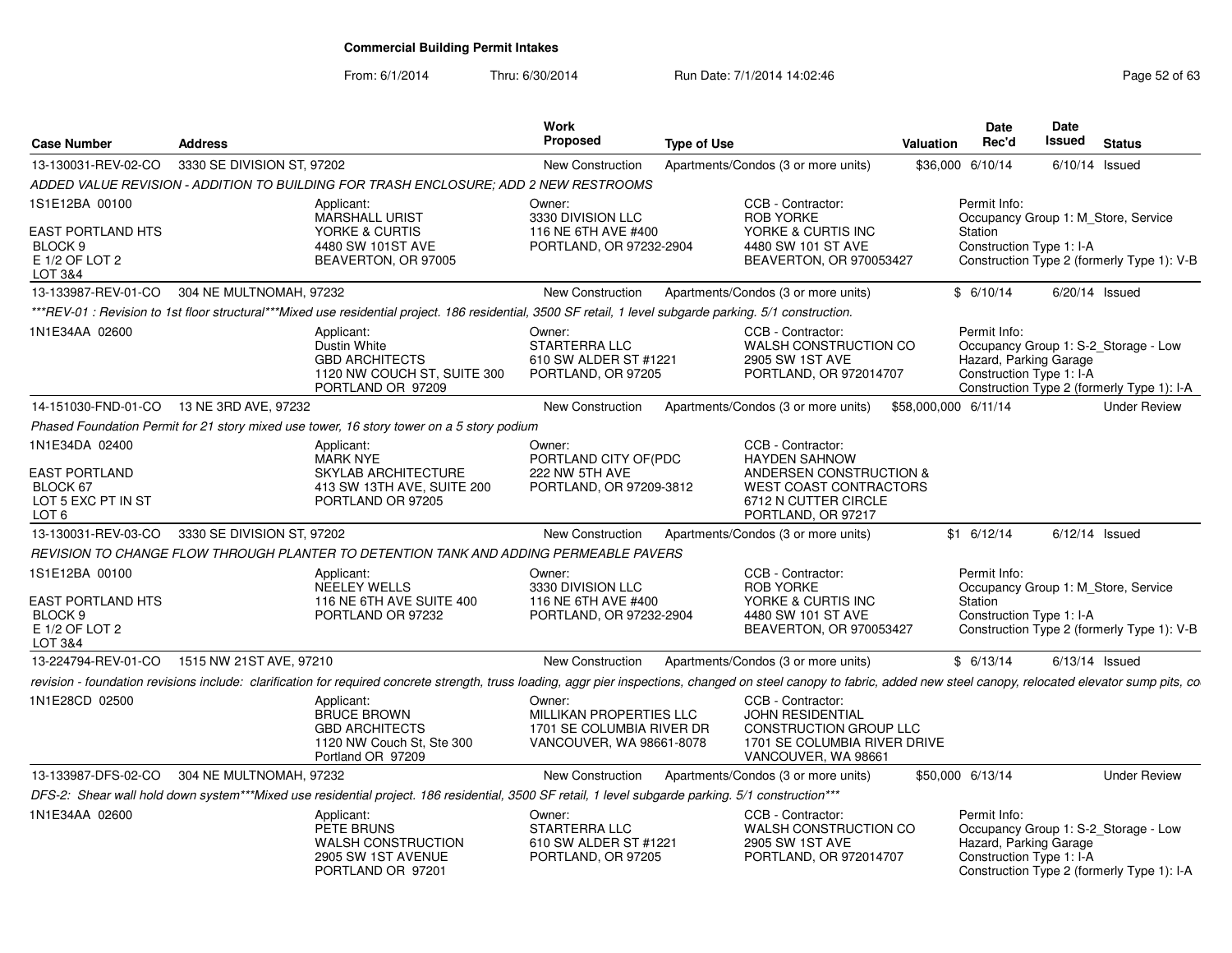| <b>Case Number</b>                     |                                 |                                                                                                                                     | Work<br><b>Proposed</b>                                                            |                    |                                                                                            |              | Date<br>Rec'd                                                  | <b>Date</b><br>Issued |                                              |
|----------------------------------------|---------------------------------|-------------------------------------------------------------------------------------------------------------------------------------|------------------------------------------------------------------------------------|--------------------|--------------------------------------------------------------------------------------------|--------------|----------------------------------------------------------------|-----------------------|----------------------------------------------|
|                                        | <b>Address</b>                  |                                                                                                                                     |                                                                                    | <b>Type of Use</b> |                                                                                            | Valuation    |                                                                |                       | <b>Status</b>                                |
| 13-130031-DFS-04-CO                    | 3330 SE DIVISION ST, 97202      |                                                                                                                                     | <b>New Construction</b>                                                            |                    | Apartments/Condos (3 or more units)                                                        |              | \$25,000 6/16/14                                               |                       | <b>Under Review</b>                          |
| DFS FOR GLASS RAIL SYSTEMS             |                                 |                                                                                                                                     |                                                                                    |                    |                                                                                            |              |                                                                |                       |                                              |
| 1S1E12BA 00100                         |                                 | Applicant:<br><b>ZACH BASCOM</b>                                                                                                    | Owner:<br>3330 DIVISION LLC                                                        |                    | CCB - Contractor:<br><b>ROB YORKE</b>                                                      |              | Permit Info:                                                   |                       |                                              |
| <b>EAST PORTLAND HTS</b>               |                                 | YORKE AND CURTIS                                                                                                                    | 116 NE 6TH AVE #400                                                                |                    | YORKE & CURTIS INC                                                                         |              | Station                                                        |                       | Occupancy Group 1: M_Store, Service          |
| BLOCK <sub>9</sub>                     |                                 | 4480 SW 101ST AVE                                                                                                                   | PORTLAND, OR 97232-2904                                                            |                    | 4480 SW 101 ST AVE                                                                         |              | Construction Type 1: I-A                                       |                       |                                              |
| E 1/2 OF LOT 2                         |                                 | BEAVERTON, OR 97005                                                                                                                 |                                                                                    |                    | BEAVERTON, OR 970053427                                                                    |              |                                                                |                       | Construction Type 2 (formerly Type 1): V-B   |
| LOT 3&4<br>12-176038-DFS-04-CO         | 777 NW 19TH AVE, 97209          |                                                                                                                                     | <b>New Construction</b>                                                            |                    | Apartments/Condos (3 or more units)                                                        |              | \$20,000 6/17/14                                               |                       | <b>Under Review</b>                          |
| <b>DFS 4: FOR STEEL STAIRS</b>         |                                 |                                                                                                                                     |                                                                                    |                    |                                                                                            |              |                                                                |                       |                                              |
| 1N1E33AC 09700                         |                                 | Applicant:                                                                                                                          | Owner:                                                                             |                    |                                                                                            |              | Permit Info:                                                   |                       |                                              |
|                                        |                                 | <b>BEN RILEY</b>                                                                                                                    | 19TH AVENUE VENTURE LLC                                                            |                    |                                                                                            |              |                                                                |                       | Occupancy Group 1: R-2_Residential           |
| <b>COUCHS ADD</b>                      |                                 | 220 NW 2ND AVENUE, SUITE 900                                                                                                        | 220 NW 2ND AVE #900                                                                |                    |                                                                                            |              | Multi-family                                                   |                       |                                              |
| BLOCK 271<br>LOT 1&2                   |                                 | PORTLAND, OR 97209                                                                                                                  | PORTLAND, OR 97209                                                                 |                    |                                                                                            |              | Construction Type 1: III-B                                     |                       | Construction Type 2 (formerly Type 1): III-B |
| LOT 6&7                                |                                 |                                                                                                                                     |                                                                                    |                    |                                                                                            |              |                                                                |                       |                                              |
| E 6' OF LOT 10                         |                                 |                                                                                                                                     |                                                                                    |                    |                                                                                            |              |                                                                |                       |                                              |
| 12-176038-DFS-05-CO                    | 777 NW 19TH AVE, 97209          |                                                                                                                                     | <b>New Construction</b>                                                            |                    | Apartments/Condos (3 or more units)                                                        |              | \$20,000 6/17/14                                               |                       | <b>Under Review</b>                          |
| <b>DFS 5 : FOR GLASS CANOPY</b>        |                                 |                                                                                                                                     |                                                                                    |                    |                                                                                            |              |                                                                |                       |                                              |
| 1N1E33AC 09700                         |                                 | Applicant:<br><b>BEN RILEY</b>                                                                                                      | Owner:                                                                             |                    | CCB - Contractor:                                                                          |              | Permit Info:                                                   |                       |                                              |
| <b>COUCHS ADD</b>                      | 220 NW 2ND AVENUE, SUITE 900    |                                                                                                                                     | 19TH AVENUE VENTURE LLC<br>220 NW 2ND AVE #900                                     |                    | MCRT PNW CONSTRUCTION LLC<br>220 NW 2ND AVE SUITE 900                                      |              | Occupancy Group 1: R-2_Residential<br>Multi-family             |                       |                                              |
| BLOCK 271                              |                                 | PORTLAND, OR 97209                                                                                                                  | PORTLAND, OR 97209                                                                 |                    | PORTLAND, OR 97209                                                                         |              | Construction Type 1: III-B                                     |                       |                                              |
| LOT 1&2<br>LOT 6&7                     |                                 |                                                                                                                                     |                                                                                    |                    |                                                                                            |              |                                                                |                       | Construction Type 2 (formerly Type 1): III-B |
| E 6' OF LOT 10                         |                                 |                                                                                                                                     |                                                                                    |                    |                                                                                            |              |                                                                |                       |                                              |
| 13-226996-DFS-02-CO                    | 610 NE 99TH AVE - BLDG W, 97220 |                                                                                                                                     | <b>New Construction</b>                                                            |                    | Apartments/Condos (3 or more units)                                                        |              | \$10,000 6/17/14                                               |                       | <b>Under Review</b>                          |
| DFS FOR POST TENSION SLAB ON 2ND FLOOR |                                 |                                                                                                                                     |                                                                                    |                    |                                                                                            |              |                                                                |                       |                                              |
| 1N2E33AD 03100                         |                                 | Applicant:                                                                                                                          | Owner:                                                                             |                    | CCB - Contractor:                                                                          |              | Permit Info:                                                   |                       |                                              |
|                                        |                                 | <b>ELIZABETH WARNER</b><br>R&H/COLAS CONSTRUCTION                                                                                   | PORTLAND CITY OF (PORTLAND<br>421 SW 6TH AVE #500                                  |                    | R & H COLAS CONSTRUCTION LLC Occupancy Group 1: S-2_Storage - Low<br>1530 SW TAYLOR STREET |              | Hazard, Parking Garage                                         |                       |                                              |
|                                        |                                 | 1530 SW TAYLOR ST                                                                                                                   | PORTLAND, OR 97204-1620                                                            |                    | PORTLAND, OR 97205                                                                         |              | Construction Type 1: I-A                                       |                       |                                              |
|                                        |                                 | PORTLAND, OR 97205                                                                                                                  |                                                                                    |                    |                                                                                            |              |                                                                |                       | Construction Type 2 (formerly Type 1): I-A   |
|                                        |                                 |                                                                                                                                     | Owner:<br><b>HOUSING BUREAU</b>                                                    |                    |                                                                                            |              |                                                                |                       |                                              |
|                                        |                                 |                                                                                                                                     | 421 SW 6TH AVE #500                                                                |                    |                                                                                            |              |                                                                |                       |                                              |
|                                        |                                 |                                                                                                                                     | PORTLAND, OR 97204-1620                                                            |                    |                                                                                            |              |                                                                |                       |                                              |
| 13-133987-DFS-03-CO                    | 304 NE MULTNOMAH, 97232         |                                                                                                                                     | New Construction                                                                   |                    | Apartments/Condos (3 or more units)                                                        |              | \$50,000 6/20/14                                               |                       | <b>Under Review</b>                          |
|                                        |                                 | DFS-3: L2 PT CABLES***Mixed use residential project. 186 residential, 3500 SF retail, 1 level subgarde parking. 5/1 construction*** |                                                                                    |                    |                                                                                            |              |                                                                |                       |                                              |
| 1N1E34AA 02600                         |                                 | Applicant:                                                                                                                          | CCB - Contractor:<br>Owner:                                                        |                    |                                                                                            | Permit Info: |                                                                |                       |                                              |
|                                        |                                 | PETE BRUNS<br><b>WALSH CONSTRUCTION</b>                                                                                             | STARTERRA LLC<br>WALSH CONSTRUCTION CO<br>610 SW ALDER ST #1221<br>2905 SW 1ST AVE |                    |                                                                                            |              | Occupancy Group 1: S-2_Storage - Low<br>Hazard, Parking Garage |                       |                                              |
|                                        |                                 | 2905 SW 1ST AVENUE                                                                                                                  | PORTLAND, OR 97205                                                                 |                    | PORTLAND, OR 972014707                                                                     |              | Construction Type 1: I-A                                       |                       |                                              |
|                                        |                                 | PORTLAND OR 97201                                                                                                                   |                                                                                    |                    |                                                                                            |              |                                                                |                       | Construction Type 2 (formerly Type 1): I-A   |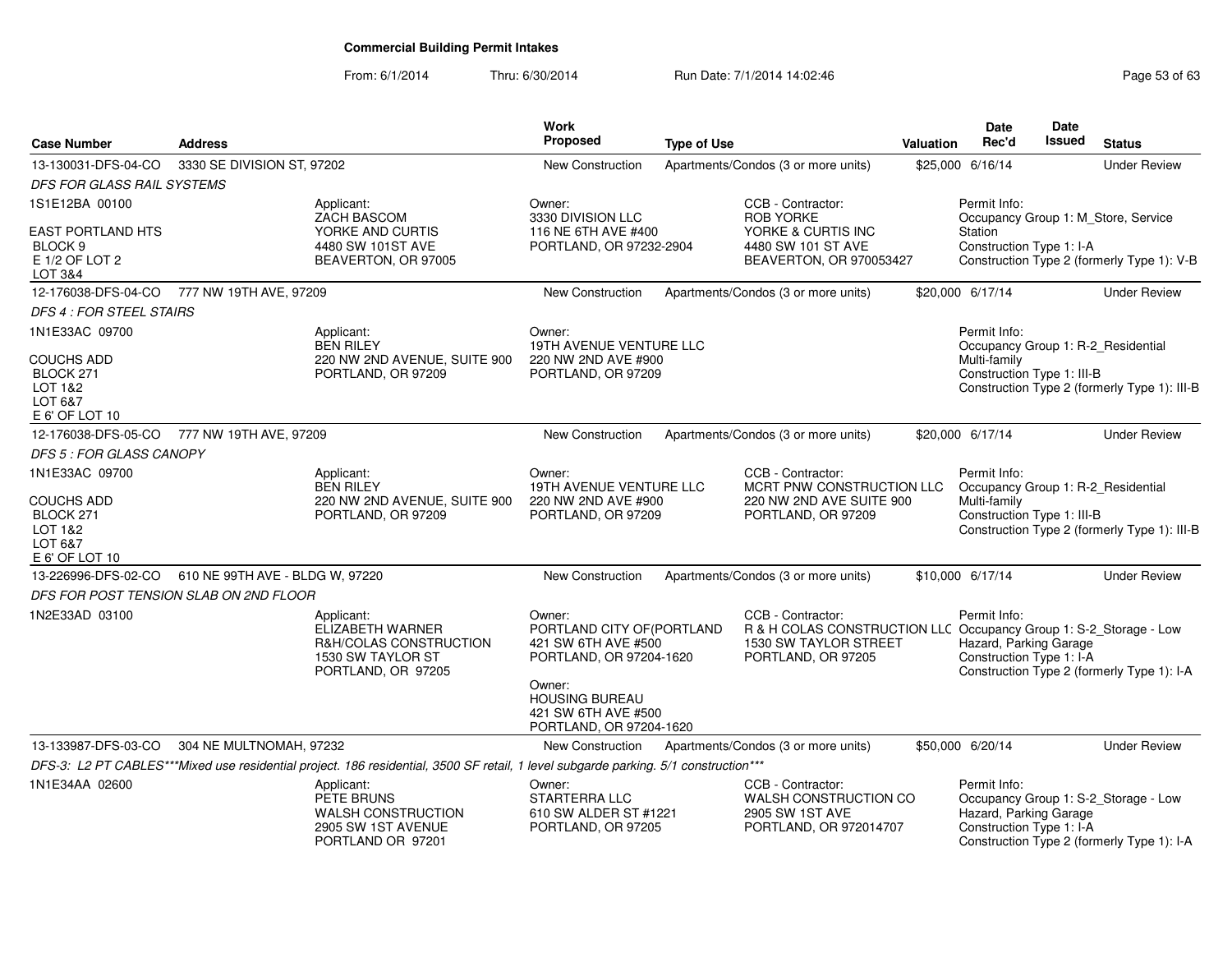|                                                                 |                |                                                                                                                                                                                                             | Work                                                                       |                    |                                                                                                        | Date                                                                                           | <b>Date</b>    |                                            |
|-----------------------------------------------------------------|----------------|-------------------------------------------------------------------------------------------------------------------------------------------------------------------------------------------------------------|----------------------------------------------------------------------------|--------------------|--------------------------------------------------------------------------------------------------------|------------------------------------------------------------------------------------------------|----------------|--------------------------------------------|
| <b>Case Number</b>                                              | <b>Address</b> |                                                                                                                                                                                                             | Proposed                                                                   | <b>Type of Use</b> |                                                                                                        | Rec'd<br>Valuation                                                                             | Issued         | <b>Status</b>                              |
| 12-198803-DFS-07-CO 7227 N PHILADELPHIA AVE, 97203              |                |                                                                                                                                                                                                             | New Construction                                                           |                    | Apartments/Condos (3 or more units)                                                                    | \$300,000 6/20/14                                                                              |                | <b>Under Review</b>                        |
| DFS FOR EXTERIOR SKIN (CEMENTITIOUS WALL PANEL)                 |                |                                                                                                                                                                                                             |                                                                            |                    |                                                                                                        |                                                                                                |                |                                            |
| 1N1W12BA 05900                                                  |                | Applicant:<br><b>ANDY MORRIS</b><br><b>WALSH CONSTRUCTION</b><br>2905 SW 1ST AVE<br>PORTLAND, OR 97201                                                                                                      | Owner:<br>PAT KESSI<br>ST JOHNS IVANHOE LLC<br>3330 NW YEON AVE #210       |                    | CCB - Contractor:<br>WALSH CONSTRUCTION CO<br>2905 SW 1ST AVE<br>PORTLAND, OR 972014707                | Permit Info:<br>Occupancy Group 1: R-2_Residential<br>Multi-family<br>Construction Type 1: V-A |                | Construction Type 2 (formerly Type 1): V-A |
| 14-171195-000-00-CO 4134 N VANCOUVER AVE, 97217                 |                |                                                                                                                                                                                                             | New Construction                                                           |                    | Apartments/Condos (3 or more units) \$31,699,050 6/23/14                                               |                                                                                                |                | <b>Under Review</b>                        |
|                                                                 |                |                                                                                                                                                                                                             |                                                                            |                    |                                                                                                        |                                                                                                |                |                                            |
| 1N1E22DB 12600<br>ALBINA HMSTD                                  |                | Applicant:<br>MICHAEL MCLAUGHLIN<br>MYHRE GROUP ARCHITECTS                                                                                                                                                  | Owner:<br>SP WILLIAMS LLC<br>1201 3RD AVE #5400                            |                    |                                                                                                        |                                                                                                |                |                                            |
| <b>BLOCK 26 TL 12600</b>                                        |                | 650 SW 5TH AVE SUITE 5000<br>PORTLAND, OREGON 97204                                                                                                                                                         | SEATTLE, WA 98101-3277                                                     |                    |                                                                                                        |                                                                                                |                |                                            |
| 13-151461-REV-01-CO  2080 NW FRONT AVE                          |                |                                                                                                                                                                                                             |                                                                            |                    | New Construction Apartments/Condos (3 or more units)                                                   | \$6/24/14                                                                                      | 6/24/14 Issued |                                            |
|                                                                 |                | foundation revision - southwest and northwest corners of garage has changed to meet PBOT requirements. trash comp room B001 size has changed. shoring, architectural and structural plans have been revised |                                                                            |                    |                                                                                                        |                                                                                                |                |                                            |
| 1N1E28D 00324                                                   |                | Applicant:<br>CHARLES KIDWELL                                                                                                                                                                               | Owner:<br>CRP/FPC RIVERSCAPE LLC                                           |                    | CCB - Contractor:<br><b>CANV NC LLC</b>                                                                |                                                                                                |                |                                            |
| RIVERNORTH<br>LOT 10                                            |                | ROBERT S LEEB ARCHITECTS<br>71 SW OAK STREET, STE 200<br>PORTLAND, OR 97204                                                                                                                                 | 1741 VILLAGE CENTER CIR<br>LAS VEGAS, NV 89134-6303                        |                    | 1741 VILLAGE CENTER CIRCLE<br>LAS VEGAS, NV 89134                                                      |                                                                                                |                |                                            |
| 13-151457-REV-02-CO 2130 NW FRONT AVE                           |                |                                                                                                                                                                                                             |                                                                            |                    | New Construction Apartments/Condos (3 or more units)                                                   | \$6/24/14                                                                                      | 6/24/14 Issued |                                            |
|                                                                 |                | foundation revision - southwest and northwest corners of garage has changed to meet PBOT requirements. trash comp room B001 size has changed. shoring, architectural and structural plans have been revised |                                                                            |                    |                                                                                                        |                                                                                                |                |                                            |
| 1N1E28D 00323                                                   |                | Applicant:                                                                                                                                                                                                  | Owner:                                                                     |                    | CCB - Contractor:                                                                                      | Permit Info:                                                                                   |                |                                            |
| RIVERNORTH                                                      |                | CHARLES KIDWELL<br>ROBERT S LEEB ARCHITECTS                                                                                                                                                                 | CRP/FPC RIVERSCAPE LLC<br>1741 VILLAGE CENTER CIR                          |                    | CANV NC LLC<br>1741 VILLAGE CENTER CIRCLE                                                              | Hazard, Parking Garage                                                                         |                | Occupancy Group 1: S-2_Storage - Low       |
| LOT <sub>9</sub>                                                |                | 71 SW OAK STREET, STE 200<br>PORTLAND, OR 97204                                                                                                                                                             | LAS VEGAS, NV 89134-6303                                                   |                    | LAS VEGAS, NV 89134                                                                                    | Construction Type 1: I-A                                                                       |                |                                            |
| 14-140441-STR-01-CO 3750 SW RIVER PKY                           |                |                                                                                                                                                                                                             |                                                                            |                    | New Construction Apartments/Condos (3 or more units)                                                   | \$2,750,000 6/24/14                                                                            |                | <b>Under Review</b>                        |
|                                                                 |                | PARTIAL STR 1 PERMIT : grading, excavation, stone columns, structure includes foundation, walls and columns only to Level 1.NEW MIXED-USE, 6 STORY BUILDING CONSISTING OF RETAIL SPACES, 18 F               |                                                                            |                    |                                                                                                        |                                                                                                |                |                                            |
| 1S1E10DB 00206                                                  |                | Applicant:<br>RUSS HALE<br><b>GBD ARCHITECTS</b><br>1120 NW COUCH ST, SUITE 300<br>PORTLAND OR 97209                                                                                                        | Owner:<br>MUI 37 HOLDINGS LLC<br>1411 4TH AVE STE 500<br>SEATTLE, WA 98101 |                    | CCB - Contractor:<br>ANDERSEN CONSTRUCTION<br><b>COMPANY</b><br>PO BOX 6712<br>PORTLAND, OR 97228-6712 |                                                                                                |                |                                            |
| 14-168827-EXC-01-CO , 97232                                     |                |                                                                                                                                                                                                             | New Construction                                                           |                    | Apartments/Condos (3 or more units)                                                                    | \$690.137 6/24/14                                                                              |                | <b>Under Review</b>                        |
| Excavation and Shoring for 9 story multi use apartment building |                |                                                                                                                                                                                                             |                                                                            |                    |                                                                                                        |                                                                                                |                |                                            |
| 1N1E34DA 02900                                                  |                | Applicant:<br>JENNIFER DZIENIS                                                                                                                                                                              | Owner:<br>BLOCK 75 LLC                                                     |                    |                                                                                                        |                                                                                                |                |                                            |
| <b>EAST PORTLAND</b>                                            |                | <b>WORKS PARTNERSHIP</b>                                                                                                                                                                                    | 116 NE 6TH AVE #400                                                        |                    |                                                                                                        |                                                                                                |                |                                            |
| BLOCK 75<br>LOT 3&4                                             |                | <b>ARCHITECT</b><br>524 E BURNSIDE ST STE 320<br>PORTLAND, OR 97214                                                                                                                                         | PORTLAND, OR 97232                                                         |                    |                                                                                                        |                                                                                                |                |                                            |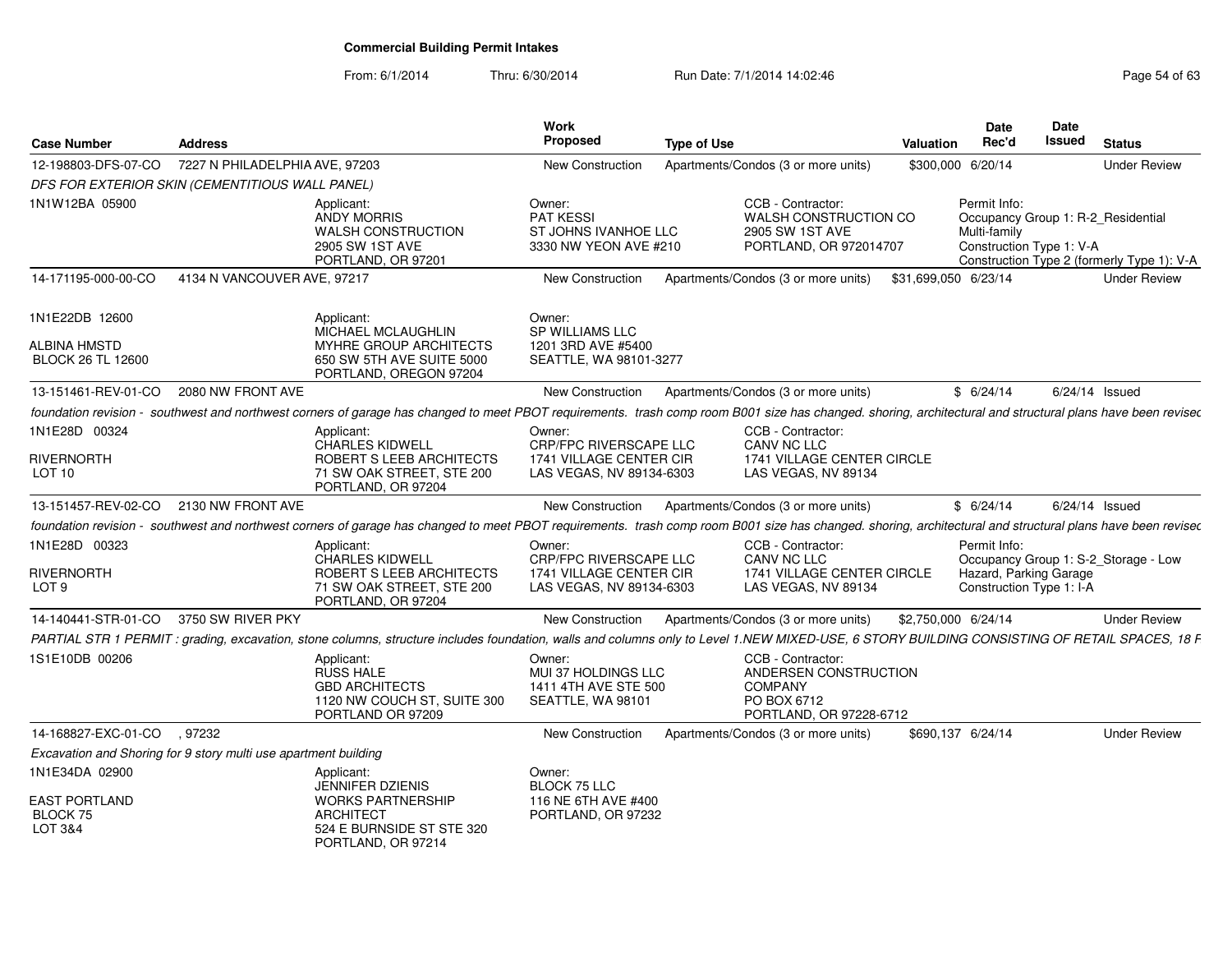| <b>Case Number</b>                                | <b>Address</b>                                                                                                                                                   | Work<br>Proposed                                                                                                                                               | <b>Type of Use</b> |                                                                                    | Valuation         | Date<br>Rec'd                       | Date<br><b>Issued</b>            | <b>Status</b>                                                                           |
|---------------------------------------------------|------------------------------------------------------------------------------------------------------------------------------------------------------------------|----------------------------------------------------------------------------------------------------------------------------------------------------------------|--------------------|------------------------------------------------------------------------------------|-------------------|-------------------------------------|----------------------------------|-----------------------------------------------------------------------------------------|
| 14-113294-DFS-01-CO                               | 11609 NE GLENN WIDING DR. 97220                                                                                                                                  | <b>New Construction</b>                                                                                                                                        | <b>Business</b>    |                                                                                    | \$1,250 6/2/14    |                                     |                                  | Approved to Issue                                                                       |
| <b>DFS FOR TRUSSES</b>                            |                                                                                                                                                                  |                                                                                                                                                                |                    |                                                                                    |                   |                                     |                                  |                                                                                         |
| 1N2E15AC 00400                                    | Applicant:<br><b>TIM YARNOT</b><br>11811 NE 72ND AVE<br>VANCOUVER WA 98686                                                                                       | Owner:<br>MAJ WOODSTOCK LLC<br>300 W 15TH ST #200<br>VANCOUVER, WA 98660-2927<br>Owner:<br>MAJ TACOMA STREET<br>300 W 15TH ST #200<br>VANCOUVER, WA 98660-2927 |                    | CCB - Contractor:<br>TAPIO CONSTRUCTION INC<br>PO BOX 820364<br>VANCOUVER WA 98682 |                   | Permit Info:<br>Factory, Mod.Hazard | Construction Type 1: V-B         | Occupancy Group 1: F-1 Industrial Plant -<br>Construction Type 2 (formerly Type 1): V-B |
|                                                   |                                                                                                                                                                  | Owner:<br><b>LLC</b><br>300 W 15TH ST #200<br>VANCOUVER, WA 98660-2927                                                                                         |                    |                                                                                    |                   |                                     |                                  |                                                                                         |
| 10-190924-DFS-03-CO                               | 16198 SE POWELL BLVD, 97236                                                                                                                                      | New Construction                                                                                                                                               | <b>Business</b>    |                                                                                    | \$70,000 6/24/14  |                                     |                                  | <b>Under Review</b>                                                                     |
| <b>DFS FOR BI-FOLD DOORS</b>                      |                                                                                                                                                                  |                                                                                                                                                                |                    |                                                                                    |                   |                                     |                                  |                                                                                         |
| 1S3E18BB 06900                                    | Applicant:<br><b>KC Ford</b>                                                                                                                                     | Owner:<br>PORTLAND CITY OF                                                                                                                                     |                    |                                                                                    |                   | Permit Info:                        |                                  | Occupancy Group 1: A-3 Assembly -                                                       |
| SECTION 18 1S 3E                                  | <b>SSC Construction</b>                                                                                                                                          | 1120 SW 5TH AVE #600                                                                                                                                           |                    |                                                                                    |                   | General                             |                                  |                                                                                         |
| TL 6900 11.40 ACRES                               |                                                                                                                                                                  | PORTLAND, OR 97204                                                                                                                                             |                    |                                                                                    |                   |                                     | Construction Type 1: V-B         | Construction Type 2 (formerly Type 1): V-B                                              |
| 14-167544-000-00-CO                               | .97212                                                                                                                                                           | New Construction                                                                                                                                               | <b>Business</b>    |                                                                                    | \$853,122 6/10/14 |                                     |                                  | <b>Under Review</b>                                                                     |
|                                                   | CONSTRUCT NEW 7.494 SF BUILDING, 2 STORIES WITH MEZZANINE LEVEL, NO RESTROOMS, INTERIOR TRASH ENCLOSURE, INCLUDES PARKING LOT WITH 4 SPACES, LANDSCAPING AND OTH |                                                                                                                                                                |                    |                                                                                    |                   |                                     |                                  |                                                                                         |
| 1N1E23DD 20800<br>SECTION 23 1N 1E                | Applicant:<br>MIKE COYLE<br><b>FASTER PERMITS</b>                                                                                                                | Owner:<br>H WAGNER LLC<br>1001 SE DIVISION ST #1                                                                                                               |                    | CCB - Contractor:<br><b>BREMIK CONSTRUCTION</b><br>1026 SE STARK ST                |                   | Permit Info:<br>Med.Off., Pub.Bldg. | Occupancy Group 1: B Bank, Off., |                                                                                         |
| TL 20800 0.23 ACRES                               | 14334 NW EAGLERIDGE LANE<br>PORTLAND, OR 97229                                                                                                                   | PORTLAND, OR 97202-1076                                                                                                                                        |                    | PORTLAND, OR 97214                                                                 |                   |                                     | Construction Type 1: V-B         | Total Square Footage - Display Only: 7032                                               |
| 13-137297-DFS-08-CO                               | 5 SE MADISON ST, 97214                                                                                                                                           | New Construction                                                                                                                                               | <b>Business</b>    |                                                                                    | \$42,428 6/26/14  |                                     |                                  | <b>Under Review</b>                                                                     |
| DFS 8 : Lower level soffit metal stud framing     |                                                                                                                                                                  |                                                                                                                                                                |                    |                                                                                    |                   |                                     |                                  |                                                                                         |
| 1S1E03AD 03900                                    | Applicant:<br><b>TIM PHAM</b>                                                                                                                                    | Owner:<br>PORTLAND CITY OF                                                                                                                                     |                    | CCB - Contractor:<br><b>SKANSKA USA</b>                                            |                   | Permit Info:                        |                                  | Occupancy Group 1: R-2 Residential                                                      |
| <b>EAST PORTLAND</b><br>BLOCK 10&11 TL 3900       | Skanska<br>5 SE MADISON ST<br>PORTLAND OR 97214                                                                                                                  | 55 SW ASH ST<br>PORTLAND, OR 97204-3509                                                                                                                        |                    | 222 SW Columbia St., Suite 300<br>Portland, OR 97201                               |                   | Multi-family                        | Construction Type 1: V-B         | Construction Type 2 (formerly Type 1): V-B                                              |
| 14-175489-000-00-CO                               | 8125 SE ASH ST, 97215                                                                                                                                            | <b>New Construction</b>                                                                                                                                        | <b>Business</b>    |                                                                                    | \$721,417 6/26/14 |                                     |                                  | <b>Under Review</b>                                                                     |
|                                                   | CONSTRUCT NEW ONE STORY, 6336 SF CONCRETE AND STEEL BUILDING FOR FUTURE RETAIL USE; SHELL ONLY; SITE IMPROVEMENTS ON ADJACENT LOT TO INCLUDE PARKING SIDEWALKS,  |                                                                                                                                                                |                    |                                                                                    |                   |                                     |                                  |                                                                                         |
| 1N2E32DD 00500                                    | Applicant:<br><b>DAN GLENNON</b>                                                                                                                                 | Owner:<br><b>ANDY LIU</b>                                                                                                                                      |                    | CCB - Contractor:<br><b>MEGA PACIFIC CO</b>                                        |                   | Permit Info:                        |                                  | Occupancy Group 1: A-2_Restaurant                                                       |
| <b>ST IVES ADD</b><br>BLOCK 1<br>LOT <sub>4</sub> | <b>DAN GLENNON ARCHITECT</b><br>4106 NE 32ND PLACE<br>PORTLAND OR 97211                                                                                          | 1415 NW 185TH AVE<br>BEAVERTON, OR 97006-1946                                                                                                                  |                    | PO BOX 82186<br>PORTLAND, OR 97282-0186                                            |                   |                                     | Construction Type 1: V-B         | Construction Type 2 (formerly Type 1): V-B<br>Total Square Footage - Display Only: 6336 |
|                                                   |                                                                                                                                                                  | Owner:<br>DAVID HONG<br>1415 NW 185TH AVE<br>BEAVERTON, OR 97006-1946                                                                                          |                    |                                                                                    |                   |                                     |                                  |                                                                                         |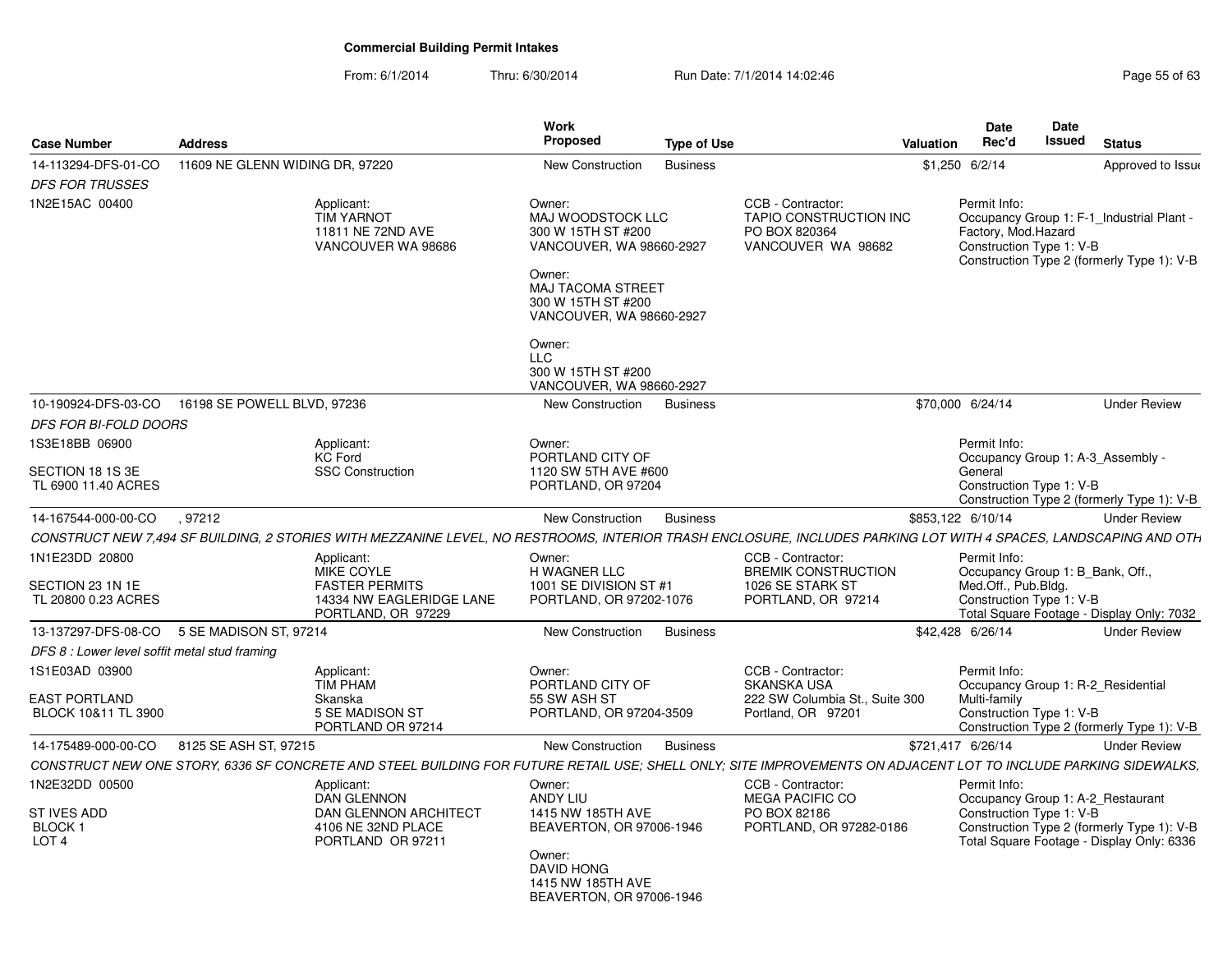| <b>Case Number</b>                                                            | <b>Address</b>               |                                                                                                                                                                   | Work<br>Proposed                                                                              | <b>Type of Use</b> |                                                                                                                                                                                     | <b>Valuation</b> | Date<br>Rec'd                                                                                         | <b>Date</b><br>Issued | <b>Status</b>                                                                     |
|-------------------------------------------------------------------------------|------------------------------|-------------------------------------------------------------------------------------------------------------------------------------------------------------------|-----------------------------------------------------------------------------------------------|--------------------|-------------------------------------------------------------------------------------------------------------------------------------------------------------------------------------|------------------|-------------------------------------------------------------------------------------------------------|-----------------------|-----------------------------------------------------------------------------------|
| 13-101210-REV-02-CO                                                           | 1900 N INTERSTATE AVE, 97227 |                                                                                                                                                                   | New Construction                                                                              | <b>Business</b>    |                                                                                                                                                                                     |                  | \$6/17/14                                                                                             | $6/17/14$ Issued      |                                                                                   |
|                                                                               |                              | revision - change embed details on north face ov SW-2 at LS and the roof, grid b (3/MNT-S 310). Contractor cut out seven rebar to access through connection embed |                                                                                               |                    |                                                                                                                                                                                     |                  |                                                                                                       |                       |                                                                                   |
| 1N1E27CD 00200<br><b>ALBINA</b><br><b>BLOCK 94 TL 200</b>                     |                              | Applicant:<br>RYAN SPACKMAN<br><b>WATER BUREAU</b><br>1120 SW 5TH AVE, #600<br>PORTLAND, OR 97204                                                                 | Owner:<br>PORTLAND CITY OF<br>1120 SW 5TH AVE #609<br>PORTLAND, OR 97204-1912                 |                    | CCB - Contractor:<br><b>THOMAS SMITH</b><br>HOFFMAN CONSTRUCTION CO<br>OF OREGON<br>805 SW BROADWAY SUITE 2100<br>PORTLAND, OR 97205<br><b>Primary Contractor:</b><br><b>TO BID</b> |                  | Permit Info:<br>Occupancy Group 1: B_Bank, Off.,<br>Med.Off., Pub.Bldg.<br>Construction Type 1: III-B |                       |                                                                                   |
| 14-174145-000-00-CO                                                           | 2375 NW THURMAN ST, 97210    |                                                                                                                                                                   | New Construction                                                                              | <b>Business</b>    |                                                                                                                                                                                     |                  | \$21,228 6/27/14                                                                                      | 6/27/14 Issued        |                                                                                   |
| NEW WOOD TRELLIS STRUCTURE TO REPLACE TENT                                    |                              |                                                                                                                                                                   |                                                                                               |                    |                                                                                                                                                                                     |                  |                                                                                                       |                       |                                                                                   |
| 1N1E28CC 04600<br><b>WILSONS ADD</b><br><b>BLOCK 4</b><br>LOT 1-4 TL 4600     |                              | Applicant:<br><b>JOCELYN BATES</b><br><b>JOCELYN BATES ARCHITECT</b><br>131 SW BANCROFT ST<br>PORTLAND OREGON 97239                                               | Owner:<br>THE REAL GOOD FOOD STORE IN Pat O'Brien<br>2375 NW THURMAN ST<br>PORTLAND, OR 97210 |                    | CCB - Contractor:<br>O'BRIEN CONSTRUCTORS, LLC<br>8037 SW 17TH AVE<br>PORTLAND, OR 97219                                                                                            |                  | Permit Info:<br>Station<br>Construction Type 1: V-B                                                   |                       | Occupancy Group 1: M Store, Service<br>Total Square Footage - Display Only: 240   |
| 14-176360-000-00-CO                                                           | 134 NE 6TH AVE, 97232        |                                                                                                                                                                   | New Construction                                                                              | <b>Business</b>    |                                                                                                                                                                                     |                  | \$2,200,000 6/27/14                                                                                   |                       | <b>Under Review</b>                                                               |
|                                                                               |                              | NEW FOUR STORY MIXED USE BUILDING OVER 1 STORY CONCRETE PODIUM                                                                                                    |                                                                                               |                    |                                                                                                                                                                                     |                  |                                                                                                       |                       |                                                                                   |
| 1N1E35CB 04400<br><b>EAST PORTLAND</b><br>BLOCK 148<br>LOT <sub>1</sub>       |                              | Applicant:<br><b>JUDSON MOORE</b><br><b>WORKS PARTNERSHIP</b><br><b>ARCHITECTURE</b><br>524 E BURNSIDE STREET SUITE<br>320<br>PORTLAND OR 97214                   | Owner:<br>134 NE 6TH AVENUE LLC<br>116 NE 6TH AVE #400<br>PORTLAND, OR 97232                  |                    | CCB - Contractor:<br><b>ROB YORKE</b><br>YORKE & CURTIS INC<br>4480 SW 101 ST AVE<br>BEAVERTON, OR 970053427                                                                        |                  | Permit Info:<br>Station<br>Construction Type 1: V-A<br>Total Square Footage - Display Only:<br>20880  |                       | Occupancy Group 1: M_Store, Service<br>Construction Type 2 (formerly Type 1): V-A |
| 14-176828-000-00-CO                                                           | 6200 SE MILWAUKIE AVE, 97202 |                                                                                                                                                                   | <b>New Construction</b>                                                                       | <b>Business</b>    |                                                                                                                                                                                     |                  | \$500,000 6/30/14                                                                                     |                       | <b>Under Review</b>                                                               |
|                                                                               |                              | NEW 4,450SQ FT BUILDING FOR DENTAL CLINIC AND RETAIL SPACES FOR FUTURE TENANT; TRASH ENCLOSURE UNDER 120 SF                                                       |                                                                                               |                    |                                                                                                                                                                                     |                  |                                                                                                       |                       |                                                                                   |
| 1S1E14DC 02200<br><b>WESTMORELAND</b><br>BLOCK <sub>1</sub><br><b>LOT 7-9</b> |                              | Applicant:<br><b>SHEM HARDING</b><br>DECA ARCHITECTURE, INC<br>935 SE ALDER<br>PORTLAND OR 97214                                                                  | Owner:<br><b>MATT HICKS DMD LLC</b><br>6200 SE MILWAUKIE AVE<br>PORTLAND, OR 97202-5417       |                    | Primary Contractor:<br><b>TO BID</b>                                                                                                                                                |                  |                                                                                                       |                       |                                                                                   |
| 13-171122-DFS-02-CO                                                           | 4001 SW CANYON RD, 97221     |                                                                                                                                                                   | New Construction                                                                              | <b>Business</b>    |                                                                                                                                                                                     |                  | \$165,000 6/18/14                                                                                     |                       | <b>Under Review</b>                                                               |
| DFS-STAIRS AND RAILING STO4A, STO2A, STO6A                                    |                              |                                                                                                                                                                   |                                                                                               |                    |                                                                                                                                                                                     |                  |                                                                                                       |                       |                                                                                   |
| 1S1E05 01400<br>SECTION 05 1S 1E<br>TL 1400 60.69 ACRES                       |                              | Applicant:<br>Glenn Whitefield<br><b>LEASE CRUTCHER LEWIS</b><br>550 SW 12th Ave<br>Portland, OR 97205                                                            | Owner:<br><b>METRO</b><br>600 NE GRAND AVE<br>PORTLAND, OR 97232-2736                         |                    |                                                                                                                                                                                     |                  | Permit Info:<br>Occupancy Group 1: B Bank, Off.,<br>Med.Off., Pub.Bldg.<br>Construction Type 1: V-B   |                       | Construction Type 2 (formerly Type 1): V-B                                        |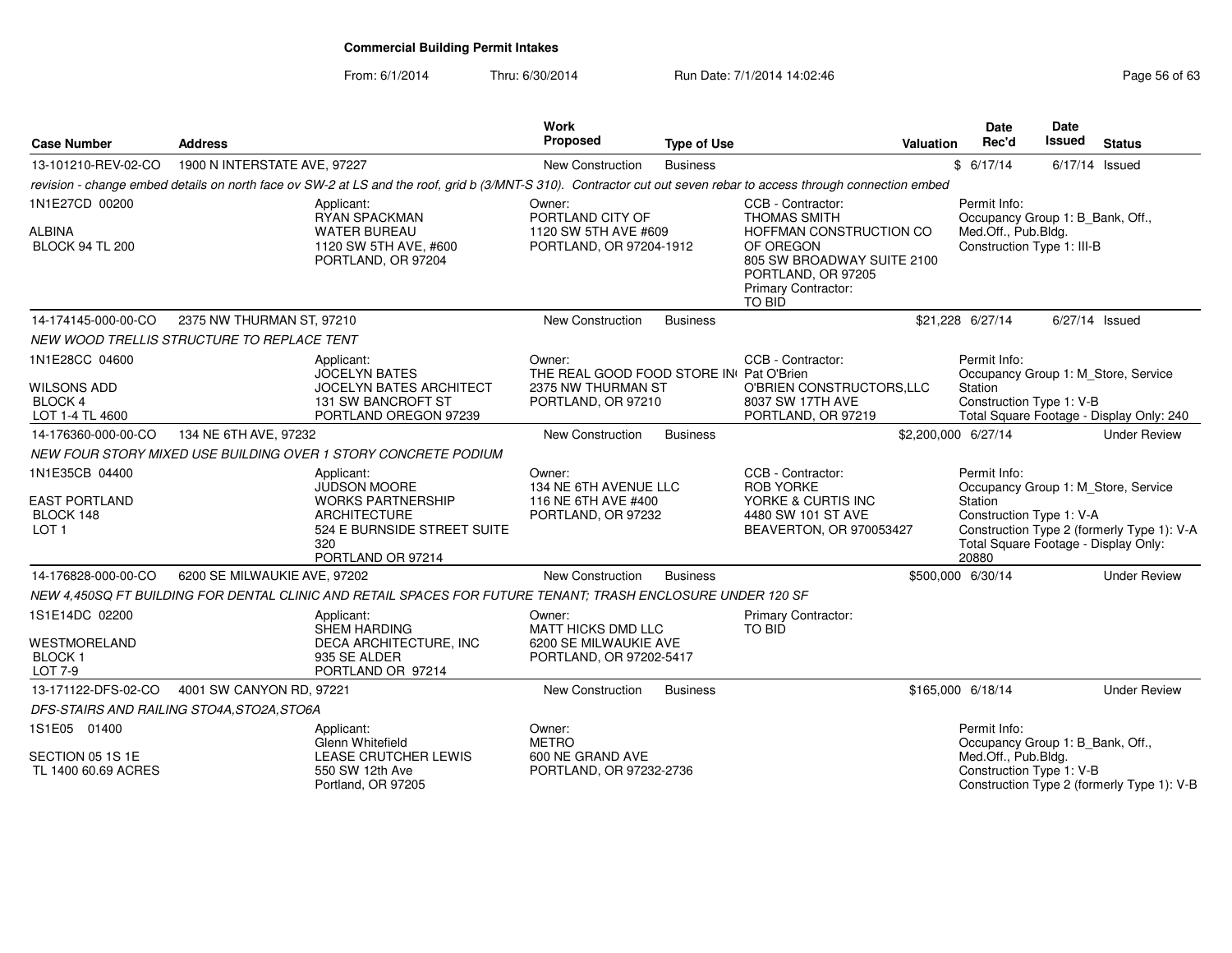| <b>Case Number</b>                                    | <b>Address</b>                              |                                                                                                                                                                  | <b>Work</b><br>Proposed                                              | <b>Type of Use</b> |                                                                                                | <b>Date</b><br>Rec'd<br>Valuation   | Date<br><b>Issued</b>                                     | <b>Status</b>                                                     |  |
|-------------------------------------------------------|---------------------------------------------|------------------------------------------------------------------------------------------------------------------------------------------------------------------|----------------------------------------------------------------------|--------------------|------------------------------------------------------------------------------------------------|-------------------------------------|-----------------------------------------------------------|-------------------------------------------------------------------|--|
| 13-101210-DFS-02-CO 1900 N INTERSTATE AVE, 97227      |                                             |                                                                                                                                                                  | New Construction                                                     | Business           |                                                                                                | \$100,000 6/19/14                   |                                                           | <b>Under Review</b>                                               |  |
| DFS FOR STEEL STAIRS AND GUARDRAILS                   |                                             |                                                                                                                                                                  |                                                                      |                    |                                                                                                |                                     |                                                           |                                                                   |  |
| 1N1E27CD 00200<br><b>ALBINA</b>                       |                                             | Applicant:<br>DAVID GRAY<br>CITY OF PORTLAND WATER                                                                                                               | Owner:<br>PORTLAND CITY OF<br>1120 SW 5TH AVE #609                   |                    | CCB - Contractor:<br>THOMAS SMITH<br>HOFFMAN CONSTRUCTION CO                                   | Permit Info:<br>Med.Off., Pub.Bldg. | Occupancy Group 1: B_Bank, Off.,                          |                                                                   |  |
| <b>BLOCK 94 TL 200</b>                                |                                             | <b>BUREAU</b><br>1120 SW 5TH, room 600<br>PORTLAND OR 97204-1926                                                                                                 | PORTLAND, OR 97204-1912                                              |                    | OF OREGON<br>805 SW BROADWAY SUITE 2100<br>PORTLAND, OR 97205<br>Primary Contractor:<br>TO BID |                                     | Construction Type 1: III-B                                |                                                                   |  |
| 13-171122-DFS-03-CO 4001 SW CANYON RD. 97221          |                                             |                                                                                                                                                                  | New Construction Business                                            |                    |                                                                                                | \$30,000 6/25/14                    |                                                           | <b>Under Review</b>                                               |  |
| DFS FOR STEEL JOISTS                                  |                                             |                                                                                                                                                                  |                                                                      |                    |                                                                                                |                                     |                                                           |                                                                   |  |
| 1S1E05 01400                                          |                                             | Applicant:<br>EMILY DAWSON                                                                                                                                       | Owner:<br><b>METRO</b>                                               |                    |                                                                                                | Permit Info:                        | Occupancy Group 1: B_Bank, Off.,                          |                                                                   |  |
| SECTION 05 1S 1E<br>TL 1400 60.69 ACRES               |                                             | <b>SRG PARTNERSHIP</b><br>621 SW MORRISON, SUITE 200<br>PORTLAND, OR 97201                                                                                       | 600 NE GRAND AVE<br>PORTLAND, OR 97232-2736                          |                    |                                                                                                | Med.Off., Pub.Bldg.                 | Construction Type 1: V-B                                  | Construction Type 2 (formerly Type 1): V-B                        |  |
| 13-171122-DFS-04-CO 4001 SW CANYON RD, 97221          |                                             |                                                                                                                                                                  | New Construction Business                                            |                    |                                                                                                | \$15,000 6/25/14                    |                                                           | <b>Under Review</b>                                               |  |
| DFS FOR STAIRS AND RAILING                            |                                             |                                                                                                                                                                  |                                                                      |                    |                                                                                                |                                     |                                                           |                                                                   |  |
| 1S1E05 01400                                          |                                             | Applicant:                                                                                                                                                       | Owner:                                                               |                    |                                                                                                | Permit Info:                        |                                                           |                                                                   |  |
| SECTION 05 1S 1E                                      |                                             | <b>EMILY DAWSON</b><br><b>SRG PARTNERSHIP</b>                                                                                                                    | <b>METRO</b><br>600 NE GRAND AVE                                     |                    |                                                                                                | Med.Off., Pub.Blda.                 | Occupancy Group 1: B_Bank, Off.,                          |                                                                   |  |
| TL 1400 60.69 ACRES                                   |                                             | 621 SW MORRISON, SUITE 200<br>PORTLAND, OR 97201                                                                                                                 | PORTLAND, OR 97232-2736                                              |                    |                                                                                                |                                     | Construction Type 1: V-B                                  | Construction Type 2 (formerly Type 1): V-B                        |  |
| 14-172834-000-00-CO                                   | 1500 SE 96TH AVE, 97216                     |                                                                                                                                                                  | New Construction Educational                                         |                    |                                                                                                | \$3.676.330 6/24/14                 |                                                           | <b>Under Review</b>                                               |  |
|                                                       |                                             | NEW BUILDING WITH ATRIUM. OFFICES FOR ADMINISTRATION AND MUSIC DEPARTMENT: MUSIC AREA INCLUDES AUDITORIUM, MUSIC AND CHOIR CLASSROOMS, AND RESTROOMS WITH STOI   |                                                                      |                    |                                                                                                |                                     |                                                           |                                                                   |  |
| 1S2E04A 02500                                         |                                             | Applicant:                                                                                                                                                       | Owner:                                                               |                    | CCB - Contractor:                                                                              | Permit Info:                        |                                                           |                                                                   |  |
| SECTION 04 1S 2E                                      |                                             | REBECCA KERR<br><b>CIDA INC</b>                                                                                                                                  | OREGON CONFERENCE<br><b>EDUCATION &amp; ASSOCIATION</b>              |                    | TERRACE CONSTRUCTION<br>8601 SE CAUSEY, SUITE 7                                                |                                     | Occupancy Group 1: E_School<br>Construction Type 1: III-B |                                                                   |  |
| TL 2500 5.29 ACRES<br>SPLIT LEVY R332448 (R992044390) |                                             | 15895 SW 72ND AVE<br>PORTLAND, OR 97224                                                                                                                          | 19800 OATFIELD RD<br>GLADSTONE, OR 97027-2564                        |                    | PORTLAND, OR 97266-0000                                                                        | 24247                               |                                                           | Total Square Footage - Display Only:                              |  |
|                                                       | 13-205678-REV-02-CO 2250 NW 22ND AVE, 97210 |                                                                                                                                                                  | New Construction                                                     | Factory/Industrial |                                                                                                | \$20,000 6/12/14                    |                                                           | <b>Under Review</b>                                               |  |
|                                                       |                                             | ADDED VALUE REVISION TO ADD 2000SQ FT OF SUSPENDED CEILING IN LOBBIES AND PARKING AREA                                                                           |                                                                      |                    |                                                                                                |                                     |                                                           |                                                                   |  |
| 1N1E28CA 02500                                        |                                             | Applicant:<br><b>BRIAN MELTON</b><br><b>DILORETO ARCHITECTURE</b><br>200 NE 20th AVE; SUITE 200<br>PORTLAND, OR 97232                                            | Owner:<br><b>ROSAN INC</b><br>PO BOX 6712<br>PORTLAND, OR 97228-6712 |                    | Primary Contractor:<br>TO BID                                                                  | Permit Info:<br>Factory, Mod.Hazard | Construction Type 1: I-B                                  | Occupancy Group 1: F-1_Industrial Plant -                         |  |
| 14-171386-000-00-CO .97230                            |                                             |                                                                                                                                                                  | New Construction                                                     | Factory/Industrial |                                                                                                | \$22,346,189 6/23/14                |                                                           | Construction Type 2 (formerly Type 1): I-B<br><b>Under Review</b> |  |
|                                                       |                                             | NEW 492,554SQ FT SHELL BUILDING; CONCRETE TILT-UP BUILDING WITH DOCK AND DRIVE-IN DOORS ON THE NORTH AND SOUTH FACES, PAVED PARKING, CONCRETE DOCKS AND LANDSCAF |                                                                      |                    |                                                                                                |                                     |                                                           |                                                                   |  |
| 1N3E19B 00201                                         |                                             | Applicant:                                                                                                                                                       | Owner:                                                               |                    |                                                                                                | Permit Info:                        |                                                           |                                                                   |  |
|                                                       |                                             | MIKE COYLE                                                                                                                                                       | INTERSTATE CROSSROADS LLC                                            |                    |                                                                                                |                                     | Occupancy Group 1: S-1_Storage                            |                                                                   |  |
| INTERSTATE CROSSROADS<br><b>LOT 10</b>                |                                             | <b>FASTER PERMITS</b><br>14334 NW EAGLERIDGE LANE<br>PORTLAND, OR 97229                                                                                          | 15325 SW BEAVERTON CREEK CT<br>BEAVERTON, OR 97006                   |                    |                                                                                                | 492554                              | Moderate Hazard, Warehouse<br>Construction Type 1: V-B    | Total Square Footage - Display Only:                              |  |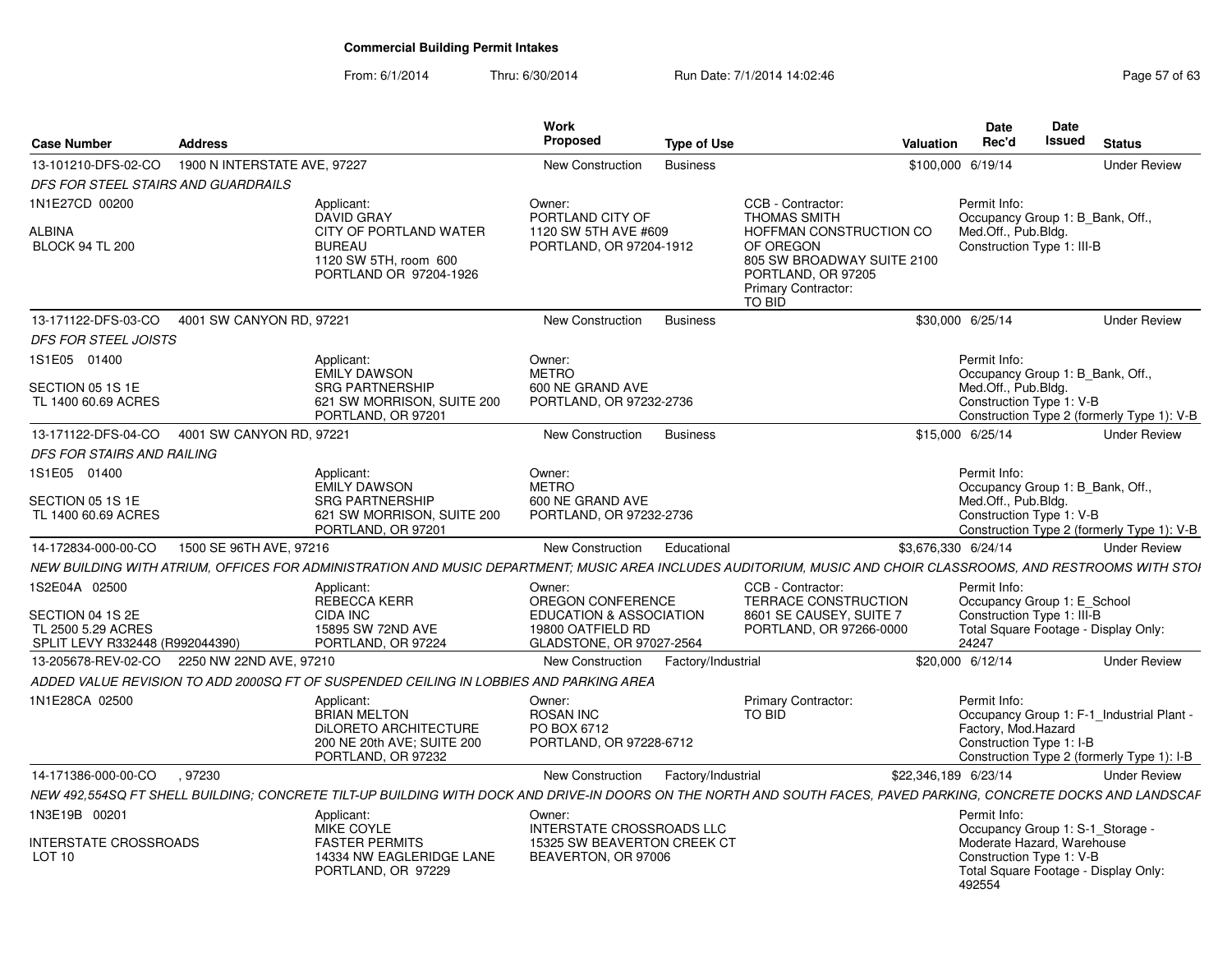From: 6/1/2014Thru: 6/30/2014 Run Date: 7/1/2014 14:02:46 Run Date: 7/1/2014 14:02:46

| <b>Case Number</b>                                                                                                                                                                                              | <b>Address</b>                                                  |                                                                                                                                                                 | Work<br>Proposed<br><b>Type of Use</b>                                                                                                                                       |                                                                                                | <b>Date</b><br>Rec'd<br>Valuation                               | Date<br>Issued<br><b>Status</b>                                                         |
|-----------------------------------------------------------------------------------------------------------------------------------------------------------------------------------------------------------------|-----------------------------------------------------------------|-----------------------------------------------------------------------------------------------------------------------------------------------------------------|------------------------------------------------------------------------------------------------------------------------------------------------------------------------------|------------------------------------------------------------------------------------------------|-----------------------------------------------------------------|-----------------------------------------------------------------------------------------|
| 13-205678-DFS-04-CO                                                                                                                                                                                             | 2250 NW 22ND AVE, 97210                                         |                                                                                                                                                                 | <b>New Construction</b><br>Factory/Industrial                                                                                                                                |                                                                                                | \$75,000 6/4/14                                                 | <b>Under Review</b>                                                                     |
| DFS FOR SUSPENDED CEILING SYSTEMS                                                                                                                                                                               |                                                                 |                                                                                                                                                                 |                                                                                                                                                                              |                                                                                                |                                                                 |                                                                                         |
| 1N1E28CA 02500                                                                                                                                                                                                  |                                                                 | Applicant:<br>PATRICK DESIMONE<br>2250 NW 22ND AVE<br>PORLTAND, OR 97210                                                                                        | Owner:<br><b>ROSAN INC</b><br>PO BOX 6712<br>PORTLAND, OR 97228-6712                                                                                                         | <b>Primary Contractor:</b><br>TO BID                                                           | Permit Info:<br>Factory, Mod.Hazard<br>Construction Type 1: I-B | Occupancy Group 1: F-1_Industrial Plant -<br>Construction Type 2 (formerly Type 1): I-B |
| 14-170821-000-00-CO                                                                                                                                                                                             | 9609 N RIVERGATE BLVD, 97203                                    |                                                                                                                                                                 | <b>New Construction</b><br>Factory/Industrial                                                                                                                                |                                                                                                | \$150,000 6/18/14                                               | <b>Under Review</b>                                                                     |
| <b>NEW CONSTRUCTION OF DUMP STATION</b>                                                                                                                                                                         |                                                                 |                                                                                                                                                                 |                                                                                                                                                                              |                                                                                                |                                                                 |                                                                                         |
| 2N1W35 00100                                                                                                                                                                                                    |                                                                 | Applicant:<br><b>DENISE RICE</b><br>NORTHWEST CASCADE DBA<br><b>HONEY BUCKET</b><br>9609 N RIVERGATE BLVD<br>PORTLAND, OR 97203                                 | Owner:<br>PORT OF PORTLAND<br>PO BOX 3529<br>PORTLAND, OR 97208-3529                                                                                                         | CCB - Contractor:<br>LOVETT INC<br>PO BOX 86280<br>PORTLAND OR 97286                           |                                                                 |                                                                                         |
| 13-146456-DFS-02-CO                                                                                                                                                                                             | 15660 N LOMBARD ST, 97203                                       |                                                                                                                                                                 | <b>New Construction</b><br>Hazardous                                                                                                                                         |                                                                                                | \$15,000 6/11/14                                                | <b>Under Review</b>                                                                     |
|                                                                                                                                                                                                                 | DFS 2 : attachment of "man hoist" to east cleaning house tower. |                                                                                                                                                                 |                                                                                                                                                                              |                                                                                                |                                                                 |                                                                                         |
| 2N1W23D 00300<br>RIVERGATE INDUSTRIAL DIS<br><b>BLOCK 12 TL 300</b><br><b>LAND &amp; IMPS</b><br>SEE R646382 (R708882412) & R653894<br>(R708882414) FOR MACH & EQUIP<br>SEE R653892 (R708882413) FOR OTHER IMPS |                                                                 | Applicant:<br><b>DICK VAN SICKLE</b><br>COLUMBIA CPC<br>1019 23RD AVE<br>LONGVIEW WA 98632                                                                      | Owner:<br>PORT OF PORTLAND(LEASED<br>1300 SW 5TH AVE FLOOR 29<br>PORTLAND, OR 97201<br>Owner:<br><b>COLUMBIA GRAIN INC</b><br>1300 SW 5TH AVE FLOOR 29<br>PORTLAND, OR 97201 | CCB - Contractor:<br>J H KELLY LLC<br>821 3RD AVE<br><b>BOX 2038</b><br>LONGVIEW WA 98632      | Permit Info:<br>Construction Type 1: II-B                       | Occupancy Group 1: H-2 High Hazard 2                                                    |
|                                                                                                                                                                                                                 | 14-173481-GRD-01-CO  16913 NE CAMERON BLVD, 97230               |                                                                                                                                                                 | <b>New Construction</b><br>Storage                                                                                                                                           |                                                                                                | \$779,000 6/27/14                                               | 6/27/14 Issued                                                                          |
| <b>GRADING AND SURCHARGE ONLY PERMIT</b>                                                                                                                                                                        |                                                                 |                                                                                                                                                                 |                                                                                                                                                                              |                                                                                                |                                                                 |                                                                                         |
| 1N3E19B 01600                                                                                                                                                                                                   |                                                                 | Applicant:<br><b>SUZANNAH STANLEY</b><br><b>MACKENZIE</b><br>1515 SE WATER AVE<br>PORTLAND, OR 97214                                                            | Owner:<br>ENTERCOM PORTLAND LLC<br>0700 SW BANCROFT ST<br>PORTLAND, OR 97239                                                                                                 | CCB - Contractor:<br>HOLLAND CONSTRUCTION INC<br>1111 MAIN ST SUITE 750<br>VANCOUVER, WA 98660 |                                                                 |                                                                                         |
| 14-177061-000-00-CO                                                                                                                                                                                             | 1815 N COLUMBIA BLVD, 97217                                     |                                                                                                                                                                 | Storage<br>New Construction                                                                                                                                                  |                                                                                                | \$300,000 6/30/14                                               | <b>Under Review</b>                                                                     |
|                                                                                                                                                                                                                 |                                                                 | CONSTRUCTION OF 2.4ACRES OF FACILITY IMPROVEMENTS TO CAPTURE. CONTAIN, DETAIND AND STREAT SITE STORMWATER, NEW PAVING, UIC CONSTRUCTION, PIPING AND NEW CENTRAL |                                                                                                                                                                              |                                                                                                |                                                                 |                                                                                         |
| 1N1E09A 00300<br>SECTION 09 1N 1E<br>TL 300 7.73 ACRES                                                                                                                                                          |                                                                 | Applicant:<br><b>BEAU BRAMAN</b><br>205 SE SPOKANE ST SUITE 200<br>PORTLAND OR 97202                                                                            | Owner:<br><b>MDRI PROPERTIES LLC</b><br>PO BOX 10074<br>PORTLAND, OR 97296-0074                                                                                              | <b>Primary Contractor:</b><br><b>TO BID</b>                                                    | Permit Info:<br>Garage\Utility Misc.                            | Occupancy Group 1: U_Private                                                            |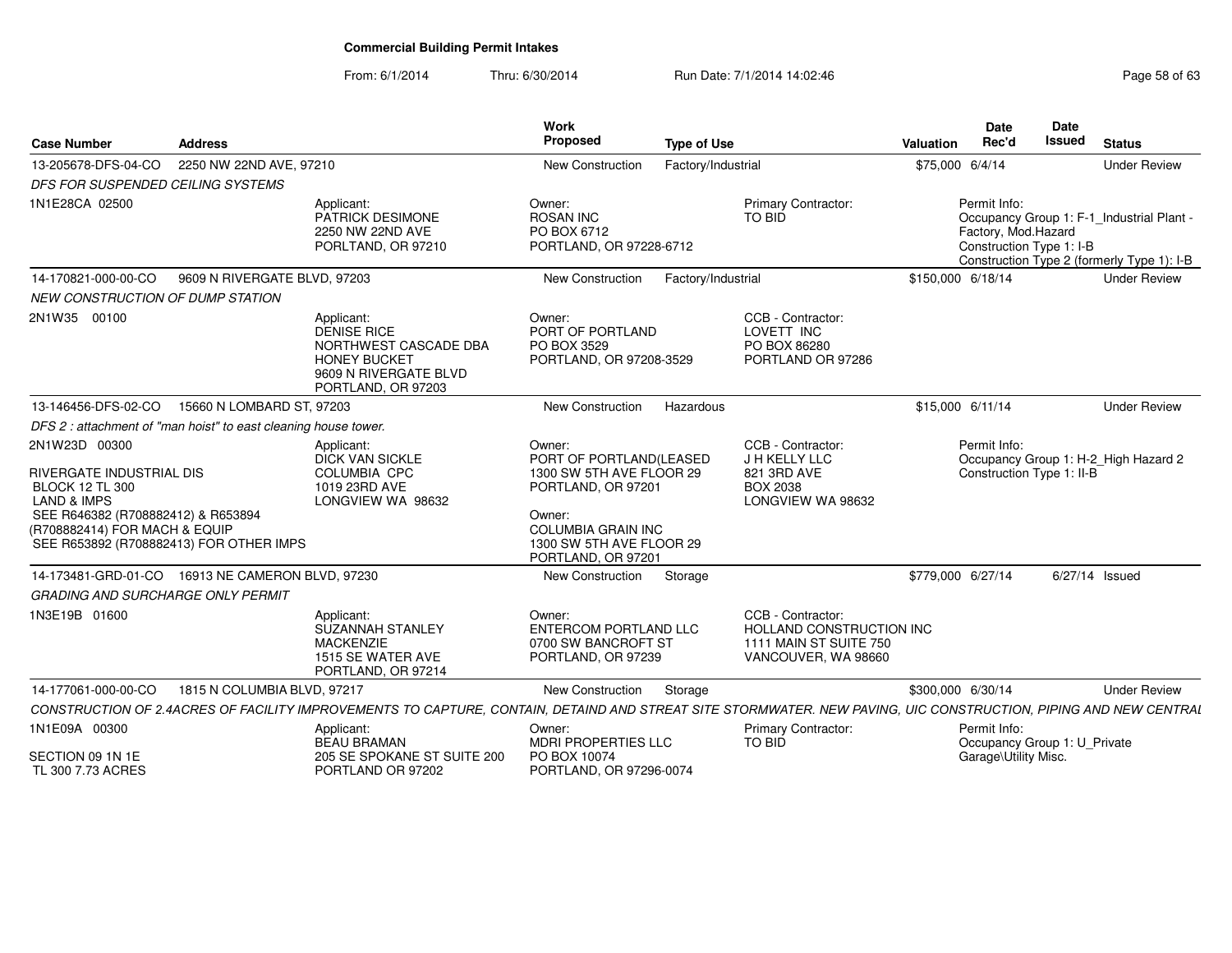|                                                            |                                                      |                                                                                                                                                 | Work                                                                                        |                    |                                                |           | <b>Date</b>                                                          | Date          |                                          |
|------------------------------------------------------------|------------------------------------------------------|-------------------------------------------------------------------------------------------------------------------------------------------------|---------------------------------------------------------------------------------------------|--------------------|------------------------------------------------|-----------|----------------------------------------------------------------------|---------------|------------------------------------------|
| <b>Case Number</b>                                         | <b>Address</b>                                       |                                                                                                                                                 | Proposed                                                                                    | <b>Type of Use</b> |                                                | Valuation | Rec'd                                                                | <b>Issued</b> | <b>Status</b>                            |
| 14-167746-000-00-CO                                        |                                                      |                                                                                                                                                 | New Construction                                                                            | Storage            |                                                |           | \$800,000 6/20/14                                                    |               | <b>Under Review</b>                      |
|                                                            |                                                      | ACCESSORY PARKING LOT FOR NEARBY BUILDING WITH 150 STALLS AND DRIVEWAY, LANDSCAPING, LIGHTING, RETAINING WALLS OVER 4 FT, STORMWATER FACILITIES |                                                                                             |                    |                                                |           |                                                                      |               |                                          |
| 1N2E16B 00101<br>PORTLAND INT'L CENTER                     |                                                      | Applicant:<br><b>Brady Berry</b><br><b>W&amp;H Pacific</b>                                                                                      | <b>Primary Contractor:</b><br>Owner:<br>PORT OF PORTLAND(LEASED<br>TO BID<br>222 NW 5TH AVE |                    |                                                |           | Permit Info:<br>Occupancy Group 1: U Private<br>Garage\Utility Misc. |               |                                          |
| LOT 8 TL 101                                               |                                                      | 9755 SW BARNES RD, SUITE 300<br>PORTLAND, OR 97225                                                                                              | PORTLAND, OR 97209                                                                          |                    |                                                |           |                                                                      |               |                                          |
|                                                            |                                                      |                                                                                                                                                 | Owner:<br><b>PDC</b><br>222 NW 5TH AVE<br>PORTLAND, OR 97209                                |                    |                                                |           |                                                                      |               |                                          |
| 14-175245-000-00-CO                                        | 16955 SE DIVISION ST, 97233                          |                                                                                                                                                 | <b>New Construction</b>                                                                     | Storage            |                                                |           | \$25,000 6/26/14                                                     |               | $6/26/14$ Issued                         |
|                                                            |                                                      | LEGALIZE PARKING LOT, ADD ACCESSIBLE PARKING STALL, CURBS, ISLANDS AND LANDSCAPING *RESPONSE TO CC CASE 13-173161CC*                            |                                                                                             |                    |                                                |           |                                                                      |               |                                          |
| 1S3E06CD 05200                                             |                                                      | Applicant:                                                                                                                                      | Owner:                                                                                      |                    |                                                |           |                                                                      |               |                                          |
|                                                            |                                                      | <b>BRIAN BAINNSON</b>                                                                                                                           | WOO YONG CHOI                                                                               |                    |                                                |           |                                                                      |               |                                          |
| SECTION 06 1S 3E                                           |                                                      | QUATREFOIL                                                                                                                                      | 2323 NE 165TH DR                                                                            |                    |                                                |           |                                                                      |               |                                          |
| TL 5200 0.75 ACRES<br>LAND & IMPS SEE R337924 (R993062611) |                                                      | 404 SE 80TH AVENUE<br>PORTLAND OR 97213                                                                                                         | PORTLAND, OR 97230                                                                          |                    |                                                |           |                                                                      |               |                                          |
| FOR BILLBOARD                                              |                                                      |                                                                                                                                                 | Owner:                                                                                      |                    |                                                |           |                                                                      |               |                                          |
|                                                            |                                                      |                                                                                                                                                 | <b>MANJA CHOI</b>                                                                           |                    |                                                |           |                                                                      |               |                                          |
|                                                            |                                                      |                                                                                                                                                 | 2323 NE 165TH DR<br>PORTLAND, OR 97230                                                      |                    |                                                |           |                                                                      |               |                                          |
|                                                            |                                                      |                                                                                                                                                 | Owner:                                                                                      |                    |                                                |           |                                                                      |               |                                          |
|                                                            |                                                      |                                                                                                                                                 | <b>WOOY CHOI</b><br>2323 NE 165TH DR                                                        |                    |                                                |           |                                                                      |               |                                          |
|                                                            |                                                      |                                                                                                                                                 | PORTLAND, OR 97230                                                                          |                    |                                                |           |                                                                      |               |                                          |
| 14-177025-000-00-CO                                        | .97230                                               |                                                                                                                                                 | <b>New Construction</b>                                                                     | Storage            |                                                |           | \$8,326 6/30/14                                                      |               | <b>Under Review</b>                      |
|                                                            |                                                      | CONSTRUCT NEW 196 SF, DETACHED, COVERED TRASH ENCLOSURE IN CORNER OF PARKING LOT AREA                                                           |                                                                                             |                    |                                                |           |                                                                      |               |                                          |
| 1N2E36CB 01800                                             |                                                      | Applicant:                                                                                                                                      | Owner:<br><b>RIVA PROPERTIES LLC</b>                                                        |                    | CCB - Contractor:<br><b>MLADEN BARICEVIC</b>   |           | Permit Info:                                                         |               |                                          |
| <b>ASCOT AC</b>                                            |                                                      | MLADEN BARICEVIC<br><b>ARBE HOMES</b>                                                                                                           | <b>PO BOX 284</b>                                                                           |                    | <b>ARBE HOMES</b>                              |           | Occupancy Group 1: U_Private<br>Garage\Utility Misc.                 |               |                                          |
| EXC W 143'-S 70' OF LOT 205                                |                                                      | <b>PO BOX 284</b>                                                                                                                               | PORTLAND, OR 97207-0284                                                                     |                    | <b>PO BOX 284</b>                              |           | Construction Type 1: V-B                                             |               |                                          |
|                                                            |                                                      | PORTLAND, OR 972070284                                                                                                                          |                                                                                             |                    | PORTLAND, OR 972070284                         |           |                                                                      |               | Total Square Footage - Display Only: 196 |
| 14-149494-000-00-CO                                        | 4900 NW FRONT AVE, 97210                             |                                                                                                                                                 | <b>New Construction</b>                                                                     | Storage            |                                                |           | \$45,000 6/26/14                                                     |               | 6/26/14 Under Inspection                 |
|                                                            | NEW 900 SF OUT BUILDING USED FOR STORAGE, PARKED CAR |                                                                                                                                                 |                                                                                             |                    |                                                |           |                                                                      |               |                                          |
| 1N1E19A 00800                                              |                                                      | Applicant:<br>WILSHIRE CONSTRUCTION LLC                                                                                                         | Owner:<br>SHAVER TRANSPORTATION CO                                                          |                    | CCB - Contractor:<br>WILSHIRE CONSTRUCTION LLC |           | Permit Info:<br>Occupancy Group 1: S-1_Storage -                     |               |                                          |
| SECTION 19 1N 1E                                           |                                                      | 14845 SW MURRAY SCHOLLS DR                                                                                                                      | 4900 NW FRONT AVE                                                                           |                    | 14845 SW MURRAY SCHOLLS DR                     |           | Moderate Hazard, Warehouse                                           |               |                                          |
| TL 800 2.27 ACRES DEPT OF REVENUE                          |                                                      | STE 110 #324<br>BEAVERTON, OR 97007                                                                                                             | PORTLAND, OR 97210-1104                                                                     |                    | STE 110 #324<br>BEAVERTON, OR 97007            |           | Construction Type 1: V-B                                             |               | Total Square Footage - Display Only: 900 |
|                                                            | 13-218472-REV-01-CO 5275 NW ST HELENS RD, 97210      |                                                                                                                                                 | <b>New Construction</b>                                                                     | Storage            |                                                |           | \$6/12/14                                                            |               | <b>Under Review</b>                      |
|                                                            | REVISION TO CHANGE SPECIAL INSPECTION AGENCY         |                                                                                                                                                 |                                                                                             |                    |                                                |           |                                                                      |               |                                          |
| 1N1E19BB 00500                                             |                                                      | Applicant:                                                                                                                                      | Owner:                                                                                      |                    | CCB - Contractor:                              |           | Permit Info:                                                         |               |                                          |
|                                                            |                                                      | ARTHUR BLUMENKRON                                                                                                                               | ARTHUR D BLUMENKRON                                                                         |                    | <b>HEATH ETZEL</b>                             |           | Occupancy Group 1: S-1 Storage -                                     |               |                                          |
| SECTION 19 1N 1E                                           |                                                      | Goby Walnut                                                                                                                                     | 5315 NW ST HELENS RD                                                                        |                    | PARKER BUILDINGS INC                           |           | Moderate Hazard. Warehouse                                           |               |                                          |
| TL 500 0.93 ACRES                                          |                                                      | 5315 NW St Helens Rd<br>Portland, OR 97210                                                                                                      | PORTLAND, OR 97210                                                                          |                    | <b>PO BOX 407</b><br>HUBBARD, OR 97032         |           | Construction Type 1: V-B                                             |               |                                          |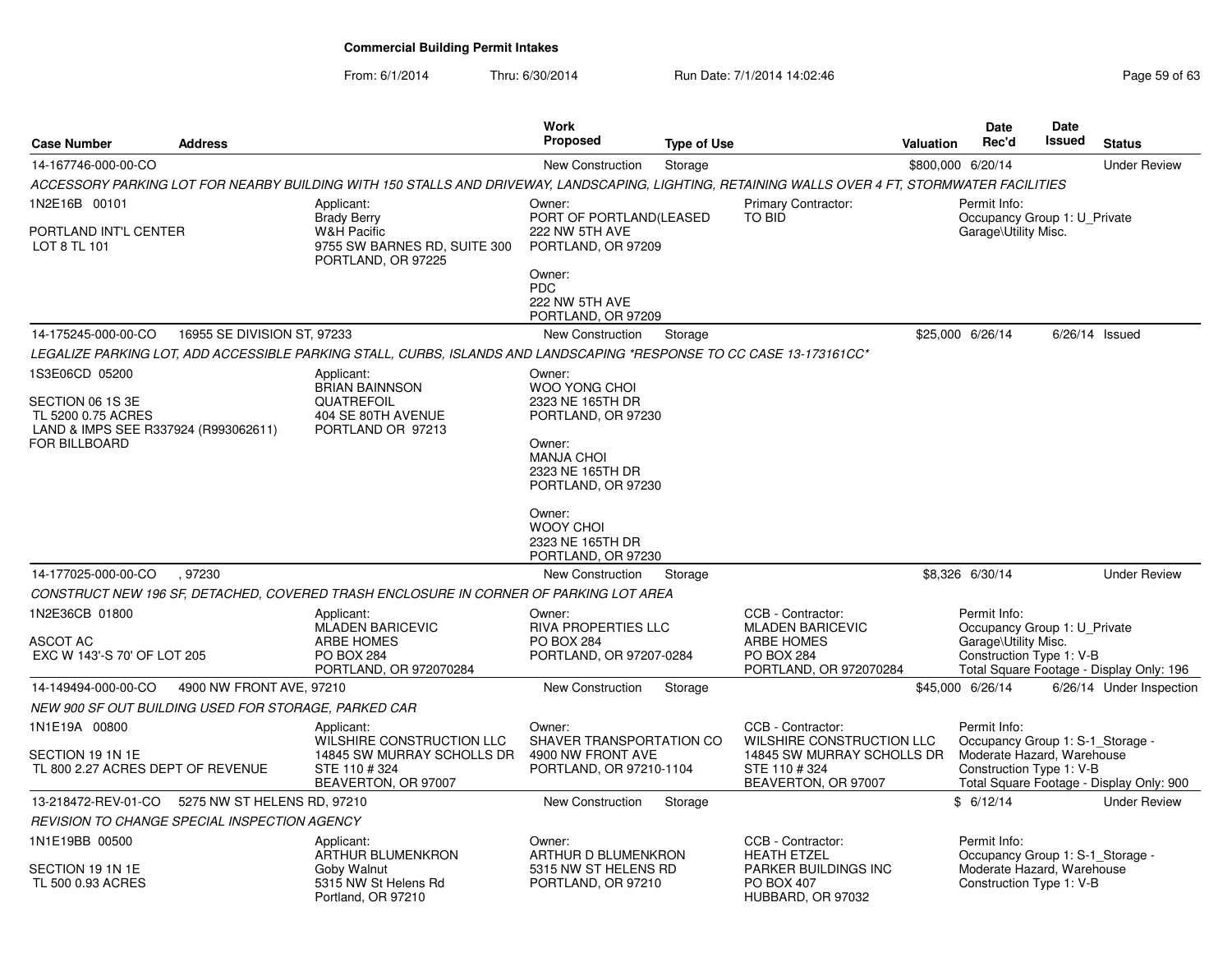| <b>Case Number</b>                                                 | <b>Address</b>               |                                                                                                            | <b>Work</b><br><b>Proposed</b>                                                                                                                                                   | <b>Type of Use</b> |                                                                                                                      | <b>Valuation</b> | <b>Date</b><br>Rec'd                                                                              | Date<br>Issued | <b>Status</b>                                                                    |
|--------------------------------------------------------------------|------------------------------|------------------------------------------------------------------------------------------------------------|----------------------------------------------------------------------------------------------------------------------------------------------------------------------------------|--------------------|----------------------------------------------------------------------------------------------------------------------|------------------|---------------------------------------------------------------------------------------------------|----------------|----------------------------------------------------------------------------------|
| 14-165495-000-00-CO                                                | 4477 NE GLISAN ST, 97213     |                                                                                                            | <b>New Construction</b>                                                                                                                                                          | Storage            |                                                                                                                      | \$12,256 6/12/14 |                                                                                                   |                | <b>Under Review</b>                                                              |
|                                                                    |                              | NEW ROUGHLY 220 SF COVERED TRASH ENCLOSURE AT PARKING LOT AREA                                             |                                                                                                                                                                                  |                    |                                                                                                                      |                  |                                                                                                   |                |                                                                                  |
| 1N2E31BC 06500                                                     |                              | Applicant:<br><b>Keith Eayrs</b><br><b>ZGF</b><br>1223 SW Washington St.<br>Portland, OR 97205             | Owner:<br>PROVIDENCE HEALTH<br>4400 NE HALSEY ST BLDG 2 #190<br>PORTLAND, OR 97213-1545<br>Owner:<br>SERVICES-OREGON<br>4400 NE HALSEY ST BLDG 2 #190<br>PORTLAND, OR 97213-1545 |                    | CCB - Contractor:<br><b>BALFOUR BEATTY</b><br><b>CONSTRUCTION LLC</b><br>3100 MCKINNON 6TH FLOOR<br>DALLAS, TX 75201 |                  | Permit Info:<br>Hazard, Parking Garage<br>Construction Type 1: V-B                                |                | Occupancy Group 1: S-2 Storage - Low<br>Total Square Footage - Display Only: 220 |
| 14-171699-000-00-CO                                                | 1110 NE COLUMBIA BLVD, 97211 |                                                                                                            | New Construction                                                                                                                                                                 | Utility            |                                                                                                                      | \$10,773 6/24/14 |                                                                                                   |                | <b>Under Review</b>                                                              |
|                                                                    |                              | NEW ROUGHLY 450 SF GROUND EQUIPMENT COMPOUND FOR COMMUNICATIONS TOWER                                      |                                                                                                                                                                                  |                    |                                                                                                                      |                  |                                                                                                   |                |                                                                                  |
| 1N1E11CD 01400<br><b>FARRELLS ADD</b><br><b>BLOCK 4</b><br>LOT 6&7 |                              | Applicant:<br>NOAH GRODZIN<br><b>CASCADIA PM</b><br>5501 NE 109TH CT SUITE A2<br>VANCOUVER WA 98662        | Owner:<br>THE OREGON HUMANE SOCIETY<br>PO BOX 11364<br>PORTLAND, OR 97211                                                                                                        |                    | Primary Contractor:<br><b>TO BID</b>                                                                                 |                  | Permit Info:<br>Occupancy Group 1: U Private<br>Garage\Utility Misc.<br>Construction Type 1: II-B |                | Total Square Footage - Display Only: 170                                         |
| 14-171393-000-00-CO                                                | .97230                       |                                                                                                            | <b>New Construction</b>                                                                                                                                                          | Utility            |                                                                                                                      |                  | \$8,000 6/23/14                                                                                   |                | <b>Under Review</b>                                                              |
| <b>NEW TRASH ENCLOSURE</b>                                         |                              |                                                                                                            |                                                                                                                                                                                  |                    |                                                                                                                      |                  |                                                                                                   |                |                                                                                  |
| 1N3E19B 00201                                                      |                              | Applicant:<br><b>MIKE COYLE</b>                                                                            | Owner:<br><b>INTERSTATE CROSSROADS LLC</b>                                                                                                                                       |                    |                                                                                                                      |                  |                                                                                                   |                |                                                                                  |
| INTERSTATE CROSSROADS<br>LOT <sub>10</sub>                         |                              | <b>FASTER PERMITS</b><br>14334 NW EAGLERIDGE LANE<br>PORTLAND, OR 97229                                    | 15325 SW BEAVERTON CREEK CT<br>BEAVERTON, OR 97006                                                                                                                               |                    |                                                                                                                      |                  |                                                                                                   |                |                                                                                  |
| 14-171391-000-00-CO                                                | .97230                       |                                                                                                            | New Construction                                                                                                                                                                 | Utility            |                                                                                                                      |                  | \$8,000 6/23/14                                                                                   |                | <b>Under Review</b>                                                              |
| <b>NEW TRASH ENCLOSURE</b>                                         |                              |                                                                                                            |                                                                                                                                                                                  |                    |                                                                                                                      |                  |                                                                                                   |                |                                                                                  |
| 1N3E19B 00201                                                      |                              | Applicant:                                                                                                 | Owner:                                                                                                                                                                           |                    |                                                                                                                      |                  |                                                                                                   |                |                                                                                  |
| INTERSTATE CROSSROADS<br>LOT 10                                    |                              | MIKE COYLE<br><b>FASTER PERMITS</b><br>14334 NW EAGLERIDGE LANE<br>PORTLAND, OR 97229                      | <b>INTERSTATE CROSSROADS LLC</b><br>15325 SW BEAVERTON CREEK CT<br>BEAVERTON, OR 97006                                                                                           |                    |                                                                                                                      |                  |                                                                                                   |                |                                                                                  |
| 14-171389-000-00-CO                                                | .97230                       |                                                                                                            | <b>New Construction</b>                                                                                                                                                          | Utility            |                                                                                                                      |                  | \$8,000 6/23/14                                                                                   |                | <b>Under Review</b>                                                              |
| <b>NEW TRASH ENCLOSURE</b>                                         |                              |                                                                                                            |                                                                                                                                                                                  |                    |                                                                                                                      |                  |                                                                                                   |                |                                                                                  |
| 1N3E19B 00201                                                      |                              | Applicant:<br><b>MIKE COYLE</b>                                                                            | Owner:<br><b>INTERSTATE CROSSROADS LLC</b>                                                                                                                                       |                    |                                                                                                                      |                  |                                                                                                   |                |                                                                                  |
| INTERSTATE CROSSROADS<br>LOT <sub>10</sub>                         |                              | <b>FASTER PERMITS</b><br>14334 NW EAGLERIDGE LANE<br>PORTLAND, OR 97229                                    | 15325 SW BEAVERTON CREEK CT<br>BEAVERTON, OR 97006                                                                                                                               |                    |                                                                                                                      |                  |                                                                                                   |                |                                                                                  |
| 14-171698-000-00-CO                                                | 1110 NE COLUMBIA BLVD, 97211 |                                                                                                            | <b>New Construction</b>                                                                                                                                                          | Utility            |                                                                                                                      |                  | \$2,535 6/19/14                                                                                   |                | <b>Under Review</b>                                                              |
|                                                                    |                              | CONSTRUCT NEW COMMUNICATIONS TOWER/MONOPOLE, GROUND EQUIPMENT, GENERATOR, WITH 6 FT FENCE AROUND PERIMETER |                                                                                                                                                                                  |                    |                                                                                                                      |                  |                                                                                                   |                |                                                                                  |
| 1N1E11CD 01400                                                     |                              | Applicant:<br>NOAH GRODZIN                                                                                 | Owner:<br>THE OREGON HUMANE SOCIETY TO BID                                                                                                                                       |                    | Primary Contractor:                                                                                                  |                  | Permit Info:<br>Occupancy Group 1: U Private                                                      |                |                                                                                  |
| <b>FARRELLS ADD</b><br><b>BLOCK 4</b><br>LOT 6&7                   |                              | <b>CASCADIA PM</b><br>5501 NE 109TH CT SUITE A2<br>VANCOUVER WA 98662                                      | PO BOX 11364<br>PORTLAND, OR 97211                                                                                                                                               |                    |                                                                                                                      |                  | Garage\Utility Misc.<br>Construction Type 1: II-B                                                 |                | Total Square Footage - Display Only: 40                                          |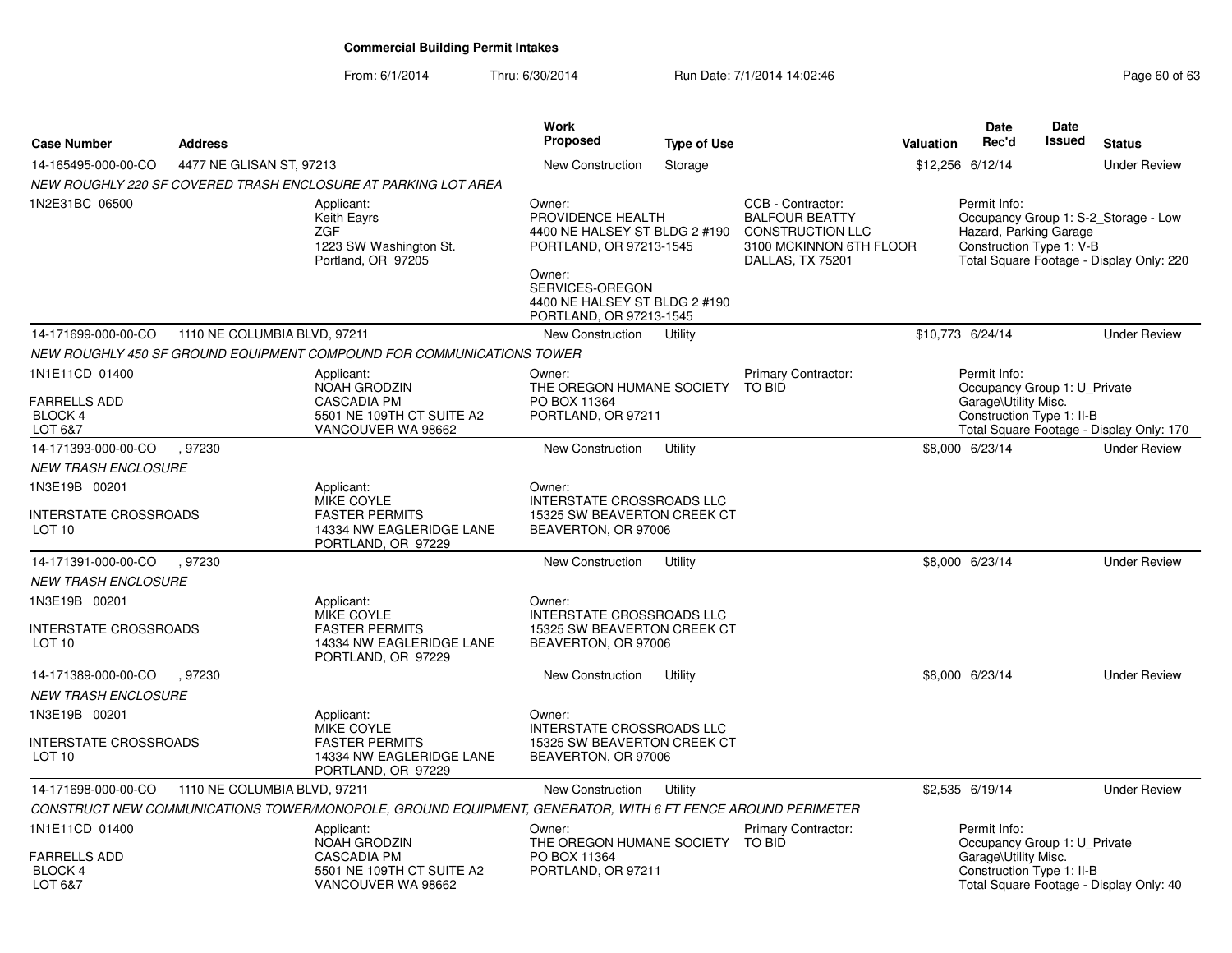From: 6/1/2014

| <b>Case Number</b>                                                                | <b>Address</b>                                                                                                      |                                                                                                                                                                    | <b>Work</b><br><b>Proposed</b>                                                                                                                                          | <b>Type of Use</b> |                                                                                                                                                      | <b>Valuation</b>                                                                                                                                          | <b>Date</b><br>Rec'd                                                                             | <b>Date</b><br><b>Issued</b>                                                     | <b>Status</b>            |  |
|-----------------------------------------------------------------------------------|---------------------------------------------------------------------------------------------------------------------|--------------------------------------------------------------------------------------------------------------------------------------------------------------------|-------------------------------------------------------------------------------------------------------------------------------------------------------------------------|--------------------|------------------------------------------------------------------------------------------------------------------------------------------------------|-----------------------------------------------------------------------------------------------------------------------------------------------------------|--------------------------------------------------------------------------------------------------|----------------------------------------------------------------------------------|--------------------------|--|
| 14-170686-000-00-CO                                                               | 11525 NW WILLALATIN RD, 97231                                                                                       |                                                                                                                                                                    | New Construction                                                                                                                                                        | Utility            |                                                                                                                                                      |                                                                                                                                                           | \$72,500 6/18/14                                                                                 |                                                                                  | <b>Under Review</b>      |  |
|                                                                                   |                                                                                                                     | ADDING CONCRETE PAD AND ICE BRIDGE FROM THE BUILDING TO THE TOWER. USED PREFAB 12' x 30' UNMANNED COMMUNICATION SHELTER TO BE SET ON PAD - TO AN EXISTING RADIO SI |                                                                                                                                                                         |                    |                                                                                                                                                      |                                                                                                                                                           |                                                                                                  |                                                                                  |                          |  |
| 1N1W10D 00500<br>WILLALATIN PK<br>TRACTS 11&12 & 15&16 & 19&20 & 23&24 &<br>27&28 |                                                                                                                     | Applicant:<br><b>BOB OCHS</b><br>CITY OF PORTLAND BUREAU OF<br><b>TECHNOLOGY SERVICES</b><br>3732 SE 99th Avenue<br>Portland OR 97266-2505                         | Owner:<br>PORTLAND CITY OF<br>1120 SW 5TH AVE #1204<br>PORTLAND, OR 97204-1912                                                                                          |                    | CCB - Contractor:<br><b>WESTOWER COMMUNICATIONS</b><br><b>INC</b><br>19500 SW CIPOLE ROAD<br>TUALATIN, OR 97062                                      |                                                                                                                                                           |                                                                                                  |                                                                                  |                          |  |
| 14-165221-000-00-CO                                                               | 8219 NE GLISAN ST, 97220                                                                                            |                                                                                                                                                                    | New Construction                                                                                                                                                        | Utility            |                                                                                                                                                      |                                                                                                                                                           | \$100,000 6/18/14                                                                                |                                                                                  | 6/18/14 Under Inspection |  |
|                                                                                   |                                                                                                                     | CONVERT TENNIS COURT INTO MINI SOCCER FIELD, INCLUDES DRAINAGE MAT, CONCRETE PADS FOR SEATING AND GOAL AREAS, 10 FT FENCE AROUND PERMETER                          |                                                                                                                                                                         |                    |                                                                                                                                                      |                                                                                                                                                           |                                                                                                  |                                                                                  |                          |  |
| 1N2E33BC 07600<br>SECTION 33 1N 2E<br>TL 7600 9.46 ACRES                          | Applicant:<br><b>Ken Puckett</b><br>Peregrine Sports / Providence Park<br>1844 SW MORRISON ST<br>PORTLAND, OR 97205 |                                                                                                                                                                    | Owner:<br>PORTLAND CITY OF (BUREAU OF<br>1120 SW 5TH AVE #1302<br>PORTLAND, OR 97204-1912<br>Owner:<br><b>PARKS</b><br>1120 SW 5TH AVE #1302<br>PORTLAND, OR 97204-1912 |                    | CCB - Contractor:<br>TURNER CONSTRUCTION CO<br>1200 NW NAITO PARKWAY #300<br>PORTLAND, OR 972209                                                     |                                                                                                                                                           | Permit Info:<br>Occupancy Group 1: U Private<br>Garage\Utility Misc.                             |                                                                                  |                          |  |
|                                                                                   |                                                                                                                     |                                                                                                                                                                    | Owner:<br><b>RECREATION</b><br>1120 SW 5TH AVE #1302<br>PORTLAND, OR 97204-1912                                                                                         |                    |                                                                                                                                                      |                                                                                                                                                           |                                                                                                  |                                                                                  |                          |  |
| 12-156268-DFS-01-CO<br>3404 SE 97TH AVE, 97266                                    |                                                                                                                     |                                                                                                                                                                    | New Construction                                                                                                                                                        | Utility            |                                                                                                                                                      |                                                                                                                                                           | \$1,500 6/17/14                                                                                  |                                                                                  | Approved to Issue        |  |
| ***DFS 1: SEISMIC BRACING***C-3 CONNECTION VAULT                                  |                                                                                                                     |                                                                                                                                                                    |                                                                                                                                                                         |                    |                                                                                                                                                      |                                                                                                                                                           |                                                                                                  |                                                                                  |                          |  |
| 1S2E09AD 00800<br>SECTION 09 1S 2E<br>TL 800 15.92 ACRES                          |                                                                                                                     | Applicant:<br><b>TERESA ELLIOT</b><br>PORTLAND WATER BUREAU<br>1120 SW 5TH AVENUE SUITE 600<br>PORTLAND, OR 97204                                                  | Owner:<br>PORTLAND CITY OF<br>1120 SW 5TH AVE #609<br>PORTLAND, OR 97204-1912                                                                                           |                    | CCB - Contractor:<br>Permit Info:<br><b>THOMAS SMITH</b><br>HOFFMAN CONSTRUCTION CO<br>OF OREGON<br>805 SW BROADWAY SUITE 2100<br>PORTLAND, OR 97205 |                                                                                                                                                           |                                                                                                  | Occupancy Group 1: U Private<br>Garage\Utility Misc.<br>Construction Type 1: V-B |                          |  |
| 12-156265-DFS-03-CO                                                               | 3404 SE 97TH AVE, 97266                                                                                             |                                                                                                                                                                    | <b>New Construction</b>                                                                                                                                                 | Utility            |                                                                                                                                                      |                                                                                                                                                           | \$1,500 6/17/14                                                                                  |                                                                                  | Approved to Issue        |  |
| ***DFS 3: SEISMIC BRACING***                                                      |                                                                                                                     |                                                                                                                                                                    |                                                                                                                                                                         |                    |                                                                                                                                                      |                                                                                                                                                           |                                                                                                  |                                                                                  |                          |  |
| 1S2E09AD 00800<br>SECTION 09 1S 2E<br>TL 800 15.92 ACRES                          |                                                                                                                     | Applicant:<br><b>RACE CLARK</b><br><b>HOFFMAN CORP</b>                                                                                                             | Owner:<br>PORTLAND CITY OF<br>1120 SW 5TH AVE #609<br>PORTLAND, OR 97204-1912                                                                                           |                    | CCB - Contractor:<br><b>THOMAS SMITH</b><br>OF OREGON<br>PORTLAND, OR 97205                                                                          | Permit Info:<br>Occupancy Group 1: U Private<br>HOFFMAN CONSTRUCTION CO<br>Garage\Utility Misc.<br>Construction Type 1: V-B<br>805 SW BROADWAY SUITE 2100 |                                                                                                  |                                                                                  |                          |  |
| 12-156264-DFS-02-CO                                                               | 3404 SE 97TH AVE, 97266                                                                                             |                                                                                                                                                                    | New Construction                                                                                                                                                        | Utility            |                                                                                                                                                      |                                                                                                                                                           | \$1,500 6/17/14                                                                                  |                                                                                  | Approved to Issue        |  |
| ***DFS 2: SEISMIC BRACING***SOUTH VAULT STRUCTURE                                 |                                                                                                                     |                                                                                                                                                                    |                                                                                                                                                                         |                    |                                                                                                                                                      |                                                                                                                                                           |                                                                                                  |                                                                                  |                          |  |
| 1S2E09AD 00800<br>SECTION 09 1S 2E<br>TL 800 15.92 ACRES                          |                                                                                                                     | Applicant:<br><b>RACE CLARK</b><br><b>HOFFMAN CORP</b>                                                                                                             | Owner:<br>PORTLAND CITY OF<br>1120 SW 5TH AVE #609<br>PORTLAND, OR 97204-1912                                                                                           |                    | CCB - Contractor:<br><b>THOMAS SMITH</b><br>HOFFMAN CONSTRUCTION CO<br>OF OREGON<br>805 SW BROADWAY SUITE 2100<br>PORTLAND, OR 97205                 |                                                                                                                                                           | Permit Info:<br>Occupancy Group 1: U Private<br>Garage\Utility Misc.<br>Construction Type 1: V-B |                                                                                  |                          |  |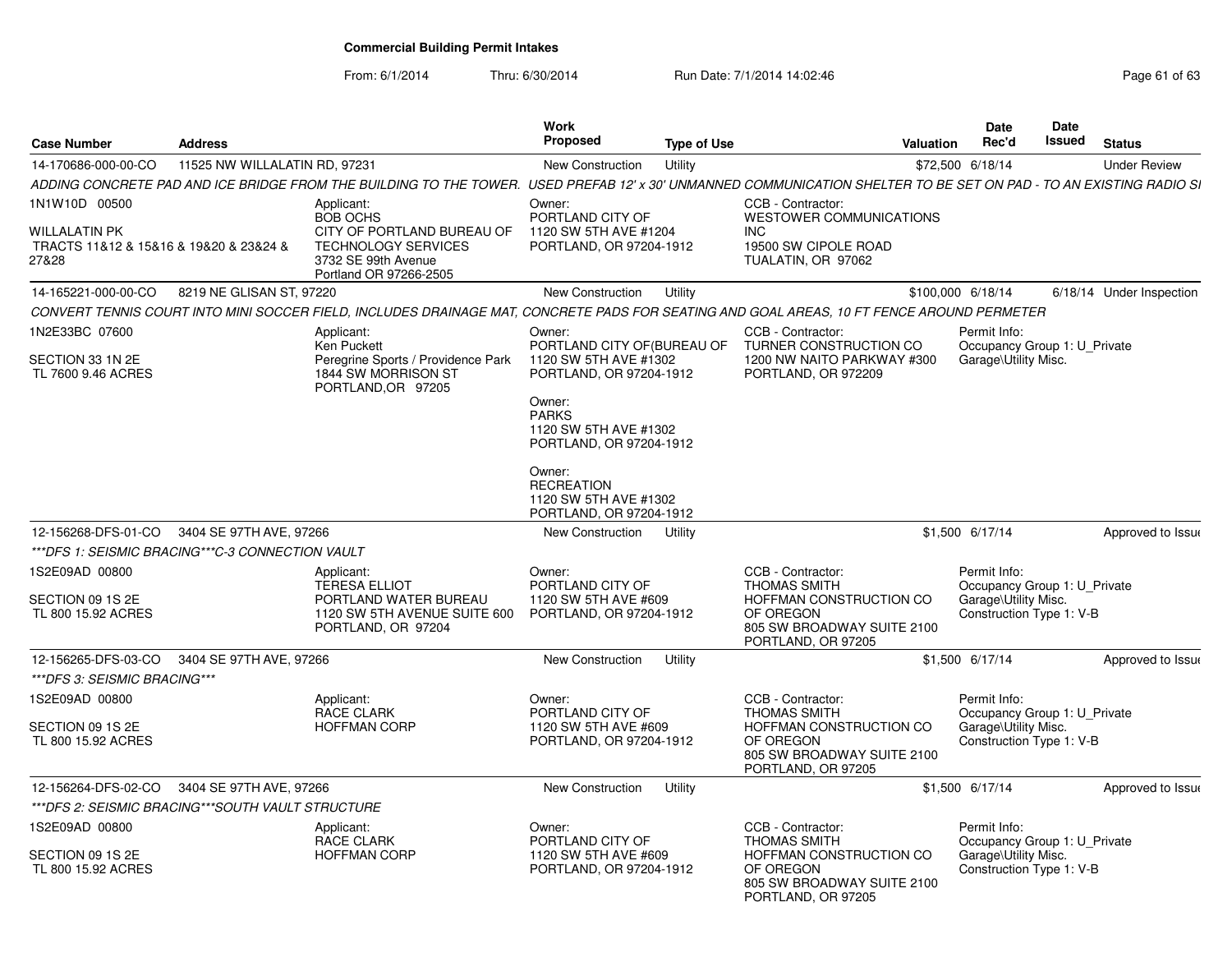| <b>Case Number</b>                                                                                                                                 | <b>Address</b>                                      |                                                                                                                                                             | Work<br>Proposed                                                                                                                                                   | <b>Type of Use</b> |                                      | <b>Valuation</b> | <b>Date</b><br>Rec'd                                                                              | <b>Date</b><br><b>Issued</b> | <b>Status</b>                                                                         |
|----------------------------------------------------------------------------------------------------------------------------------------------------|-----------------------------------------------------|-------------------------------------------------------------------------------------------------------------------------------------------------------------|--------------------------------------------------------------------------------------------------------------------------------------------------------------------|--------------------|--------------------------------------|------------------|---------------------------------------------------------------------------------------------------|------------------------------|---------------------------------------------------------------------------------------|
| 14-167591-000-00-CO                                                                                                                                | 300 NE TOMAHAWK ISLAND DR, 97217                    |                                                                                                                                                             | New Construction                                                                                                                                                   | Utility            |                                      |                  | \$19,011 6/10/14                                                                                  |                              | <b>Under Review</b>                                                                   |
|                                                                                                                                                    |                                                     | NEW 10' X 30' CONCRETE PAD FOR CELL EQUIPMENT; DEISEL GENERATOR                                                                                             |                                                                                                                                                                    |                    |                                      |                  |                                                                                                   |                              |                                                                                       |
| 1N1E02B 01100                                                                                                                                      |                                                     | Applicant:<br>SARAH BLANCHARD<br><b>ACOM CONSULTING</b><br>5430 NE 122ND AVE<br>PORTLAND, OR 97230                                                          | Owner:<br>BETTY V BAUDOIN<br>10011 NE 118TH AVE #321<br>VANCOUVER, WA 98682                                                                                        |                    | Primary Contractor:<br>TO BID        |                  | Permit Info:<br>Occupancy Group 1: U_Private<br>Garage\Utility Misc.<br>Construction Type 1: II-B |                              | Total Square Footage - Display Only: 300                                              |
| 14-166798-000-00-CO                                                                                                                                | 9000 NE SKIDMORE ST, 97220                          |                                                                                                                                                             | New Construction                                                                                                                                                   | Utility            |                                      | \$670,000 6/9/14 |                                                                                                   |                              | <b>Under Review</b>                                                                   |
|                                                                                                                                                    |                                                     | NEW WET WELL CONTROLS BUILDING WITH GENERATOR SHELTER AND RESTROOM, UNDERGROUND SEWER AND STORM DRAIN SYSTEM, BIOSWALE, VALVE VAULT WITH EQUIPMENT, 6 FT FL |                                                                                                                                                                    |                    |                                      |                  |                                                                                                   |                              |                                                                                       |
| 1N2E21C 00100                                                                                                                                      |                                                     | Applicant:<br>DAN HEBERT<br><b>BES</b><br>5001 N COLUMBIA BLVD<br>PORTLAND, OR 97203-2098                                                                   | Owner:<br>THE NATIONAL SANCTUARY OF<br>PO BOX 20008<br>PORTLAND, OR 97294-0008<br>Owner:<br><b>OUR SORROWFUL MOTHER</b><br>PO BOX 20008<br>PORTLAND, OR 97294-0008 |                    | <b>Primary Contractor:</b><br>TO BID |                  | Permit Info:<br>Factory, Low Hazard<br>Construction Type 1: V-B                                   |                              | Occupancy Group 1: F-2_Industrial Plant -<br>Total Square Footage - Display Only: 693 |
| 13-209046-REV-02-CO                                                                                                                                | 5165 NW ST HELENS RD, 97210                         |                                                                                                                                                             | New Construction                                                                                                                                                   | Utility            |                                      |                  | \$6/5/14                                                                                          |                              | <b>Under Review</b>                                                                   |
|                                                                                                                                                    | <b>REVISION TO CHANGE DESIGN FOR RETAINING WALL</b> |                                                                                                                                                             |                                                                                                                                                                    |                    |                                      |                  |                                                                                                   |                              |                                                                                       |
| 1N1E19BB 00400<br>SECTION 19 1N 1E<br>TL 400 1.03 ACRES                                                                                            |                                                     | Applicant:<br><b>JEFF BURNS</b><br><b>BURNS ORGANIC MODERN</b><br>1336 SE 20TH AVE<br>PORTLAND, OR 97214                                                    | Owner:<br>ARTHUR D BLUMENKRON<br>5315 NW SAINT HELENS RD<br>PORTLAND, OR 97210-1135                                                                                |                    |                                      |                  | Permit Info:<br>Occupancy Group 1: U_Private<br>Garage\Utility Misc.                              |                              |                                                                                       |
| 13-209046-REV-01-CO                                                                                                                                | 5165 NW ST HELENS RD, 97210                         |                                                                                                                                                             | New Construction                                                                                                                                                   | Utility            |                                      |                  | \$6/5/14                                                                                          |                              | <b>Under Review</b>                                                                   |
|                                                                                                                                                    |                                                     | REVISION TO CHANGE STORMWATER FROM PRESCRIPTIVE TO PRESUMPTIVE, 2 FACILITIES TO 1                                                                           |                                                                                                                                                                    |                    |                                      |                  |                                                                                                   |                              |                                                                                       |
| 1N1E19BB 00400<br>SECTION 19 1N 1E<br>TL 400 1.03 ACRES                                                                                            |                                                     | Applicant:<br><b>JEFF BURNS</b><br><b>BURNS ORGANIC MODERN</b><br>1336 SE 20TH AVE<br>PORTLAND, OR 97214                                                    | Owner:<br>ARTHUR D BLUMENKRON<br>5315 NW SAINT HELENS RD<br>PORTLAND, OR 97210-1135                                                                                |                    |                                      |                  | Permit Info:<br>Occupancy Group 1: U_Private<br>Garage\Utility Misc.                              |                              |                                                                                       |
| 14-161828-000-00-CO                                                                                                                                | 7538 N LOMBARD ST, 97203                            |                                                                                                                                                             | New Construction                                                                                                                                                   | Utility            |                                      | \$40,000 6/5/14  |                                                                                                   |                              | <b>Under Review</b>                                                                   |
|                                                                                                                                                    |                                                     | NEW 11'6" X 24" PRE-FAB BUILDING FOR AT&T EQUIPMENT OVER NEW CONCRETE SLAB; RF FACILITY IN ROW                                                              |                                                                                                                                                                    |                    |                                      |                  |                                                                                                   |                              |                                                                                       |
| 1N1W12AA 14500<br>ELIZABETH CAPLES ADD<br><b>BLOCK D</b><br>LOT 3&4<br>LOT 5 EXC ELY 1.5'<br>LAND & IMPS SEE R156058 (R244600191)<br>FOR BILLBOARD |                                                     | Applicant:<br><b>NOAH GRODZIN</b><br><b>CASCADIA PM</b><br>5501 NE 109TH CT SUITE A-2<br>VANCOUVER WA 98662                                                 | Owner:<br>PATRICK L MCDONALD<br>11854 SE 36TH AVE<br>MILWAUKIE, OR 97222-6902<br>Owner:<br><b>BOBBIE MCDONALD</b><br>11854 SE 36TH AVE<br>MILWAUKIE, OR 97222-6902 |                    | Primary Contractor:<br>TO BID        |                  |                                                                                                   |                              |                                                                                       |